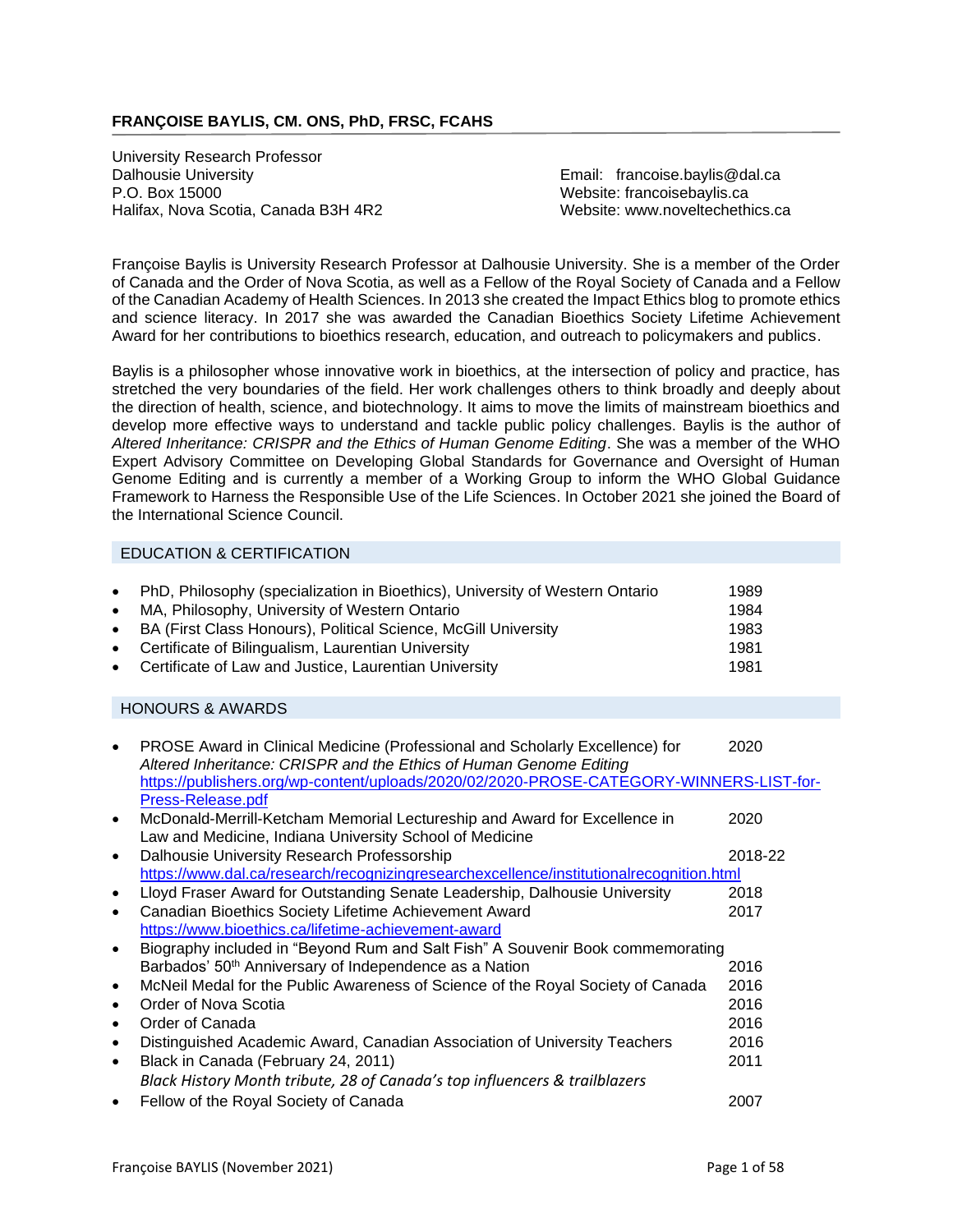| $\bullet$ | Fellow of the Canadian Academy of Health Sciences                                                 | 2007     |
|-----------|---------------------------------------------------------------------------------------------------|----------|
| $\bullet$ | The Ascension of Effort, Official Black History Month Poster featuring four successful Black 2006 |          |
|           | Canadians (artist, Robert Small) dalnews.dal.ca/2006/02/17/blackhistory.html                      |          |
| $\bullet$ | Canadian Who's Who                                                                                | 2004-    |
| $\bullet$ | Canada Research Chair in Bioethics and Philosophy (Tier 1)                                        | 2004-18  |
| $\bullet$ | Dalhousie University Research Professorship                                                       | 2003-08  |
|           | (Interrupted in 2004 because of CRC)                                                              |          |
| $\bullet$ | Who's Who in Black Canada, Black in Canada                                                        | $2002 -$ |
|           | http://www.blackincanada.com/2010/08/27/francoise-baylis/                                         |          |
| $\bullet$ | Dalhousie Medical Research Foundation Award of Excellence in Medical Research                     | 2001     |
| $\bullet$ | Social Sciences and Humanities Research Council of Canada Doctoral Fellowship                     | 1985-88  |
| $\bullet$ | Ontario Graduate Scholarship (declined)                                                           | 1985     |
| $\bullet$ | Ontario Graduate Scholarship                                                                      | 1984     |
| $\bullet$ | Entrance Scholarship, University of Western Ontario                                               | 1983-84  |
| $\bullet$ | Special University Scholarship, University of Western Ontario                                     | 1983-84  |
| $\bullet$ | Delta Upsilon and John W.F. Peacock Memorial Scholarship, McGill University                       | 1983-84  |
| $\bullet$ | James McGill Award, McGill University                                                             | 1982-83  |
| $\bullet$ | Programmes de moniteurs des langues officielles                                                   | 1982     |
| $\bullet$ | James McGill Entrance Award, McGill University                                                    | 1981-82  |
| $\bullet$ | Laurentian University Faculty Scholarship, Laurentian University (declined)                       | 1981-82  |
| $\bullet$ | Laurentian University Faculty Scholarship, Laurentian University                                  | 1980-81  |
| $\bullet$ | Second Language Program Fellowship, Laurentian University                                         | 1980-81  |
| $\bullet$ | RJ Askin Memorial Prize, Laurentian University                                                    | 1980     |
| $\bullet$ | ET Lute Memorial Prize, Laurentian University                                                     | 1980     |
| $\bullet$ | Laurentian Entrance Scholarship, Laurentian University                                            | 1979-80  |
| $\bullet$ | Ruth E. Foley Memorial Scholarship, Laurentian University                                         | 1978-79  |
|           | <b>Ontario Scholar</b>                                                                            | 1979     |
|           |                                                                                                   |          |

# ACADEMIC AND OTHER EMPLOYMENT HISTORY

# *UNIVERSITY APPOINTMENTS*

### *Dalhousie University 1996-present*

- University Research Professor, 2018-22
- Professor and Canada Research Chair in Bioethics and Philosophy, Faculty of Medicine, 2004-18
- Professor, Department of Bioethics, Faculty of Medicine, 2002-04
- Acting Department Head, Department of Bioethics, Faculty of Medicine, 2000-01
- Associate Professor, Department of Bioethics, Faculty of Medicine, 1999-2002
- Associate Professor, Office of Bioethics Education and Research, Faculty of Medicine, 1996-1999
	- o cross appointment in the Department of Philosophy (since 1996)
		- o cross appointment in the Department of Obstetrics and Gynaecology (since 2009)

### *Arizona State University 2010-2019*

• Adjunct Professor, Centre for Biology and Society

### *Université de Montréal 2014-2019*

• Collaboratrice hors-Québec du Centre de Recherche en Éthique (CRÉ)

### *University of Tennessee Knoxville 1993-1996*

• Assistant Professor, Department of Philosophy

### *Hospital for Sick Children, Toronto 1991-1993*

• Bioethicist, Department of Bioethics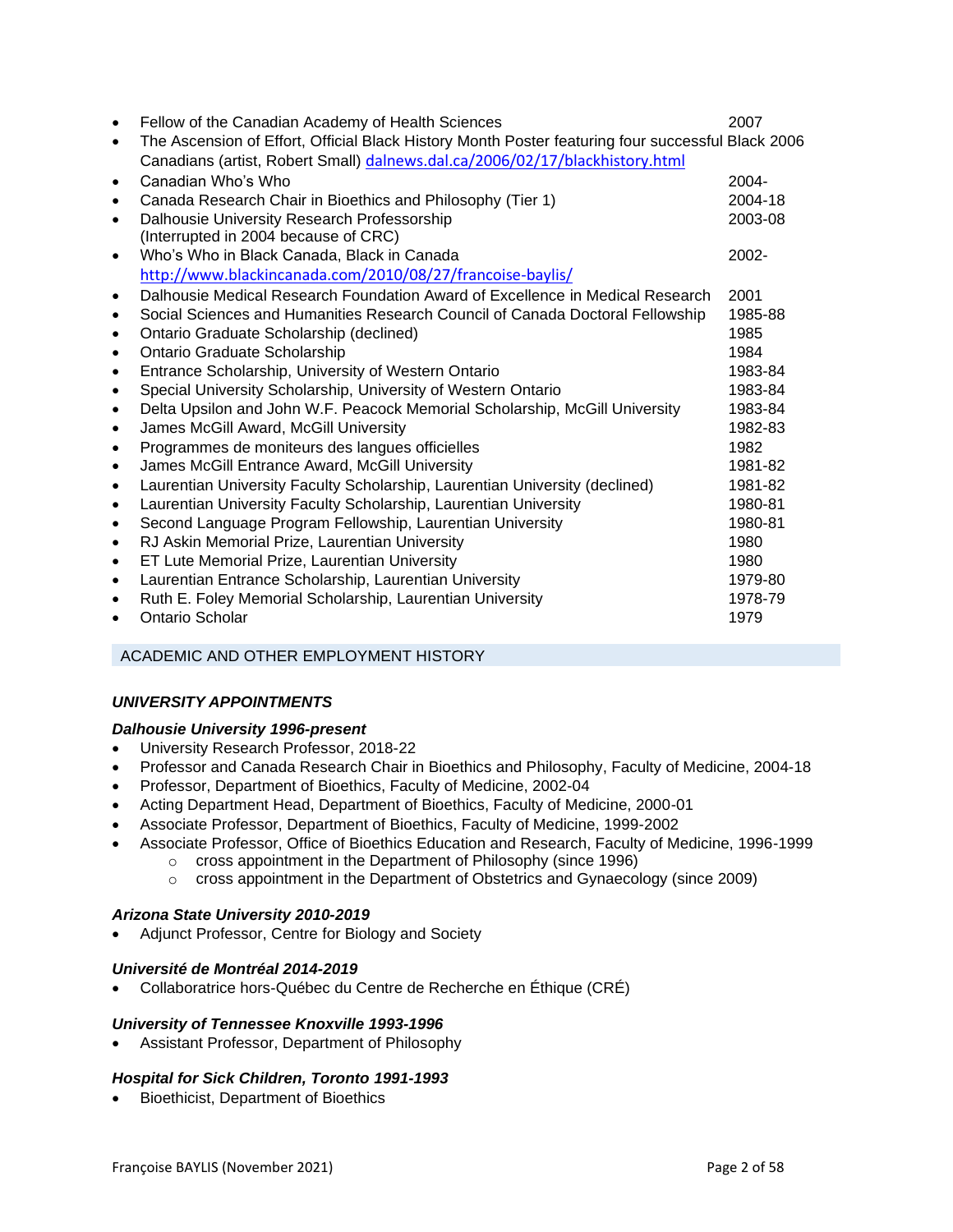- Lecturer, Department of Pediatrics
- Lecturer, Department of Obstetrics and Gynaecology
- Lecturer, Department of Rehabilitation Medicine

### *Westminster Institute for Ethics and Human Values, London, Ontario 1989-1990*

• Research Associate

# *VISITING FELLOWSHIPS*

- Wayne Morse Chair of Law and Politics, University of Oregon, 2020-21 <https://waynemorsecenter.uoregon.edu/francoise-baylis> <https://around.uoregon.edu/content/bioethicist-named-years-wayne-morse-chair>
- Visiting Researcher, Brocher Foundation, Geneva, Switzerland, October 2015
- Visiting Scholar, Bioethics Centre, University of Otago, Dunedin, New Zealand, 2011
- Visiting Professor, Centre for Biomedicine and Society, School of Social Science & Public Policy, King's College London, 2009-12
- Visiting Researcher, Brocher Foundation, Geneva, Switzerland, July 2008
- Visiting Fellow, Centre de Recherche en Éthique de l'Université de Montréal (CRÉUM), 2003-04

### *OTHER ACADEMIC EMPLOYMENT*

- Academic Secretary, Medical Research Council, Working Group on Guidelines for Somatic Cell Gene Therapy, 1988
- Instructor, Department of Philosophy, University of Western Ontario, 1984-85 Teaching Assistant, Department of Philosophy, University of Western Ontario, 1983-84

### *OTHER CLINICAL ETHICS EMPLOYMENT*

- Ethics Consultant, Board Ethics Committee, IWK-Grace Health Centre, Halifax, 1996-97
- Clinical Associate in Medical Ethics, University of Tennessee Medical Centre Knoxville, 1993-96
- Ethics Consultant, Department of Obstetrics and Gynaecology, University Hospital, London Ontario, Early Pre-Implantation Cell Screening (EPICS), and embryo freezing, 1991

### INTERNATIONAL & NATIONAL PROFESSIONAL SERVICE

### *INTERNATIONAL COMMITTEES*

- International Science Council, (Board Member), 2021-24
- The UK Royal Society, the UK Academy of Medical Sciences, the US National Academies of Sciences and Medicine and the World Academy of Sciences Planning Committee' Third International Summit on Human Genome Editing', London, 7-9 March 2022 (Member), 2021-22
- WHO Global Guidance Framework to Harness the Responsible Use of the Life Sciences, (Member of Working Group) May 2021 - present
- WHO Expert Advisory Committee on Developing Global Standards for Governance and Oversight of Human Genome Editing, Geneva (Member), 2019-21
- Jury, Falling Walls Lab, Akademie der Künste, Berlin (Member), November 8, 2018
- Board of Directors, International Association of Bioethics, (Member), 2017-20
- Jury, Falling Walls Lab, Akademie der Künste, Berlin (Member), November 8, 2017
- Global Forum on Bioethics Research, Planning Committee 'Ethical Issues of Research in Pregnancy' Buenos Aires, 3-4 November 2016, (Member), 2016
- US National Academy of Sciences, US National Academy of Medicine, Chinese Academy of Sciences and the UK's Royal Society Planning Committee 'International Summit on Human Gene Editing', Washington, 1-3 December 2015 [http://www.nationalacademies.org/gene](http://www.nationalacademies.org/gene-editing/gene_167925)[editing/gene\\_167925](http://www.nationalacademies.org/gene-editing/gene_167925) (Member), 2015
- Comité d'experts du CRĒUM (Centre de Recherche en Ēthique de l'Université de Montréal), (Member), 2008-11
- International Advisory Group for the REMEDiE project -- Regenerative Medicine in Europe: Emerging needs and challenges in a global context, (Member), 2008-11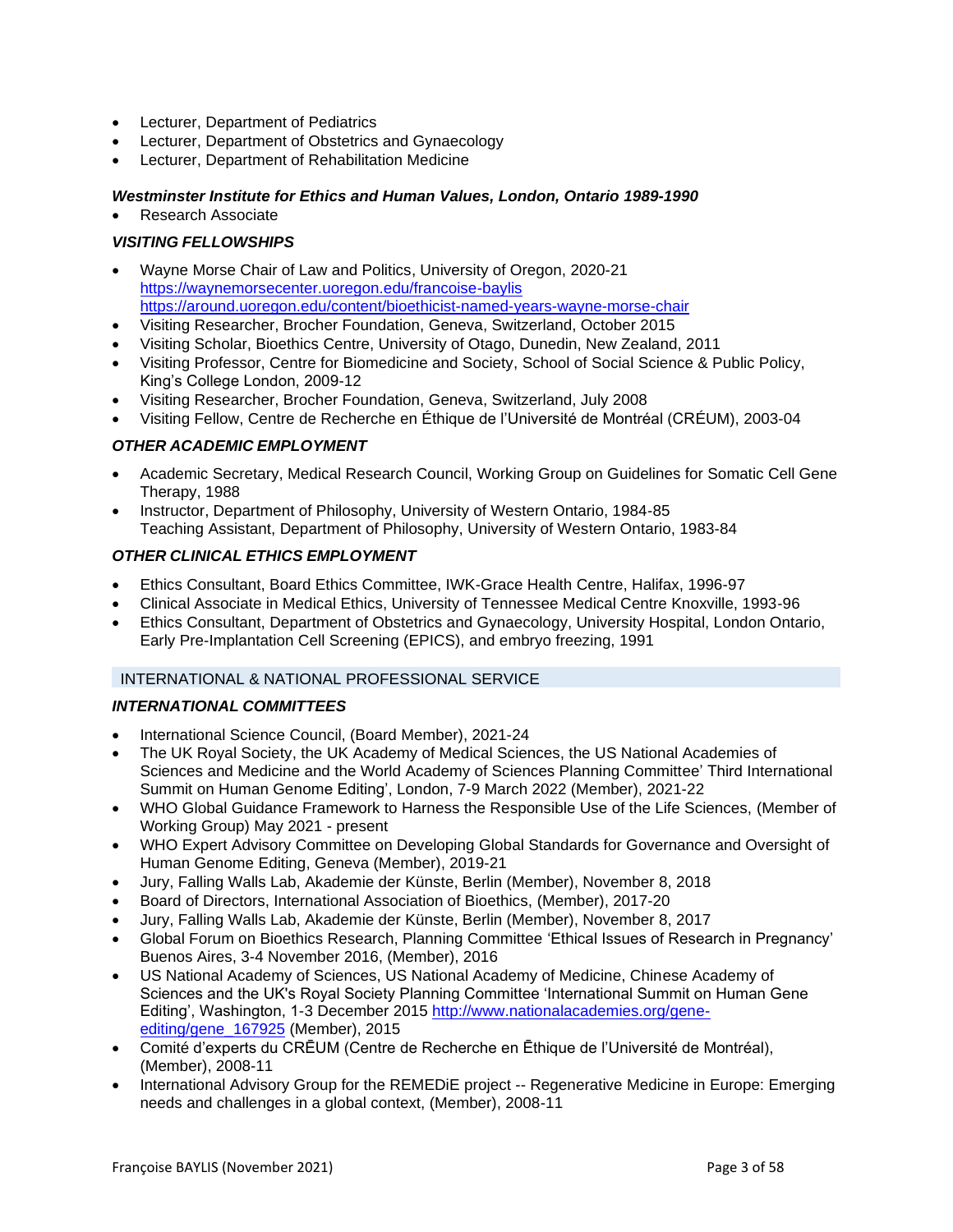- International Network on Feminist Approaches to Bioethics, Nominating Committee, (Chair), 2008
- International Network on Feminist Approaches to Bioethics, (Advisory Board Member), 2006-08
- International Network on Feminist Approaches to Bioethics, (Co-coordinator), 2004-06
- American Society for Bioethics and Humanities, Clinical Ethics Task Force, (Member), 2000-01 Society for Health and Human Values/Society for Bioethics Consultation (SHHV/SBC), Task Force on Standards for Clinical Ethics Consultation, (Member) 1996-98 Society for Bioethics Consultation (SBC), (Executive), 1995-97

# *GOVERNOR-IN-COUNCIL APPOINTMENTS*

- Assisted Human Reproduction Canada (AHRC), Board of Directors, 2006-10
- Canadian Institutes of Health Research (CIHR), Governing Council, 2001-04
- Canadian Biotechnology Advisory Committee (CBAC), 1999-2001

### *NATIONAL COMMITTEES*

- Royal Society of Canada, Committee on Public Engagement (Member), 2020-23
- Evidence for Democracy, Advisory Board, (Member), 2014-16
- Royal Society of Canada, Academy I, (Academic Secretary, Member of Council), 2012-15
- Royal Society of Canada, Awards and Recognition Committee, (Member), 2012-15
- Royal Society of Canada, Atlantic Steering Committee (Chair), 2012-15
- Canadian Institutes of Health Research (CIHR), Gender & Health Institute Advisory Board, (Member), 2009-14
- Royal Society of Canada, Scientific Advisory Committee on Expert Panels, (Member), 2009-15
- Canadian Institutes of Health Research (CIHR), Institute Advisory Board Ethics Designates, 2009-11
- Canadian Commission for UNESCO, Sectoral Commission, Natural, Social and Human Sciences, (Member), 2008-17
- Royal Society of Canada Atlantic Steering Committee, (Member) 2008-11
- Canadian Centre for Ethics in Sport (CCES), Board of Directors, (Member), 2006-15
- Canadian Institutes of Health Research (CIHR), Priorities and Planning Committee, Institute of Genetics, Ethics, Legal and Social Issues, (ex officio, Member), 2002-04
- Canadian Institutes of Health Research (CIHR), Standing Committee on Ethics, (Co-Chair), 2001-04
- Canadian Institutes of Health Research (CIHR), Genetics Institute Advisory Board (Member), 2001
- Genome Canada, Science and Industry Advisory Committee (SIAC), (Member), 2000-03
- Canadian Institutes of Health Research (CIHR), Ad Hoc Working Group on Stem Cell Research, (Member), 2000-01
- National Reference Group on Post-Exposure Prophylaxis, Health Canada, (Member), 2000-01
- Royal College Physicians and Surgeons of Canada (RCPSC), Biomedical Ethics Committee, (Member), 1999-2001
- National Council on Ethics in Human Research (NCEHR), Ethics of Research Design Committee, (Member), 1999-2000
- Canadian Institutes of Health Research (CIHR) Interim Governing Council Sub-Committee on Ethics, (Member of Advisory Group),1999
- Social Sciences and Humanities Research Council (SSHRC)/ Canadian Institutes of Health Research (CIHR) Health Activities, Advisory Committee, (Member) 1999
- National Council on Ethics in Human Research (NCEHR), Council, (Member), 1998-2000
- Society of Obstetricians and Gynaecologists of Canada (SOGC), Ethics Committee, (Member), 1994- 97
- National Council on Ethics in Human Research (NCEHR), Consent Committee, (Member), 1993-99
- Canadian Bioethics Society (CBS), (Secretary-Treasurer), 1989-91

### *NATIONAL COMMITTEES: CO-AUTHOR OF FINAL REPORTS*

• Ad Hoc Working Group on Stem Cell Research (2002). *Human pluripotent stem cell research. Recommendations for CIHR-funded research. Canadian Institutes of Health Research*. <http://www.irsc.gc.ca/e/1489.html>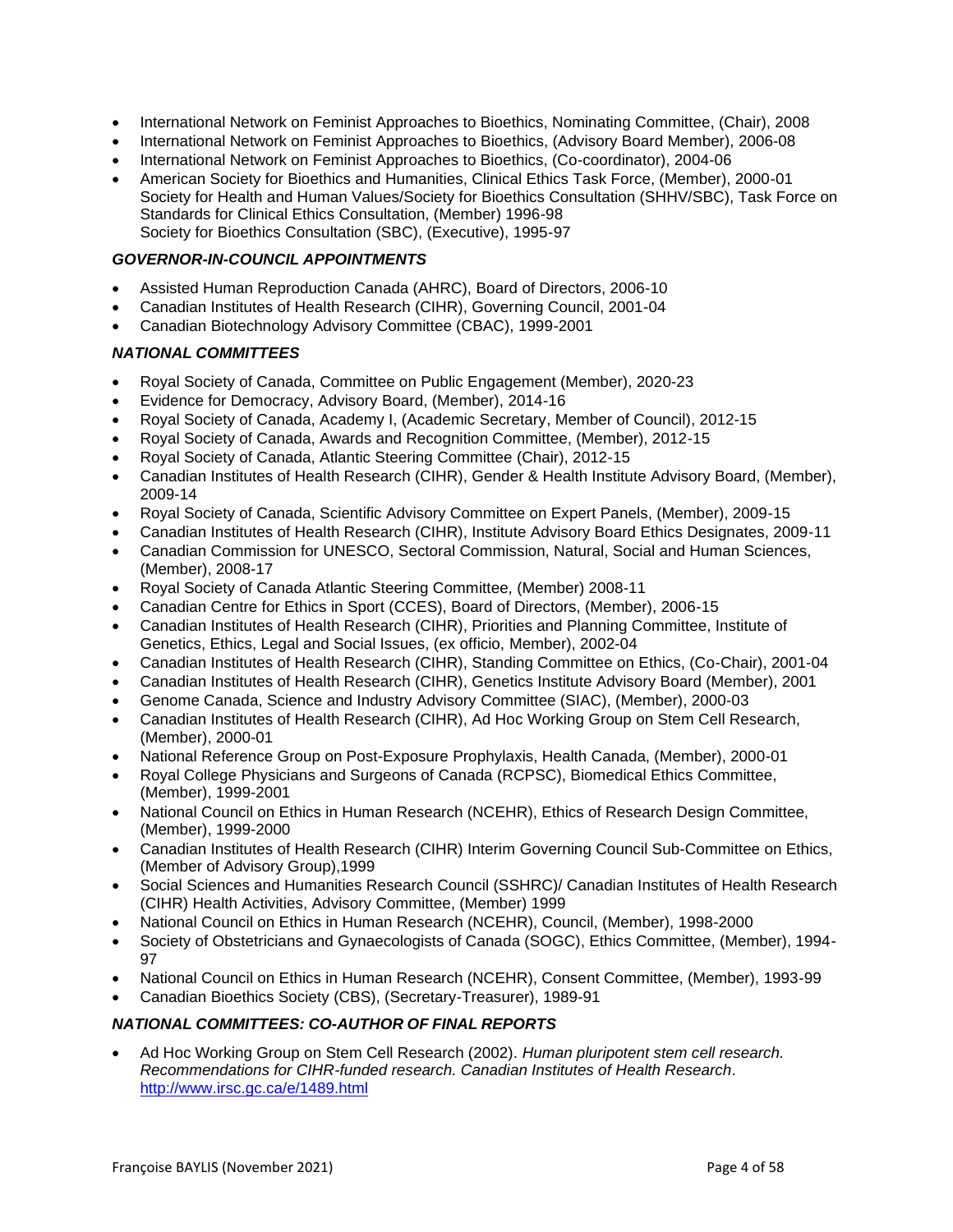- Sherwin, S., Baylis, F., Bernstein A., Caulfield, T., Dickens, B., Downie, J. et al. (1999). *Integrating bioethics and health law into the Canadian Institutes of Health Research*
- American Society for Bioethics and Humanities (1998). *Core competencies for health care ethics consultation*. Glenview, IL: ASBH.
- Rodgers, S., Baylis, F., Lippman, A., MacMillan, J., Parish, B., Nisker, J. (Chair) (1997). SOGC Clinical Practice Guidelines. Policy statement: Involuntary intervention in the lives of pregnant women. *Journal of the Society of Obstetricians and Gynaecologists of Canada*, 19, 1200-1203.
- Rodgers, S., Baylis, F., Lippman, A., MacMillan, J., Parish, B., Nisker, J. (Chair) (1997). SOGC Clinical Practice Guidelines. Policy statement: Preconception arrangements. *Journal of the Society of Obstetricians and Gynaecologists of Canada*, 19, 393-399.
- National Council on Ethics in Human Research (1996). Facilitating ethical research: Promoting informed choice [Discussion document]. *NCEHR Communiqué CNERH*, (Suppl.) 7(2), i-28. <http://www.ncehr-cnerh.org/english/consent/consente.htm>
- National Council on Bioethics in Human Research (1990). Ethical aspects of pharmaceutically-based clinical investigation. *Annals of the Royal College of Physicians and Surgeons of Canada*, 23, 436- 438.

# *INTERNATIONAL / NATIONAL COMMITTEES: CONSULTANT/GUEST*

- Office of the Chief Scientist of Canada. Scientific Considerations for Using COVID-19 Vaccination Certificates, February-March 2021 [https://science.gc.ca/eic/site/063.nsf/eng/h\\_98229.html](https://science.gc.ca/eic/site/063.nsf/eng/h_98229.html)
- World Committee on Tourism Ethics. Certificates for International Travel [https://www.unwto.org/news/committee-on-tourism-ethics-recommends-responsible-use-of-travel](https://www.unwto.org/news/committee-on-tourism-ethics-recommends-responsible-use-of-travel-certificates)[certificates](https://www.unwto.org/news/committee-on-tourism-ethics-recommends-responsible-use-of-travel-certificates)
- Law Commission of Canada. Study Panel. Does age matter? Law and relationships between generations [2004 Discussion paper], February 2006.
- HIV/AIDS Policy Co-ordination Division, Health Canada, September 1998.
- Women's Health Bureau, Health Canada, January 1998.
- Tri-council working group. Code of ethical conduct for research involving humans. Ottawa: MRC, NSERC, SSHRC, February 1997.
- Medical Research Council, Advisory Committee on Women in Clinical Trials, May 1995.

# SCHOLARLY RESEARCH ACTIVITIES

# *SUMMARY*

| \$7,071,734.11  |
|-----------------|
| \$25,922,938.75 |
| \$3,732,534.14  |
|                 |
|                 |

# *RESEARCH AREAS*

- Ethics, bioethics, clinical ethics
- Women's health
- Assisted human reproduction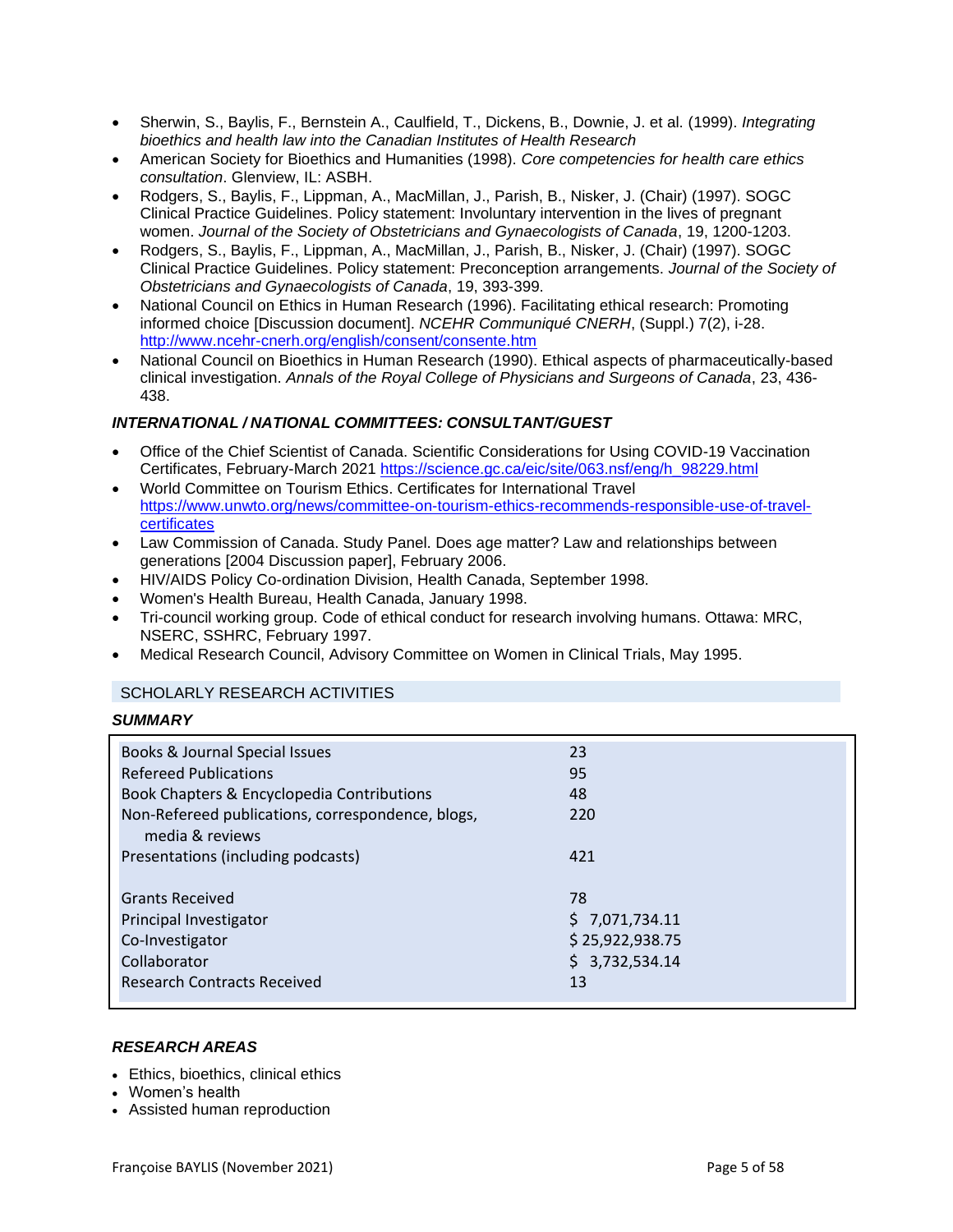- Genetic technologies
- Human enhancement
- Health law and ethics issues
- Health policy
- Research ethics
- Public health ethics

# PUBLICATIONS

In the Humanities, the first author or editor is the principal author or editor. When the contribution of coauthors or co-editors is equal, the listing is alphabetical. When one of these two rules does not apply, the nature of my contribution is specified.

### **ORCID**

ID<http://orcid.org/0000-0003-2961-5802>

**SSRN** ID<http://ssrn.com/author=369575>

### **Web of Science**

ID AAP-4565-2021

#### **Scopus** ID:<https://www.scopus.com/authid/detail.uri?authorId=55408358300>

### **AMAZON**

ID<http://www.amazon.com/-/e/B00JA075L8>

# *THESIS*

Baylis, F. (1989). The ethics of ex utero research on spare IVF human embryos. PhD (Department of Philosophy) University of Western Ontario, London, Ontario.

# *BOOKS (19)*

- **1.** Baylis, F. (2019). *Altered Inheritance: CRISPR and the ethics of human genome editing.* Harvard, Harvard University Press. <https://www.youtube.com/watch?v=fGvocYptluo> **Translated into Chinese 2021.**
- 2. Baylis, F., & Dreger, A. (Eds). (2018). *Bioethics in action*. Cambridge, Cambridge University Press. **Reprinted in paperback 2019.**
- 3. Baylis, F., & Ballantyne, A. (Eds). (2016) *Clinical research involving pregnant women*. Cham, Switzerland: Springer.
- 4. Baylis, F., & McLeod, C. (Eds.). (2014) *Family-making: Contemporary ethical challenges* Oxford: Oxford University Press. **Reprinted in paperback 2017.**
- 5. Baylis, F., Hoffmaster, B., Sherwin S., & Borgerson K. (Eds.). (2012) *Health care ethics in Canada*  (3rd ed.) Toronto: Nelson.
- 6. Nisker, J., Baylis, F., Karpin I., McLeod C., & Mykitiuk R. (Eds.). (2010) *The 'healthy' embryo: Social, biomedical, legal and philosophical perspectives* Cambridge: Cambridge University Press.
- 7. Baylis, F., Downie, J., Hoffmaster, B., & Sherwin, S. (Eds.). (2004). *Health care ethics in Canada* (2<sup>nd</sup> ed.). Toronto: Thomson Nelson.
- 8. Freedman, B. (2000). (F. Baylis, Ed.). The roles and responsibilities of the ethic consultant: A retrospective analysis of cases. Hagerstown, Md: University Publishing Group.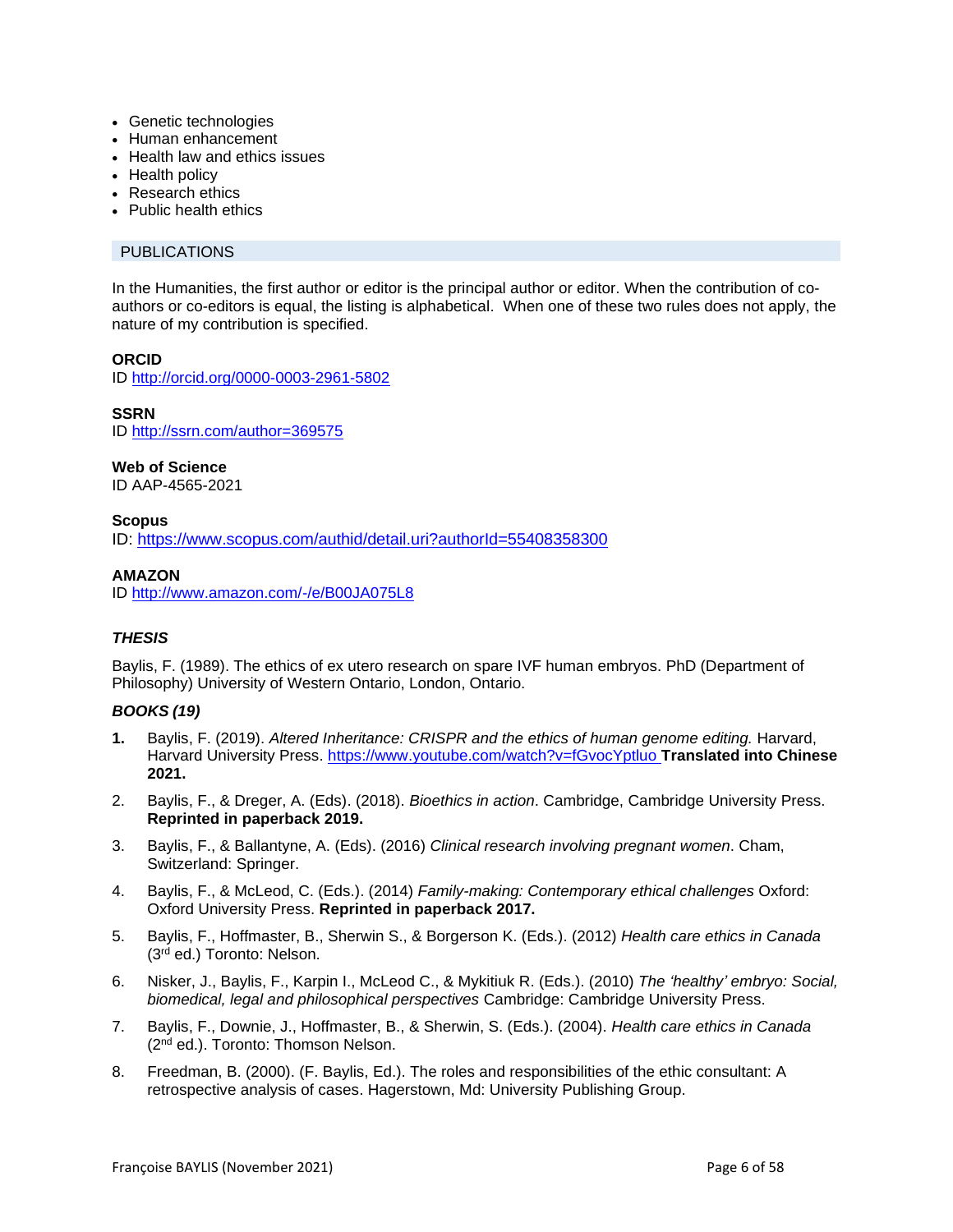- 9. Baylis, F., Ireland, A., Kaufman, D., & Weijer, C. (2000). *Protecting human research subjects: Casebased learning for Canadian research ethics boards and researchers*. Ottawa: National Council on Ethics in Human Research.
- 10. Baylis, F., Downie, J., & Dewhirst, K. (Eds.). (1999). *Codes of ethics: Ethics codes, standards and guidelines for professionals working in a health care setting in Canada* (2nd ed.). Toronto: Department of Bioethics, The Hospital for Sick Children.
- 11. Sherwin, S., Baylis, F., Bell, M., DeKoninck, M., Downie, J., Lippman, A. et al. (1998). *The politics of women's health: Exploring agency and autonomy*. Philadelphia: Temple University Press.
- 12. Baylis, F., Downie, J., Freedman, B., Hoffmaster, B., & Sherwin, S. (Eds.). (1995). *Health care ethics in Canada* (1st ed.). Toronto: Harcourt Brace and W.B. Saunders.
- 13. Baylis, F., Eckenwiler, L.A., & Kunicki, L. (Eds.). (1994). *Institutional policy in paediatric practice: Documenting Canadian experience*. Toronto: Department of Bioethics, The Hospital for Sick Children.
- 14. Baylis, F. (Ed.). (1994). *The health care ethics consultant*. Totowa, N.J: Humana Press.
- 15. Baylis, F., & McBurney, C. (Eds.). (1993). *In the case of children: Paediatric ethics in a Canadian context*. Toronto: Department of Bioethics, The Hospital for Sick Children.
- 16. Baylis, F. & Downie, J. (Eds.). (1992). *Codes of ethics: Ethics codes, standards and guidelines for professionals working in a health care setting in Canada* (1st ed.). Toronto: Department of Bioethics, The Hospital for Sick Children.
- 17. Baylis, F., & Downie, J. (Eds.). (1990). *Medical ethics for postgraduate medical students: Symposium' 90 proceedings*. London, Ont.: Westminster Institute for Ethics and Human Values.
- 18. Baylis, F., & Downie, J. (1990). *Undergraduate medical ethics education: A survey of Canadian medical schools*. London, Ont.: Westminster Institute for Ethics and Human Values.
- 19. Baylis, F., & Downie, J. (Eds.). (1990). *Medical ethics for undergraduate medical: Symposium '89 proceedings*. London, Ont.: Westminster Institute for Ethics and Human Values.

### *JOURNAL SPECIAL ISSUES (4)*

- 1. Baylis, F. & Downie J. (Guest Eds.) (2014) Transnational reproductive travel. *International Journal of Feminist Approaches to Bioethics* 7(2).
- 2. Baylis, F. & Downie, J. (Guest Eds.) (2009) Neuroethics. *Bioethics* 23(6).
- 3. Reid, L., Johnston, J., & Baylis, F. (Guest Eds.). (2006). Ethics and stem cell research: Shifting the discourse. *Journal of Bioethical Inquiry*, 3(1/2).
- 4. Baylis, F. (Guest Ed.) (1993). Health care ethics consultation in Canada. *Healthcare Ethics Committee Forum*, 5(3).

### *REFEREED PUBLICATIONS (95)*

- 1. Baylis, F. (2021) Heritable human genome editing is 'currently not permitted', but it is no longer 'prohibited': So says the ISSCR. *Journal of Medical Ethics* [http://dx.doi.org/10.1136/medethics-2021-](http://dx.doi.org/10.1136/medethics-2021-107720) [107720](http://dx.doi.org/10.1136/medethics-2021-107720)
- 2. Baylis, F., Darnovsky, M., Hasson, K., & Krahn, T. (2020). Human germline and heritable genome editing: The global policy landscape. *The CRISPR Journal* 3(5): 365-377. DOI:10.1089/crispr.2020.0082 <https://www.liebertpub.com/doi/10.1089/crispr.2020.0082>
- 3. Andorno, R., Baylis, F., Darnovsky, M., Dickenson, D., Haker, H., Hasson, K., et al. (2020). Geneva statement on heritable human genome editing: The need for course correction. *Trends in*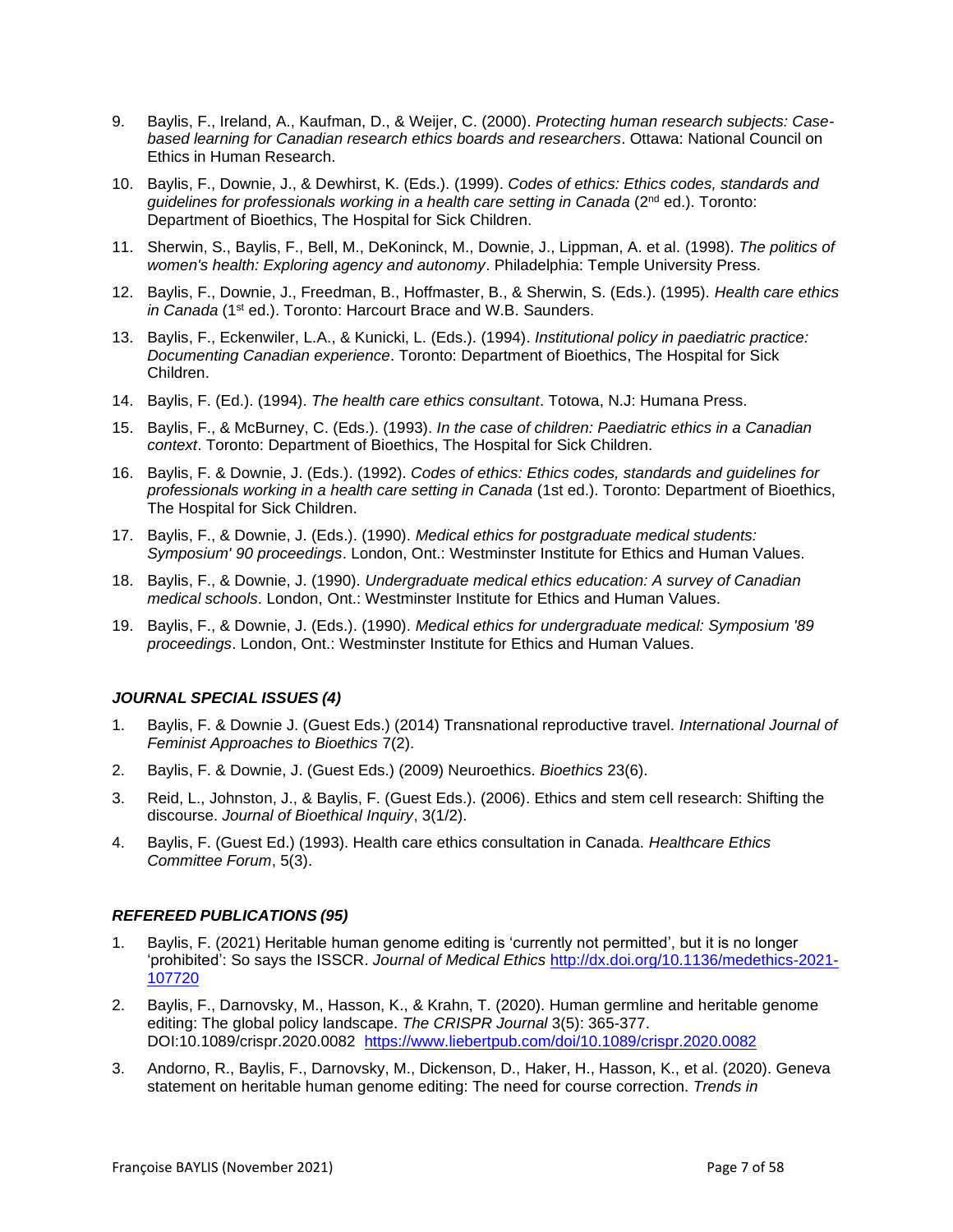*Biotechnology* 38(4), 351-354. DOI: 10.1016/j.tibtech.2019.12.022 <https://www.cell.com/trends/biotechnology/fulltext/S0167-7799%2819%2930317-8>

- 4. Saha, K., Hurlbut, J.B., Jasanoff, S., Ahmed, A., Appiah, A., Bartholet, E., Baylis, F. et al. (2018). Building capacity for a global genome-editing observatory: Institutional design. *Trends in Biotechnology* 36(8), 741-743. DOI: 10.1016/j.tibtech.2018.04.008.
- 5. Hurlbut, J.B., Jasanoff, S., Saha, K., Ahmed, A., Appiah, A., Bartholet, E., Baylis, F. et al. (2018). Building capacity for a global genome-editing observatory: Conceptual challenges. *Trends in Biotechnology* 36(7), 639-641. DOI: 10.1016/j.tibtech.2018.04.009.
- 6. Baylis, F. (2018). 'No' to lesbian motherhood using human nuclear genome transfer. *Journal of Medical Ethics* 44(12), 865-867. DOI:10.1136/medethics-2018-104860.
- 7. Baylis, F. (2018). COUNTERPOINT: The potential harms of human gene editing using CRISPR-Cas9. *Clinical Chemistry* 64(3), 489-491. DOI: 10.1373/clinchem.2017.278317.
- 8. Baylis, F., & McLeod, M. (2017). First-in-human phase 1 CRISPR gene editing cancer trials: Are we ready? *Current Gene Therapy.* 17(4), 309-319. DOI: [10.2174/1566523217666171121165935.](https://doi.org/10.2174/1566523217666171121165935) <https://www.ncbi.nlm.nih.gov/pmc/articles/PMC5769084/>
- 9. Downie, J., & Baylis, F. (2017). A test for freedom of conscience under the *Canadian Charter of Rights and Freedoms*: Regulating and litigating conscientious refusals in health care. *McGill Journal of Law and Health* 11(1), 1-30 [https://mjlh.mcgill.ca/issues/volume-111/a-test-for-freedom-of](https://mjlh.mcgill.ca/issues/volume-111/a-test-for-freedom-of-conscience-under-the-canadian-charter-of-rights-and-freedoms-regulating-and-litigating-conscientious-refusals-in-health-care/)[conscience-under-the-canadian-charter-of-rights-and-freedoms-regulating-and-litigating](https://mjlh.mcgill.ca/issues/volume-111/a-test-for-freedom-of-conscience-under-the-canadian-charter-of-rights-and-freedoms-regulating-and-litigating-conscientious-refusals-in-health-care/)[conscientious-refusals-in-health-care/](https://mjlh.mcgill.ca/issues/volume-111/a-test-for-freedom-of-conscience-under-the-canadian-charter-of-rights-and-freedoms-regulating-and-litigating-conscientious-refusals-in-health-care/)
- 10. Baylis, F., Cattapan, A., & Snow, D. (2017). Editorial misconduct. *Public Affairs Quarterly* 31(2), 143- 155.
- 11. Baylis, F. (2017). Still Gloria: Personal identity and dementia. *International Journal of Feminist Approaches to Bioethics* 10(1), 210-224.
- 12. Baylis, F. (2017). Human nuclear genome transfer (so-called mitochondrial replacement): Clearing the underbrush. Bioethics 31(1), 7-19. DOI:10.1111/bioe.12309.
- 13. Vasiliou, S.K., Diamandis, E.P., Church, G.M, Greely, H.T., Baylis, F., Thompson, C., & Schmitt-Ulms, G. (2016). CRISPR-Cas9 system: Opportunities and concerns. *Clinical Chemistry* 62(10), 1304-11. DOI: 10.1373/clinchem.2016.263186.
- 14. Cattapan, A., & Baylis F. (2016). Frozen in perpetuity: 'Abandoned embryos' in Canada. *Reproductive Biomedicine & Society Online* 1(2), 104-112 DOI: 10.1016/j.rbms.2016.04.002. [http://dx.doi.org/10.1016/j.rbms.2016.04.002.](http://dx.doi.org/10.1016/j.rbms.2016.04.002)
- 15. Krahn, T.M., & Baylis, F. (2016). A review of consent documents from Canadian IVF clinics,1991 to 2014. *Journal of Obstetrics and Gynaecology Canada* 38(5), 470-482. DOI: 10.1016/j/jogc.2016.02.008. [http://www.jogc.com/issue/S1701-2163\(16\)X0006-0;](http://www.jogc.com/issue/S1701-2163(16)X0006-0) <http://www.ncbi.nlm.nih.gov/pubmed/27261224>
- 16. Baylis, F., & Widdows, H. (2015). Human embryos and eggs: from long-term storage to biobanking. *Monash Bioethics Review* 33(4), 340-359 DOI: 10.1007/s40592-015-0045-8. <http://link.springer.com/article/10.1007/s40592-015-0045-8>
- 17. Snow, D., Baylis, F., & Downie, J. (2015). Why the government of Canada won't regulate assisted human reproduction: A modern mystery. *McGill Journal of Law and Health* 9(1), 1-15. [https://mjlh.mcgill.ca/issues/volume-9-issue-1-91-2015-16/why-the-government-of-canada-wont](https://mjlh.mcgill.ca/issues/volume-9-issue-1-91-2015-16/why-the-government-of-canada-wont-regulate-assisted-human-reproduction-a-modern-mystery/)[regulate-assisted-human-reproduction-a-modern-mystery/](https://mjlh.mcgill.ca/issues/volume-9-issue-1-91-2015-16/why-the-government-of-canada-wont-regulate-assisted-human-reproduction-a-modern-mystery/)
- 18. Baylis, F. (2015). A relational view of conscience and physician conscientious action. *International Journal of Feminist Approaches to Bioethics* 8(1), 18-36.
- 19. Petropanagos, A., Cattapan, A., Baylis, F., & Leader A. (2015). Social egg freezing: risk, benefit and social considerations. *Canadian Medical Association Journal* 187(9): 666-669. Epub 2015 April 13.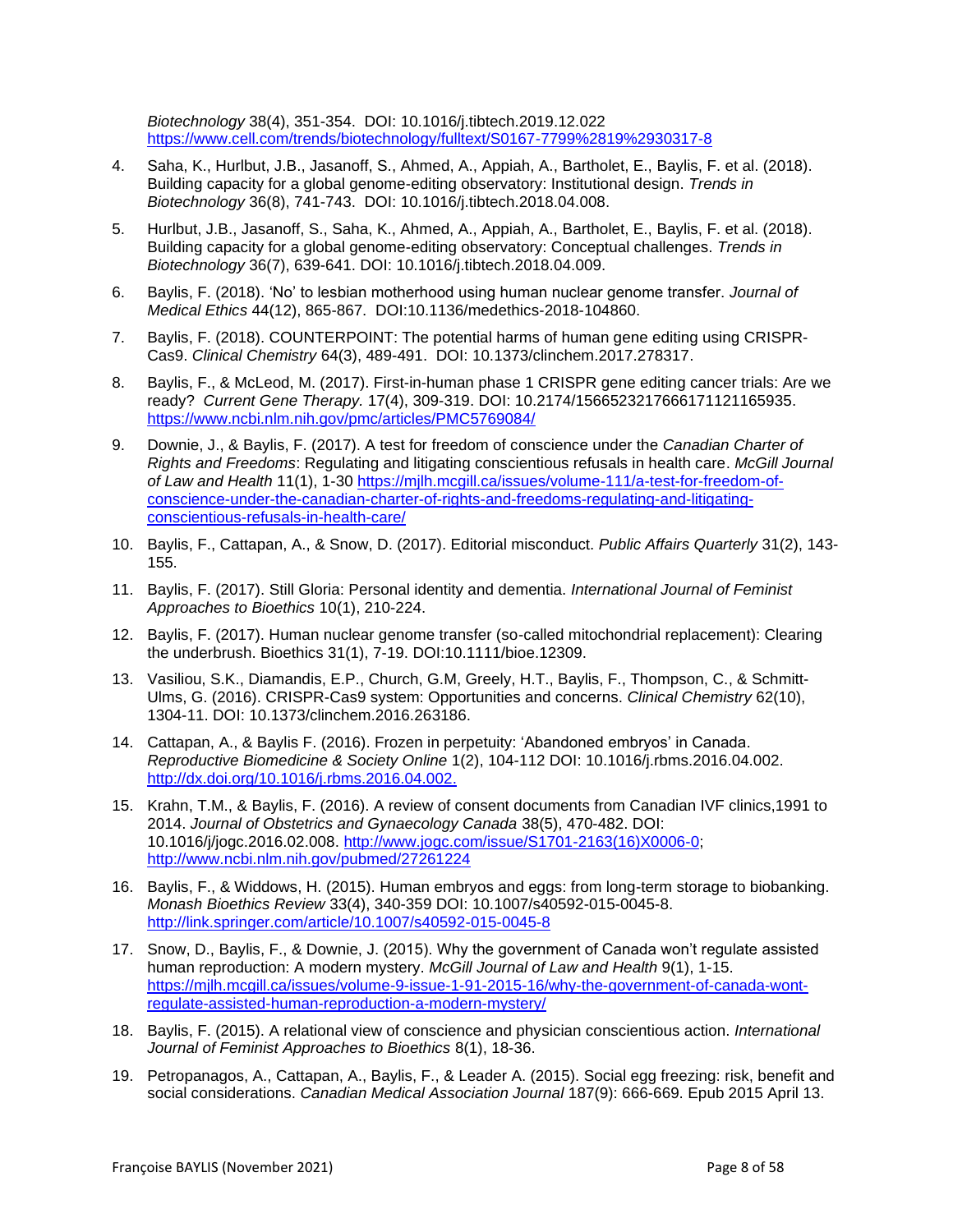- 20. Baylis, F. (2015). Left out in the cold: Arguments against non-medical oocyte cryopreservation. *Journal of Obstetrics and Gynaecology Canada* 37(1), 64-67.
- 21. Baylis, F., & Downie, J. (2014). Achieving national altruistic self-sufficiency in human eggs for thirdparty reproduction in Canada. *International Journal of Feminist Approaches to Bioethics* 7(2), 164- 184.
- 22. Baylis, F., Downie, J. & Snow, D. (2014). Fake it till you make it: Policymaking and assisted human reproduction in Canada. *Journal of Obstetrics and Gynaecology Canada* 36(6), 510-512.
- 23. Downie, J. & Baylis, F. (2013). The tale of Assisted Human Reproduction Canada: A tragedy in five acts. *Canadian Journal of Women and the Law* 25(2), 183-201. DOI: 10.3138/cjwl.25.2.183.
- 24. Baylis, F. (2013). "I am who I am": On the perceived threats to personal identity from deep brain stimulation. *Neuroethics* 6*,* 513-526. EPub 2011 September 14. DOI: 10.1007/s12152-011-9137-1 [http://www.springerlink.com/openurl.asp?genre=article&id=doi:10.1007/s12152-011-9137-1](http://www.springer.com/alert/urltracking.do?id=L407f797Md899ddSaa6c9c1)
- 25. Downie, J. & Baylis, F. (2013). Transnational trade in human eggs: Law, policy, and (in)action in Canada. *Journal of Law, Medicine and Ethics* 41(1), 224-239. DOI: 10.1111/jlme.12015.
- 26. Baylis, F. & Halperin, S. (2012). Research involving pregnant women: Trials and tribulations. *Clinical Investigation* 2(2), 139-146. DOI: 10.4155/CLI.11.183. [http://www.openaccessjournals.com/articles/research-involving-pregnant-women-trials-and](http://www.openaccessjournals.com/articles/research-involving-pregnant-women-trials-and-tribulations.pdf)[tribulations.pdf](http://www.openaccessjournals.com/articles/research-involving-pregnant-women-trials-and-tribulations.pdf)
- 27. Baylis, F. & Downie, J. (2012). Unfinished business: Ongoing ethical exceptionalism in the oversight of human pluripotent stem cell research in Canada. *Accountability in Research: Policies and Quality Assurance* 19(1), 13-26. DOI: 10.1080/08989621.2012.638595.
- 28. Steenbeek, A., MacDonald, N., Downie, J. Appleton, M. & Baylis, F. (2012). Ill-informed consent? A content analysis of physical risk disclosure in Canadian school-based HPV vaccine programs *Public Health Nursing* 29(1), *71-79.* DOI: 10.1111/j.1525-1446.2011.00974.x [ePub 2011 Oct 17].
- 29. Bretzner, F., Gilbert, F., Baylis, F. & Brownstone, R. (2011). Target populations for first-in-human embryonic stem cell research in spinal cord injury *Cell Stem Cell* 8(5), 468-475. DOI 10.1016/j.stem.2011.04.012.
- 30. Kaposy, C. & Baylis, F. (2010). Ethical, evidence-based guidelines for contraceptive use in research. *IRB: Ethics & Human Research* 32(5), 1-9.
- 31. Crozier, G. & Baylis, F. (2010). The ethical physician encounters international medical travel. *Journal of Medical Ethics* 36(5), 297-301. DOI:10.1136/ard.2009.032789. **Reprinted in:** (2012) F. Baylis, B. Hoffmaster, S. Sherwin & K. Borgerson (Eds), Health Care Ethics in Canada (pp. 147-155). Toronto: Nelson Education.
- 32. Baylis, F. & Kaposy, C. (2010). Wanted: Inclusive guidelines for research involving pregnant women. *Journal of Obstetrics and Gynaecology Canada* 32(5), 473-476.
- 33. Kenny, N., Sherwin, S., & Baylis F. (2010). Re-visioning public health ethics: A relational perspective. *Canadian Journal of Public Health* 101(1), 9-11. **Reprinted in:** (2012) F. Baylis, B. Hoffmaster, S. Sherwin & K. Borgerson (Eds), Health Care Ethics in Canada (pp. 160-164). Toronto: Nelson Education.
- 34. Baylis, F. & Krahn T. (2009). The trouble with embryos. *Science Studies* 22(2), 31-54.
- 35. Baylis, F. (2009). For love or money: The saga of Korean women who provided eggs for embryonic stem cell research. *Theoretical Medicine and Bioethics* 30(5), 385-396. DOI: 10.1007/s11017-009- 9118-0
- 36. Baylis, F. (2009). "Babies with some animal DNA in them": A woman's choice? *International Journal of Feminist Approaches to Bioethics* 2(2), 75-96.
- 37. Baylis, F. & Herder M. (2009). Policy design for human embryo research in Canada: An analysis. Part 2 of 2 *Journal of Bioethical Inquiry* 6(3), 351-365. DOI: 10.1007/s11673-009-9145-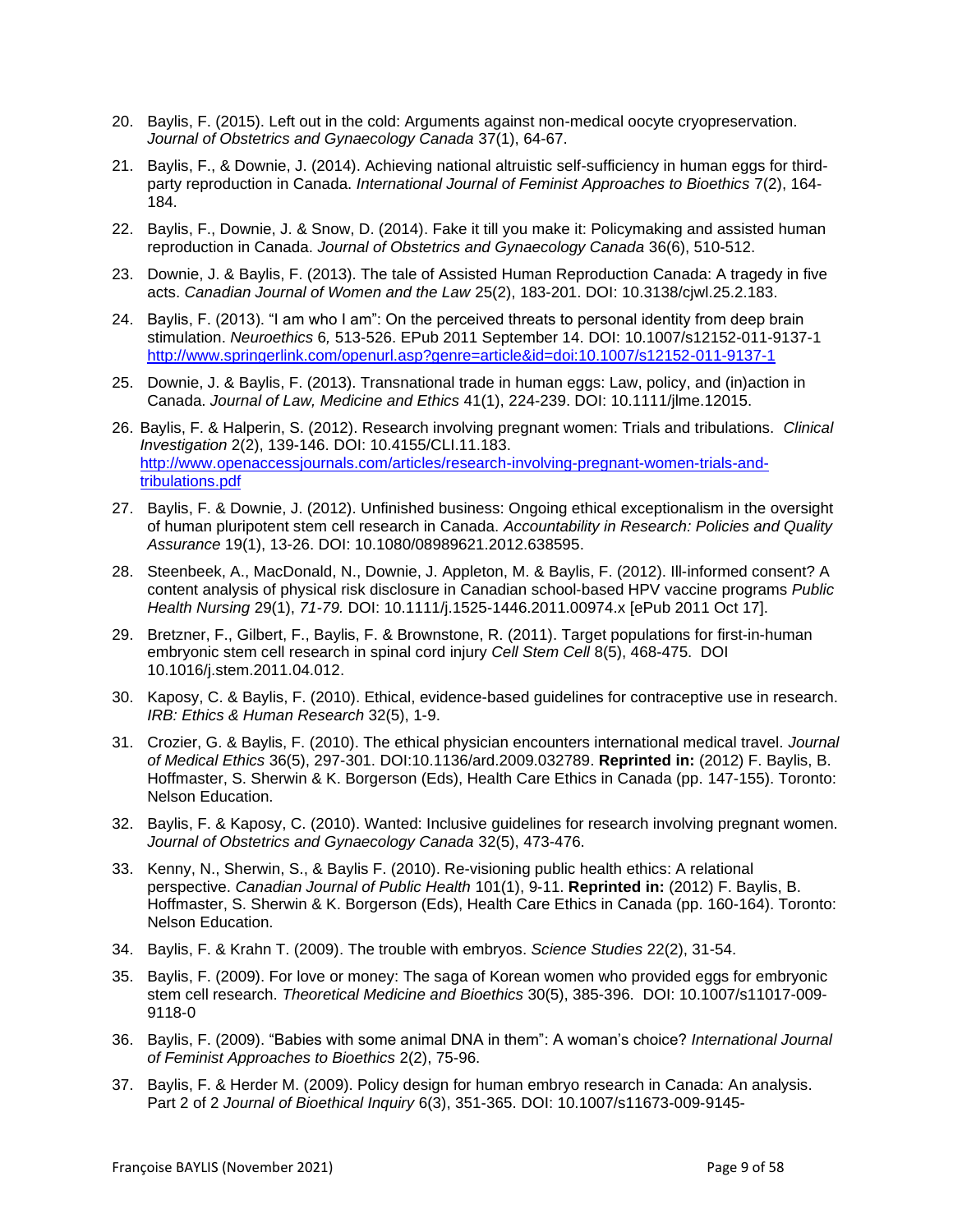- 38. Baylis, F. (2009). The HFEA public consultation process on hybrids and chimeras: informed, effective and meaningful? *Kennedy Institute of Ethics Journal* 19(1), 41-62. DOI: 10.1353/ken.0.0273
- 39. Baylis, F. & Herder M. (2009). Policy design for human embryo research in Canada: A history. Part 1 of 2 *Journal of Bioethical Inquiry* 6(1), 109-122. DOI: 10.1007/s11673-009-9135-8
- 40. Fenton, A., Meynell, L. & Baylis, F. (2009). Ethical challenges and interpretive difficulties with nonclinical applications of pediatric fMRI. *American Journal of Bioethics* 9(1), 3-13. (33% contribution) DOI: 10.1080/15265160802617829
- 41. Baylis, F. (2008). Animal eggs for stem cell research: A path not worth taking. *American Journal of Bioethics* 8(12), 18-32. DOI: 10.1080/15265160802559161 **Adapted and reprinted as:** Humanesque embryos. (2010) J., Nisker, F., Baylis, I., Karpin, C., McLeod, & R., Mykitiuk (Eds.), *The healthy embryo: Social, biomedical, legal and philosophical perspectives* (pp. 84-96). Cambridge: Cambridge University Press.
- 42. Baylis, F., Kenny, S., & Sherwin, S. (2008). A relational account of public health ethics. *Public Health Ethics* 1(3), 196-209. DOI:10.1093/phe/phn025
- 43. Viirre, E., Baylis, F., & Downie, J. (2007). Promises and perils of cognitive performance tools: A dialogue. *Technology* 11, Supplement 1, 9-25. (33% contribution) DOI: 10.3727/107292408786938853 **Reprinted in**: (2012) J., Giordano (Ed.), *Neurotechnology: Premises, Potential, and Problems* (pp 125-141). Taylor and Francis LLC.
- 44. Baylis, F. & McLeod, C. (2007). The stem cell debate continues: The buying and selling of eggs for research. *Journal of Medical Ethics* 33, 726-731. DOI:10.1136/jme.2007.022129
- 45. McLeod, C., & Baylis, F. (2007). Donating fresh versus frozen embryos to stem cell research: In whose interests? *Bioethics* 21, 465-477. DOI: 10.1111/j.1467-8519.2007.00592.x (50% contribution) **Reprinted in:** (2010) J., Nisker, F., Baylis, I., Karpin, C., McLeod & R. Mykitiuk R. (Eds.), *The healthy embryo: Social, biomedical, legal and philosophical perspectives* (pp. 171-186). Cambridge: Cambridge University Press.
- 46. Giacomini, M., Baylis, F., & Robert, J. S. (2007). Banking on it: Public policy and the ethics of stem cell research and development. *Social Science & Medicine* 65, 1490-1500. (33% contribution) DOI:10.1016/j.socscimed.2007.05.021
- 47. Baylis, F. & McInnes, C. (2007). Women at risk: Embryonic and fetal stem cell research in Canada. *McGill Journal of Law and Health* 1, 53-67. [https://mjlhmcgill.files.wordpress.com/2017/07/baylis](https://mjlhmcgill.files.wordpress.com/2017/07/baylis-mcinnes.pdf)[mcinnes.pdf](https://mjlhmcgill.files.wordpress.com/2017/07/baylis-mcinnes.pdf)
- 48. Baylis, F. & Fenton, A. (2007). Chimera research and stem cell therapies for human neurodegenerative disorders. *Cambridge Quarterly of Healthcare Ethics* 16*,* 195-208. DOI:10.1017/S0963180107070211
- 49. Baylis, F., & Robert, J. S. (2006). Human embryonic stem cell research: An argument for national research review. *Accountability in Research: Policies and Quality Assurance* 13(3), 207-224. DOI: 10.1080/03605300600848136
- 50. Kimmelman, J., Baylis, F., & Glass, K. C. (2006). Stem cell trials: Lessons from gene transfer research. *Hastings Center Report* 36, 23-26. (40% contribution)
- 51. McLeod, C., & Baylis, F. (2006). Feminists on the inalienability of human embryos. *Hypatia* 21, 1-14. (45% contribution). **Reprinted in**: (2012) C., Weijer, A. Skelton & S Brennan (Eds.), *Bioethics in Canada* (pp xx).Oxford University Press.
- 52. Nisker, J., Baylis, F., & McLeod, C. (2006). Choice in fertility preservation in girls and adolescent women with cancer. *Cancer* 107 (S7), 1686-1689. (35% contribution) DOI 10.1002/cncr.22106
- 53. Baylis, F., & Ram, N. (2005). Eligibility of cryopreserved human embryos for stem cell research in Canada. *Journal of Obstetrics and Gynaecology Canada* 27, 949-955.
- 54. Downie, J., Llewellyn, J., & Baylis, F. (2005). A constitutional defence of the federal ban on human cloning for research purposes. *Queen's Law Journal* 31, 353-384. (25% contribution)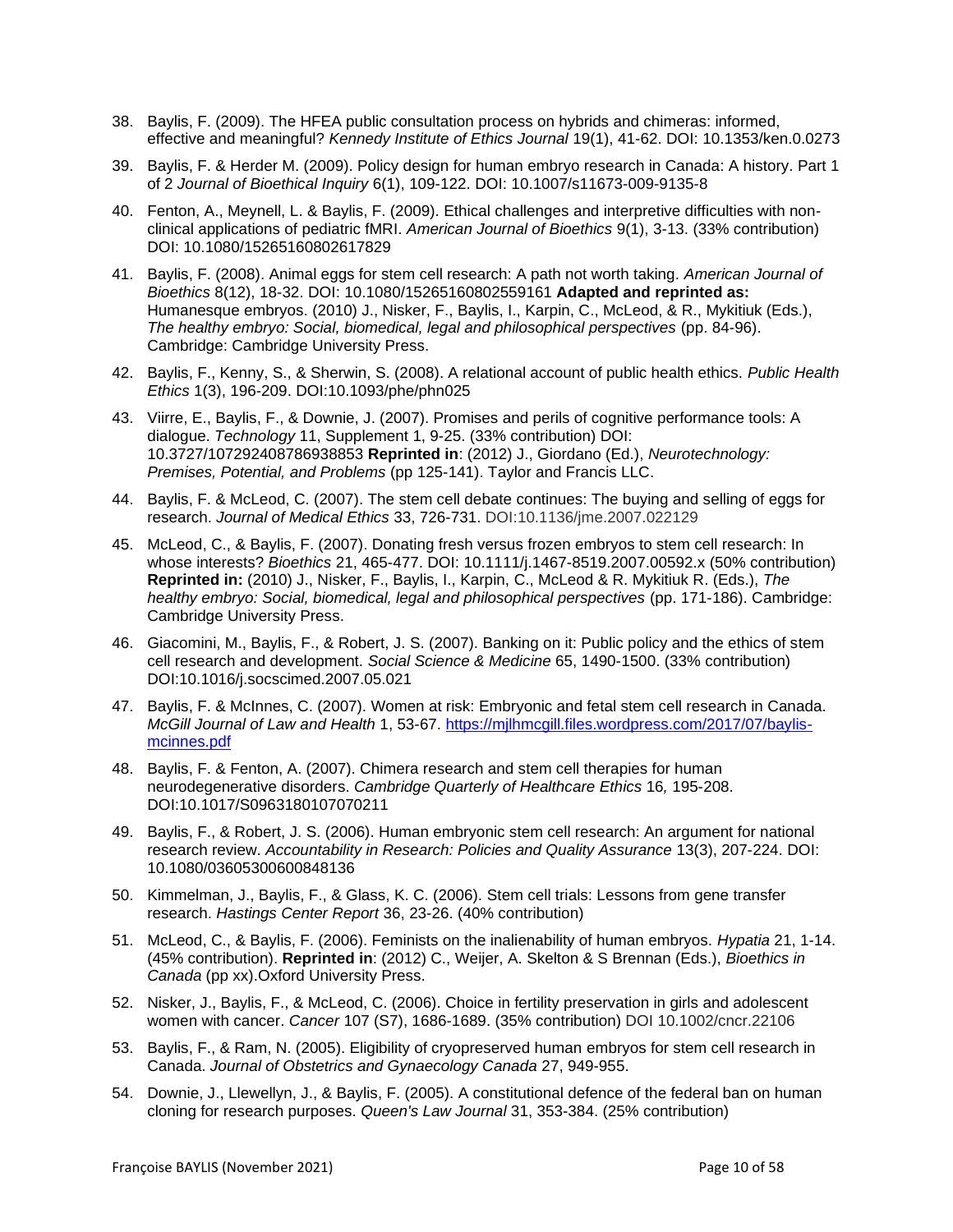- 55. Robert, J. S., & Baylis, F. (2005). Stem cell politics: The NAS prohibitions pack more bark than bite. *Hastings Center Report* 35*,* 15-16. (50% contribution)
- 56. Baylis, F., & Robert, J. S. (2004). The inevitability of genetic enhancement technologies. *Bioethics*  18, 1-26. **Reprinted in:** (2004). F. Baylis, J. Downie, B. Hoffmaster, & S. Sherwin (Eds.), *Health Care Ethics in Canada* (2nd ed., pp. 448-460). Toronto: Thomson Nelson; **and** (2009) J. Fisher (Ed) *Biomedical Ethics: A Canadian Focus* (pp.328-337). Don Mills: Oxford University Press; **and** (2012) F. Baylis, B. Hoffmaster, S. Sherwin & K. Borgerson (Eds), Health Care Ethics in Canada (pp. 504- 516). Toronto: Nelson Education.
- 57. Baylis, F. (2004). The Olivieri debacle: Where were the heroes of bioethics? A reply to Mary Rowell. *Journal of Medical Ethics* 30, 51-52. DOI: 10.1136/jme.2003.007724
- 58. Baylis, F. (2004). The Olivieri debacle: Where were the heroes of bioethics? *Journal of Medical Ethics* 30, 44-49. DOI: 10.1136/jme.2003.005330
- 59. Johnston, J., & Baylis, F. (2004). Gene therapy: Two steps forward, one step back. *Canadian Medical Association Journal* 170, 1785-1786. (45% contribution) DOI: 10.1503/cmaj.1031262.
- 60. Johnston, J., & Baylis, F. (2004). What happened to gene therapy? A review of recent events. *Clinical Researcher* 4, 11-15. (45% contribution)
- 61. Baylis, F. (2003). Black as me: Narrative identity. *Developing World Bioethics* 3, 142-150. DOI: 10.1046/j.1471-8731.2003.00070.x **Translated and reprinted:** (2006) "Noire" comme moi ou de l'identité narrative, In: M-H., Parizeau & S., Kash (Eds.), *Néoracisme et dérives génétiques* (pp. 247- 257). Québec: Les Presses de l'Université Laval.
- 62. Baylis, F., Beagan, B., Johnston, J., & Ram, N. (2003). Cryopreserved human embryos in Canada and their availability for research. *Journal of Obstetrics and Gynaecology Canada* 25, 1026-1031.
- 63. Giacomini M, & Baylis, F. (2003). Excluding women from medical research: Reasons and rejoinders. *Clinical Researcher* 3, 12-15. (45% contribution)
- 64. Robert, J. S., & Baylis, F. (2003). Crossing species boundaries. *American Journal of Bioethics* 3(3), 1-13 (50% contribution). **Reprinted in:** (2005) T.A. Shannon (Ed), Genetics: Science, Ethics and Public Policy: A Reader (pp.11-32). Lanham, MD: Rowman & Littlefield; **and** (2014) R.L. Sandler (Ed), Ethics and Emerging Technologies (pp. 139-154). N.Y.: Palgrave MacMillan.
- 65. Sherwin, S., & Baylis, F. (2003). The feminist health care ethics consultant as architect and advocate. *Public Affairs Quarterly* 17, 141-158. (40% contribution)
- 66. Fernandez, C. V., Gordon, K., Van den, H. M., Taweel, S., & Baylis, F. (2003). Knowledge and attitudes of pregnant women with regard to collection, testing and banking of cord blood stem cells. *Canadian Medical Association Journal* 168, 695-698. (5% contribution)
- 67. Baylis, F. (2002). Human embryonic stem cell lines: The ethics of derivation. *Journal of Obstetrics and Gynaecology Canada* 24, 159-163.
- 68. Baylis, F. (2002). Human cloning: Three mistakes and an alternative. *Journal of Medicine and Philosophy* 27, 319-337. DOI: 10.1076/jmep.27.3.319.2984 **Reprinted in:** (2005). E. H. Kluge (Ed.), Readings in biomedical ethics: A Canadian focus 3<sup>rd</sup> Edition (pp.488-501).Toronto: Prentice-Hall; **and** (2004). F. Baylis, J. Downie, B. Hoffmaster, & S. Sherwin (Eds.), *Health Care Ethics in Canada* (pp.437-448). Toronto: Thomson Nelson; **and** (2012) F. Baylis, B. Hoffmaster, S. Sherwin & K. Borgerson (Eds), Health Care Ethics in Canada (pp. 492-503). Toronto: Nelson Education.
- 69. Gibson, E., Baylis, F., & Lewis, S. (2002). Dances with the pharmaceutical industry. *Canadian Medical Association Journal* 166, 448-450. (35% contribution)
- 70. Baylis, F. (2001). The Canadian stem cell debate: Stuck in the '80s. *Journal of the Society of Obstetricians and Gynaecologists of Canada* 23, 248-252.
- 71. Baylis, F., & Downie, J. (2001). Professional recommendations: Disclosing facts and values. *Journal of Medical Ethics* 27, 20-24. DOI: 10.1136/jme.27.1.20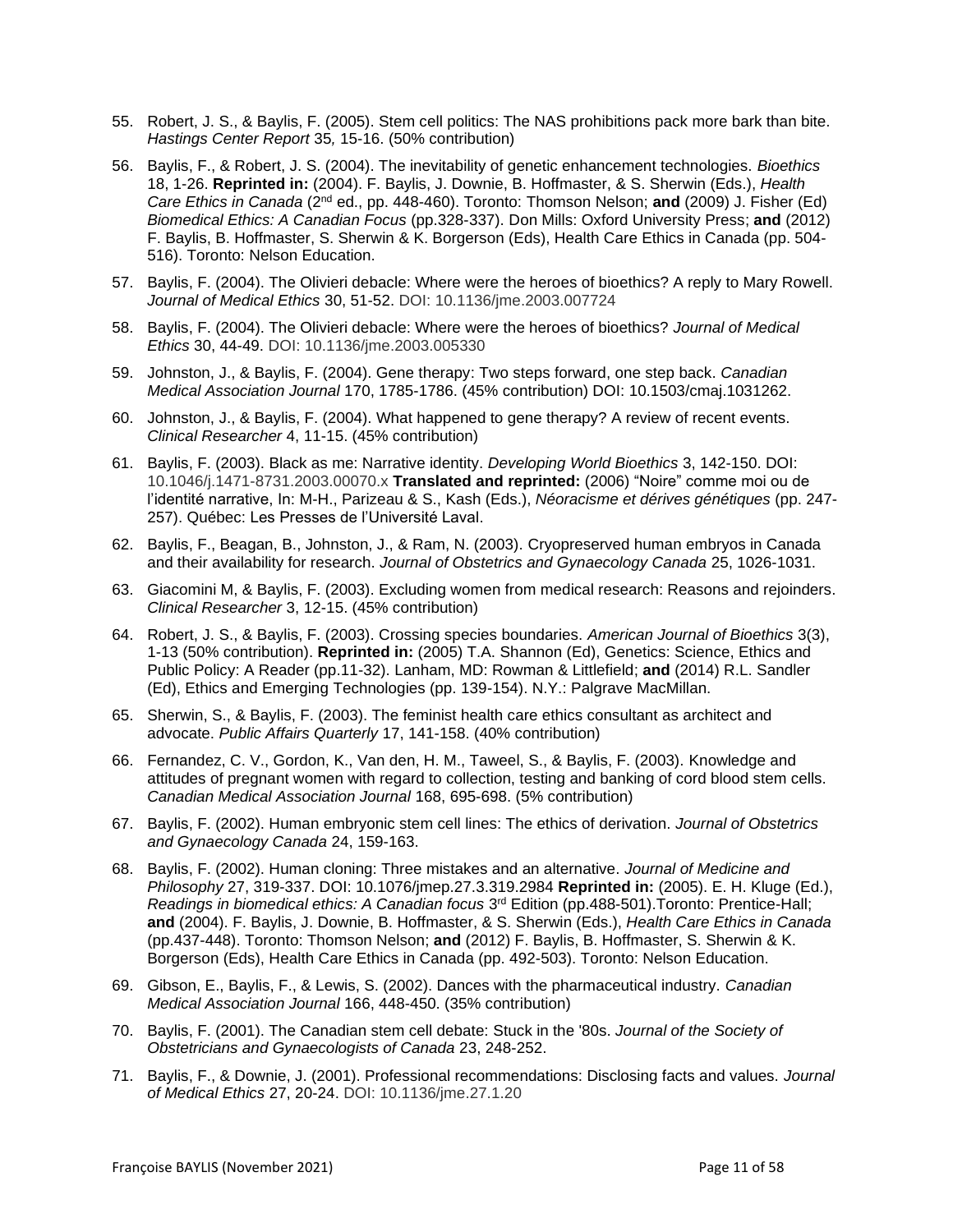- 72. Lewis, S., Baird, P., Evans, R. G., Ghali, W. A., Wright, C. J., Gibson, E. & Baylis, F. (2001). Dancing with the porcupine: Rules for governing the university-industry relationship. *Canadian Medical Association Journal* 165, 783-785. (5% contribution) **Reprinted in:** (2005). E. H. Kluge (Ed.), *Readings in biomedical ethics: A Canadian focus* (pp. 258-262). Toronto: Prentice-Hall; **and** (2004). F. Baylis, J. Downie, B. Hoffmaster, & S. Sherwin (Eds.), *Health Care Ethics in Canada* (pp. 340-344). Toronto: Thomson Nelson; **and** (2012) F. Baylis, B. Hoffmaster, S. Sherwin and K. Borgerson (Eds), Health Care Ethics in Canada (pp. 351-355). Toronto: Nelson Education.
- 73. Baylis, F. (2000). Heroes in bioethics. *Hastings Center Report* 30, 34-39. **Reprinted in:** (2000). B. Freedman, [F. Baylis (Ed.], *The roles and responsibilities of the ethics consultant: A retrospective analysis of cases* (pp.143-152). Hagerstown, Md: University Publishing Group.
- 74. Baylis, F. (2000). Rebuttal: Expert ethics testimony. *Journal of Law Medicine and Ethics* 28*,* 240- 242.
- 75. Baylis, F. (2000). Expert testimony by persons trained in ethical reasoning: The case of Andrew Sawatzky. *Journal of Law Medicine and Ethics* 28, 224-231.
- 76. Baylis, F. (2000). Our cells/ourselves: Creating human embryos for stem cell research. *Women's Health Issues* 10, 140-145. DOI:10.1016/S1049-3867(00)00042-6
- 77. Baylis, F. (1999). IRBs: Protecting the well-being of subject-participants with mental disorders that may affect decisionmaking capacity. *Accountability in Research* 7, 183-199. **Reprinted in**: (2002). A. Shamoo (Ed.), *Research and decisional capacity: Responding to the National Bioethics Advisory Commission* (pp. 117-133). New York: Taylor & Francis.
- 78. Baylis, F. (1999). Health care ethics consultation: 'Training in virtue'. *Human Studies* 22, 25-41. DOI: 10.1023/A:1005456601398 **Reprinted in:** (1999). R. M. Zaner (Ed.), *Performance, talk, reflection: What is going on in clinical ethics consultation* (pp. 25-41)*.* Dordrecht: Kluwer Academic Publishers.
- 79. Baylis, F., Downie, J., & Kenny, N. (1999). Children and decisionmaking in health research. *IRB: A review of Human Subjects Research, 21,* 5-10. **Reprinted in:** (1999). *Health Law Review* 8(2), 3-9.
- 80. Caniano, D. A., & Baylis, F. (1999). Ethical considerations in prenatal surgical consultation. *Pediatric Surgery International* 15, 303-309. (50% contribution) DOI: 10.1007/s003830050588
- 81. Kenny, N., Weijer, C., & Baylis, F. (1999). Voting ourselves rights: A critique of the Canadian Medical Association charter for physicians. *Canadian Medical Association Journal* 161, 399-400. (25% contribution)
- 82. Baylis, F., & Ginn, D. (1998). Expanding access to PEP: Ethical and legal issues. *AIDS and Public Policy Journal* 13, 140-167. **Reprinted and distributed by:** (1999). Canadian HIV/AIDS Clearinghouse (pp.1-26); also, **excerpt reprinted as:** (1999). Post-exposure prophylaxis. *Canadian HIV/AIDS Policy & Law Newsletter* 4(4):29-38.
- 83. Baylis, F. (1998). Dissenting with the dissent: Winnipeg Child and Family Services (Northwest Area) v. G. (D.F.). *Alberta Law Review* 36, 785-798.
- 84. Baylis, F. (1997). Errors in medicine: Nurturing truthfulness. *Journal of Clinical Ethics* 8, 336-340. **Reprinted in:** (2012) J. Arras, A. London, & B. Steinbock (Eds.), *Ethical issues in modern medicine* (8th ed.). London: McGraw Hill; **and** (2008) B. Steinbock, A. London & J. Arras (Eds.), *Ethical issues*  in modern medicine (7<sup>th</sup> ed., pp.97-100). London: McGraw-Hill; **and** (2002). B. Steinbock, J. Arras, & A. London (Eds.), *Ethical issues in modern medicine* (6<sup>th</sup> ed., pp.107-111). London: McGraw-Hill.
- 85. Flagler, E., Baylis, F., & Rodgers, S. (1997). Bioethics for clinicians: 12. Ethical dilemmas that arise in the care of pregnant women: Rethinking "maternal-fetal conflicts". *Canadian Medical Association Journal* 156, 1729-1732. (40% contribution) **Reprinted in:** (1999). P. Singer (Ed.), *Bioethics at the bedside: A clinician's guide* (pp. 71-78). Ottawa: Canadian Medical Association.
- 86. Kleinman, I., Baylis, F., Rodgers, S., & Singer, P. (1997). Bioethics for clinicians: 8. Confidentiality. *Canadian Medical Association Journal* 156, 521-524. (40% contribution) **Reprinted in:** (1999) P. Singer (Ed.), *Bioethics at the bedside: A clinician's guide* (pp. 55-62). Ottawa: Canadian Medical Association.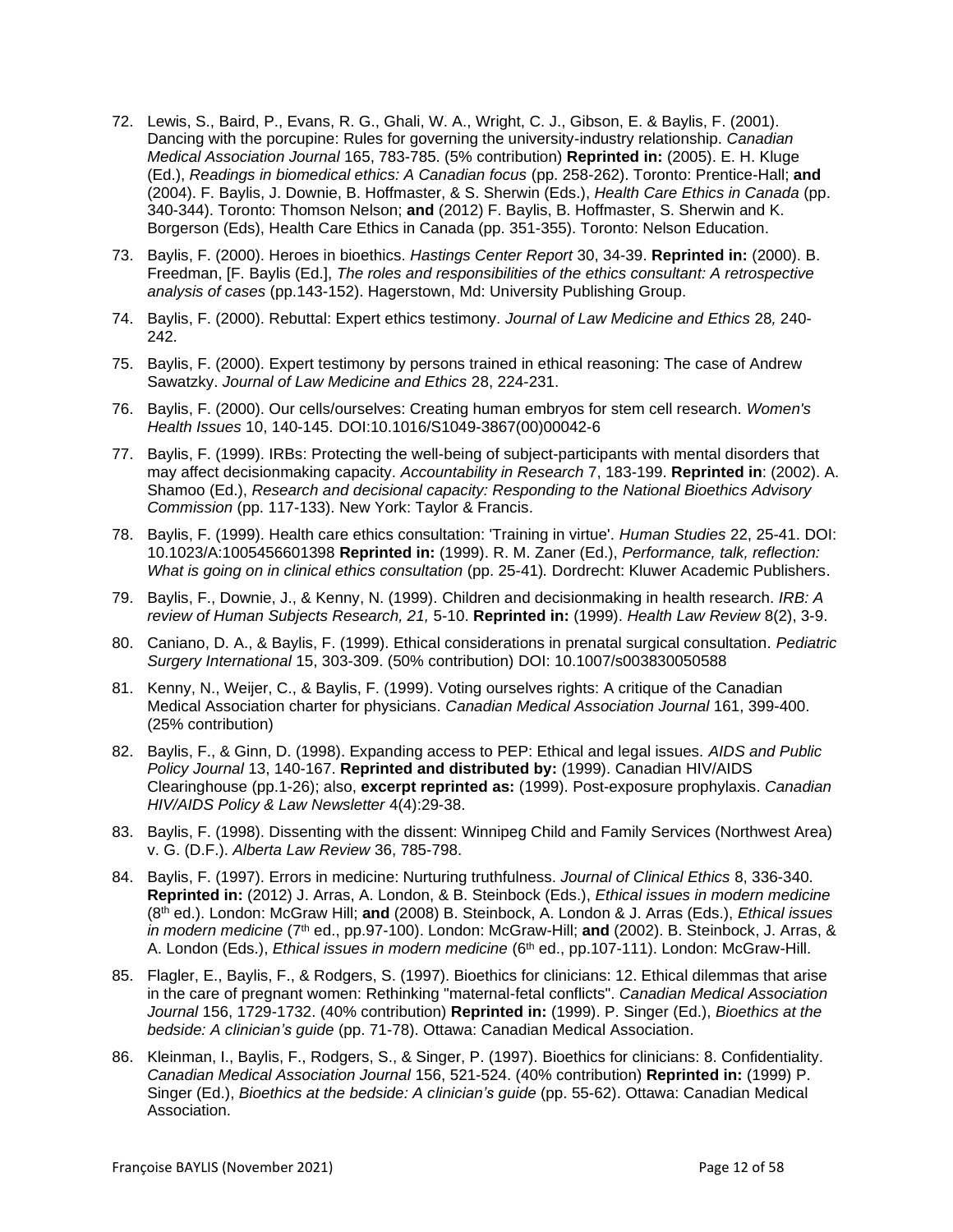- 87. Baylis, F. (1996). Women and health research: Working for change. *Journal of Clinical Ethics* 7, 229- 242.
- 88. Baylis, F., DesBrisay J, Freedman B, Lowenstein L, & Sherwin, S. (1994). A reply to Giles R Scofield. *Healthcare Ethics Committee Forum* 6, 371-376. DOI: 10.1007/BF01439313
- 89. Baylis, F. (1993). Therapist-patient sexual contact: A non consensual, inherently harmful activity. *Canadian Journal of Psychiatry* 38, 502-506. **Reprinted in:** (1997). R. Edwards (Ed.), *Ethics of*  psychiatry (2<sup>nd</sup> ed., pp. 294-304). Buffalo, N.Y.: Prometheus Books.
- 90. Baylis, F., & Downie, J. (1993). An ethical and criminal law framework for research involving children in Canada. *Health Law Journal* 1*,* 39-64.
- 91. Baylis, F., & Downie, J. (1991). Ethics education for Canadian medical students. *Academic Medicine*  66, 413-414.
- 92. Baylis, F. (1991). Ethics consultation: The Hospital for Sick Children initiative [Toronto, Ontario]. *Healthcare Ethics Committee Forum* 3, 285-292.
- 93. Baylis, F. (1990). The ethics of ex utero research on spare 'non-viable' IVF human embryos. *Bioethics* 4, 311-329. DOI: 10.1111/j.1467-8519.1990.tb00094.x
- 94. Baylis, F. (1989). Resuscitation of the terminally ill: A response to Buckman and Senn. *Canadian Medical Association Journal* 141, 1043-1044.
- 95. Freedman, B., & Baylis, F. (1987). Purpose and function in government-funded health coverage. *Journal of Health Politics, Policy and Law* 12, 97-112. DOI: 10.1215/03616878-12-1-97 (40% contribution) **Reprinted in:** (1993) (1999) and (2005; pp. 63-75). E. H. Kluge (Ed.), *Readings in biomedical ethics: A Canadian focus.* Toronto: Prentice-Hall; **and** (1995). F. Baylis, J. Downie, B. Freedman, B. Hoffmaster, & S. Sherwin (Eds.), *Health care ethics in Canada* (pp. 130-145). Toronto: Harcourt Brace and W.B. Saunders; **and** (2000). E. Boetzkes, & W. Waluchow (Eds.), *Readings in health care ethics*. Peterborough, Ont.: Broadview Press.

### *BOOK CHAPTERS (38)*

- 1. Robert, J.S., & Baylis F. (2021) Revisiting inexorable moral confusion about the moral status of human-nonhuman chimeras. In: S. Clarke, H. Zohny, & J. Savulescu (Eds.), *Rethinking moral status,*  (179-196). Oxford, Oxford University Press.
- 2. Baylis, F., & Cattapan A. (2018). Personalised medicine and the politics of human nuclear genome transfer. In: B. van Beers, S. Sterckx, & D. Dickenson (Eds), *Personalized medicine, individual choice and the common good,* (17-36). Cambridge: Cambridge University Press. DOI:10.1017/9781108590600.002.
- 3. Dreger, A., & Baylis, F. (2018). More than words. In: F. Baylis, & A. Dreger (Eds), *Bioethics in action,*  (1-8). Cambridge: Cambridge University Press.
- 4. Baylis, F., & Downie, J. (2018). Where there's smoke, there's Pfizer. In: F. Baylis, & A. Dreger (Eds), *Bioethics in action,* (9-31). Cambridge: Cambridge University Press.
- 5. Baylis, F. (2017). The regulation of assisted human reproductive technologies and related research: A public health, safety and morality argument. In: T. Lemmens, A.F. Martin, C, Milne, and I.B. Lee (Eds), *Regulating creation: The law, ethics and policy of assisted human reproduction, (490-528).* Toronto: University of Toronto Press.
- 6. Baylis F. (2016). Ethical commentary Abortion and physician conscientious action. In S.W. Smith, J. Coggon, C. Hobson, R. Huxtable, S. McGuinness, J. Miola, & M. Neal (Eds), *Ethical judgments: Re-Writing medical law,* (164-171) Oxford: Hart Publishing.
- 7. Baylis, F. & Ballantyne, A. (2016). Missed trials, future opportunities. In F. Baylis, & A. Ballantyne (Eds), *Clinical research involving pregnant women*, (1-12) Cham, Switzerland: Springer.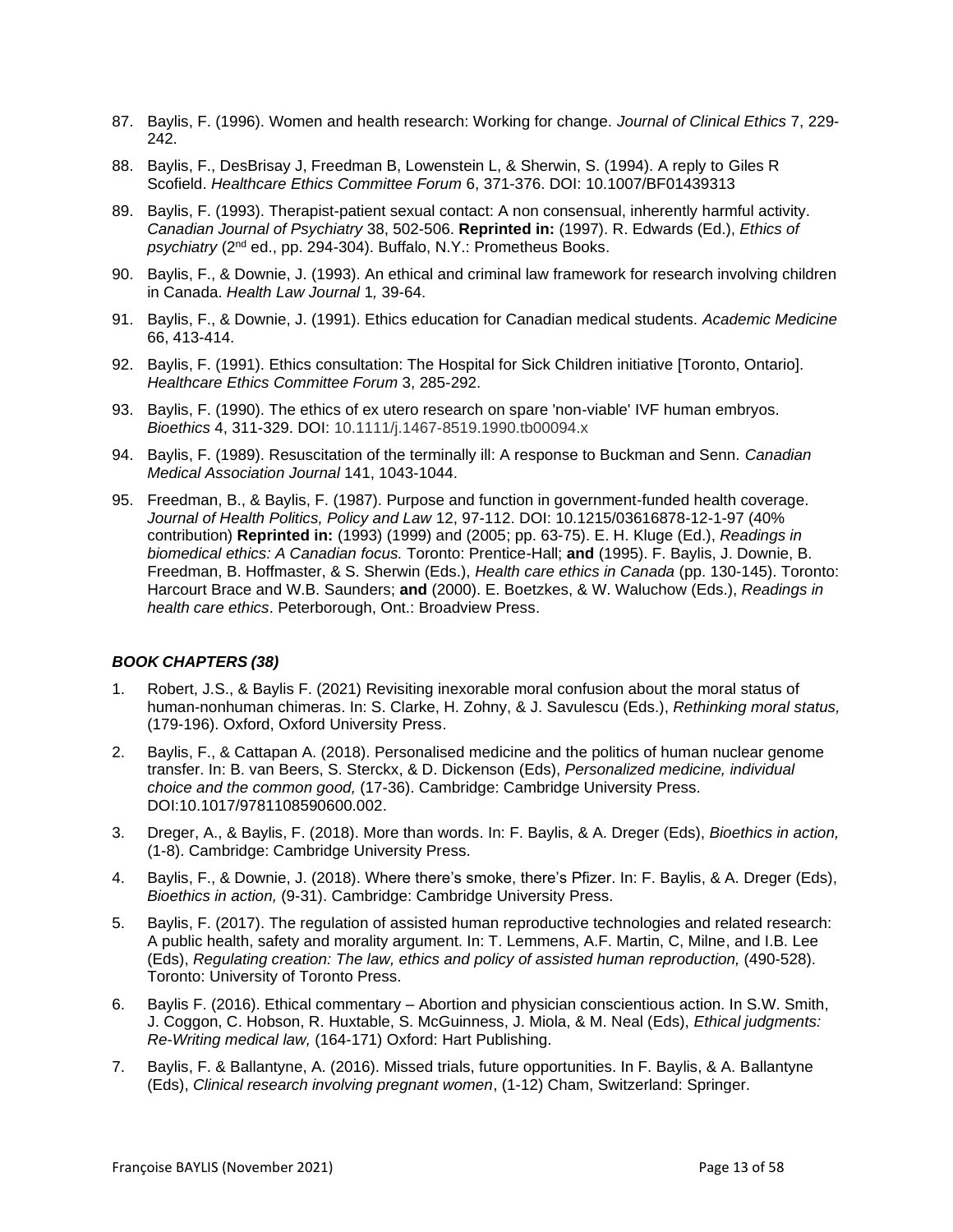- 8. Baylis, F. & MacQuarrie, R. (2016). Why physicians and women should want pregnant women included in clinical trials. In F. Baylis, & A. Ballantyne (Eds), *Clinical research involving pregnant women*, (14-29) Cham, Switzerland: Springer.
- 9. Baylis, F. & Herder, M. (2016). Policy design for human embryo research in Canada: 1989-2015. In. S. Dodds & R. Ankeny (Eds), *Big picture bioethics: Developing democratic policy in contested domains*, (73-105) Cham, Switzerland: Springer.
- *10.* Baylis, F*.* (2015). Human embryos for reproduction and research. In J. Arras, E. Fenton & R. Kukla (Eds.), *The Routledge companion to bioethics,* (357-369) New York, N.Y.: Routledge.
- 11. Baylis, F. (2015). Neuroethics and Identity. In: J. Clausen, N. Levy (Eds.), *Handbook of neuroethics*, (pp. 367-372). Springer Science+Business Media Dordrecht. Dordrecht DOI 10.1007/978-94-007- 4707-4\_9.
- 12. Baylis, F. (2014). Transnational commercial contract pregnancy in India. In Baylis, F. & McLeod, C. (Eds.), *Family-making: Contemporary ethical challenges* (265-286). London: Oxford University Press. **Reprinted in paperback 2017.**
- 13. Kaposy, C., & Baylis, F. (2012). Ethical issues in pregnancy and reproduction. In J. Storch, P. Rodney & R. Starzomski (Eds.), *Toward a moral horizon: Nursing ethics for leadership and practice*, 2<sup>nd</sup> Edition (pp.473-490). Toronto: Pearson Education Canada.
- 14. Baylis, F. (2012). The self *in situ*: A relational account of personal identity. In J. Downie & J. Llewellyn (Eds.), *Relational theory and health law and policy* (pp. 109-131). Vancouver, Toronto: UBC Press.
- 15. Baylis, F. (2011). Gene-environment interaction: The gulf between what we know and what we do. In L. Maheu & R.A. Macdonald (Eds.), *Challenging genetic determinism: New perspectives on the gene in its multiple environments.* (pp.129-157). Montreal & Kingston: McGill-Queen's University Press.
- 16. Baylis F. (2009). Creating humanesque embryos. In J. Nisker, F. Baylis, I. Karpin, C., McLeod & R. Mykitiuk (Eds.), *The "healthy" embryo: Social, biomedical, legal and philosophical perspectives.* Cambridge: Cambridge University Press. [**amended version of** Animal eggs for stem cell research: A path not worth taking. *American Journal of Bioethics* 8(12), 18-32.]
- 17. Baylis, F. (2008). Global norms in bioethics: Problems and prospects. In R.M., Green, A. Donovan, & S. A. Jauss (Eds.), *Global bioethics: Issues of conscience for the twenty-first century* (pp. 323-339). New York: Oxford University Press.
- 18. Baylis, F., Rodgers, S., & Young, D. (2008). Ethical dilemmas in the care of pregnant women: Rethinking 'maternal-fetal conflicts'. In P. A. Singer & A.M. Viens (Eds.), *The Cambridge textbook of bioethics* (pp. 97-103). Cambridge: Cambridge University Press.
- 19. Baylis, F. (2007). Of courage, honor, and integrity. In L.A. Eckenwiler, & F.G. Cohn (Eds.), *The ethics of bioethics: Mapping the moral landscape* (pp. 193-204). Baltimore: Johns Hopkins University Press.
- 20. Baylis, F. (2006). Changing faces: Ethics, identity and facial transplantation. In D. Benatar (Ed.), *Cutting to the core: Exploring the ethics of contested surgeries* (pp. 155-167). Lanham, MD: Rowman and Littlefield.
- 21. Baylis, F., & Robert, J. S. (2005). Radical rupture: Exploring biological sequelae of volitional inheritable genetic modification. In J. E. J. Rasko, G. M. O'Sullivan, & R. A. Ankeny (Eds.), *The ethics of inheritable genetic modification* (pp. 131-148). Cambridge: Cambridge University Press.
- 22. Baylis, F., & Caniano D.A. (2005). Medical ethics and the pediatric surgeon. In K. T. Oldham, P. M. Colombani, R. P. Roglia, & M. A. Skinner (Eds.), *Principles and practice of pediatric surgery* (pp. 349-356). New York: Lippincott Williams and Wilkins.
- 23. Hellmann, J., & Baylis, F. (2005). Ethics in perinatal and neonatal medicine. In A. Fanaroff, & R. Martin (Eds.), *Neonatal-perinatal medicine: Diseases of the fetus* (8<sup>th</sup> ed., pp. 35-46). Philadelphia: Mosby, a Harcourt Health Sciences Company.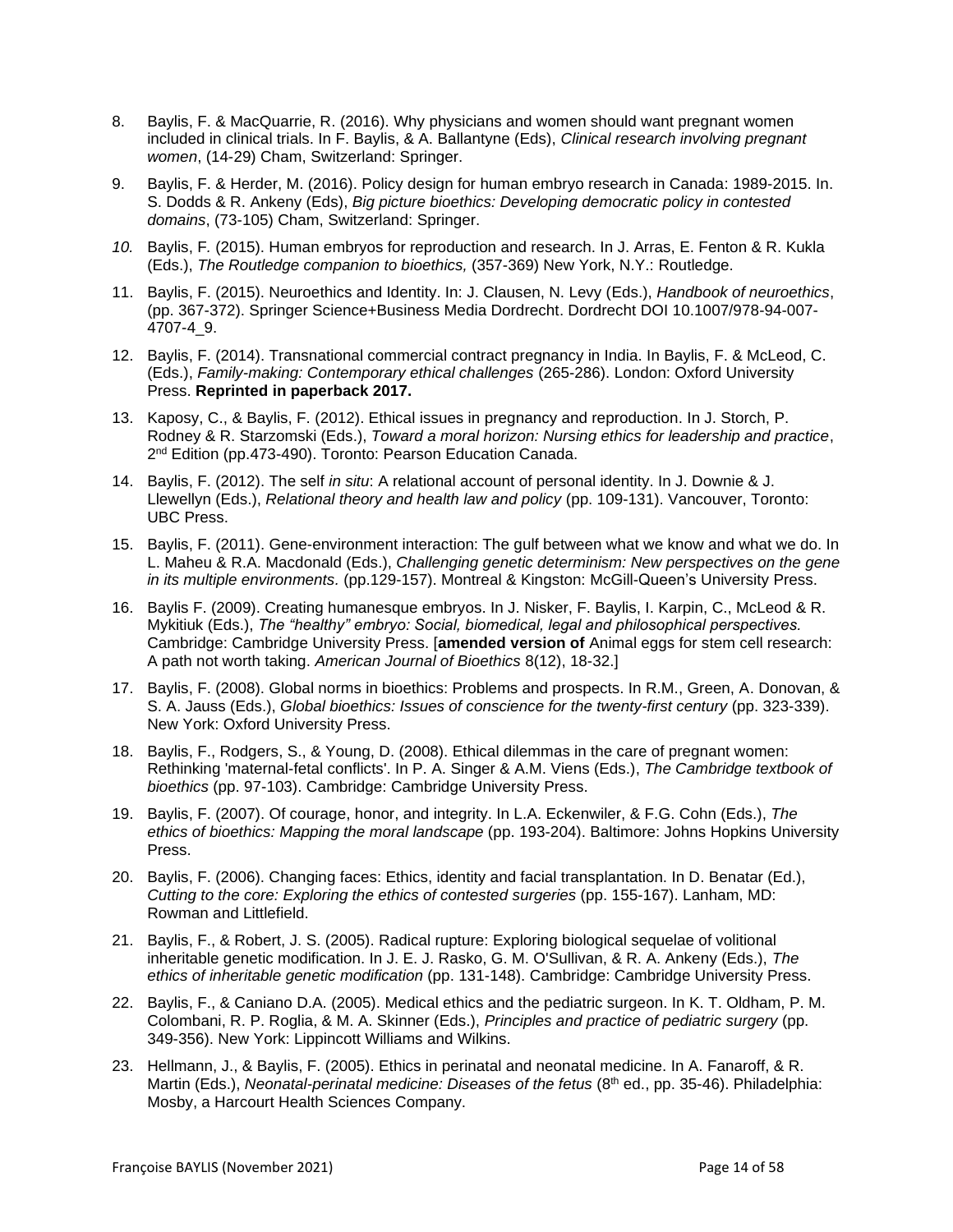- 24. Baylis, F., & Brody, H. (2003). The Importance of Character for Ethics Consultants. In M. Aulisio, R. M. Arnold, & S. J. Youngner (Eds.), *Doing ethics consultation: From theory to practice* (pp. 37-44). Baltimore: John Hopkins Press.
- 25. Baylis, F., & Sherwin, S. (2002). Judgements of non-compliance in pregnancy. In D. Dickenson (Ed.), *Ethical Issues in maternal-fetal medicine* (pp. 285-301). Cambridge: Cambridge University Press. **Excerpt pre-printed in: (**2001). M. Parker, & D. Dickenson (Eds.), *The Cambridge medical ethics workbook* (pp. 68-74). Cambridge: Cambridge University Press.
- 26. Baylis, F. (2001). Human embryonic stem cell research: Comments on the NBAC report. In S. Holland, K. Lebacqz, & L. Zoloth (Eds.), *The human embryonic stem cell debate: Science, ethics and public policy* (pp. 51-60). Cambridge, MA: MIT Press.
- 27. Baylis, F., & Hellman, J. (2001). Ethics in perinatal and neonatal medicine. In A. A. Fanaroff, & R. J. Martin (Eds.), *Neonatal-perinatal medicine: Diseases of the fetus and infant* (7<sup>th</sup> ed., pp. 37-48). Philadelphia: Mosby, a Harcourt Health Sciences Company.
- 28. Baylis, F. (2000). Introduction: Three models of ethics consultation. In B. Freedman, & F. Baylis (Eds.), *The roles and responsibilities of the ethics consultant: A retrospective analysis of cases* (pp. 1-4). Hagerstown, Md: University Publishing Group.
- 29. Webster, G., & Baylis, F. (2000). Moral residue. In S. Rubin, & L. Zoloth (Eds.), *Margin of error: The ethics of mistakes in the practice of medicine* (pp. 217-230). Hagerstown, Md: University Publishing Group. (50% contribution)
- 30. Baylis, F., Downie, J., & Sherwin, S. (1999). Women and health research: From theory, to practice, to policy. In A. Donchin, & L. Purdy (Eds.), *Embodying bioethics: Recent feminist advances* (pp. 253- 268). New York: Rowman & Littlefield. **Reprinted in:** (2002). R. Chadwick, & D. Schroeder (Eds.), *Applied ethics: Critical concepts in philosophy* (Vol 1, pp140-154). London: Routledge.
- 31. Baylis, F., Downie, J., & Sherwin, S. (1998). Reframing research involving humans. In S. Sherwin, F. Baylis, M. Bell, M. DeKoninck, J. Downie, A. Lippman et al. (Eds.), *The politics of women's health: Exploring agency and autonomy* (pp. 234-259). Philadelphia: Temple University Press. **Reprinted in:** (2000). E. Boetzkes, & W. Waluchow (Eds.), *Readings in health care ethics* (pp. 433-449). Peterborough, Ont.: Broadview Press.
- 32. Baylis, F., & Caniano, D. (1997). Medical ethics and the pediatric surgeon. In K. T. Oldham, P. M. Colombani, & R. P. Foglia (Eds.), *Surgery of infants and children: Scientific principles and practice* (pp. 381-388). Philadelphia: Lippincott-Raven. **Reprinted in**: (2005) K. T. Oldham, P. M. Colombani, R. P. Foglia, M.A. Skinner (Eds.), Principles and Practice of pediatric Surgery, vols 1 & 2 (pp. 349- 356). Philadelphia: Lippincott Williams & Wilkins.
- 33. Baylis, F., & Downie, J. (1997). Child abuse and neglect: Cross-cultural considerations. In H. L. Nelson (Ed.), *Feminism and families* (pp. 173-187). New York: Routledge.
- 34. Baylis, F. (1994). A profile of the health care ethics consultant. In F. Baylis (Ed.), *The health care ethics consultant* (pp. 25-44). Totowa, NJ: Humana.
- 35. Baylis, F. (1994). Introduction. In F. Baylis (Ed.), *The health care ethics consultant* (pp. 1-10). Totowa, NJ: Humana.
- 36. Baylis, F. (1993). Please sterilize my daughter. In F. Baylis, & C. McBurney (Eds.), *In the case of children: Paediatric ethics in a Canadian context* (pp. 156-158). Toronto: Department of Bioethics, The Hospital for Sick Children.
- 37. Baylis, F. (1993). Assisted reproductive technologies: Informed choice. In *New reproductive technologies: Ethical aspects*. Research Studies of the Royal Commission on New Reproductive Technologies (vol.1, pp. 47-147). Ottawa: Minister of Supply and Services Canada.
- 38. Baylis, F. (1989). Persons with moral expertise and moral experts: Wherein lies the difference? In B. Hoffmaster, B. Freedman, & G. Fraser (Eds.), *Clinical ethics: theory and practice* (pp. 89-99). New Jersey: Humana.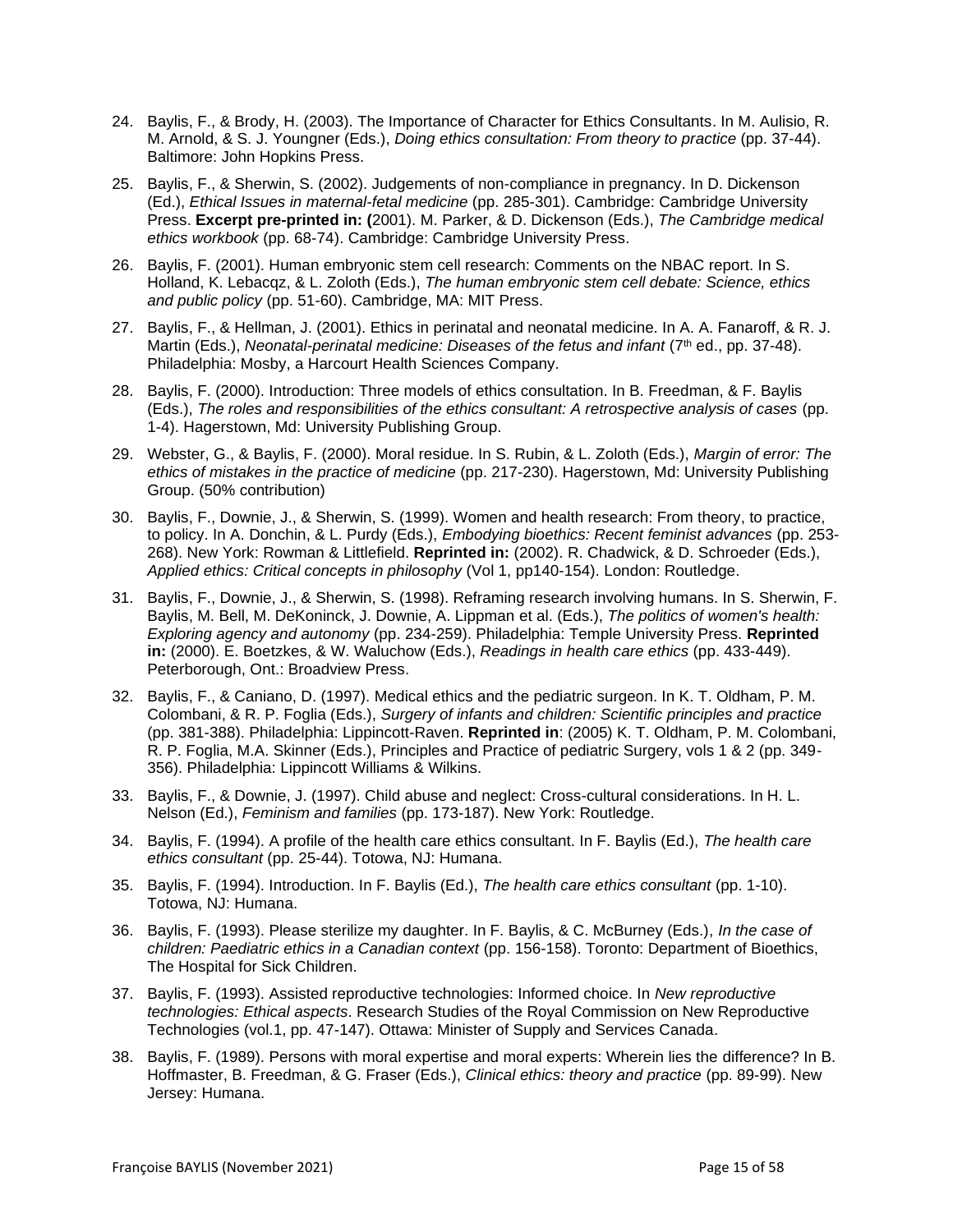# *ENCYCLOPEDIA CONTRIBUTIONS (10)*

- 1. Baylis, F. & Robert, J. S. (2014). Gene transfer. In: J. B. Holbrook and C. Mitcham (Eds) *Ethics,*  Science, Technology, and Engineering: A Global Resource 2<sup>nd</sup> edition (Vol. 2, pp. 338-340). Farmington Hills, MI: Macmillan Reference USA.
- 2. Baylis, F. (2014). Infertility. *Reference Module in Biomedical Sciences*. 8pp. Elsevier. DOI: 10.1016/B978-0-12-801238-3.00268-3.
- 3. Baylis F. (2014). America, Bioethics in: II Canada. In: B. Jennings (Ed) *Bioethics* 4 th Edition, (Vol. 1, pp. 203-211). Farmington Hills, MI: MacMillan Reference USA.
- 4. Baylis, F. (2013). Stem cell research. In: H. Lafollette (Ed) *The International encyclopedia of ethics,*  pp.5011-5016*.* London, UK: Blackwell Publishing Ltd. DOI: 10.1002/ 9781444367072.wbiee451
- 5. Baylis, F. (2013). Embryo research. In: H. Lafollette (Ed) *The International encyclopedia of ethics,*  pp. 1579-1585 London, UK: Blackwell Publishing Ltd. DOI: 10.1002/ 9781444367072.wbiee691
- 6. Baylis, F. (2012). Infertility. In: R. Chadwick (Ed) *Encyclopedia of applied ethics* 2<sup>nd</sup> Edition, (Vol. 2, pp. 712-720). San Diego: Academic Press USA.
- 7. Robert, J. S. & Baylis, F. (2008). Genetic engineering. In: K. Heggenhougen & S. Quah (Eds) *International encyclopedia of public health*, (Vol. 3, pp. 35-39). San Diego: Academic Press USA.
- 8. Baylis, F. & Robert, J. S. (2005). Gene therapy. In: C. Mitcham (Ed) *Encyclopedia of science, technology and ethics* (Vol. 2, pp. 829-831). Toronto: MacMillan Reference.
- 9. Baylis, F. (revision of D. Roy & J. Williams) (2004). Medical ethics, history of the Americas: III Canada. In: S.G. Post (Ed) *Encyclopedia of bioethics* 3<sup>rd</sup> Edition (Vol. 3 pp. 1540-1547). New York: MacMillan Reference USA.
- 10. Baylis, F. (1999). Informed consent and advanced infertility technologies. In: A. Burfoot (Ed) *Encyclopedia of reproductive technologies* (pp. 293-297). Colorado: Westview Press.

### *NON-REFEREED PUBLICATIONS (65)*

- 1. Baylis, F. (2021). Introduction: Robert Sinsheimer, Genetic Engineering: Ambush or Opportunity? In: B. Hooton, R. Koning and M. Thurston (Eds) *With the world to choose from: Celebrating seven decades of the Beatty lecture at McGill University* (91-92). Montreal and Kingston: McGill-Queen's University Press.
- 2. Baylis, F. (2020). Perspective: Reactions to the National Academies/Royal Society Report on *Heritable Human Genome Editing*. *The CRISPR Journal*, 3(5): 338. DOI: 10.1089/crispr.2020.29106.man
- 3. Baylis, F. (2020). Susan Sherwin: Skilled architect, staunch advocate, fast friend. *International Journal of Feminist Approaches to Bioethics*, 13(2), 12-16. DOI: 10.3138/ijfab.13.2.03
- 4. Kofler, N., & Baylis, F. (2020). Ten reasons why immunity passports are a bad idea. *Nature* 581: 379-381.<https://www.nature.com/articles/d41586-020-01451-0>
- 5. Baylis, F., & Kofler, N. (2020, April 29) COVID-19 immunity testing: A passport to inequity. *Issues in Science and Technology* <https://issues.org/covid-19-immunity-testing-passports/>
- 6. Baylis, F. (2020, February 5). Altered Inheritance *Rorotoko* [http://rorotoko.com/interviewee/baylis\\_francoise;](http://rorotoko.com/interviewee/baylis_francoise) [http://rorotoko.com/interview/20200205\\_baylis\\_francoise\\_on\\_book\\_altered\\_inheritance\\_crispr\\_ethic](http://rorotoko.com/interview/20200205_baylis_francoise_on_book_altered_inheritance_crispr_ethics_human) [s\\_human](http://rorotoko.com/interview/20200205_baylis_francoise_on_book_altered_inheritance_crispr_ethics_human)
- 7. Baylis, F. (2019). Human genome editing: Our future belongs to all of us. *Issues in Science and Technology* 35(3), 42-44. <https://issues.org/our-future-belongs-to-all-of-us/>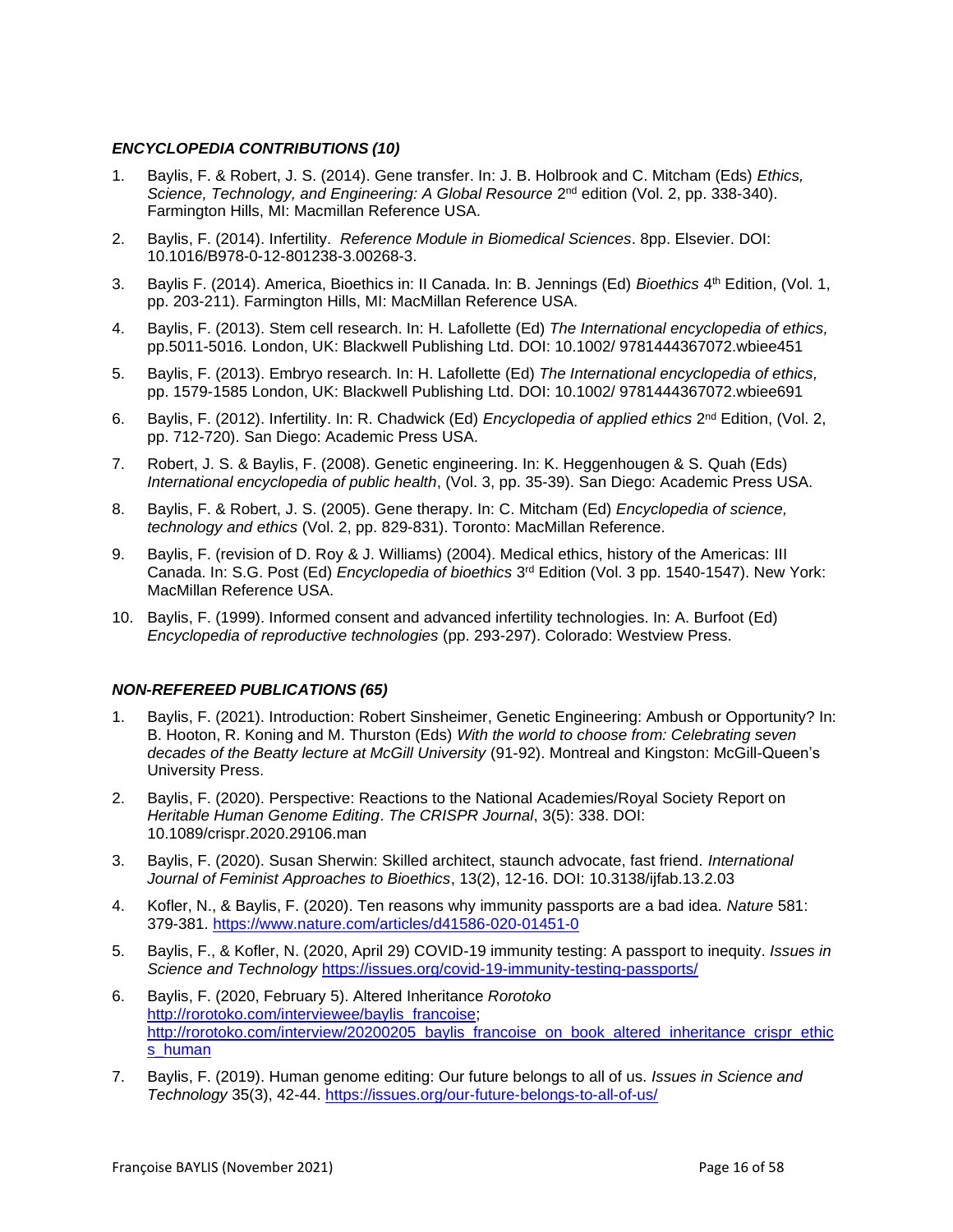- 8. Lander, E., Baylis, F., Zhang, F. et al. (2019). Adopt a moratorium on heritable genome editing. *Nature* 567, 165-168. DOI: 10.1038/d41586-019-00726-5 [https://www.nature.com/articles/d41586-](https://www.nature.com/articles/d41586-019-00726-5) [019-00726-5](https://www.nature.com/articles/d41586-019-00726-5)
- 9. Baylis, F. (2019). Questioning the proposed translational pathway for germline genome editing. *Nature Human* Behaviour. 3, 200. DOI: 10.1038/s41562-019-0544-3. <https://rdcu.be/bmc7S>
- 10. Baylis, F. (2017). Human germline genome editing and broad societal consensus. *Nature Human Behaviour* 1, 0103. DOI: 10.1038/s41562-017-0103. <http://rdcu.be/wpDR>
- 11. Baylis, F. (2016). 'Broad societal consensus' on human germline editing. *Harvard Health Policy Review* 15(2), 19-23.
- 12. Baylis, F. (2016). Mitochondrial replacement techniques: ethical, social and policy considerations. Royal Society of Canada *Reports from Abroad.*
- 13. Baylis, F. & Rossant, J. (2016). This CRISPR moment: Editing human DNA the way we edit text are we ready? *Walrus Magazine.* April, pp*.* 15-17<http://thewalrus.ca/this-crispr-moment/>
- 14. Baylis, F. (2015). Ethics and Assisted Reproduction Technologies in Canada: 2004-2014 *Creating Families* 10(1), 54-56.
- 15. Baylis, F., & Downie, J. (2014). Introduction. *International Journal of Feminist Approaches to Bioethics* 7(2), 1-9.
- 16. Baylis, F. (2014, Spring). Helping others learn from our mistakes *VoxMeDAL*: 53.
- 17. Baylis, F. (2013). The ethics of creating children with three genetic parents. *R*e*productive BioMedicine Online 26*, 531-534. doi:<http://dx.doi.org/10.1016/j.rbmo.2013.03.006>
- 18. Baylis, F. (2012). The demise of Assisted Human Reproduction Canada [Guest Editorial] *Journal of Obstetrics and Gynaecology Canada 34(6),* 511-513.
- 19. Baylis, F. (2012). La fin de procréation assistée Canada [Editorial sollicité] *Journal of Obstetrics and Gynaecology Canada 33(6),* 514-516.
- 20. Bretzner, F., Gilbert, F., Baylis, F. & Brownstone, R. (2011). Subject selection for first first-in-human hESC-derived GNROPC1 research: A Response to Wirth et al. 2011. *Cell Stem Cell.* Available at <http://www.cell.com/cell-stem-cell/comments/S1934-5909%2811%2900173-1>
- 21. Baylis, F., & Downie, J. (2011). Confusion worse confounded. *British Medical Journal* [Rapid Response: Withdrawal of clinical trials policy by Canadian research institute is a "lost opportunity for increased transparency" by Ann Silversides. *British Medical Journal* 2011;342:d2570]. Available at; <http://www.bmj.com/content/342/bmj.d2570/reply> (see responses)
- 22. Kaposy, C., & Baylis, F. (2011). The Common Rule, pregnant women, and research: No need to "rescue" that which should be revised. *American Journal of Bioethics 11(5),* 60-62.
- 23. Baylis, F. (2011). Supreme Court of Canada decision on the Assisted Human Reproduction Act creates urgent need for action [Guest Editorial]. *Journal of Obstetrics and Gynaecology Canada 33(4),* 317-319.
- 24. Baylis, F. (2011). Des mesures urgentes s'imposent à la suite de la décision de la Cour suprême du Canada quant à la Loi sur la procréation assistée [Editorial sollicité] *Journal of Obstetrics and Gynaecology Canada* 33(4), 320-322.
- 25. Baylis, F. (2010). Pregnant women deserve better. *Nature 465*, 689-690.
- 26. Baylis, F. (2009). Wir sind Schöpfer unserer selbst: wir sind stets genau das, was wir au suns selbst machen. [We are always exactly what we make ourselves] *Das Magazin Nr. 8* (pp. 8 and 14). Also, Wir sind Schöpfer unserer selbst Ethische und soziale Überlegungen zum Enhancement [We are creators of ourselves: Ethical and social considerations for enhancement] pp. 173-178. [https://d](https://d-nb.info/1012069583/04)[nb.info/1012069583/04](https://d-nb.info/1012069583/04)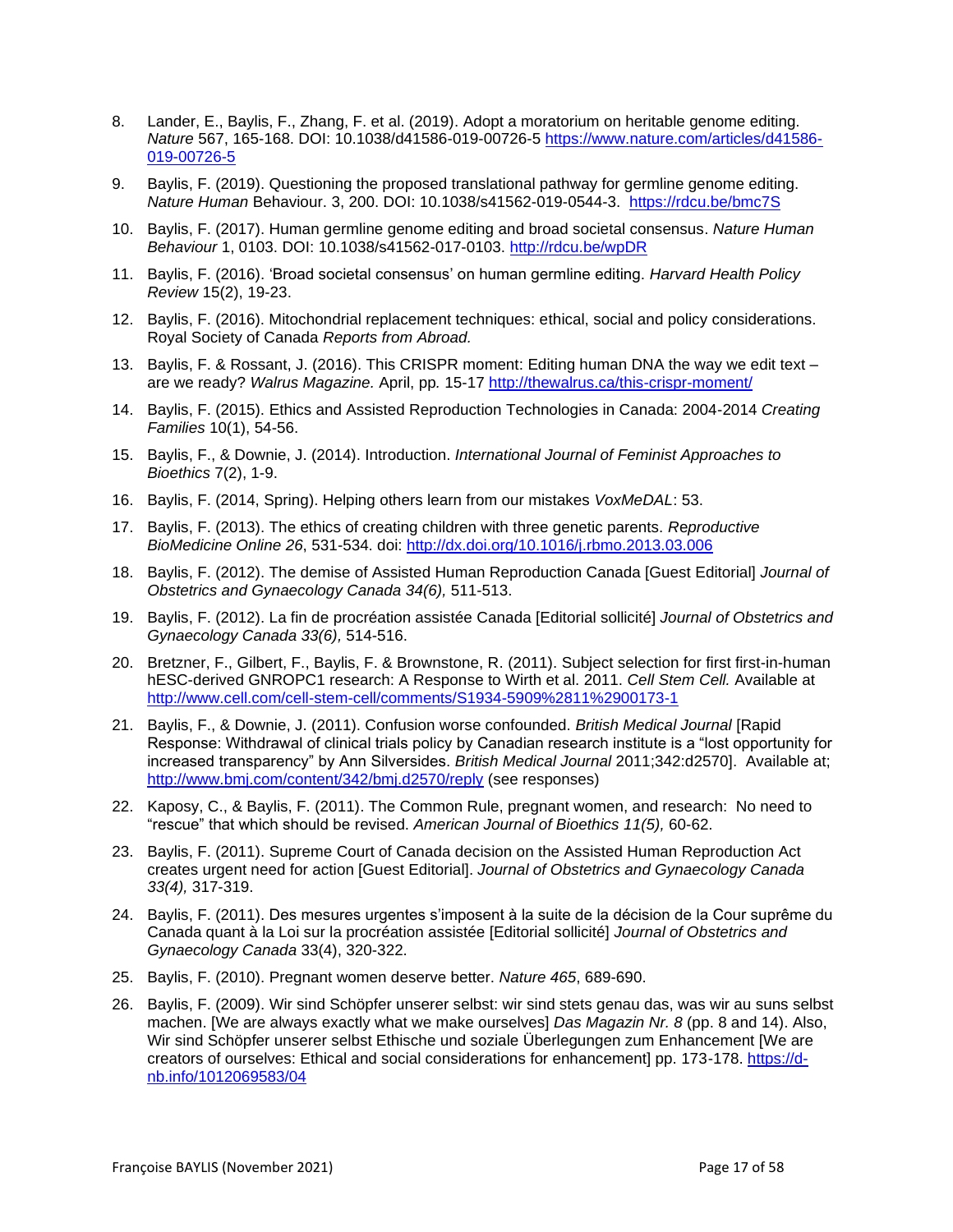- 27. Baylis, F., & Downie, J (2009). Drilling down in neuroethics. (Editorial) *Bioethics 23(6),* iii-iv. DOI: 10.1111/j.1467-8519.2009.01730.x
- 28. Baylis, F., & Crozier, G. (2009). Postmenopausal reproduction: In whose interests? *Journal of Obstetrics and Gynaecology Canada*. *31(5),* 457-458.
- 29. Fenton, A. Meynell, L., & Baylis F. (2009). Responsibility and speculation: On possible applications of pediatric fMRI. *American Journal of Bioethics 9(1),* W1-2. DOI: 10.1080/15265160802674424
- 30. Baylis, F. (2008). Choosing a path: Setting a course for the journey. *American Journal of Bioethics 8(12),* W4-6. DOI: 10.1080/15265160802659367
- 31. Baylis, F. (2008). Commentary in response to: 'By what authority? Conflicts of interest in professional ethics. *Journal of Ethics and Mental Health 3(2)* http://www.iemh.ca/issues/v3n2/documents/JEMH\_v3n02\_1B\_commentary\_in\_Response\_By\_What Authority.pdf
- 32. Baylis, F., & Robert, J.S. (2007). Part-human chimeras: Worrying the facts, probing the ethics. *American Journal of Bioethics 7(5),* 41-45. DOI: 10.1080/15265160701290397
- 33. Baylis, F. (2007). Needed: A Modest Proposal. [Letter to the Editor] *Hastings Center Report*, *37(6)*, 8-9.
- 34. Reid, L., Johnston, J., & Baylis, F. (2006). Editorial from the Special Issue Editors. *Journal of Bioethical Inquiry*, *3(1/2):* 11-13. DOI: 10.1007/s11673-006-9008-3
- 35. Baylis, F., & Robert, J.S. (2006). Primer on ethics and crossing species boundaries. *American Institute of Biological Sciences* [http://www.actionbioscience.org/biotech/baylis\\_robert.html.](http://www.actionbioscience.org/biotech/baylis_robert.html)
- 36. Baylis, F. (2005). Embryological viability. *American Journal of Bioethics, 5,* 17-18. DOI: 10.1080/15265160500318753
- 37. Baylis, F. (2005). Bioethics. In The Social Sciences and Humanities in Health Research: A Canadian Snapshot of Fields of Study and Innovative Approaches to Understanding and Addressing Health Issues (pp. 25-26). Ottawa: Canadian Institutes of Health Research.
- 38. Reid, L., & Baylis, F. (2005). Brains, genes, and the making of the self. *American Journal of Bioethics, 5,* 21-23. DOI: 10.1080/15265160590960401 **Reprinted in:** (2007) W. Glannon (Ed.) *Defining Right and Wrong in Brain Science: Essential Readings in Neuroethics* (pp.163-167). Dana Press.
- 39. Baylis, F. (2005). The impossible dream. *University Affairs,* (August-September), 14-16; L'impossible rêve. *University Affairs,* (August-September), 17-19.
- 40. Baylis, F., & Downie, J. (2005). An embryonic debate. *Literary Review of Canada, 13*(2)*,* 11-13.
- 41. Baylis, F. (2004). A face is not just like a hand: *Pace* Barker. *American Journal of Bioethics, 4,* 30- 32. DOI: 10.1080/15265160490496804
- 42. Baylis, F. (2004). Canada bans human cloning. *Hastings Center Report, 34,* 5.
- 43. Ram N & Baylis, F. (2004). Embryons humains cryoconservés et recherche sur les cellules souches au Canada. L'Observatoire de la génétique. [http://www.ircm.qc.ca/bioethique/obsgenetique/zoom/zoom\\_04/Z\\_no16\\_04/z\\_no16\\_04\\_01.html](http://www.ircm.qc.ca/bioethique/obsgenetique/zoom/zoom_04/Z_no16_04/z_no16_04_01.html)
- 44. Baylis, F., & Downie, J. (2003). The limits of altruism and arbitrary age limits. *American Journal of Bioethics, 3,* 19-21. DOI: 10.1162/152651603322614454
- 45. Robert, J. S., & Baylis, F. (2003). A response to commentators on "Crossing species boundaries". *American Journal of Bioethics, 3(3),* W-66. DOI: 10.1162/15265160360706417
- 46. Baylis, F. (2003). What is wrong with cloning humans? *Journal of Health Services Research & Policy, 8,* 192.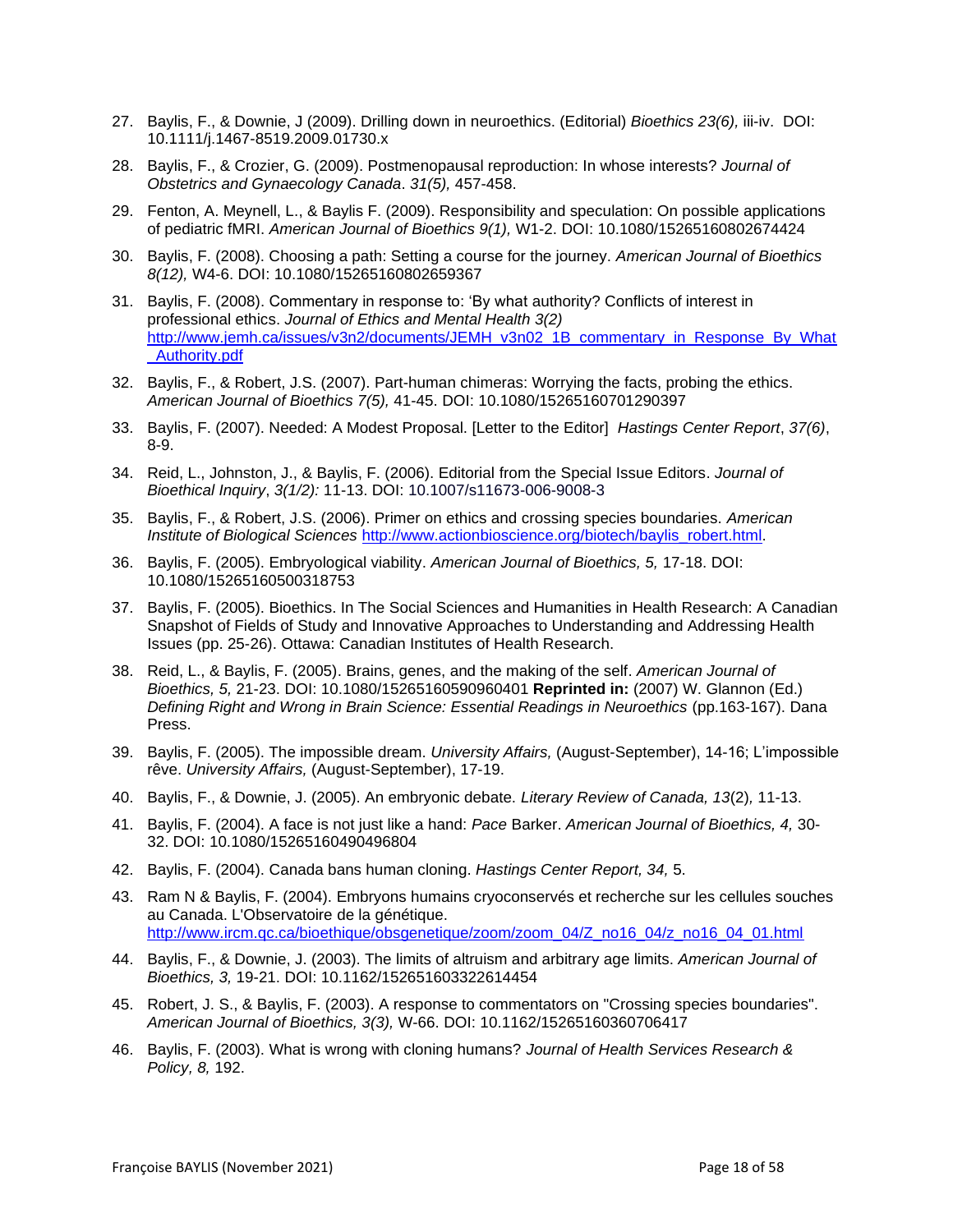- 47. Baylis, F. (2002). Betwixt and between human stem cell guidelines and legislation. *Health Law Review, 11,* 44-50.
- 48. Baylis, F. (2002). Canada announces restrictions on publicly funded stem cell research. *Hastings Center Report, 32,* 6-7. **Excerpt pre-printed in:** (2002). 'Correction'. *Stem Cell Research News, 4*(2), 8.
- 49. Baylis, F. (2002). Invited feature. Human embryonic stem cell research. *Canadian Chemical News, 54,* 30-31.
- 50. Baylis, F. (2001). Brickbats and bouquets for the draft legislation on assisted human reproduction. *Health Law Review, 10,* 3-7.
- 51. Laidlaw, T., Baylis, F., Downie, J., MacLeod, H., & Ludman, M. D. (2001). The inclusion of ethics, law and communication issues in genetics education: A survey of Canadian medical schools [Special insert]. *Canadian College of Medical Genetics Newsletter*.
- 52. Baylis, F. (2001). Canadian regulation of assisted reproductive technologies? *Hastings Center Report, 31,* 8.
- 53. Baylis, F. (2000). The Canadian Biotechnology Advisory Committee. *Hastings Center Report, 30,* 52.
- 54. Baylis, F. (1999). Mandating research with children. *IRB: A Review of Human Subjects Research, 21,* 10-11.
- 55. Kenny N, & Baylis, F. (1998). Critical reflection and competent care: The ethics of practice [Invited editorial]. *Echo Newsletter, The Medical Council of Canada, 9*(2) (4pp). (50% contribution)
- 56. Baylis, F., & Weijer, C. (1997). Remembering Benjamin Freedman (1951-1997) [Invited editorial]. *Hastings Center Report, 27,* 48.
- 57. Baylis, F. (1997). Bioethics scholar remembered [Invited obituary]. *Canadian Medical Association Journal, 156,* 1679. **Reprinted in:** (2000). B. Freedman, [F. Baylis (Ed.], *The Roles and Responsibilities of the Ethics Consultant: A Retrospective Analysis of Cases* (p.153). Hagerstown, Md: University Publishing Group.
- 58. Baylis, F. (1993). When a child objects to medical treatment: The case of Philip [Feature article]. *Ethics in Medical Practice, 3,* 1-3, 5. **Translated**: L'opposition d'un enfant à un traitement médical. Le cas de Philippe. *Ethics in Medical Practice, 3,* 1-3, 5.
- 59. Baylis, F. (1992). Bill 109, an Act of respecting consent to treatment. *Calyx: Ethical Issues in Paediatrics, 2,* 1-2.
- 60. Baylis, F., & Downie, J. (1990). The nature of medical ethics. *Westminster Affairs, 4,* 11-12.
- 61. Baylis, F., & Downie, J. (1990). The new Canadian law on abortion. *Westminster Affairs, 4,* 10.
- 62. Baylis, F. (1989). Abortion: Recent Canadian history. *Westminster Affairs, 2,* 1-2.
- 63. Baylis, F. (1988). RU-486 update. *Westminster Affairs, 2*(1)*,* 5.
- 64. Baylis, F. (1988). R. v. Morgentaler, S.C.C., Jan.28, 1988 [Unreported]. *Westminster Affairs, 1,* 5-6.
- 65. Baylis, F. (1988). What is RU-486? *Westminster Affairs, 1,* 4.

### *CORRESPONDENCE/ LETTERS TO THE EDITOR (25)*

- 1. Johnston, J., Baylis, F., & Greely, H. (2021). ISSCR: grave omission of age limit for embryo research. *Nature* 594, 495.<https://www.nature.com/articles/d41586-021-01697-2>
- 2. Baylis, F. (2021). ISSCR guidelines fudge heritable human-genome editing. *Nature* 594, 333. <https://www.nature.com/articles/d41586-021-01618-3>
- 3. Baylis, F., & Kofler, N. (2021). Vaccination certificates could entrench inequality. *Nature* 591, 529. <https://www.nature.com/articles/d41586-021-00757-x>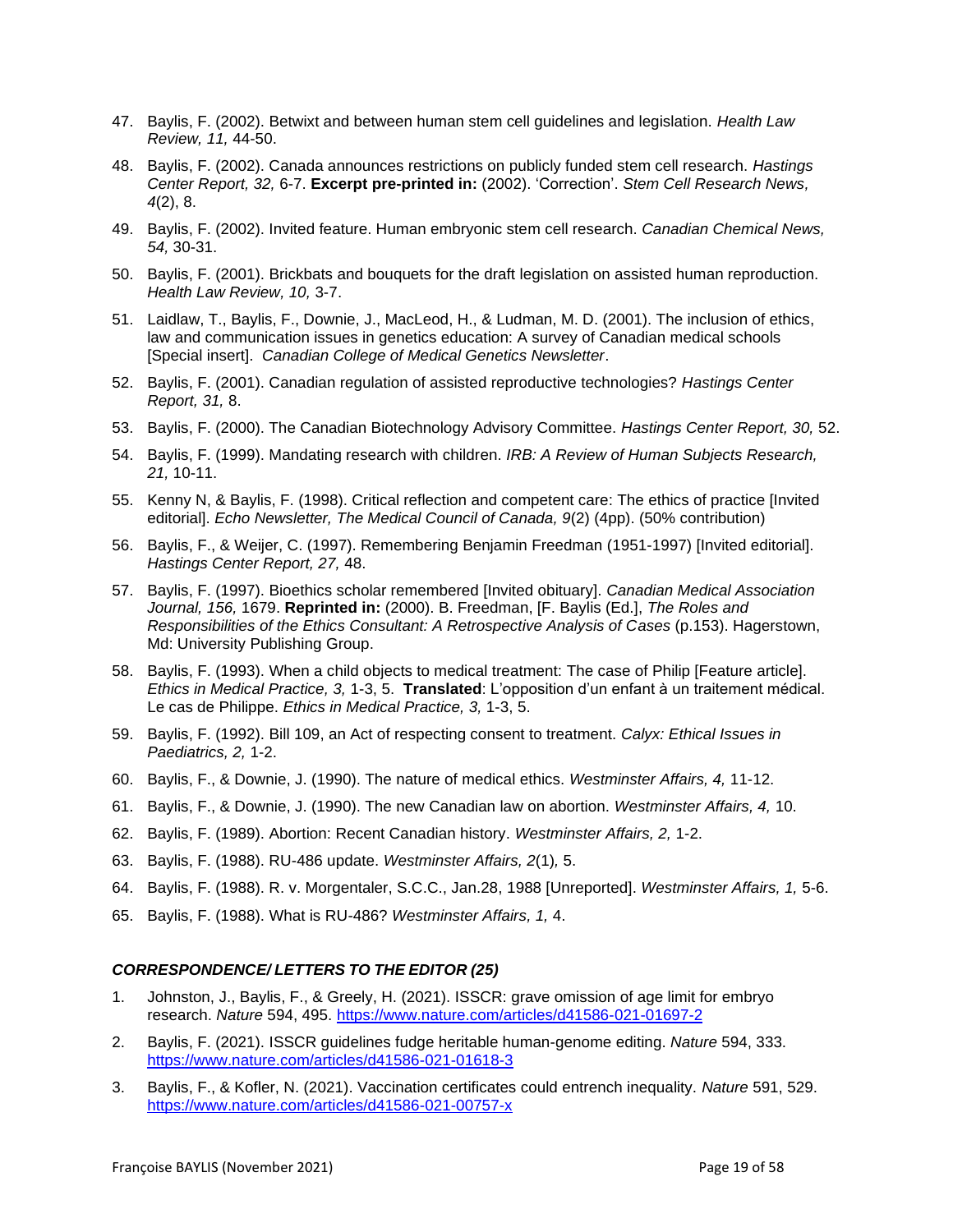- 4. Baylis, F., & Kofler, N. (2020). A public health ethic should inform policies on COVID-19 immunity passports. Online December 7, 2020. *Lancet Infectious Disease* [https://doi.org/10.1016/S1473-](https://doi.org/10.1016/S1473-3099(20)30918-X) [3099\(20\)30918-X](https://doi.org/10.1016/S1473-3099(20)30918-X)
- 5. Baylis, F. (2020). To publish or not to publish. *Nature Biotechnology* 38(3), 271. DOI: 10.1038/s41587-020-0435-1 <https://www.nature.com/articles/s41587-020-0435-1>
- 6. Baylis, F. (2018). Canada's prohibition on payment for surrogacy, eggs and sperm. *Journal of Obstetrics and Gynaecology Canada* DOI: 10.1016/j.jogc.2018.08.005
- 7. Baylis, F., & Ikemoto, L. (2017). The Council of Europe and the Prohibition on Human Germline Genome Editing. *EMBO Reports,* 18(12), 2084-2085. DOI 10.15252/embr.201745343
- 8. Baylis, F. (2017). Cell research and consent. *The New York Times*. Online and in print (April 28, 2017). [https://www.nytimes.com/2017/04/28/opinion/cell-research-and-consent.html?\\_r=1](https://www.nytimes.com/2017/04/28/opinion/cell-research-and-consent.html?_r=1)
- 9. Petropanagos, A., Cattapan, A., Baylis, F., & Leader A. (2016). Re: Potentially Misleading Representation of Live Birth Rate. *Canadian Medical Association Journal* [http://www.cmaj.ca/content/187/9/666/tab-e-letters#re-potentially-misleading-representation-of-live](http://www.cmaj.ca/content/187/9/666/tab-e-letters#re-potentially-misleading-representation-of-live-birth-rate)[birth-rate](http://www.cmaj.ca/content/187/9/666/tab-e-letters#re-potentially-misleading-representation-of-live-birth-rate)
- 10. Baylis, F., & Herder, M. (2015). Who will implement WHO's statement on public disclosure of trial results? *Lancet* 385, 2353-54. [http://www.thelancet.com/journals/lancet/article/PIIS0140-](http://www.thelancet.com/journals/lancet/article/PIIS0140-6736(15)61100-X/fulltext) [6736\(15\)61100-X/fulltext](http://www.thelancet.com/journals/lancet/article/PIIS0140-6736(15)61100-X/fulltext)
- 11. Snow, D., Cattapan, A. & Baylis, F. (2015). Contesting estimates of cryopreserved embryos in the United States. *Nature Biotechnology* 33(9), 909. <http://www.nature.com/nbt/journal/v33/n9/full/nbt.3342.html>
- 12. Macklin, R., Shepherd, L., Dreger, A., & 42 others (including Baylis, F.) (2013). The OHRP and SUPPORT – Another View. [Letter to the Editor] *NEJM* June 26, DOI: 10.1056/NEJMc1308015. [http://www.nejm.org/doi/full/10.1056/NEJMc1308015.](http://www.nejm.org/doi/full/10.1056/NEJMc1308015)
- 13. Baylis, F. (2012). Enforcing the *Assisted Human Reproduction Act. Journal of Obstetrics and Gynaecology Canada* 34(5), 415.
- 14. Baylis, F. & Kaposy, C. (2011). Ideal ethical standards for contraceptive use in research. *IRB: Ethics & Human Research*, 33(2), 19-20.
- 15. Baylis, F., & Ram, N. (2006). Eligibility of cryopreserved human embryos for stem cell research in Canada the importance of empirical research in bioethics: The case of human embryo stem cell research: in response. *Journal of Obstetrics and Gynaecology Canada, 28,* 15-16.
- 16. Baylis, F. (1998). Presumed consent? Let's not be presumptuous! *Canadian Medical Association Journal, 159,* 135.
- 17. Baylis, F., & Nelson, H.L. (1997). Access to health care for women. *New England Journal of Medicine, 336,* 1841.
- 18. Nisker, J. A., & Baylis, F. (1994). The best of us. *Fertility and Sterility, 62,* 893-894. (50% contribution)
- 19. Baylis, F., & Downie, J. (1994). Sentence Education in ethics Reply. *Canadian Medical Association Journal, 151,* 416-417.
- 20. Baylis, F., Downie, J., & Litt, M. (1994). Sentence Education in ethics. *Canadian Medical Association Journal, 150,* 1195.
- 21. Baylis, F., & Downie, J. (1993). Sentence Education in ethics Reply. *Canadian Medical Association Journal, 149,* 1772.
- 22. Baylis, F., & Downie, J. (1993). Sentence: Education in ethics. *Canadian Medical Association Journal, 149,* 532, 536.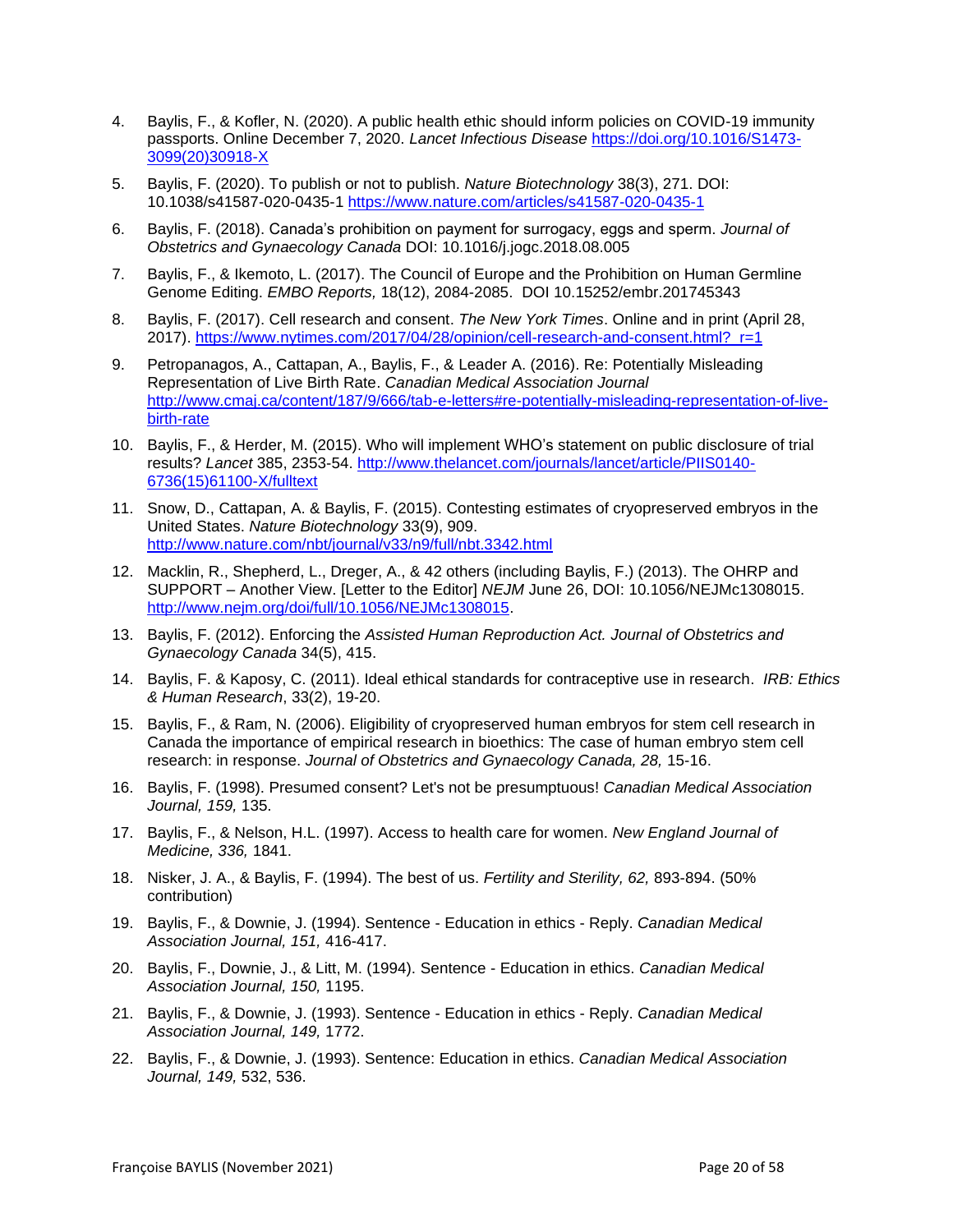- 23. Baylis, F. (1993). Screening for genetic-disease Reply. *Canadian Medical Association Journal, 149,* 393.
- 24. Baylis, F., Downie, J., & Sherwin, S. (1990). Medical ethics and women. *Canadian Medical Association Journal, 143,* 250-251.
- 25. Baylis, F. (1990). Resuscitation of the terminally ill: A response to Buckman and Senn Replies. *Canadian Medical Association Journal, 142,* 530-536.

# *BLOGS (70)*

- 1. Baylis, F. (2021, October 11) Heritable human genome editing: Who decides? Science or society? *JME Blog* [https://blogs.bmj.com/medical-ethics/2021/10/11/heritable-human-genome-editing-who](https://blogs.bmj.com/medical-ethics/2021/10/11/heritable-human-genome-editing-who-decides-science-or-society/)[decides-science-or-society/](https://blogs.bmj.com/medical-ethics/2021/10/11/heritable-human-genome-editing-who-decides-science-or-society/)
- 2. De Vries, J., & Baylis, F. (2021, July 12) Equity and access need to be at the forefront of innovation in human genome editing. *The Conversation* [https://theconversation.com/equity-and-access-need](https://theconversation.com/equity-and-access-need-to-be-at-the-forefront-of-innovation-in-human-genome-editing-161794)[to-be-at-the-forefront-of-innovation-in-human-genome-editing-161794](https://theconversation.com/equity-and-access-need-to-be-at-the-forefront-of-innovation-in-human-genome-editing-161794)
- 3. Soni, S., & Baylis F. (2021, June 7) Human embryo research beyond 14 days? International perspectives. *Bioethics Forum* [https://www.thehastingscenter.org/human-embryo-research-beyond-](https://www.thehastingscenter.org/human-embryo-research-beyond-14-days-international-perspectives/)[14-days-international-perspectives/](https://www.thehastingscenter.org/human-embryo-research-beyond-14-days-international-perspectives/)
- 4. Baylis, F. (2021, May 27) Stem cell research community drops 14-day limit on human embryo research. *The Conversation* [https://theconversation.com/stem-cell-research-community-drops-14](https://theconversation.com/stem-cell-research-community-drops-14-day-limit-on-human-embryo-research-161616) [day-limit-on-human-embryo-research-161616](https://theconversation.com/stem-cell-research-community-drops-14-day-limit-on-human-embryo-research-161616)
- 5. Kofler, N., & Baylis, F. (2021, May 13) Nope. A Covid-19 Travel Pass isn't Just like the Yellow Card. *Bioethics Forum* [https://www.thehastingscenter.org/nope-a-covid-19-travel-pass-isnt-just-like-the](https://www.thehastingscenter.org/nope-a-covid-19-travel-pass-isnt-just-like-the-yellow-card/)[yellow-card/](https://www.thehastingscenter.org/nope-a-covid-19-travel-pass-isnt-just-like-the-yellow-card/)
- 6. Baylis, F., & Kofler, N. (2021, May 7, 2021) What Canada needs to consider in its plan for vaccination certificates. *Policy Options* [https://policyoptions.irpp.org/magazines/may-2021/what](https://policyoptions.irpp.org/magazines/may-2021/what-canada-needs-to-consider-in-its-plan-for-vaccination-certificates/)[canada-needs-to-consider-in-its-plan-for-vaccination-certificates/](https://policyoptions.irpp.org/magazines/may-2021/what-canada-needs-to-consider-in-its-plan-for-vaccination-certificates/)
- 7. Baylis, F., & Getz, L. (2021, April 27) Challenge studies for COVID-19: Now is still not the time *JME Blog* [https://blogs.bmj.com/medical-ethics/2021/04/27/challenge-studies-for-covid-19-now-is-still-not](https://blogs.bmj.com/medical-ethics/2021/04/27/challenge-studies-for-covid-19-now-is-still-not-the-time/)[the-time/](https://blogs.bmj.com/medical-ethics/2021/04/27/challenge-studies-for-covid-19-now-is-still-not-the-time/)
- 8. Getz, L., & Baylis, F. (2021, April 6) Challenge studies for COVID-19: Now is not the time *JME Blog* <https://blogs.bmj.com/medical-ethics/2021/04/06/challenge-studies-for-covid-19-now-is-not-the-time/>
- 9. Kofler, N., & Baylis, F. (2021, March 10) Covid-19 vaccination certificates: Prospects and problems. *Bioethics Forum* [https://www.thehastingscenter.org/covid-19-vaccination-certificates-prospects-and](https://www.thehastingscenter.org/covid-19-vaccination-certificates-prospects-and-problems/)[problems/](https://www.thehastingscenter.org/covid-19-vaccination-certificates-prospects-and-problems/)
- 10. Baylis, F. (2021, January 8) COVID-19 Vaccine certification: A contentious proposal. *Impact Ethics* <https://impactethics.ca/2021/01/08/covid-19-vaccine-certification-a-contentious-proposal/>
- 11. Getz, L. & Baylis, F. (2020, November 19) Canada should reject the idea of deliberately infecting vaccine volunteers. *Policy Options* [https://policyoptions.irpp.org/magazines/november-2020/canada](https://policyoptions.irpp.org/magazines/november-2020/canada-should-reject-the-idea-of-deliberately-infecting-vaccine-volunteers/)[should-reject-the-idea-of-deliberately-infecting-vaccine-volunteers/](https://policyoptions.irpp.org/magazines/november-2020/canada-should-reject-the-idea-of-deliberately-infecting-vaccine-volunteers/)
- 12. Ballantyne, A., & Baylis F. (2020, October 14) Excluding pregnant women from COVID-19 vaccine trials puts their health at risk *The Conversation* [https://theconversation.com/excluding-pregnant](https://theconversation.com/excluding-pregnant-women-from-covid-19-vaccine-trials-puts-their-health-at-risk-147414)[women-from-covid-19-vaccine-trials-puts-their-health-at-risk-147414](https://theconversation.com/excluding-pregnant-women-from-covid-19-vaccine-trials-puts-their-health-at-risk-147414)
- 13. Baylis, F., & Getz, L. (2020, October 7) Rush to risky challenge trials is unethical *Healthy Debate* <https://healthydebate.ca/opinions/risky-challenge-trials-unethical>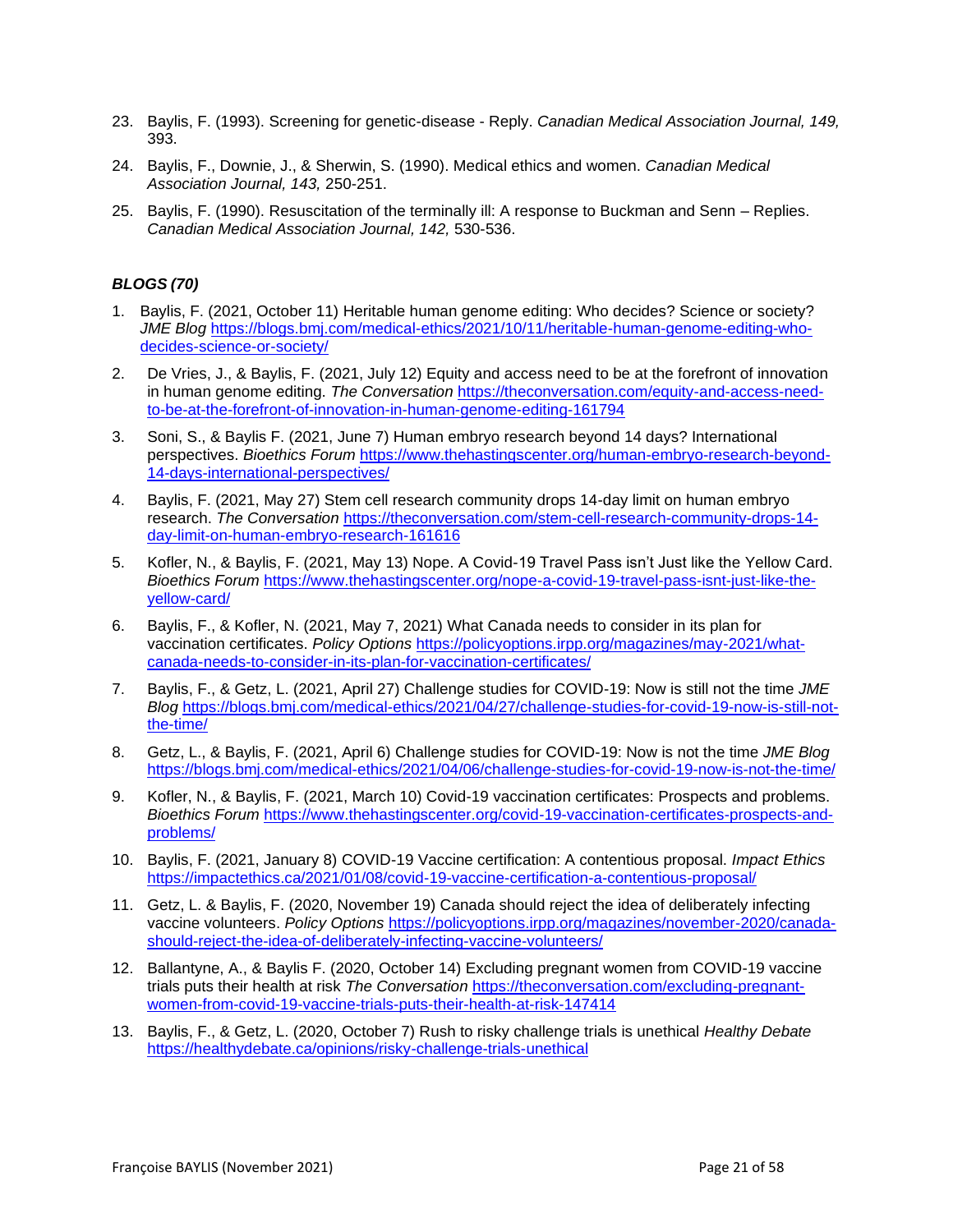- 14. Kofler, N., & Baylis F. (2020, July 1) Immunity passports reopening the economy and repackaging racism *Journal of Medical Ethics Blog* [https://blogs.bmj.com/medical-ethics/2020/07/01/immunity](https://blogs.bmj.com/medical-ethics/2020/07/01/immunity-passports-reopening-the-economy-and-repackaging-racism/)[passports-reopening-the-economy-and-repackaging-racism/](https://blogs.bmj.com/medical-ethics/2020/07/01/immunity-passports-reopening-the-economy-and-repackaging-racism/)
- 15. Baylis, F., & Kofler, N. (2020, June 3) Immunity passports highlight inequities among races and classes. *Healthy Debate* <https://healthydebate.ca/opinions/immunity-passports-inequities>
- 16. Kofler, N., & Baylis, F. (2020, June 1) Reopening Canada while protecting public health. *Impact Ethics* <https://impactethics.ca/2020/06/01/reopening-canada-while-protecting-public-health/>
- 17. Paynter, M., & Baylis, F. (2020, May 29) What counts as adequate access to abortion care in a pandemic? A perspective from Canada*. IJFAB Blog* [http://www.ijfab.org/blog/2020/05/what-counts](http://www.ijfab.org/blog/2020/05/what-counts-as-adequate-access-to-abortion-care-in-a-pandemic-a-perspective-from-canada/)[as-adequate-access-to-abortion-care-in-a-pandemic-a-perspective-from-canada/](http://www.ijfab.org/blog/2020/05/what-counts-as-adequate-access-to-abortion-care-in-a-pandemic-a-perspective-from-canada/)
- 18. Baylis, F. (2020, April 14) U.S. and Canada: Being good neighbors in the pandemic. *Bioethics Forum* <https://www.thehastingscenter.org/u-s-and-canada-being-good-neighbors-in-the-pandemic/>
- 19. Paynter, M., & Baylis, F. (2020, April 14) COVID-19 reaffirms that abortion is an essential service. *Healthy Debate* <https://healthydebate.ca/opinions/covid-abortion-essential-service>
- 20. Baylis, F. (2020, March 24) Coronavirus: The watchword is solidarity, not autonomy. *Impact Ethics* <https://impactethics.ca/2020/03/24/coronavirus-the-watchword-is-solidarity-not-autonomy/>
- 21. Baylis, F. (2020, March 16) Coronavirus: When Canadian compassion requires social distancing. *The Conversation* [https://theconversation.com/coronavirus-when-canadian-compassion-requires](https://theconversation.com/coronavirus-when-canadian-compassion-requires-social-distancing-133712)[social-distancing-133712](https://theconversation.com/coronavirus-when-canadian-compassion-requires-social-distancing-133712)
- 22. Baylis, F. (2020, March 10) Coronavirus in Vietnam: Observations from a Canadian. *Impact Ethics* <https://impactethics.ca/2020/03/10/coronavirus-in-vietnam-observations-from-a-canadian/>
- 23. Baylis, F. (2020, Jan 5) Prison sentence for creator of first CRISPR babies reignites ethical debate. *The Conversation* [https://theconversation.com/prison-sentence-for-creator-of-first-crispr-babies](https://theconversation.com/prison-sentence-for-creator-of-first-crispr-babies-reignites-ethical-debate-129268)[reignites-ethical-debate-129268](https://theconversation.com/prison-sentence-for-creator-of-first-crispr-babies-reignites-ethical-debate-129268)
- 24. Baylis, F. (2019, Dec 10) A Year after the first CRISPR babies, stricter regulations are now in place. *The Conversation* [https://theconversation.com/a-year-after-the-first-crispr-babies-stricter-regulations](https://theconversation.com/a-year-after-the-first-crispr-babies-stricter-regulations-are-now-in-place-128003)[are-now-in-place-128003](https://theconversation.com/a-year-after-the-first-crispr-babies-stricter-regulations-are-now-in-place-128003) **Reprinted in French** (2019, Dec 19) Un an après les premiers bébés CRISPR, des norms plus strictes sont en place pour éviter les dérives [https://theconversation.com/un-an-apres-les-premiers-bebes-crispr-des-normes-plus-strictes-sont](https://theconversation.com/un-an-apres-les-premiers-bebes-crispr-des-normes-plus-strictes-sont-en-place-pour-eviter-les-derives-128767)[en-place-pour-eviter-les-derives-128767](https://theconversation.com/un-an-apres-les-premiers-bebes-crispr-des-normes-plus-strictes-sont-en-place-pour-eviter-les-derives-128767)
- 25. Kofler,N., Baylis F., Dellaire G., & Getz, L. (2019, October 1) Genetically modifying mosquitoes to control the spread of disease carries unknown risks. *The Conversation* [https://theconversation.com/genetically-modifying-mosquitoes-to-control-the-spread-of-disease](https://theconversation.com/genetically-modifying-mosquitoes-to-control-the-spread-of-disease-carries-unknown-risks-123862)[carries-unknown-risks-123862](https://theconversation.com/genetically-modifying-mosquitoes-to-control-the-spread-of-disease-carries-unknown-risks-123862) **Reprinted**
- 26. Baylis, F. (2019, September 18) The CRISPR dream. *Impact Ethics*  <https://impactethics.ca/2019/09/18/the-crispr-dream/>
- 27. Baylis, F. (2019, April 3) Why avoid the "M-Word" in human genome editing? *Bioethics Forum* <https://www.thehastingscenter.org/why-avoid-the-m-word-in-human-genome-editing/>
- 28. Baylis, F. & Darnovsky, M. (2019, January 17) Scientists disagree about the ethics and governance of human germline editing *Bioethics Forum* [https://www.thehastingscenter.org/scientists-disagree](https://www.thehastingscenter.org/scientists-disagree-ethics-governance-human-germline-genome-editing/)[ethics-governance-human-germline-genome-editing/](https://www.thehastingscenter.org/scientists-disagree-ethics-governance-human-germline-genome-editing/)
- 29. Getz, L., Dellaire G., & Baylis, F. (2018, December 10) Jiankui He: A Sorry tale of high-stakes science. *Bioethics Forum* <https://www.thehastingscenter.org/jiankui-sorry-tale-high-stakes-science/>
- 30. Baylis, F., Dellaire G., & Getz, L. (2018, November 27) Why we are not ready for genetically designed babies. *The Conversation* [http://theconversation.com/why-we-are-not-ready-for](http://theconversation.com/why-we-are-not-ready-for-genetically-designed-babies-107756)[genetically-designed-babies-107756](http://theconversation.com/why-we-are-not-ready-for-genetically-designed-babies-107756) **Reprinted**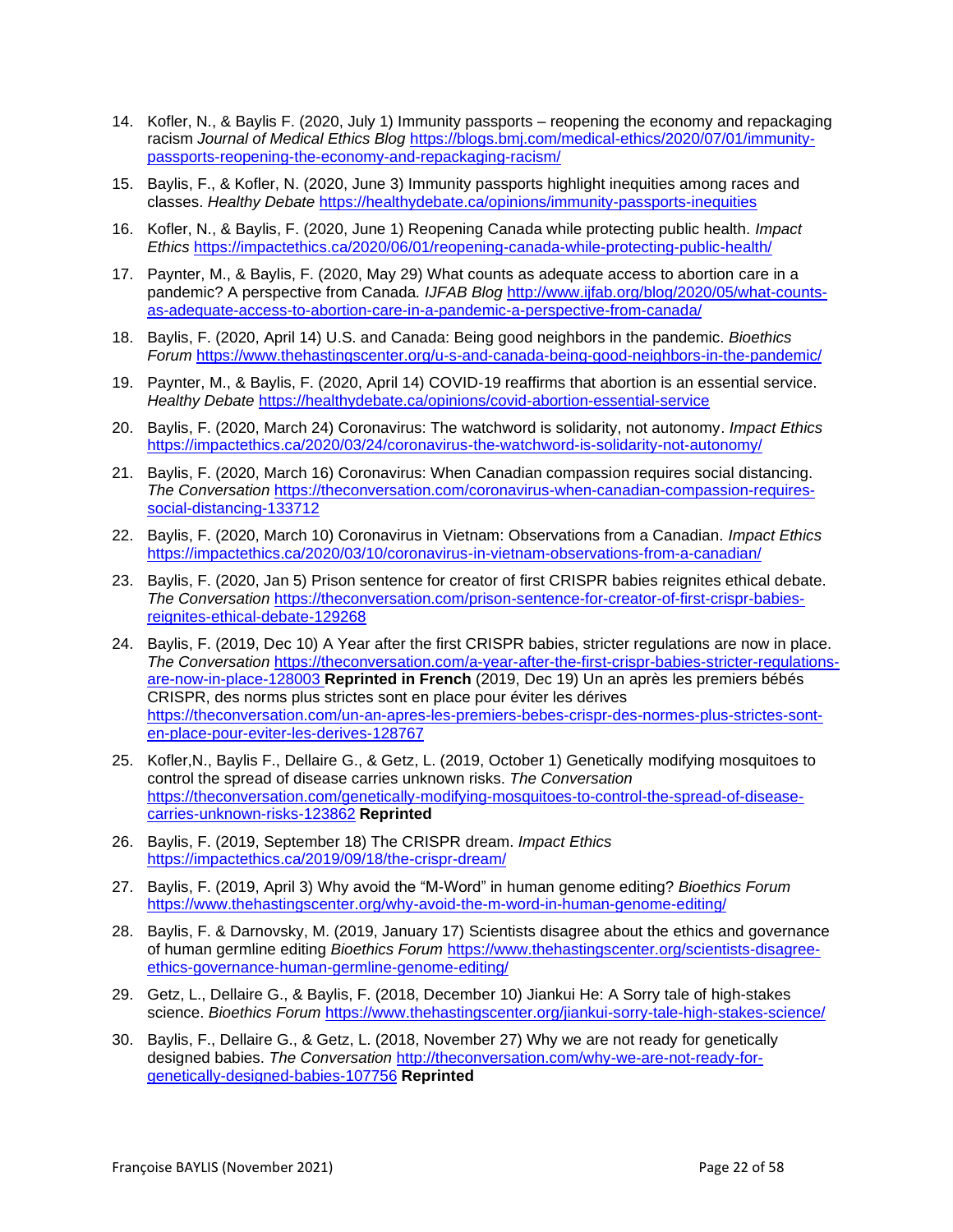- 31. Baylis, F. (2018, November 26) First CRISPR babies: Where are our ethics? *Impact Ethics* <https://impactethics.ca/2018/11/26/first-crispr-babies-where-are-our-ethics/>
- 32. Baylis, F. (2018, October 29) Reimbursing surrogates and donors. *Impact Ethics*. <https://impactethics.ca/2018/10/29/reimbursing-surrogates-donors/>
- 33. Baylis, F., & Cattapan, A. (2018, April 2) Paying surrogates, sperm and egg donors goes against Canadian values. *The Conversation.* [https://theconversation.com/paying-surrogates-sperm-and-egg](https://theconversation.com/paying-surrogates-sperm-and-egg-donors-goes-against-canadian-values-94197)[donors-goes-against-canadian-values-94197](https://theconversation.com/paying-surrogates-sperm-and-egg-donors-goes-against-canadian-values-94197) **Reprinted**
- 34. Baylis, F. (2018, April 2) Let's ask a different question about surrogacy. *Impact Ethics.*  <https://impactethics.ca/2018/04/02/lets-ask-a-different-question-about-surrogacy/>
- 35. Baylis, F. (2017, October 24) Gene editing technology: Where should we draw the line? *Healthy Debate* <http://healthydebate.ca/opinions/gene-editing-technology> **Reprinted in** *Impact Ethics* and the *Center for Genetics and Society.*
- 36. Baylis, F., & Cattapan, A. (2017, October 2) Canada's prohibition on altering the human genome. *Impact Ethics*. [https://impactethics.ca/2017/10/02/canadas-prohibition-on-altering-the-human](https://impactethics.ca/2017/10/02/canadas-prohibition-on-altering-the-human-genome/)[genome/](https://impactethics.ca/2017/10/02/canadas-prohibition-on-altering-the-human-genome/)
- 37. Baylis, F. (2017, October 1) Genome editing of human embryos broadens ethics discussion. *The Conversation*. [https://theconversation.com/genome-editing-of-human-embryos-broadens-ethics](https://theconversation.com/genome-editing-of-human-embryos-broadens-ethics-discussions-84888)[discussions-84888](https://theconversation.com/genome-editing-of-human-embryos-broadens-ethics-discussions-84888) **Reprinted**
- 38. Cattapan, A., & Baylis F. (2017, September 27) Egg donors and surrogates need high-quality care. *The Conversation*. [https://theconversation.com/egg-donors-and-surrogates-need-high-quality-care-](https://theconversation.com/egg-donors-and-surrogates-need-high-quality-care-84664)[84664](https://theconversation.com/egg-donors-and-surrogates-need-high-quality-care-84664) **Reprinted**
- 39. Baylis, F. (2017, August 1) Human genome editing: We should all have a say. *The Conversation*. <https://theconversation.com/human-genome-editing-we-should-all-have-a-say-81797> **Reprinted**
- 40. Baylis, F. (2017, May 19) The ethics of in vitro gametogenesis. *Impact Ethics*. <https://impactethics.ca/2017/05/19/the-ethics-of-in-vitro-gametogenesis/>
- 41. Baylis, F. (2017, February 17) Human germline genome editing: An 'impressive' sleight of hand? *Impact Ethics.* [https://impactethics.ca/2017/02/17/human-germline-genome-editing-an-impressive](https://impactethics.ca/2017/02/17/human-germline-genome-editing-an-impressive-sleight-of-hand/)[sleight-of-hand/](https://impactethics.ca/2017/02/17/human-germline-genome-editing-an-impressive-sleight-of-hand/)
- 42. Caluwaerts, S., & Baylis, F. (2016, November 25) Nubia An Ebola survivor orphaned by vaccine policy. *Impact Ethics*. [https://impactethics.ca/2016/11/25/nubia-an-ebola-survivor-orphaned-by](https://impactethics.ca/2016/11/25/nubia-an-ebola-survivor-orphaned-by-vaccine-policy/)[vaccine-policy/](https://impactethics.ca/2016/11/25/nubia-an-ebola-survivor-orphaned-by-vaccine-policy/)
- 43. Baylis, F. (2016, September 28) Insurance companies shouldn't access genetic test results. *Healthy Debate.* <http://healthydebate.ca/opinions/genetic-tests-discrimination-law-canada>
- 44. Baylis, F. (2016, September 26) Risky business: Genetic discrimination & insurance. *Impact Ethics* <https://impactethics.ca/2016/09/26/risky-business-genetic-discrimination-insurance/>
- 45. Baylis, F. (2016, September 1) Human-nonhuman chimera research in Canada. *Impact Ethics* <https://impactethics.ca/2016/09/01/human-nonhuman-chimera-research-in-canada/>
- 46. Baylis, F. (2016, May 5) Pushing the 14-day limit on human embryo research. *Impact Ethics* <https://impactethics.ca/2016/05/05/pushing-the-14-day-limit-on-human-embryo-research/> **Reprinted in French** Recherche sur l'embryon: faut-il aller au-delà des 14 jours?*Le Monde* (2016, May 11)
- 47. Baylis, F. (2016, February 25-March 6) @NEJM Ask the Authors & Experts: Mitochondrial Replacement Techniques--Implications for the Clinical Community. *NEJM Group Open Forum*. <https://medstro.com/groups/nejm-group-open-forum/discussions/230>
- 48. Baylis, F. (2016, February 12) Human Gene Editing: A Global Discussion. *Impact Ethics* <https://impactethics.ca/2016/02/12/global-response-to-human-gene-editing/>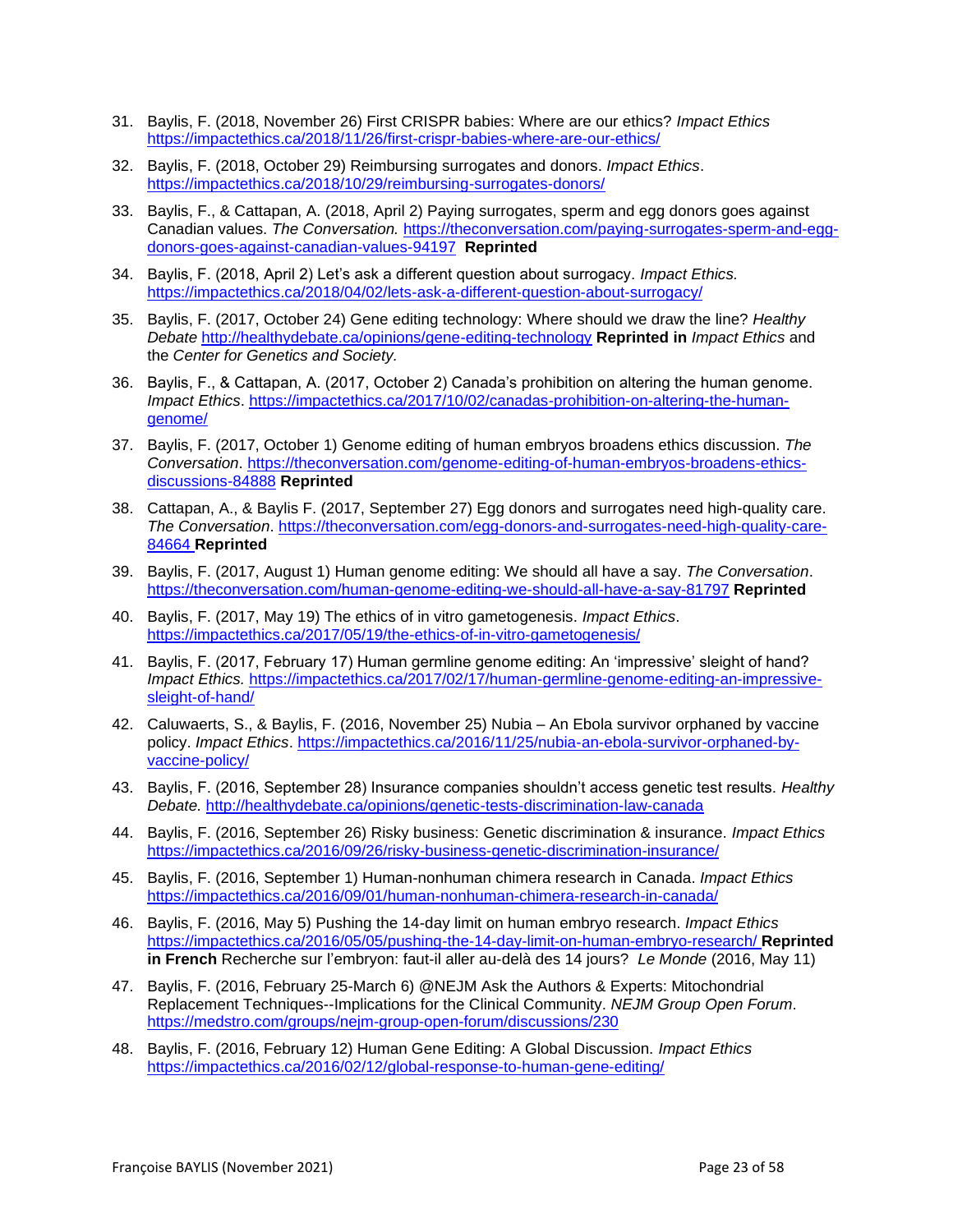- 49. Baylis, F. (2016, February 3) A cautious approach to mitochondrial replacement. *Impact Ethics*  <https://impactethics.ca/2016/02/03/a-cautious-approach-to-mitochondrial-replacement/>
- 50. Baylis, F. (2016, January 12) Still Alice meets still Gloria. *Impact Ethics* <http://impactethics.ca/2016/01/12/still-alice-meets-still-gloria/>
- 51. Baylis, F. (2015, February 23) The truth about mitochondrial replacement. *Impact Ethics* <http://impactethics.ca/2015/02/23/the-truth-about-mitochondrial-replacement/>
- 52. Baylis, F. (2014, December 8) Will Quebec's cut to IVF funding lead to more multiple pregnancies? *Healthy Debate* [http://healthydebate.ca/opinions/quebec-continues-regulate-embryos-transferred](http://healthydebate.ca/opinions/quebec-continues-regulate-embryos-transferred-per-cycle)[per-cycle](http://healthydebate.ca/opinions/quebec-continues-regulate-embryos-transferred-per-cycle)
- 53. Baylis, F. (2014, December 2) Kudos to Quebec IVF docs for reducing the # of multiple pregnancies *Impact Ethics* [http://impactethics.ca/2014/12/02/kudos-to-quebec-ivf-docs-for-reducing-the-of](http://impactethics.ca/2014/12/02/kudos-to-quebec-ivf-docs-for-reducing-the-of-multiple-pregnancies/)[multiple-pregnancies/](http://impactethics.ca/2014/12/02/kudos-to-quebec-ivf-docs-for-reducing-the-of-multiple-pregnancies/)
- 54. Baylis, F. (2014, October 16) Left out in the cold: Seven reasons not to freeze your eggs *Impact Ethics* <http://impactethics.ca/2014/10/16/left-out-in-the-cold-seven-reasons-not-to-freeze-your-eggs/> **Reposted:** (2014 October 17) *IJFAB The Blog* [http://www.ijfab.org/blog/left-out-in-the-cold-seven](http://www.ijfab.org/blog/left-out-in-the-cold-seven-reasons-not-to-freeze-your-eggs/)[reasons-not-to-freeze-your-eggs/;](http://www.ijfab.org/blog/left-out-in-the-cold-seven-reasons-not-to-freeze-your-eggs/) (2014, October 20) *Healthy Debate* <http://healthydebate.ca/opinions/left-cold-seven-reasons-freeze-eggs>
- 55. Baylis, F., & Downie J. (2014, July 2) Silencing ethics at CIHR *Impact Ethics* <http://impactethics.ca/2014/07/02/silencing-ethics-at-cihr/>
- 56. Baylis, F., & Downie J. (2014, February 25) "Mayday, Mayday, Mayday" for ethics at CIHR *Impact Ethics* <http://impactethics.ca/2014/02/25/mayday-mayday-mayday-for-ethics-at-cihr/>
- 57. Baylis, F., & Downie, J. (2013, December 17) Wishing doesn't make it so *Impact Ethics*  <http://impactethics.ca/2013/12/17/wishing-doesnt-make-it-so/>
- 58. Baylis, F. (2013, December 2) "Apparently everywhere, but really nowhere" *Impact Ethics* <http://impactethics.ca/2013/12/02/apparently-everywhere-but-really-nowhere/>
- 59. Baylis, F. (2013, October 28) The multiple meanings of futility *Impact Ethics* <http://impactethics.ca/2013/10/28/the-multiple-meanings-of-futility/>
- 60. Herder, M., & Baylis, F. (2013, August 6) Policy laundering and payment for plasma *Impact Ethics* <http://impactethics.ca/2013/08/06/policy-laundering-and-payment-for-plasma/>
- 61. Baylis, F. (2013, July 2) Ethical objections to mitochondrial replacement *Impact Ethics* <http://impactethics.ca/2013/07/02/ethical-objections-to-mitochondrial-replacement/>
- 62. Baylis, F. (2013, June 26) The ethics of spending millions on high-tech pregnancies: 'Made in Quebec' *Impact Ethics* [http://impactethics.ca/2013/06/26/the-ethics-of-spending-millions-on-high](http://impactethics.ca/2013/06/26/the-ethics-of-spending-millions-on-high-tech-pregnancies-made-in-quebec/)[tech-pregnancies-made-in-quebec/](http://impactethics.ca/2013/06/26/the-ethics-of-spending-millions-on-high-tech-pregnancies-made-in-quebec/)
- 63. Baylis, F., & Tonkens, R. (2013, April 25) Milking women. *Impact Ethics* <http://impactethics.ca/2013/04/25/milking-women/>
- 64. Baylis, F. (2013, April 4) Impact ethics: Making a difference. *Impact Ethics* <http://impactethics.ca/2013/04/page/2/>
- 65. Baylis, F. (2013, April 3) Change my mind: Should there be an age limit for fertility treatments? The Blog, *Huffington Post Canada*, [http://www.huffingtonpost.ca/marni-soupcoff/fertility-treatment-age](http://www.huffingtonpost.ca/marni-soupcoff/fertility-treatment-age-limit_b_3001399.html)[limit\\_b\\_3001399.html](http://www.huffingtonpost.ca/marni-soupcoff/fertility-treatment-age-limit_b_3001399.html)
- 66. Baylis, F. (2012, May 1) Are Canadian fertility services breaking the law? *Bioethics Forum.* <http://www.thehastingscenter.org/Bioethicsforum/Post.aspx?id=5815&blogid=140>
- 67. Baylis, F. (2012, March 20) The hazards of fast science. *Bioethics Forum.*  <http://www.thehastingscenter.org/Bioethicsforum/Post.aspx?id=5780&blogid=140>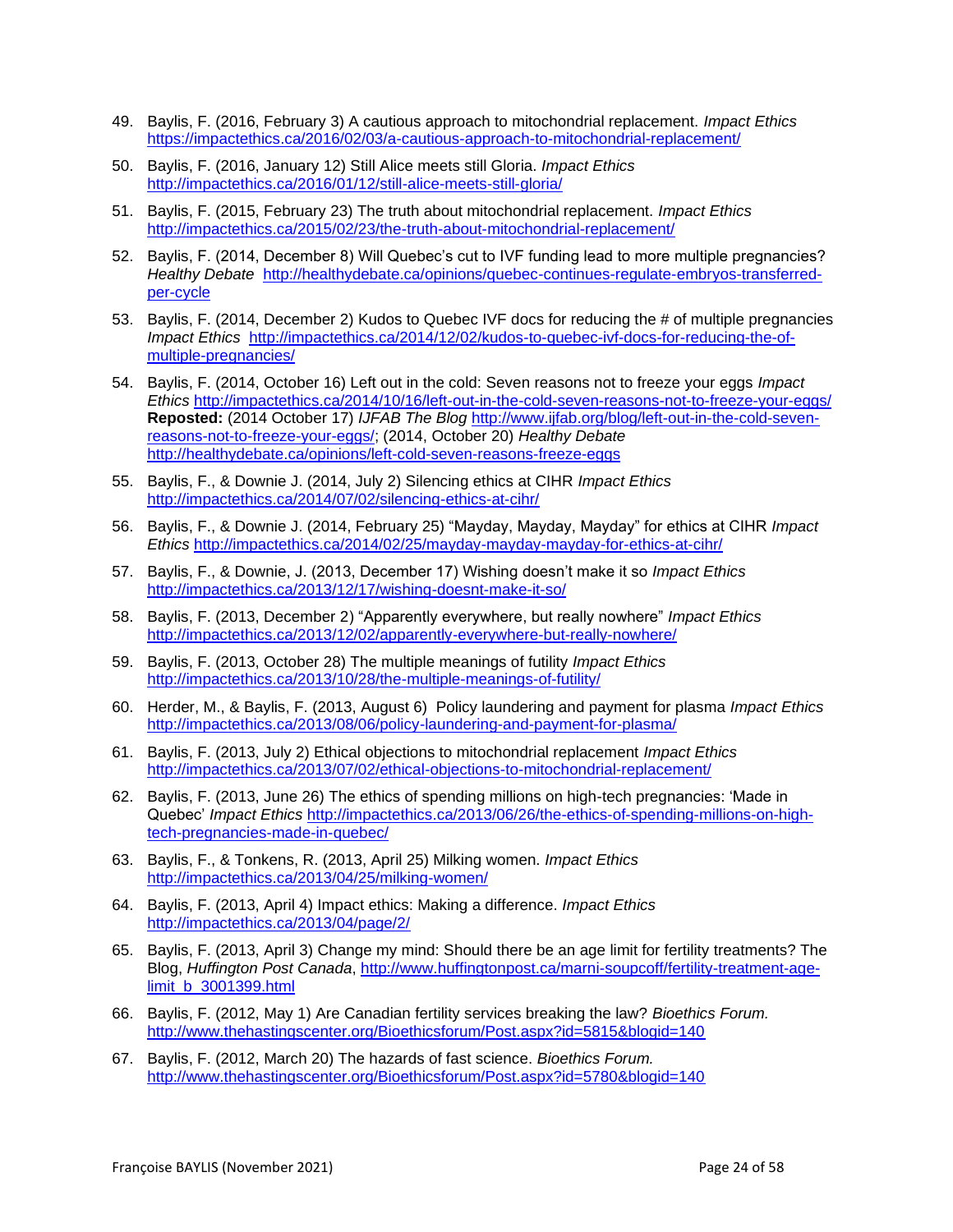- 68. Baylis, F. (2011, December 2) Geron's discontinued stem cell trial: What about the research participants? *Bioethics Forum*. [https://www.thehastingscenter.org/gerons-discontinued-stem-cell](https://www.thehastingscenter.org/gerons-discontinued-stem-cell-trial-what-about-the-research-participants/)[trial-what-about-the-research-participants/](https://www.thehastingscenter.org/gerons-discontinued-stem-cell-trial-what-about-the-research-participants/)
- 69. Baylis, F., & Crozier, G. (2009, February 18) Children at all costs? *Bioethics Forum*. <https://www.thehastingscenter.org/children-at-all-costs/>
- 70. Baylis, F. (2008, March 4) ES Cells and iPS Cells: A distinction with a difference. *Bioethics Forum*. <https://www.thehastingscenter.org/es-cells-and-ips-cells-a-distinction-with-a-difference/>

# *MEDIA (49)*

- 1. Mohapatra, S., Baylis, F. & Kofler, N. (2021, August 2021) Why cities like Boston shouldn't follow New York's lead on vaccination passports. *Boston Globe* [https://www.bostonglobe.com/2021/08/24/opinion/why-cities-like-boston-shouldnt-follow-new-yorks](https://www.bostonglobe.com/2021/08/24/opinion/why-cities-like-boston-shouldnt-follow-new-yorks-lead-vaccination-passports/?camp=bg:brief:rss:MSN&rss_id=MSN_rss_brief)[lead-vaccination-passports/?camp=bg:brief:rss:MSN&rss\\_id=MSN\\_rss\\_brief](https://www.bostonglobe.com/2021/08/24/opinion/why-cities-like-boston-shouldnt-follow-new-yorks-lead-vaccination-passports/?camp=bg:brief:rss:MSN&rss_id=MSN_rss_brief)
- 2. Baylis, F. & Getz, L. (2021, March 12) The challenges confronting young adults in the era of COVID-19 vaccines. *Globe and Mail* [https://www.theglobeandmail.com/canada/article-the-challenges](https://www.theglobeandmail.com/canada/article-the-challenges-confronting-young-adults-in-the-era-of-covid-19/)[confronting-young-adults-in-the-era-of-covid-19/](https://www.theglobeandmail.com/canada/article-the-challenges-confronting-young-adults-in-the-era-of-covid-19/)
- 3. Baylis, F. (2021, February 21) Richard Baylis, 93, was courageous in a quiet gentle way. Lives Lived, *Globe & Mail* [https://www.theglobeandmail.com/life/article-richard-baylis-93-was-courageous](https://www.theglobeandmail.com/life/article-richard-baylis-93-was-courageous-in-a-quiet-gentle-way/)[in-a-quiet-gentle-way/](https://www.theglobeandmail.com/life/article-richard-baylis-93-was-courageous-in-a-quiet-gentle-way/)
- 4. Baylis, F. (2021, February 16) Who gets the COVID-19 vaccine is about supply and ethics. *Portland Tribune* [https://pamplinmedia.com/pt/10-opinion/498082-399471-opinion-who-gets-the](https://pamplinmedia.com/pt/10-opinion/498082-399471-opinion-who-gets-the-covid-19-vaccine-is-about-supply-and-ethics)[covid-19-vaccine-is-about-supply-and-ethics](https://pamplinmedia.com/pt/10-opinion/498082-399471-opinion-who-gets-the-covid-19-vaccine-is-about-supply-and-ethics)
- 5. Baylis, F. & Getz, L. (2020, November 17) Why federal government should reject human challenge trials for COVID-19 vaccine. *CBC Opinion* [https://www.cbc.ca/news/opinion/opinion-covid-vaccine](https://www.cbc.ca/news/opinion/opinion-covid-vaccine-human-challenge-trials-1.5790713)[human-challenge-trials-1.5790713](https://www.cbc.ca/news/opinion/opinion-covid-vaccine-human-challenge-trials-1.5790713)
- 6. Baylis, F. (2020, October 17) Public health vs. high-tech emotional rollercoasters: In conversation with Françoise Baylis on the big business of human embryos. *Journal of Beautiful Business* (interview with Megan Hustad) [https://journalofbeautifulbusiness.com/public-health-vs-high-tech](https://journalofbeautifulbusiness.com/public-health-vs-high-tech-emotional-rollercoasters-ae64e24ed217)[emotional-rollercoasters-ae64e24ed217](https://journalofbeautifulbusiness.com/public-health-vs-high-tech-emotional-rollercoasters-ae64e24ed217)
- 7. Baylis, F. (2020, June 3) La pandémie de Covid-19 nous offre un miroir grossissant de nos inégalités*. Le Monde* (Propos recueillis par Nathaniel Herzberg) [https://www.lemonde.fr/sciences/article/2020/06/02/francoise-baylis-la-pandemie-de-covid-19-nous](https://www.lemonde.fr/sciences/article/2020/06/02/francoise-baylis-la-pandemie-de-covid-19-nous-offre-un-miroir-grossissant-de-nos-inegalites_6041549_1650684.html)[offre-un-miroir-grossissant-de-nos-inegalites\\_6041549\\_1650684.html](https://www.lemonde.fr/sciences/article/2020/06/02/francoise-baylis-la-pandemie-de-covid-19-nous-offre-un-miroir-grossissant-de-nos-inegalites_6041549_1650684.html)
- 8. Baylis, F. & Kofler, N. (2020, May 7) Why Canadians should fight tooth and nail against proof-ofimmunity passports. *CBC Opinion* [https://www.cbc.ca/news/opinion/opinion-pandemic-coronavirus](https://www.cbc.ca/news/opinion/opinion-pandemic-coronavirus-immunity-passport-1.5551528)[immunity-passport-1.5551528](https://www.cbc.ca/news/opinion/opinion-pandemic-coronavirus-immunity-passport-1.5551528)
- 9. Baylis, F. (2020, May 1) Canada needs one not many clinical triage protocols for the COVID-19 pandemic. *Halifax Examiner* [https://www.halifaxexaminer.ca/featured/canada-needs-one-not-many](https://www.halifaxexaminer.ca/featured/canada-needs-one-not-many-clinical-triage-protocols-for-the-covid-19-pandemic/)[clinical-triage-protocols-for-the-covid-19-pandemic/](https://www.halifaxexaminer.ca/featured/canada-needs-one-not-many-clinical-triage-protocols-for-the-covid-19-pandemic/) **Reprinted in:** (2020, May 4) *Impact Ethics*  https://impactethics.ca/2020/05/04/canada-needs-one-not-many-clinical-triage-protocols/
- 10. Baylis, F. (2020, Jan 5) Scientific ethics and gene edited babies. *The Boston Globe* <https://www.bostonglobe.com/2020/01/05/opinion/scientific-ethics-gene-edited-babies/>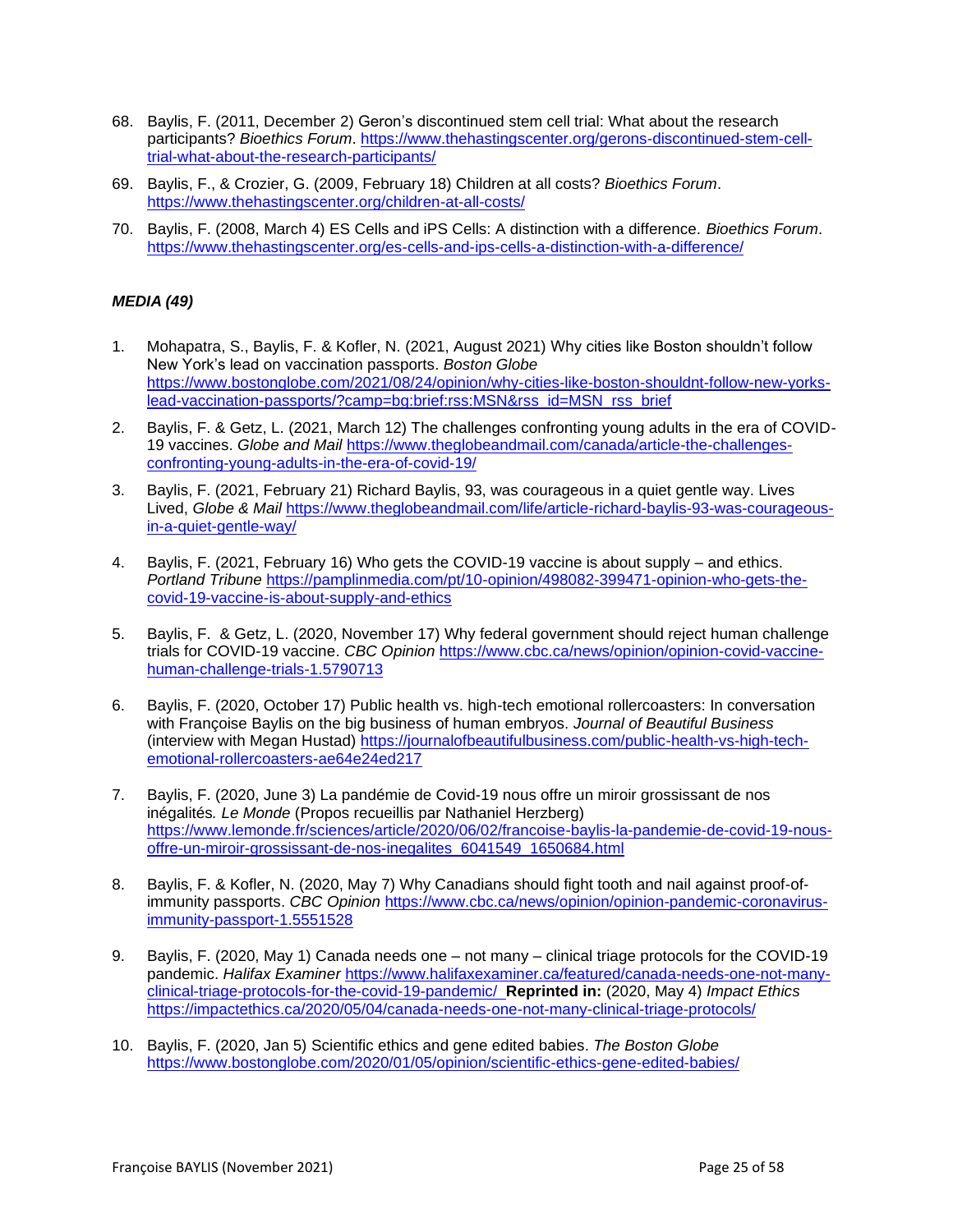- 11. Baylis, F. (2019, September 23) Before heritable genome editing, we need slow science and dialogue 'within and across nations.' *STAT News* [https://www.statnews.com/2019/09/23/genome](https://www.statnews.com/2019/09/23/genome-editing-slow-science-dialogue/)[editing-slow-science-dialogue/](https://www.statnews.com/2019/09/23/genome-editing-slow-science-dialogue/)
- 12. Baylis, F. (2018, June 3) Paying for egg donations enters dicey territory. *Ottawa Citizen* <http://ottawacitizen.com/opinion/columnists/baylis-paying-for-egg-donations-enters-dicey-territory> **Reprinted in** *Impact Ethics*
- 13. Baylis, F. (2018, May 28) Why paying for sperm won't solve our problems. *Ottawa Citizen* <http://ottawacitizen.com/opinion/columnists/baylis-why-paying-for-sperm-wont-solve-our-problems>
- 14. Cattapan, A., & Baylis, F. (2018, May 1) Argument of paying for surrogacy, sperm and eggs based on misinformation. *The Toronto Star* [https://www.thestar.com/opinion/contributors/2018/05/01/no](https://www.thestar.com/opinion/contributors/2018/05/01/no-proposed-changes-to-the-law-are-based-on-misinformation.html)[proposed-changes-to-the-law-are-based-on-misinformation.html](https://www.thestar.com/opinion/contributors/2018/05/01/no-proposed-changes-to-the-law-are-based-on-misinformation.html)
- 15. Baylis, F. (2016, May 4) Ethics panel: Scientists break record for lab-grown human embryos, raising questions over research rules. *GENeS Genetic Expert News Service*  [http://geneticexperts.org/scientists-break-record-for-lab-grown-human-embryos-raising-questions](http://geneticexperts.org/scientists-break-record-for-lab-grown-human-embryos-raising-questions-over-research-rules)[over-research-rules](http://geneticexperts.org/scientists-break-record-for-lab-grown-human-embryos-raising-questions-over-research-rules)
- 16. Cattapan, A., & Baylis, F. (2016, April 9) The trouble with paying for sperm. *The Toronto Star* <http://www.thestar.com/opinion/commentary/2016/04/09/the-trouble-with-paying-for-sperm.html> [\(http://bit.ly/1oRdbU8\)](http://bit.ly/1oRdbU8)
- 17. Cattapan, A., & Baylis, F. (2016, March 12). Don't commercialize women's bodies. [Letter to the Editor] *The Montreal Gazette* [http://www.pressreader.com/canada/montreal](http://www.pressreader.com/canada/montreal-gazette/20160312/281754153426235)[gazette/20160312/281754153426235](http://www.pressreader.com/canada/montreal-gazette/20160312/281754153426235)
- 18. Baylis, F. (2016, February 3) Ethics panel: US should allow embryos with mitochondrial DNA from a third person. *GENeS Genetic Expert News Service* [http://geneticexperts.org/ethics-panel-us-should](http://geneticexperts.org/ethics-panel-us-should-allow-embryos-with-mitochondrial-dna-from-a-third-person/)[allow-embryos-with-mitochondrial-dna-from-a-third-person/](http://geneticexperts.org/ethics-panel-us-should-allow-embryos-with-mitochondrial-dna-from-a-third-person/)
- 19. Baylis, F. (2013, April 5) Oocyte Donation Aged Parents. *The Mark News*
- 20. Jones, D., Baylis, F., McCormick, R., Kollek, R. & Lopéz-Moratalla, N. (2013, March 20). [Letter to the Editor] Alarm over genetic control of embryos. *The Times (London, UK).*
- 21. Baylis, F. (2013, February 27) Who's Paying for IVF? *The Mark News*
- 22. Baylis, F., & Tonkens, R. (2013, January 25) Wombs *and* breasts for rent: What next? *The Mark News*
- 23. Baylis, F. (2012, July 13) Say No to public funding of IVF *O.Canada.com*  <http://o.canada.com/2012/07/13/say-no-to-public-ivf-funding/>
- 24. Baylis, F. (2012, April 5) A mixed bag budget. *The Mark News*.
- 25. Baylis, F. (2012, March 20) Knowledge: The best return on investment. *The Mark News*.
- 26. Baylis, F. (2012, March 07) Comment on "If Canada's game is hockey, its science is stem cells." *Globe and Mail*.
- 27. Baylis, F. (2011, November 25) Where research ethics meets profit margins. *The Mark News.*
- 28. Baylis, F. (2011, September 23) Win a baby, lose your morals. *The Mark News.*
- 29. Baylis, F. (2011, May 28) A victory for the right to know. *The Mark News.* **Reprinted in:** Health Law Matters (complement to Canadian Health Facilities Law Guide), June 2011, No. 232, 1-2.
- 30. Baylis, F. (2010, October 26) DEBATE: Is genetic engineering a threat to humanity? *The Mark News.*
- 31. Baylis, F. (2010, October 6) The forgotten rights of donor offspring. *The Mark News*.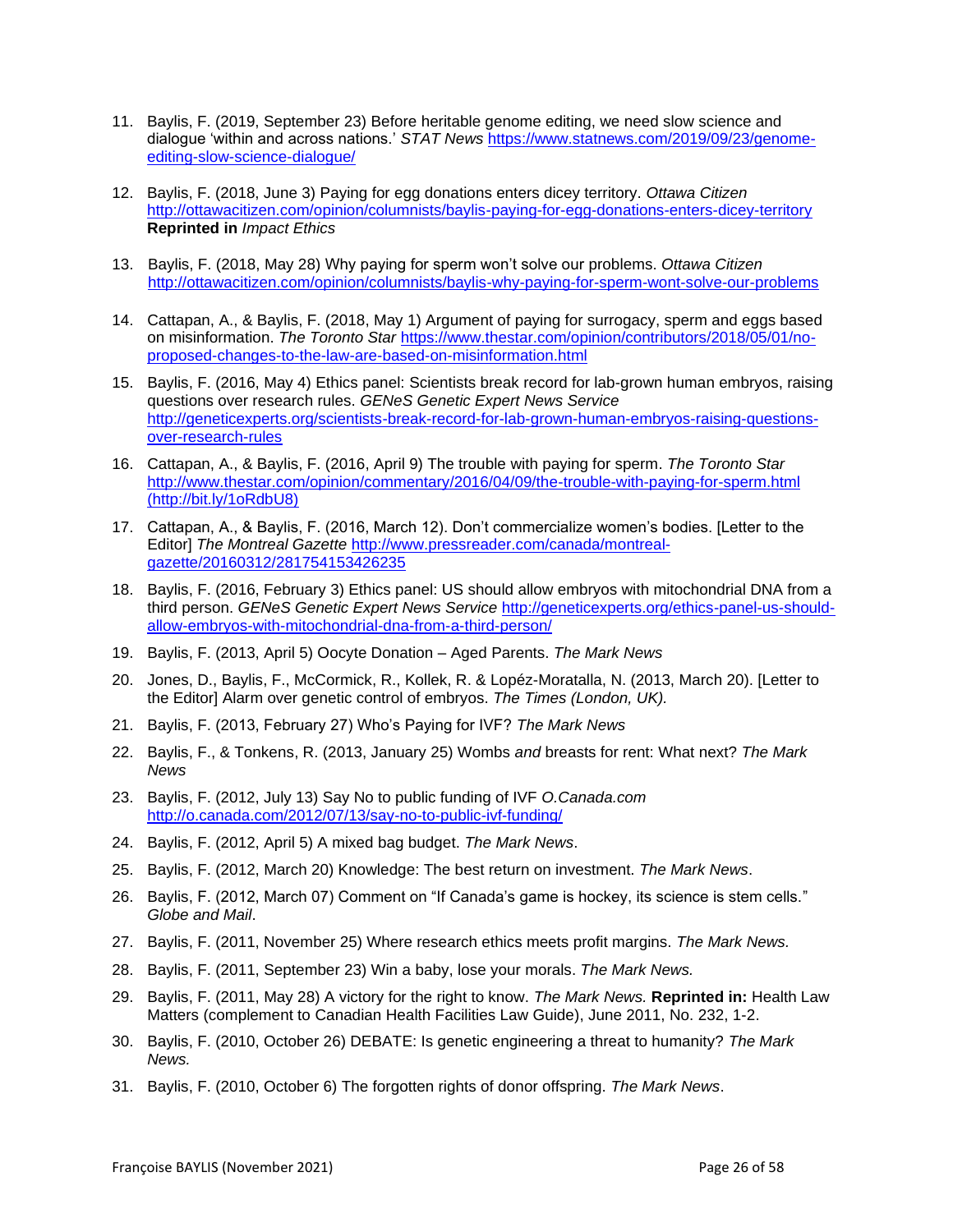- 32. Baylis, F. (2010, January 15) An unnecessary risk. *The Mark News.*
- 33. Baylis, F. (2009, December 3) An intractable conflict of interest. *The Mark News*. **Reprinted in**: Open Medicine Available:<http://www.longwoods.com/content/21200>
- 34. Baylis, F. (2009, November 13) (with Noni MacDonald). The facts about H1N1. *The Mark News*.
- 35. Baylis, F. (2009, October 22). (with Noni MacDonald). Should you take the H1N1 vaccine? *The Mark News*
- 36. Baylis, F. (2009, August 12). Aid by vaccine. *The Mark News*.
- 37. Baylis, F. (2009, August 6). How much vaccine to order and who gets it? *Globe and Mail*. [http://www.theglobeandmail.com/news/opinions/how-much-vaccine-to-order-and-who-gets](http://www.theglobeandmail.com/news/opinions/how-much-vaccine-to-order-and-who-gets-it/article1242268/)[it/article1242268/](http://www.theglobeandmail.com/news/opinions/how-much-vaccine-to-order-and-who-gets-it/article1242268/)
- 38. Baylis, F. (2009, July 3). Making babies one at a time. *The Mark News*.
- 39. Baylis, F. (2009, May 5) Why girls shouldn't be guinea pigs. *The Mark News*.
- 40. Baylis, F. (2009, May 4). Baby-making technologies: Fertile field for federal or provincial oversight? *Globe and Mail*.
- 41. Baylis, F., McLeod, C., Nisker, J., & Sherwin, S. (2007, January 16). Nothing extreme about protecting fresh embryos. *Globe and Mail,* p. A15.
- 42. Robert, J.S., & Baylis, F. (2005, July 4). When it comes to funding research, value should count. *Globe and Mail,* p. A13.
- 43. Baylis, F., & Downie, J. (2003, February 3). Cloning for stem cell research unnecessary and dangerous. *The Hill Times,* p. 16. **Reprinted in:** (2003, February). *CellLines, 2,* 3-4; (2003, March); **and** *The Bulletin, The Genetics Society of Canada, 34*(1), 21-23.
- 44. Baylis, F., & Downie, J. (2002, July 3). Ban cloning. Do you copy? *Globe and Mail,* p. A13.
- 45. Baylis, F. (2002, May 6). Parliament's call for moratorium on stem cell research perplexing. *The Hill Times,* p. 30.
- 46. Baylis, F. (2002, March 2). Our ethics are embryonic. *Globe and Mail,* p. A17.
- 47. Baylis, F., & Kyle, T. (1989, December 19). Weighing the consequences of breaching confidentiality. *The Medical Post,* p. 8.
- 48. Baylis, F., & Downie, J. (1989, November 25). Ensuring freedom to say no. *London Free Press,* p. A13.
- 49. Baylis, F., & Downie, J. (1989, November 23). Avoid undue pressure to donate organs. *The Gazette,* p. B4.

#### *BOOK/ARTICLE REVIEWS (11)*

- 1. Baylis, F. (1999). Effect of exposure to 15% oxygen on breathing patterns and oxygen saturation in infants: Interventional study. In A. A. Fanaroff, M. J. Maisels, & D. K. Stevenson (Eds.), *Year Book of Neonatal and Perinatal Medicine* (pp. 242-244). Chicago: Mosby.
- 2. Baylis, F. (1999). Decision-making in the critically ill neonate: Cultural background v. individual life experience. In A. A. Fanaroff, M. J. Maisels, & D. K. Stevenson (Eds.), *Year Book of Neonatal and Perinatal Medicine* (pp. 353-355). Chicago: Mosby.
- 3. Baylis, F. (1999). Analysis of clinical bioethics teaching in pediatric surgery residency. In A. A. Fanaroff & M. J. S. D. K. Maisels (Eds.), *Year Book of Neonatal and Perinatal Medicine* (pp. 355- 356). Chicago: Mosby.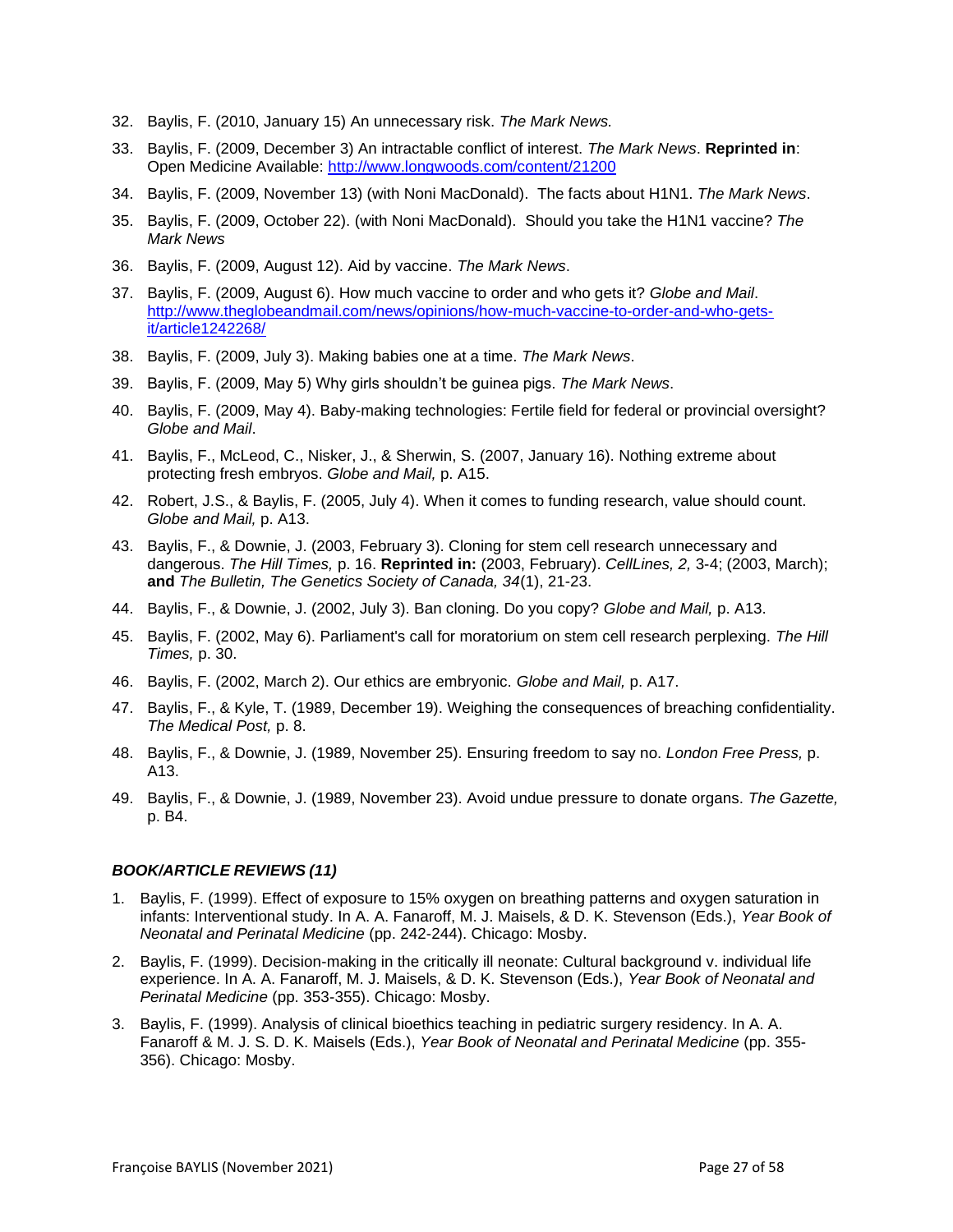- 4. Baylis, F., & Bolton, M. (1998, December 20). [Review of book What Remains to Be Discovered: Mapping the Secrets of the Universe, the Origins of Life and the Future of the Human Race]. CBC, Quirks and Quarks.
- 5. Baylis, F. (1998). Resource allocation in neonatal and medical ICUs: Epidemiology and rationing at the extremes of life. In A. A. Fanaroff, M. J. Maisels, & D. K. Stevenson (Eds.), *Year Book of Neonatal and Perinatal Medicine* (pp. 395-398). Chicago: Mosby.
- 6. Baylis, F. (1998). Is venepuncture in neonatal research ethical? In A. A. Fanaroff, M. J. Maisels, & D. K. Stevenson (Eds.), *Year Book of Neonatal and Perinatal Medicine* (pp. 402-404). Chicago: Mosby.
- 7. Baylis, F. (1998). Determinants of parental authorization for involvement of newborn infants in clinical trials. In A. A. Fanaroff, M. J. Maisels, & D. K. Stevenson (Eds.), *Year Book of Neonatal and Perinatal Medicine* (pp. 404-406). Chicago: Mosby.
- 8. Baylis, F. (1997). Resolving the clinical and ethical dilemma involved in fetal-maternal conflicts. In A. A. Fanaroff, M. J. Maisels, & D. K. Stevenson (Eds.), *Year Book of Neonatal and Perinatal Medicine* (pp. 442-443). Chicago: Mosby.
- 9. Baylis, F. (1997). Common ethical dilemmas encountered in the management of HIV-infected women and newborns. In A. A. Fanaroff, M. J. Maisels, & D. K. Stevenson (Eds.), *Year Book of Neonatal and Perinatal Medicine* (pp. 443-445). Chicago: Mosby.
- 10. Baylis, F. (1995). An egalitarian ethic: Balancing rights and responsibilities [Review of the book *Women and Children in Health Care: An Unequal Majority*]. *Medical Humanities Review, 9,* 48-51.
- 11. Baylis, F. (1993). Should children have the same rights as adults? [Review of the book *In Their Best Interest: The Case Against Equal Rights for Children*]. *Medical Humanities Review, 7,* 68-72.

### PRESENTATIONS

### *PODCASTS (15)*

- 1. Bioethics on Health and Novel Human Genetic Technologies A Detailed Conversation with Françoise Baylis *Finding Genius Podcast.* June 27, 2021 [https://www.findinggeniuspodcast.com/podcasts/bioethics-on-health-and-novel-human-genetic](https://www.findinggeniuspodcast.com/podcasts/bioethics-on-health-and-novel-human-genetic-technologies-a-detailed-conversation-with-francoise-baylis/)[technologies-a-detailed-conversation-with-francoise-baylis/](https://www.findinggeniuspodcast.com/podcasts/bioethics-on-health-and-novel-human-genetic-technologies-a-detailed-conversation-with-francoise-baylis/)
- 2. Should we adopt vaccine certification programs? *Open to Debate with David Moscrop Canada 2020.*  April 27, 2021 [https://podcasts.apple.com/ca/podcast/open-to-debate-with-david](https://podcasts.apple.com/ca/podcast/open-to-debate-with-david-moscrop/id1441042667)[moscrop/id1441042667](https://podcasts.apple.com/ca/podcast/open-to-debate-with-david-moscrop/id1441042667)
- 3. COVID-19 Vaccine Passports *UnpublishedTV with Ed Hand*. March 22, 2021 [https://youtu.be/\\_GV\\_GbodU40](https://youtu.be/_GV_GbodU40)
- 4. COVID-19 Vaccine Passports *Unpublished Café with Ed Hand*. March 12, 2021 <https://youtu.be/QJU8pl7hOko>
- 5. The Ethics of COVID with Françoise Baylis*. Episodes in Business Ethics by Cedric Dawkins* January 29, 2021<https://anchor.fm/cedric-dawkins/episodes/The-Ethics-of-Covid-with-Francoise-Baylis-epjnnl>
- 6. Proposed Digital Vaccination 'passport' Raises Scientific and Ethical Concerns. *Redeye Collective* January 24, 2021 [https://archive.org/details/proposed-digital-vaccination-passport-raises-scientific](https://archive.org/details/proposed-digital-vaccination-passport-raises-scientific-and-ethical-concerns)[and-ethical-concerns](https://archive.org/details/proposed-digital-vaccination-passport-raises-scientific-and-ethical-concerns)
- 7. Why We Should Fight Against Proof-of-Immunity Cards for Covid-19. *Redeye Collective* May 20, 2020<https://www.spreaker.com/user/redeye/why-we-should-fight-against-proof-of-imm>
- 8. #178 Germline Ethics *The Week in Health Law*. March 16, 2020 <https://www.podbean.com/media/share/pb-29yir-d3e73a?>
- 9. #9 How Gene Editing Could Save Your Life Or Blow Up Evolution *Sciencetown.* February 26, 2020 <https://soundcloud.com/sciencetown/9-personalized-medicine>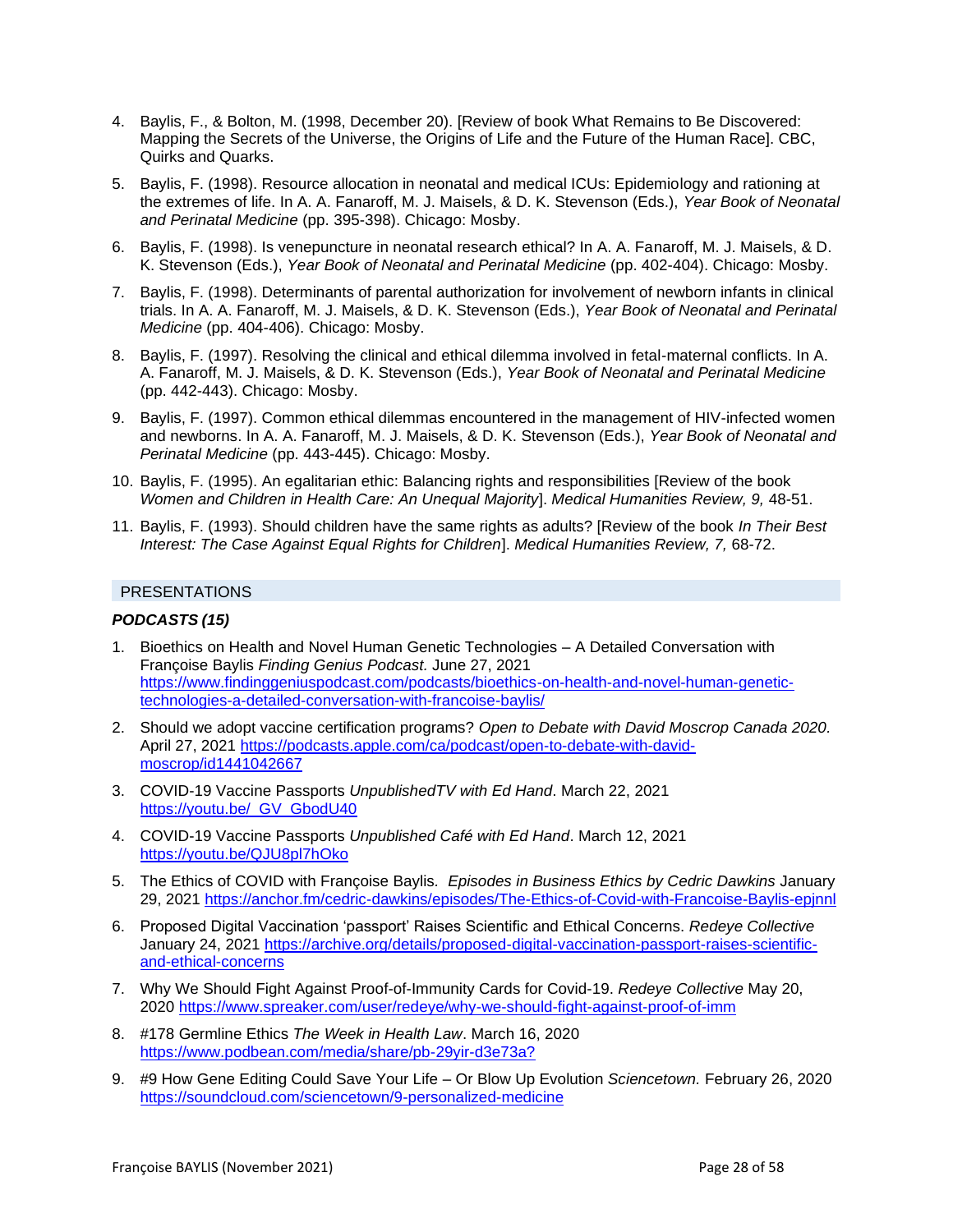- 10. #WEP2020 Interview with Françoise Baylis, *Host Nicholas Demille* January 14, 2020 <https://www.youtube.com/watch?v=15rIrK0dCsQ>
- 11. Gene Editing, Slow Science and Public Engagement. *Carnegie Council for Ethics in International Affairs.* December 18, 2019 [https://www.carnegiecouncil.org/studio/multimedia/20191218-gene](https://www.carnegiecouncil.org/studio/multimedia/20191218-gene-editing-slow-science-francoise-baylis)[editing-slow-science-francoise-baylis](https://www.carnegiecouncil.org/studio/multimedia/20191218-gene-editing-slow-science-francoise-baylis)
- 12. The Human Genome Belongs to You. *Genome Alberta*. September 27, 2019 [http://www.genomealberta.ca/files/podcasts/genomics/mp3s/Baylis\\_final\\_edit.mp3](http://www.genomealberta.ca/files/podcasts/genomics/mp3s/Baylis_final_edit.mp3)
- 13. #11 What is CRISPR? Françoise Baylis talks futurism, gene-edited babies, and bioethics. *Empowered Health*. June 3, 2019 [https://empoweredhealthshow.com/crisper-bioethics-francoise](https://empoweredhealthshow.com/crisper-bioethics-francoise-baylis/)[baylis/](https://empoweredhealthshow.com/crisper-bioethics-francoise-baylis/)
- 14. #105 Françoise Baylis: The Ethics of CRISPR-cas9 Gene Editing Technology. *The Dissenter.* November 29, 2018<https://www.youtube.com/watch?v=qSdPb-vvbpE>
- 15. #104 Françoise Baylis Impact Ethics. *Simulation*. May 19, 2018 <https://www.youtube.com/watch?v=pOb5YeOU93A>

# *VIDEOS (5)*

- 1. The Body Economy: Organs in the Marketplace (19 November, 2019) <https://www.youtube.com/watch?v=-x5FcBjO2M0>
- 2. The Body Economy: Breast Milk in the Marketplace (18 July, 2019) <https://www.youtube.com/watch?v=c2mJyUTrUjI>
- 3. The Body Economy: Blood products in the Marketplace (16 March 2019) [https://www.youtube.com/watch?v=X2xf\\_tS1Ro4](https://www.youtube.com/watch?v=X2xf_tS1Ro4)
- 4. The Body Economy: Surrogacy in the Marketplace (30 October, 2018) <https://www.youtube.com/watch?v=NCpwC2CgMxQ>
- 5. The Body Economy: Human Eggs in the Marketplace (25 May 2018) <https://www.youtube.com/watch?v=tcnK-cGVMkc>

# *REFEREED PRESENTATIONS (INTERNATIONAL) (50)*

- 1. Governance and Oversight of Human Genome Editing. SciFoo, 13 May 2021.
- 2. Examining 'immunity passports' from am ethics perspective ten reasons why they are a bad idea.16<sup>th</sup> World Congress on Public Health "Public Health for the Future of Humanity: Analysis, Advocacy, and Action, 15 October 2020 (with Natalie Kofler).
- 3. Reasons not to Invest Time Talent and Treasure in Human Nuclear Genome Transfer (So-called Mitochondrial Replacement) 14th World Congress of Bioethics, Bangalore, India, 6 December 2018.
- 4. Personalised Medicine: An Emergent Threat to Public Health. 13<sup>th</sup> International Conference on Feminist Approaches to Bioethics, Bangalore, India, 4 December 2018.
- 5. Identity, Alzheimer's and End-of-life Care. XXXVth International Congress on Law and Mental Health, Faculty of Law Charles University, Prague, 13 July 2017.
- 6. What should we do About Human Gene Editing? Making Science Policy with People who Don't Trust Science. AAAS Annual Meeting. Boston, Massachusetts, 19 February 2017.
- 7. "She is who she is" Alzheimer's and Identity.11<sup>th</sup> Congress on Feminist Approaches to Bioethics, Edinburgh, Scotland, 13 June 2016.
- 8. Pregnant Women and Health Research: Challenges and Solutions. 11<sup>th</sup> Congress on Feminist Approaches to Bioethics, Edinburgh, Scotland, 13 June 2016 (with A. Ballantyne and C. Ells).
- 9. Research Involving Pregnant Women. American Society for Bioethics and Humanities, Annual Meeting, Washington DC., U.S.A. 18 October 2012.
- 10. Ethically Sound Research Involving Pregnant Women. *Panel:* Fair Inclusion of Pregnant Women in Research. 11th International Congress of Bioethics, Rotterdam, Netherlands, 27 June 2012 (with A. Ballantyne, R. Macklin and R. Faden).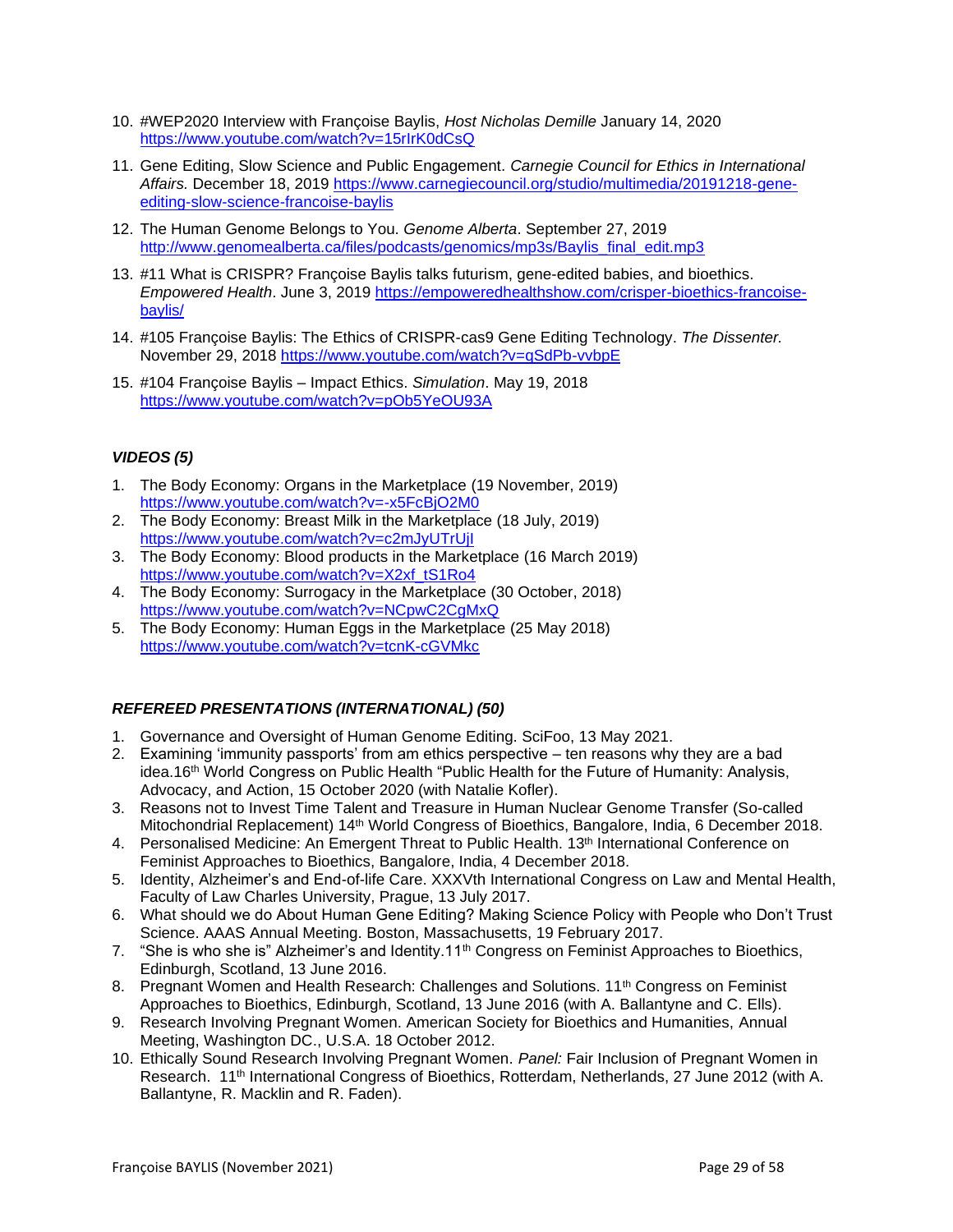- 11. Do Donors and Non-Donors Have Different Moral Values? *Panel:* Ethical Challenges in the Uses of Human Reproductive Tissue in Scientific Research Procurement and Protection? 11th International Congress of Bioethics, Rotterdam, Netherlands, 27 June 2012 (with E. Haimes, S. De Lacey and C. Walby).
- 12. Ethically Sound Research Involving Pregnant Women. *Panel:* A Just Research Agenda for Pregnant Women Supporting Appropriate Health Care Now and in the Future. 9th International Conference on Feminist Approaches to Bioethics, Rotterdam, Netherlands, 26 June 2012 (with A. Ballantyne and R. Macklin).
- 13. Personal Identity: The Promise and Threat of Deep Brain Stimulation. Australasian Association of Bioethics and Health Law, Brisbane, Australia, 8 July 2011.
- 14. A Relational Account of Personal Identity. Australasian Association of Philosophy, Dunedin, New Zealand, 4 July 2011.
- 15. The Impact of Relational Identity for the Ethical Evaluation of Brain-Machine Interfaces. *Panel*: Bonding Brain to Machines: Ethical Issues of Brain-Machine Interfaces. 10<sup>th</sup> International Congress of Bioethics, Singapore, 28 July 2010 (with J. Clausen, G. Wolbring, B. Gordjin)
- 16. Patients Beyond Borders: Shopping for Fertility Treatment. *Panel*: You've Come a Long Way, Baby: Ethical Considerations in Cross-Border Reproductive Travel. 8<sup>th</sup> International Conference on Feminist Approaches to Bioethics, Singapore, 26 July 2010 (with G. Crozier, D. Martin).
- 17. Ethics and Neuroscience Research in Developing Countries. 38<sup>th</sup> Annual Meeting of the Society for Neuroscience. Social Issues Roundtable: Global Neuroscience – Neuroethics and the Burden of Nervous System Disorders, Washington, DC, November 2008.
- 18. Slippery Slopes and Cytoplasmic Hybrid Embryo Research. 10<sup>th</sup> Annual Meeting of the American Society for Bioethics and Humanities, Cleveland, OH, October 2008.
- 19. Plenty Cheap: Animal Eggs for Human Embryonic Stem Cell Research. 9th International Congress of Bioethics, Rijeka, Croatia, September 2008.
- 20. Feminist Relational Theory: An Essential Component of Pandemic Planning. 7<sup>th</sup> International Conference on Feminist Approaches to Bioethics and 9th International Congress of Bioethics, Rijeka, Croatia, September 2008 (with N. Kenny and S. Sherwin).
- 21. Using Nonhuman Animal Oocytes to Improve Assisted Human Reproduction: A Woman's Choice? 7<sup>th</sup> International Conference on Feminist Approaches to Bioethics, Rijeka, Croatia, September 2008.
- 22. Defining Values for Bioethics and Bioethicists: Continuing the Dialogue. Panel. 9<sup>th</sup> Annual Meeting of the American Society for Bioethics and Humanities, Washington DC, October 2007 (with L. Eckenwiler, V. Ashby Sharpe, L. Turner, and F. Cohn).
- 23. Neuroenhancement: Psychopharmacology and Beyond. Panel. 9<sup>th</sup> Annual Meeting of the American Society for Bioethics and Humanities, Washington, D.C., October 2007 (with W. Glannon, E. Racine and R. Bondar).
- 24. Should Women Be Paid to Provide Eggs for Stem Cell Research? Feminist Ethics and Social Theory (FEAST) Conference, Clearwater Beach, Florida USA, September 2007 (with C. McLeod).
- 25. Chimera Research for Degenerative Brain Disorders. 8<sup>th</sup> Annual Meeting of the American Society for Bioethics and Humanities, Denver, Colorado, October 2006.
- 26. Fresh or Frozen Embryos: Which is best for Embryo Donors? 6<sup>th</sup> International Conference on Feminist Approaches to Bioethics, Beijing, China, August 2006 (with C. McLeod).
- 27. Ethics, Embryos and the Art of Finesse. AAAS, (Panel on Stem Cells and Society: Assessing a Grand Challenge) St Louis, Missouri, February 2006.
- 28. Guidelines for Embryonic Stem Cell Research in CF: Two Countries, Two Similar Views. 28th European CF Conference, Crete, Greece, June 2005 (with N. Ram, M. Mélancon, & M. De Braekeleer).
- 29. Stem Cells and Big Picture Bioethics: Comparing Policy Making in Liberal Democracies. 7<sup>th</sup> World Congress of Bioethics, Sydney, Australia, November 2004 (with S. Dodds, R. Ankeny, & J. Downie).
- 30. Can Embryos Really be Commodified? International Network on Feminist Approaches to Bioethics, Sydney, Australia, November 2004 (with C. McLeod).
- 31. Regulating Genetic and Reproductive Technologies: Canadian and American Perspectives. Joint Meeting American Society for Bioethics and Humanities and Canadian Bioethics Society, Montréal, Québec, October 2003 (panel with T. Caulfield and L. Knowles).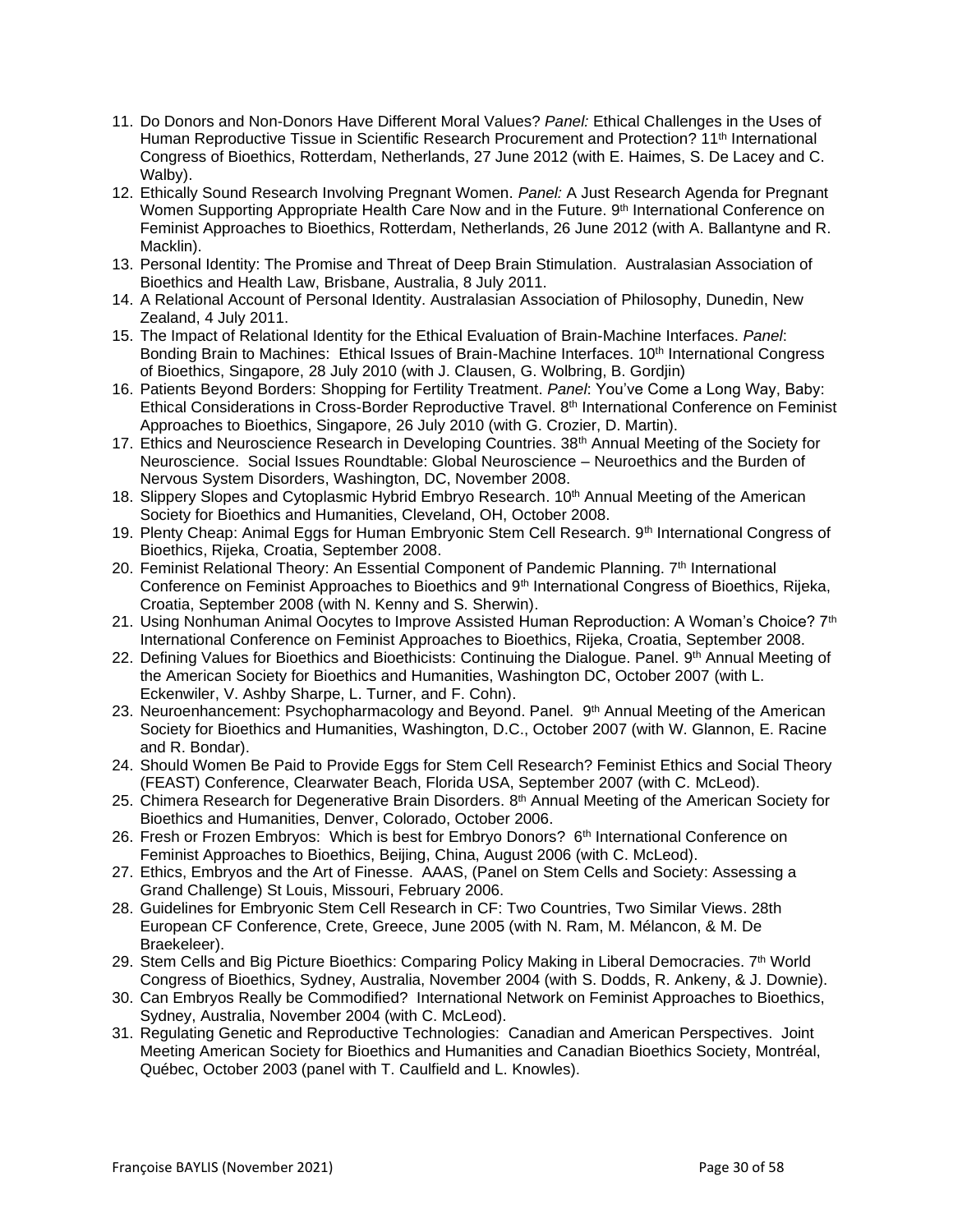- 32. Confusion about Crossing Species Boundaries: Scientific, Ethical and Social Aspects of Chimaera Making in Stem Cell Biology. Transvision 2003, Yale University, New Haven, Connecticut, June 2003 (with J. S. Robert).
- 33. Identity and the Human Genome Project: The Species Problem. 6<sup>th</sup> World Congress of Bioethics, Brasilia, Brazil, November 2002 (with J. S. Robert).
- 34. Ethics Consultation: Policies and Politics. International Association of Bioethics Network on Feminist Approaches to Bioethics, 4th International Conference on Feminist Approaches to Bioethics, Brasilia, Brazil, October 2002 (with S. Sherwin).
- 35. The Public Face of Bioethics; Watchdog or Show Dog? 4<sup>th</sup> Annual Meeting of the American Society for Bioethics and Humanities, Fifth Annual Meeting, Baltimore, USA, October 2002.
- 36. Genetic Enhancement Technologies: Imminent, Inevitable, or Inescapable? Society for Social Studies of Science. Cambridge MA, November 2001 (with J. S. Robert).
- 37. Stability, Rupture and the Human Genome. 3<sup>rd</sup> Annual Meeting of the American Society for Bioethics and Humanities, 4<sup>th</sup> Annual Meeting, Nashville, USA, October 2001 (with J. S. Robert).
- 38. Stability, Rupture and the Human Genome. International Bioethics Retreat, 4th Annual Meeting, Paris, France, May 2001 (with J. S. Robert).
- 39. Human Enhancement Technologies. 5<sup>th</sup> World Congress of Bioethics, London, U.K. September 2000.
- 40. Human Cloning: Three Mistakes and a Solution. International Bioethics Retreat, Second Annual Meeting, Florence, Italy, October 1999.
- 41. Defining the Boundaries of "Respect". Bioethics Summer Retreat, Eleventh Annual Meeting, Hot Springs, Virginia, June 1999 (with C. Weijer).
- 42. Pregnant Women and Substance Abuse: A Recent Supreme Court of Canada Decision. International Association of Bioethics, Fourth World Congress, Tokyo, Japan, November 1998.
- 43. Women and Health Research: New Canadian Research Guidelines. International Association of Bioethics Network on Feminist Approaches to Bioethics, 2<sup>nd</sup> International Conference on Feminist Approaches to Bioethics, Tsukuba, Japan, November 1998 (with J. Downie).
- 44. Taking Ourselves to Task: A Session in Tribute to Benjamin Freedman. Joint Meeting of the American Association of Bioethics, Society for Bioethics Consultation, Society for Health and Human Values, Annual Meeting, Baltimore, Maryland, November 1997.
- 45. Reflections on Autonomy, Agency, and Resistance. International Association of Bioethics Network on Feminist Approaches to Bioethics, First International Conference on Feminist Approaches to Bioethics, San Francisco, California, November 1996.
- 46. Development of a Postgraduate Medical Ethics Curriculum: A Canadian Model for Pediatrics -- Pedagogic Methods and Tools. Third World Congress, International Association of Bioethics, San Francisco, California, November 1996.
- 47. Consultation and Cross-cultural Conflict: A Choice for K'aila. Society for Bioethics Consultation, Annual Meeting, Cleveland, Ohio, September 1995.
- 48. The 'Good' Physician: Pediatric Ethics Education. Society for Health and Human Values, Spring Annual Meeting, Chicago, Illinois, April 1995 (with N. Kenny).
- 49. Children and Consent to Treatment. Society for Health and Human Values, Spring Annual Meeting, Galveston, Texas, May 1993.
- 50. Ethics Consultation by Committee, by Consultant, by ... Society for Bioethics Consultation, Annual Meeting, Toronto, Ontario, September 1991.

# *INVITED PRESENTATIONS (INTERNATIONAL) (111)*

- 1. Ethical Development of Human Augmentation. Future Tech Forum, London, England, 29 November 2021 (panel)
- 2. WHO Expert Advisory Committee on Developing Global Standards for Governance and Oversight of Human Genome Editing, PAHO Regional Meeting, 17 September 2021 (with Jamie Metzl).
- 3. Panel Discussion: Données probantes sur le conseil scientifique : Quelques observations empiriques. International Network for Government Science Advice (INGSA), Montréal, 2 September 2021.
- 4. Altered Inheritance: CRISPR and the Ethics of Human Genome Editing. Saudi Research Science Institute (SRSI) 2021 at King Abdullah University of Science and Technology (KAUST), Saudi Arabia, 3 July 2021.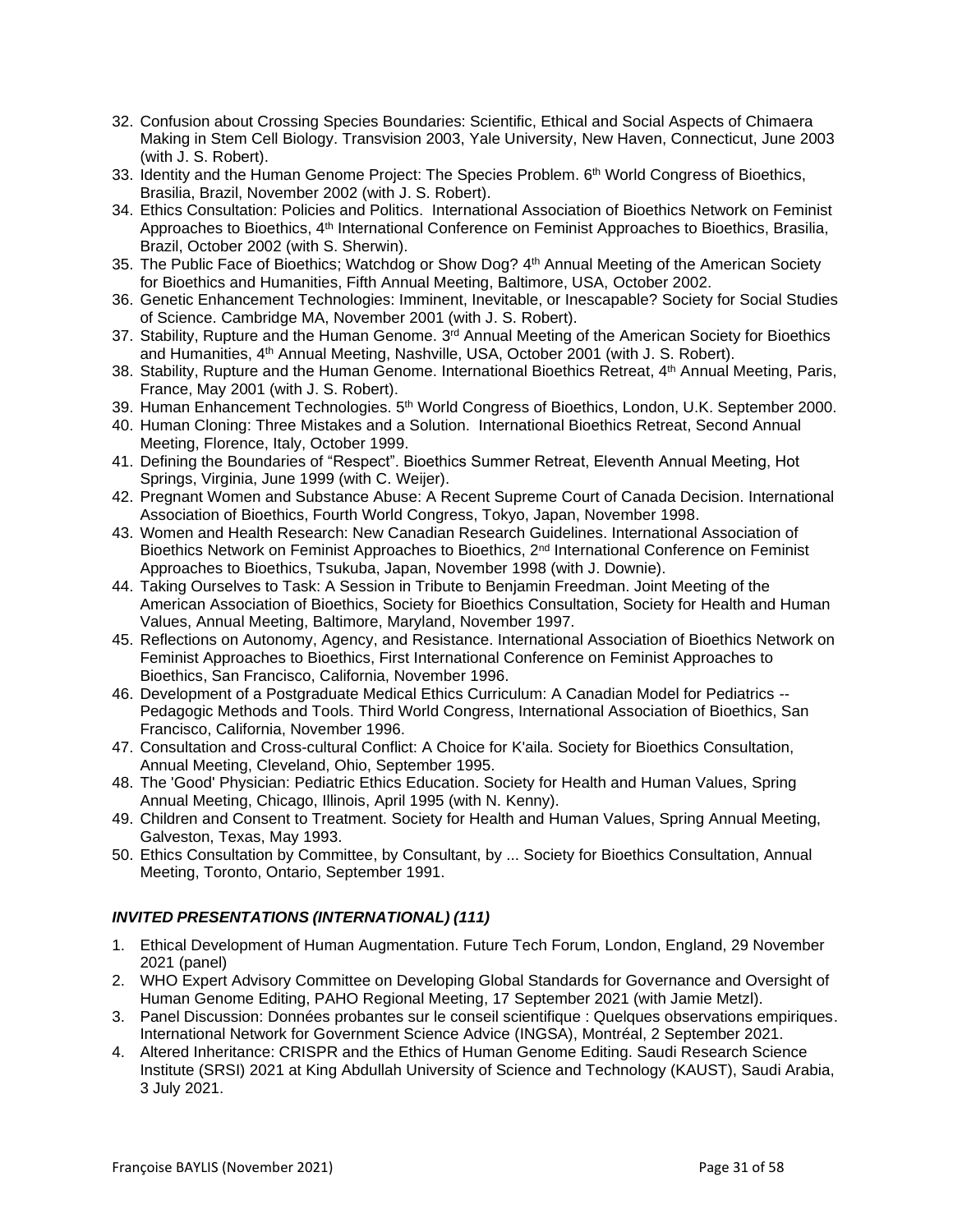- 5. Panel Discussion: Altering the Human Genome. CRISPR 2021, Paris, 1 June 2021 (with Kevin Davies, Walter Isaacson, and Carl Zimmer).
- 6. Heritable Human Genome Editing: Science, Ethics and the Art of Policymaking. CRISPR 2021, 1 June 2021. [https://youtu.be/0kp-jb\\_gvT0](https://youtu.be/0kp-jb_gvT0)
- 7. Vaccine Diplomacy During the COVID-19 Pandemic. WHO Epidemic Ethics webinar, 12 April 2021. <https://www.youtube.com/watch?v=4fyW55B33ks>
- 8. Designer Babies: Prospects and Problems. City Club of Eugene, 26 February 2021. <https://www.klcc.org/post/city-club-eugene-designer-babies-prospects-and-problems>
- 9. Reproduction and Genetic Technologies Panel Discussion. Wayne Morse Chair for Law and Politics, 25 February 2021.
- 10. Building on the Code: How Genetic Technologies Benefit Biomedical Research and Human Health. The Knight Campus. Moderator for panel discussion, 22 February 2021. <https://accelerate.uoregon.edu/code#video>
- 11. The Promise and Peril of Emerging Genetic Technologies. City Club of Portland, 18 February 2021. <https://youtu.be/RAiHvsHJCGY>
- 12. Can Science Make Sense of Life? with Sheila Jasanoff. Wayne Morse Chair for Law and Politics, 17 February 2021. <https://m.facebook.com/waynemorsecenter/videos/421905082206278/>
- 13. The History and Future of Scientific Racism and Eugenics Panel Discussion. Wayne Morse Chair for Law and Politics, 16 February 2021.
- 14. Priority Groups for COVID-19 Vaccination: Ethics, Policy and Practice in Select Jurisdictions. Brocher MeetUps, 11 February 2021. <https://www.youtube.com/watch?v=T1r2oA33Xc0&t=2s>
- 15. Designer Babies: All You Ever Wanted to Know (and More). Wayne Morse Chair for Law and Politics, 10 February 2021. <https://www.youtube.com/watch?v=QE3gVH0hNtI>
- 16. UO Today with Françoise Baylis, 8 February 2021. <https://www.youtube.com/watch?v=nkY5JhrkZoU&t=10s>
- 17. Confronting Legacies of Health Disparities. Thought on Tap, 8 October 2020. <http://www.thoughtontap.com/october-2020/>
- 18. Immunity Certification. ICO/Ada Lovelace Institute, 25 September 2020.
- 19. Human Germline and Heritable Genome Editing. Genome Editing and Human Dignity: Comparative Perspectives. Global Observatory, 10 September 2020.
- 20. Gene-Editing Reality Check. NOVA PBS, 9 September 2020. [https://www.pbs.org/video/gene-editing](https://www.pbs.org/video/gene-editing-reality-check-xnjtfy/)[reality-check-xnjtfy/](https://www.pbs.org/video/gene-editing-reality-check-xnjtfy/)
- 21. The Societal Impacts of Introducing a Public Health Identity System: Legal, Social and Ethical Issues. Ada Lovelace Institute, 8 July 2020. [https://www.adalovelaceinstitute.org/the-societal-impacts-of](https://www.adalovelaceinstitute.org/the-societal-impacts-of-introducing-a-public-health-identity-system-legal-social-and-ethical-issues/)[introducing-a-public-health-identity-system-legal-social-and-ethical-issues/](https://www.adalovelaceinstitute.org/the-societal-impacts-of-introducing-a-public-health-identity-system-legal-social-and-ethical-issues/)
- 22. Immunity Passports: Pandemic Privilege or Biological Discrimination? Wayne Morse Center's Public Affairs Speaker Series, 25 June 2020 (with Natalie Kofler). [https://www.youtube.com/watch?v=\\_nEgmFEhyvw](https://www.youtube.com/watch?v=_nEgmFEhyvw)
- 23. Patient Data and Confidentiality: Can This Really Exist in the Current Climate? CogX 2020, 8 June 2020<https://www.youtube.com/watch?v=YgKsgAV2Nag&feature=youtu.be>
- 24. Reopening the Nation: Should we Turn to Immunity Testing? The Hastings Center, 28 May 2020 <https://www.thehastingscenter.org/re-opening-the-nation-should-we-turn-to-immunity-testing/>
- 25. Heritable Human Genome Editing: Ethics, Governance and Policy. The Institute of Infectious Disease & Molecular Medicine, University of Cape Town, South Africa, 21 February 2020.
- 26. Altered Inheritance: CRISPR and the Ethics of Human Genome Editing. Hall Center for Law and Health: McDonald-Merrill-Ketcham Award Lecture. Indianapolis, Indiana, 14 February 2020.
- 27. Altered Inheritance: CRISPR and the Ethics of Human Genome Editing. Keystone Symposia Workshop: Ethics of Genome Editing, Banff, Alberta, 9 February 2020.
- 28. Heritable Genome Editing: People, Power and Place. The Conversation, Center for Biology and Society, Arizona State University, Phoenix, Arizona, 5 February 2020.
- 29. Heritable Human Genome Editing--Scientists and Science Policy. KAUST Winter Enrichment Program. Saudi Arabia, 15 January 2020.
- 30. Heritable Human Genome Editing--Scientists and Science Policy (EMBO Science Policy Lecture). Facing the Future: Challenges and Perspectives of Life Sciences in the 21st century. 21<sup>st</sup> EMBL PhD Symposium. EMBL Heidelberg, Germany 28-30 November 2019.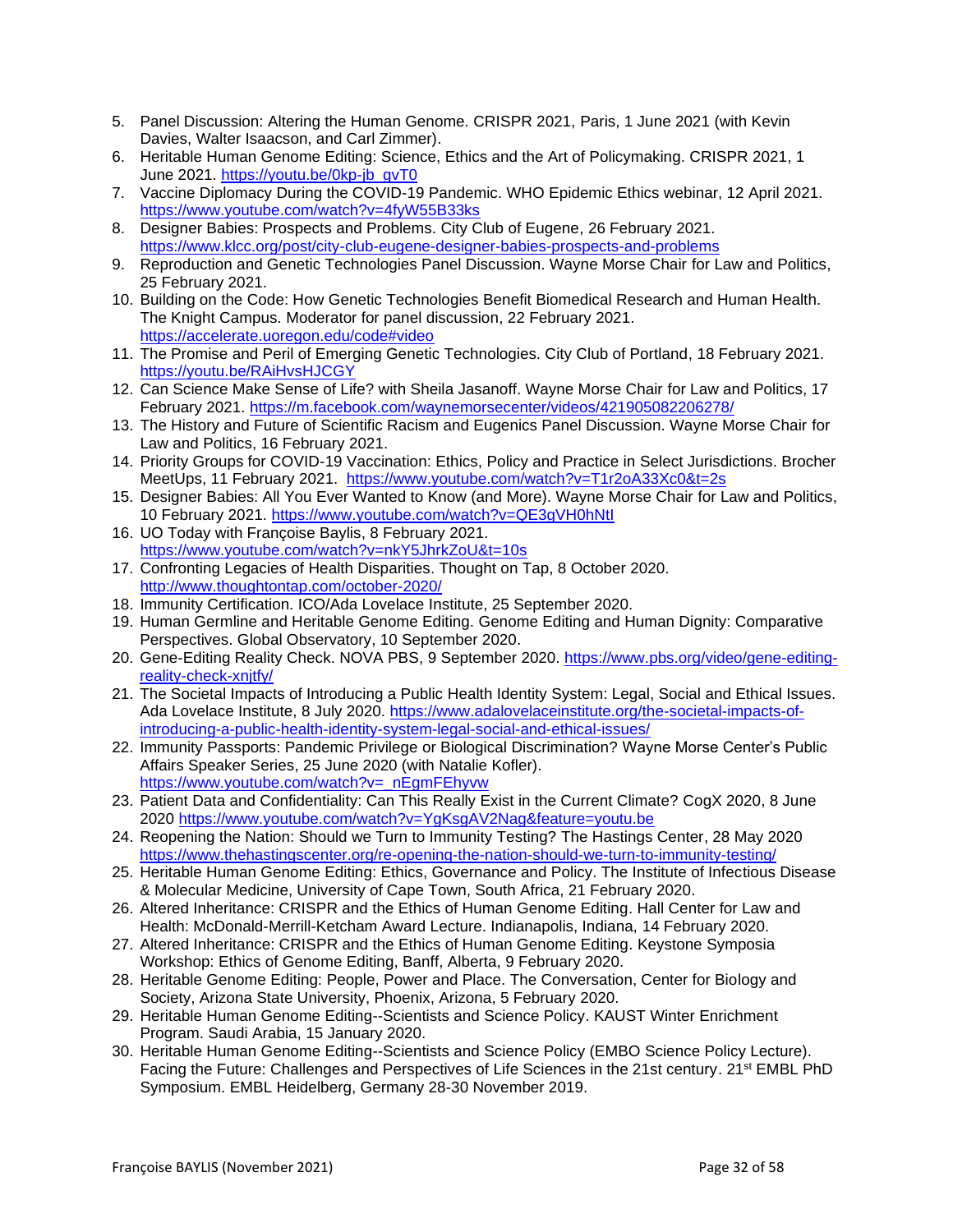- 31. Heritable Human Genome Editing: And What about the Women? Policy, Ethics and Life Sciences 20<sup>th</sup> Anniversary Celebration, Newcastle, United Kingdom, 21 November 2019.
- 32. 'Broad Societal Consensus': Public Education, Engagement and Empowerment. American Society of Gene and Cell Therapy (ASGCT). Washington DC, USA 6 November 2019.
- 33. Is Human Germline Editing Ethical? American Society for Reproductive Medicine (ASRM). Philadelphia, USA. 15 October 2019. <https://vimeo.com/asrm/review/366515313/74eda0f43c>
- 34. Human Genome Editing: Roles and Responsibilities of Fertility Clinics. American Society for Reproductive Medicine (ASRM). Philadelphia, USA. 15 October 2019.
- 35. Altered Inheritance. Idea: What Will the World Look Like in 2050? Chicago Ideas. Chicago, USA, 14 October 2019. [https://www.chicagoideas.com/videos/the-new-ethics-of-biogenetics-according-to](https://www.chicagoideas.com/videos/the-new-ethics-of-biogenetics-according-to-francoise-baylis)[francoise-baylis](https://www.chicagoideas.com/videos/the-new-ethics-of-biogenetics-according-to-francoise-baylis)
- 36. Made in China: Lulu and Nana. Brocher Alumni meeting. Brocher Foundation, Geneva 25-27 June 2019.
- 37. Panel discussion: Editing us—Merging Humans and Technology. Morals & Machines. Frauenkirche Cathedral, Dresden, 19 June 2019.
- 38. Human Germline Genome Editing: The Public and the Pundits. European Society for Human Genetics (ESHG) Conference. Svenska Massan Gothenburg, 17 June 2019.
- 39. Inexorable Moral Confusion, Revisited. Rethinking Moral Status [with Jason Scott Robert] Oxford University, Oxford, 13 June 2019.
- 40. The Ethics and Governance of Heritable Human Genome Editing. Frontiers in Reproduction. MBL, Woods Hole, USA 24 May 2019.
- 41. Ethics of Gene Editing: Now and the Future: A response to Julian Savulescu. Medicine, Technology and Ethics. Cave Hill Philosophy Symposium (ChiPS). University of the West Indies, Barbados, 24 April 2019.
- 42. Made in China: CRISPR Babies: Lulu and Nana. Public Policy on Science and Technology Focusing on Life and Environment. Kobe University, Japan, 25 March 2019.
- 43. Public Engagement with Science and Technology Assessment. Engineering Future Generations? The New Debate about Societal Governance, Public Engagement, and Human Gene Editing for Reproduction. Brocher Foundation Workshop. Geneva, Switzerland, 15 January 2019.
- 44. Genome Editing: State of the Art. Merry CRISPR. Finnish Bioart Society, Helsinki, Finland, 13 December 2018.
- 45. A Woman's-Eye View. 14<sup>th</sup> World Congress of Bioethics, Bangalore, India, 6 December 2018
- 46. Breaking the Wall to Building Brains (Interlocutor with Paola Arlotta). Falling Walls Conference. Berlin, Germany, 9 November 2018.
- 47. Ethical Challenges of Human Germline Genome Editing. American Urological Association. Basic Sciences Symposium Part 2. San Francisco, USA, 21 May 2018.
- 48. The Genome Engineering Revolution: CRISPR and SHEEFs. Synthetic Biology: Blurring Boundaries to Create New Realities. Me Convention. Frankfurt, Germany, 16 September 2017. <https://www.youtube.com/watch?v=-X84790vZ4U&feature=youtu.be>
- 49. Communication of Knowledge in Healthcare: Between Interests and Needs. Alpbach Health Symposium. Alpbach, Austria, 21 August 2017.
- 50. Clinical Research Involving Women (Including Pregnant Women). 2017 Matariki Research Ethics Workshop. Herstmonceux Castle, England, 15 August 2017.
- 51. Public Perceptions of Science and Factors that May Erode Trust. Ethics of CRISPR technology. Berkeley, USA, 19 June 2017 [follow-up to previous meeting January 26-29 2017].
- 52. Human Gene Editing: The Dawn, the Zenith and the Dusk. EuroMedLab. Athens, Greece, 13 June 2017.
- 53. Debate: The Ethics of Gene Editing. EuroMedLab. Athens, Greece, 13 June 2017.
- 54. Ethics and Embryo Research; Braving the Human Genome: Who Decides about What? Frontiers in Reproduction. MBL, Woods Hole, USA 23 May 2017.
- 55. Braving the Human Genome: Who Decides about What? A Century of Engineering Life: Cells and Organisms. MBL-ASU History of Biology, Woods Hole, USA 23 May 2017.
- 56. The Governance of Human Germline Gene Editing: Who Decides About What? Editorial Aspirations: Human Integrity and the Frontiers of Biology, Harvard University, Boston, USA, 27 April 2017.
- 57. Identity: Memory, Belonging, Recognition. San Diego State University, San Diego, USA, 25 January 2017.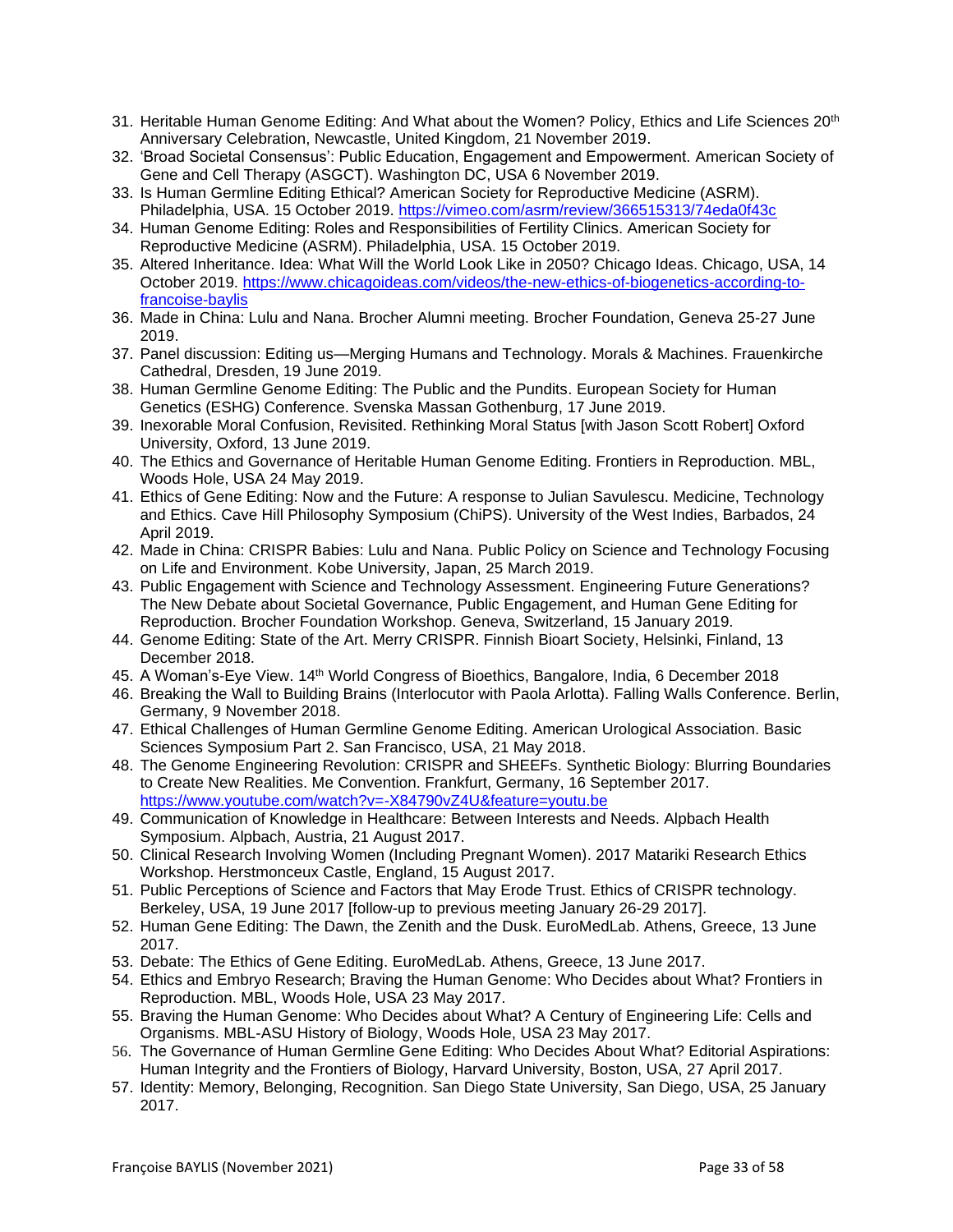- 58. Breaking the Wall between Gene Science and Ethics: How Philosophy Can Provide Frameworks for a Global Biotech Revolution. Falling Walls Conference. Berlin, Germany, 9 November 2016. [http://falling-walls.com/videos/Françoise-Baylis-10662;](http://falling-walls.com/videos/Françoise-Baylis-10662)<https://vimeo.com/193507280> and [https://pt](https://pt-br.facebook.com/fallingwalls/videos/10154607544158213/)[br.facebook.com/fallingwalls/videos/10154607544158213/](https://pt-br.facebook.com/fallingwalls/videos/10154607544158213/)
- 59. Do-it-Together Ethics. Public Participation in Bio-Innovation. Museum für Naturkunde. Berlin, Germany, 7 November 2016.
- 60. States of Mind & Relational Identity. 2016 NTC Kavli Futures Symposium "Ethical Foundations of Novel Neurotechnologies: Identity, Agency and Normality." Columbia University, New York, USA. 10 September 2016.
- 61. Ethics and Embryo Research; Ethics and Gene Editing. Frontiers in Reproduction. Woods Hole, USA, 27 May 2016.
- 62. "I Am Who I Am"; "She Is Who She Is": When Illness and Technology Disrupt the Narrative Flow. Stimulating the Self: Neural Technologies, Identity and Agency. University of Washington, Seattle, USA, 22 April 2016.
- 63. The Ethical Dimensions of New Human Gene Editing Technology. AAAS Annual Meeting. Washington D.C. USA, 12 February 2016.
- 64. Gamete Donation. Inter-country Medically Assisted Reproduction: Conceiving a Human Rights Ethic of Care. Brocher Foundation Workshop. Geneva, Switzerland, 18-21 January 2016.
- 65. Interrogating Equity. International Summit on Human Gene Editing. Washington, DC, USA, 3 December 2015.
- 66. /ˈɡadˌflī/. Whistleblowers and the Exposure of Clinical Research Misconduct. Brocher Foundation Workshop. Geneva, Switzerland, 18 November 2015.
- 67. Impact Ethics: Making A Difference. Global Health Ethics, Department of Knowledge, Ethics and Research. WHO. Geneva, Switzerland, 26 October 2015.
- 68. Is There a Compelling Need for Mitochondrial Replacement? Invitational symposium Me Medicine vs. We Medicine: Personalised Medicine, Individual Choice and the Common Good. Amsterdam, The Netherlands, 9-10 September 2015.
- 69. Smart Women Freeze: So Say … Brocher Summer Academy on Ethical, Legal and Social Issues (ELSI) in Assisted Reproductive Technologies (ART). Geneva, Switzerland. 1-5 June 2015.
- 70. Ethics Primer and Embryo Research. Frontiers in Reproduction. Woods Hole, USA. 29 May 2015.
- 71. Baby-Making: The Harms of Contractual Pregnancy. Ken Mason Lecture. University of Edinburgh. Edinburgh, Scotland, 12 March 2015. https://www.youtube.com/watch?v=tlkQHWEQTrk
- 72. International Forum on Intercountry Adoption & Global Surrogacy. Commentator for one of the sessions on Global Surrogacy Practices. The Hague, Netherlands, 11-13 August 2014.
- 73. Are There Heroes in Bioethics? Courage and Compassion in Healthcare. Arizona Bioethics Network 4 th Annual Conference. Scottsdale, Arizona, USA, 11 April 2014.
- 74. Impact Ethics. MA AEP, Arizona State University, Tempe, Arizona, USA, 9 April 2014.
- 75. Against Mitochondrial Replacement. American Philosophical Association Central Division, One Hundred Eleventh Annual Meeting, Committee on Philosophy and Medicine: Ethics in Reproductive Technology, Chicago, USA, 1 March 2014.
- 76. Deep Brain Stimulation, Personal Identity, Neuroenhancement. 2013 Neuroethics International Conference 'Neuroethics in Context: East Meets West'. Seoul, Korea, 11 January 2013.
- 77. The Whys and Ways of Encouraging More Studies Related to Vaccination in Pregnancy. Maternal Immunization: Challenges and Opportunities. Fondation Merieux, Veyrier-du-Lac, France, 26 September 2012.
- 78. Embryonic Ethics. Genetics Otago Symposium. Dunedin, New Zealand, 5 December 2011.
- 79. Is DBS for Parkinson's Disease a Threat to Personal Identity? Centre for Law and Policy in Emerging Technologies. Dunedin, New Zealand, 21 November 2011.
- 80. Conscience, Due Diligence, Undue Deference. The Spark of Conscience Inflames Debate: Conflicts of Conscience in Health Care. Santa Clara University, San Jose, USA, 3 November 2011.
- 81. The Science, Ethics and Politics of hESC research. National Workshop on regulations and bioethics of stem cell applications. Organized jointly by the Jordan National Committee for Ethics of Science and Technology (JNCEST), the University of Jordan and UNESCO Cairo Office. Amman, Jordan, 5-6 October 2011.
- 82. Ethics and AHR in Canada: State of Play. Ethics Committee on Assisted Reproductive Technology (ECART), Wellington, New Zealand, 29 September 2011.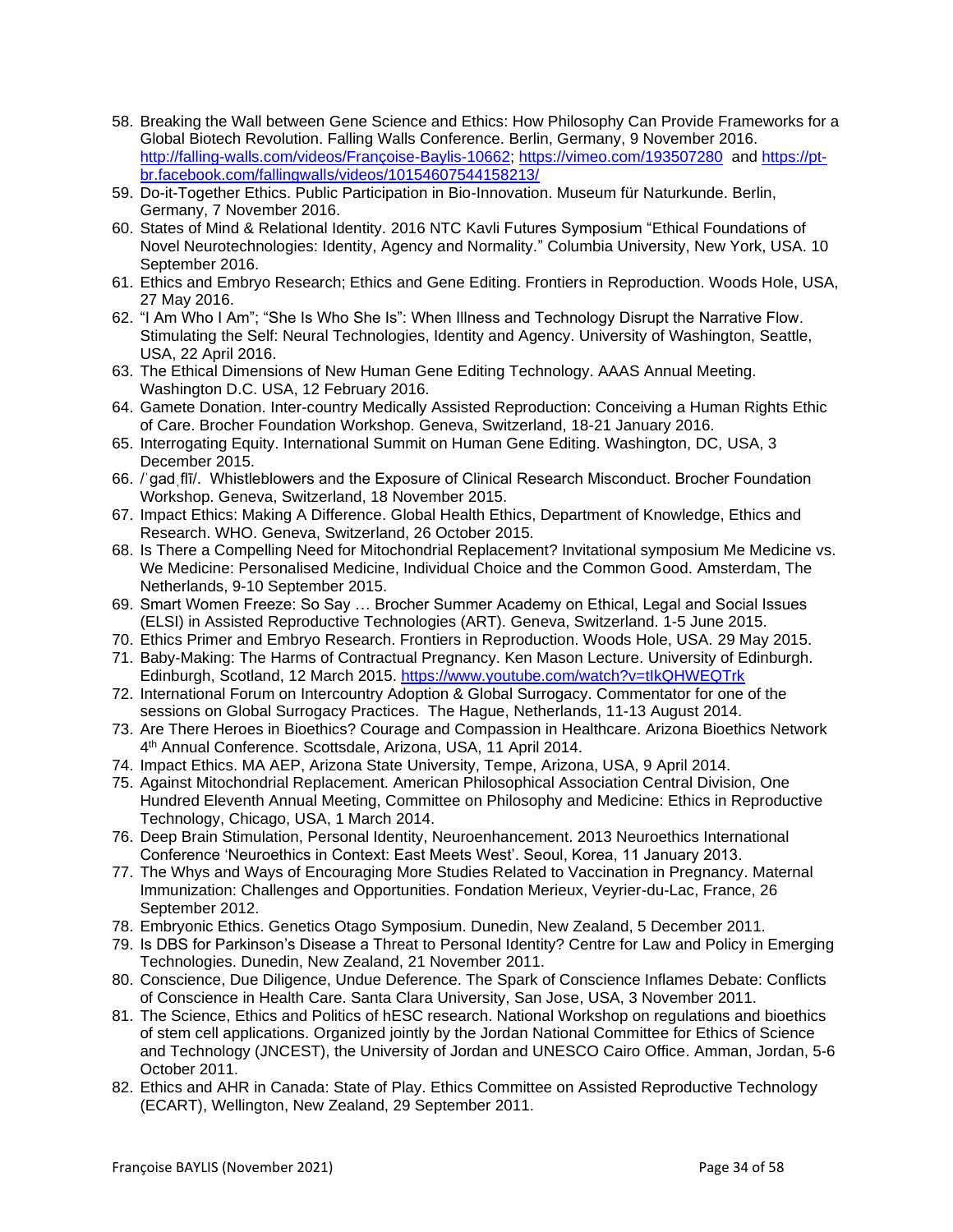- 83. "I Am Who I Am": On the Perceived Threats to Personal Identity from Deep Brain Stimulation. Department of Philosophy. Canterbury University, Christchurch, New Zealand, 6 September 2011.
- 84. The Perceived Threat to Personal Identity from Deep Brain Stimulation. Bioethics Centre, University of Otago, Dunedin, New Zealand, 8 August 2011.
- 85. Pregnant Women and Research: Trials and Tribulations. Bioethics Centre, University of Otago, Dunedin, New Zealand, 28 March 2011.
- 86. First "First-in-Human Trials" With Neural Stem Cells. Bioethics and Experimental Neuroscience. London, U.K., 7 May 2010.
- 87. Deep Brain Stimulation and Relational Identity. LABTEC, Kings' College London, U.K. 5 May 2010.
- 88. Policy Challenges Ahead. Beyond Pattison: Challenges to Stem Cell Translation and Policy. London, U.K., 7-8 May 2009.
- 89. Neurotechnological Enhancement. Pimp Your Brain! Theater Freiburg, Freiburg, Germany, 16-19 April 2009.
- 90. Slippery Slopes and Cytoplasmic Hybrid Embryo Research, PEALS Symposium, Durham Castle, United Kingdom, April 2008.
- 91. Plenty cheap: Animal Eggs for hESC Research. From Standards to Concerted Programs of Collective Action: The Standardization Process of Medical Practices. European Science Foundation Exploratory Workshop. René Descartes University Paris V, Paris, France, 5-7 December 2007.
- 92. Creating Humanesque Embryos. International Conference on the "Healthy" Embryo. University of Western Ontario, London, Ontario, November 2007.
- 93. On the Path to Regenerative Medicine: Stem Cell Research and Crossing Species Boundaries. Facts at the Frontier: Crossing Boundaries between Natural and Social, Animal and Human. London School of Economics. London, UK, April 2007.
- 94. Dancing with the Porcupine: Conflict of Interest in Research Involving Humans, Responsible Conduct of Research Luncheon, Arizona State University, Phoenix, Arizona, February 2007.
- 95. Promises and Perils of Embryonic Stem Cell Research: Advancing the Ethics. Lincoln Center for Applied Ethics, Arizona State University, Phoenix, Arizona, February 2007.
- 96. Feminist Consultation. 6th International Congress on Feminist Approaches to Bioethics, Beijing China, August 2006 (with S. Dodds).
- 97. Ethics, Embryos and the Art of Finesse. International Society for Stem Cell Research, Toronto, Ontario, July 2006.
- 98. Chimera Research and Stem Cell Therapies for Human Neurodegenerative Disorders, Fletcher Allen Medical Center, University of Vermont Medical School and College of Nursing and Health Science. Neuroscience Center of Biomedical Research Excellence (COBRE), telemedicine, May 2006.
- 99. Global Norms in Bioethics: A Response to Harris. A Symposium on Global Bioethics, Dartmouth College, Hanover, NH, October 2005.
- 100. Do Bioethicists Have Professional Obligations? American Society for Bioethics and Humanities, Spring Meeting: The Ethics of Bioethics Albany, NY, April 2005.
- 101. Human Embryonic Stem Cell Research: Policy and Politics, The Social and Cultural Implications of New Biomedical Technologies, University of Missouri-Columbia, Missouri, March 2005.
- 102. Bioethics & You: Where Are We Going With Gene Technology, Stem Cells And Cloning? Public Forum. Sydney, Australia, November 2004.
- 103. Embryonic Stem Cell Research and Policy-Making in the Public Interest, University of Otago, Dunedin, New Zealand, November 2004.
- 104. Embryonic Stem Cell Research and Policy-Making: In the Public Interest. Gordon Research Conference on Science and Technology Policy: Who Wins, Who Loses, and Who Cares? Big Sky Resort, Montana, August 2004.
- 105. The Ethics of Giving and Selling Eggs and Embryos for Therapy or Research. 17th International Conference for Nurses and Support Personnel in Reproductive Medicine, San Diego, May 2004.
- 106. Human Stem Cell Research: Our Ethics are Embryonic. University of Missouri-Kansas City, Kansas, Missouri, March 2003.
- 107. IRBs: Protecting Subjects from Harm in Research. National Ethics Conference on National Bioethics Advisory Commission Report: 'Research Involving Persons with Mental Disorders That May Affect Decisionmaking Capacity' Baltimore, Maryland, November 1998.
- 108. Making Ethical Decisions within a Cultural Context. The Ohio State University, Medical Humanities Program, Columbus, Ohio, February 1996.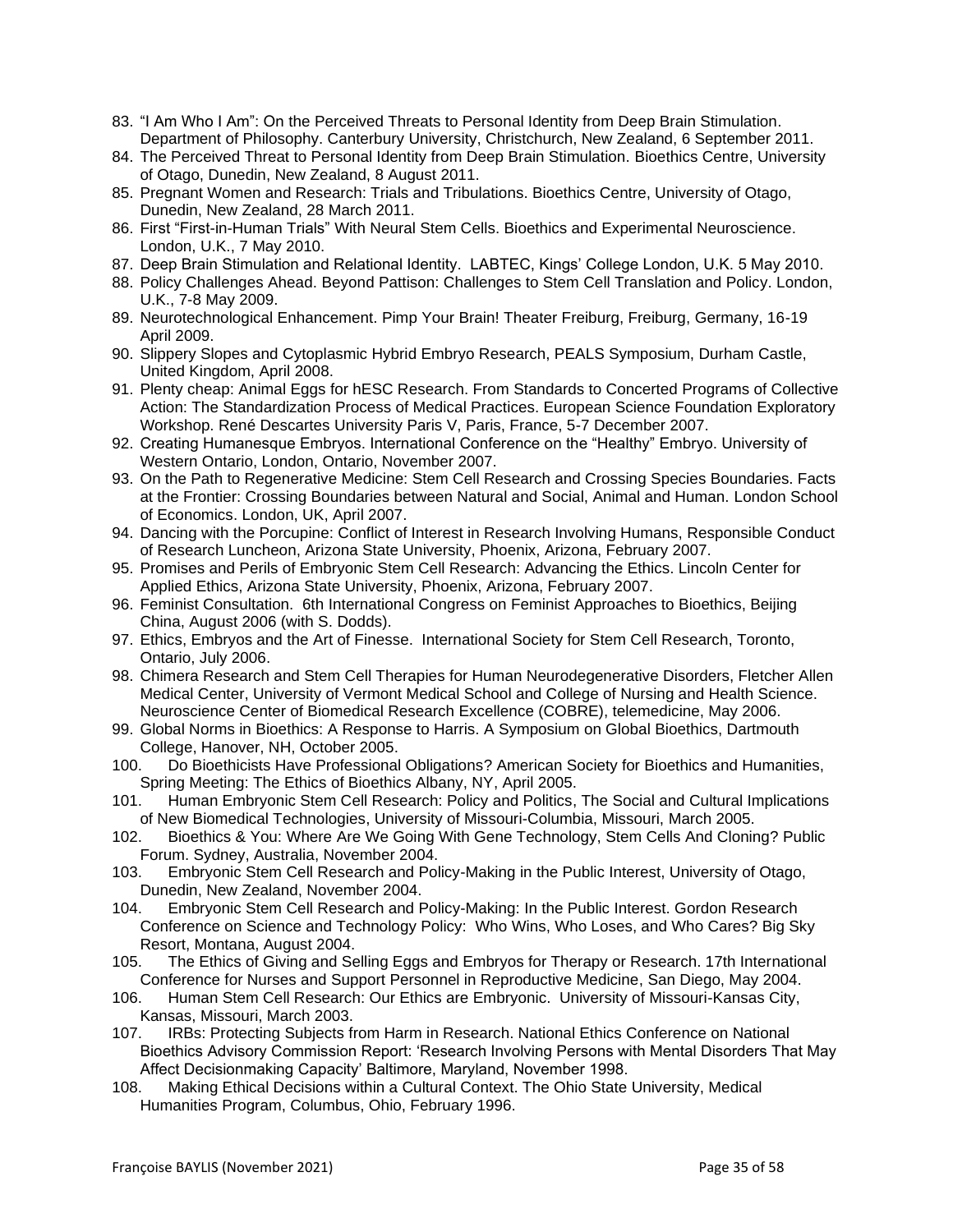- 109. How the Health Care System Shapes the Ethical Issues. Michigan Ethics Resource Network, Kalamazoo, Michigan, May 1993.
- 110. The Future of Bioethics Consultation. Society for Bioethics Consultation, Chicago, Illinois, September 1992.
- 111. Ethical Implications of Limited Resources in Healthcare. Wisconsin Ethics Committee Network, Summer Meeting, King, Wisconsin, June 1990.

# *REFEREED PRESENTATIONS (NATIONAL) (28)*

- 1. The Roles and Responsibilities of Scholars in Creating Public Debate: Challenging Intuitive Ethical Considerations. Philosophy in and for Society: Developing Best Practices for Engagement. The Canadian Philosophical Association/ L'Association canadienne de philosophie. Université du Québec à Montréal, Montreal, Quebec. 5 June 2018.
- 2. Vulnerability and Identity. 28th Annual Meeting of the Canadian Bioethics Society. Montreal, Quebec, 26 May 2017.
- 3. Patients' Decision-making Regarding Disposition of their Surplus Frozen Embryos. Canadian Fertility and Andrology Society. Québec City, Quebec, (with Janet Takefman, Marie-Claude Léveillé, Arthur Leader and Vanessa Gruben), 13, September 2014.
- 4. Family Making: Contemporary Ethical Challenges (Book Panel Joint Session of ACPA—CSWIP) Congress 2014. Brock University. Ste Catherine, Ontario, (with Carolyn McLeod, Amy Mullin, Alice MacLachlan, Sarah Hannan, and Vida Panitch), 28, May 2014.
- 5. 'What is Conscience?' and 'Why Should the State Value Conscience-based Action?' Annual Meeting of the Atlantic Region Philosopher's Association, Halifax, Nova Scotia, 5, October 2013.
- 6. Eggs and Embryos for Research. 23rd Annual Meeting of the Canadian Bioethics Society. Montreal, Quebec, 31 May 2012.
- 7. Personal Identity: The Promise and Threat of Deep Brain Stimulation. Brain Matters2. Montreal, Quebec, 26 May 2011.
- 8. A Relational Ethic for Public Health. Canadian Pandemic Preparedness Meeting: Outcomes, Impacts and Lessons Learned, Montreal, Quebec, 12-13 November 2010.
- 9. Public Health Renewal: The Need for a New Ethic. Canadian Public Health Association Annual Meeting. Halifax, Nova Scotia. June 2008 (with N.P. Kenny, S. Sherwin).
- 10. Neuroenhancement for Sustainable Well-Being. Workshop. 19<sup>th</sup> Annual Meeting of the Canadian Bioethics Society. Toronto, Ontario, May 2007 (with W. Glannon, E. Racine & J. S. Robert).
- 11. The Ethics of Asking Patients to Donate Fresh Embryos to Stem Cell Research. Panel on Reproductive Autonomy. Canadian Philosophical Association Annual Meeting 2006, York University, Toronto, Ontario, May 2006 (with C. McLeod).
- 12. La recherche sur les chimères et les traitements aux cellules souches pour les maladies neurodégénératives humaines. La neuroéthique. Une science du XXIe sciècle. Le savoir: trame de la modernité 74e Congrès de l'ACFAS. McGill, Montréal, Québec, May 2006.
- 13. All the Way to the Bank: Ethical Policy Options for Stem Cell Resources. 17<sup>th</sup> Annual Meeting of the Canadian Bioethics Society, Halifax, Nova Scotia, October 2005 (with M. Giacomini and J. S. Robert).
- 14. Narrative Evaluation of Ethical Dilemmas in the Clinical Clerkship: Fourth Year Bioethics Assignment. CAME/ACMC, Halifax, Nova Scotia, April 2004 (with J. Nisker).
- 15. Human Embryonic Stem Cell Research: Comments on the NBAC Report. 13<sup>th</sup> Annual Meeting of the Canadian Bioethics Society, Québec City, Québec, October 2000.
- 16. Respect for Children: Meaningful Involvement in Biomedical and Health Research. 11<sup>th</sup> Annual meeting of the Canadian Bioethics Society, Toronto, Ontario, October 1998 (with N. Kenny).
- 17. Women and Health Research: New Canadian Research Guidelines. 11<sup>th</sup> Annual Meeting of the Canadian Bioethics Society, Toronto, Ontario, October 1998 (with J. Downie & S. Sherwin).
- 18. Ethics and the Peer Review Process: The "Suppression" of Controversial, Innovative Scholarship in Bioethics.10<sup>th</sup> Annual Meeting of the Canadian Bioethics Society, Halifax, Nova Scotia, October 1997 (with C. Weijer & K. Morgan).
- 19. Power-with, Not Power-over: Families, Ethics Consultants and Decision-making in Clinical Ethics Consultation. 9<sup>th</sup> Annual Meeting of the Canadian Bioethics Society, Montréal, Québec, October 1996.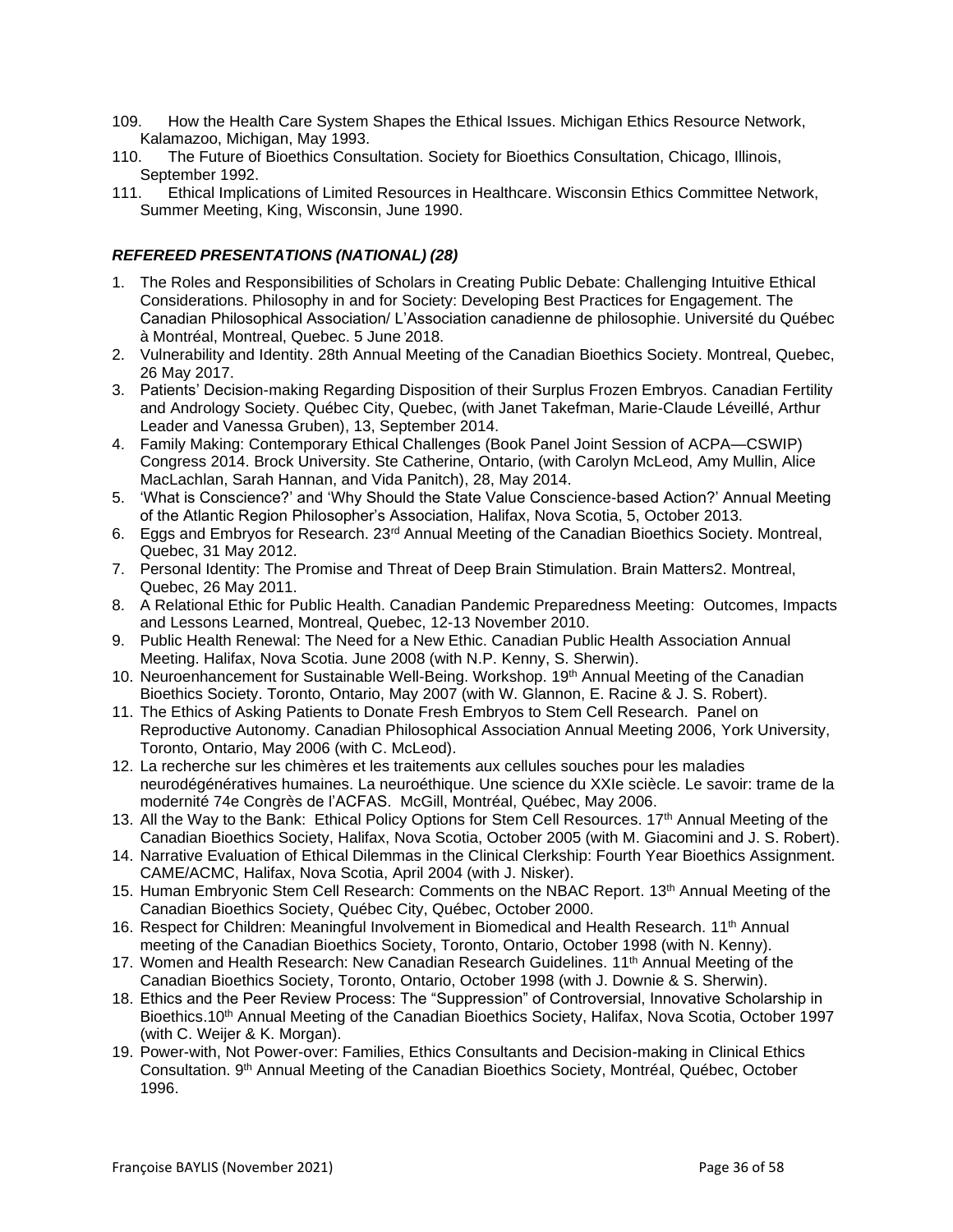- 20. A Feminist Analysis of Women and Research. 8<sup>th</sup> Annual meeting of the Canadian Bioethics Society, Vancouver, B. C., November 1995 (with J. Downie).
- 21. Child Abuse through the Lenses of Gender and Culture. 7<sup>th</sup> Annual Meeting of the Canadian Bioethics Society, Ottawa, Ontario, November 1994 (with J. Downie).
- 22. Primum Non Nocere: Patients, Professionals and Policies in Canadian Paediatric Institutions. Canadian Bioethics Society, Annual Meeting, Montréal, Québec, November 1993.
- 23. The Profile of the Health Care Ethics Consultant. 5<sup>th</sup> Annual Meeting of the Canadian Bioethics Society, Toronto, Ontario, October 1992.
- 24. Research: A Way of Caring for Children. 4<sup>th</sup> Annual Meeting of the Canadian Bioethics Society, Annual Meeting, Hamilton, Ontario, November 1991 (with J. Downie).
- 25. Protective Privilege and Public Peril. Moral Philosophy in the Public Domain, Vancouver, British Columbia, June 1990.
- 26. Death and Dying in Children's Literature. King's College, Death and Bereavement: Creative Strategies, London, Ontario, May 1990 (with J. Downie).
- 27. The Ethics of Research on Spare 'IVF' Human Embryos. 2<sup>nd</sup> Annual meeting of the Canadian Bioethics Society, Calgary, Alberta, November 1989.
- 28. Teaching Ethics to Medical Students in the Classroom Setting. 1<sup>st</sup> Annual Meeting of the Canadian Bioethics Society, Toronto, Ontario, November 1988.

# *INVITED PRESENTATIONS (NATIONAL) (63)*

- 1. The COVID19 pandemic: "We Are Not All in the Same Boat". Security and Justice: Lessons from a Global Pandemic. Fourth Annual Public Issues and Public Reason Conference, 21 October 2020.
- 2. The Ethics of Gene Editing. Biodigital Convergence Webinar Series, Policy Horizons Canada, 17 September 2020.
- 3. Heritable Human Genome Editing: Ethics & Governance. Women in Science and Engineering, WISE National Conference 2020. Toronto, Ontario, 26 January 2020. <https://www.youtube.com/watch?v=aA7IEjyu6xE>
- 4. The Roles and Responsibilities of Scholars in Creating Public Debate: Challenging Intuitive Ethical Considerations. Congress 2018: Big Thinking Lecture Series. Regina, Saskatchewan. 31 May 2018.
- 5. Why Feminist Philosophy Matters to the Health of Canadians. SueFest. Halifax, Nova Scotia, 26 May 2018.
- 6. Rethinking the Principles. Judicial Ethics Seminar: Ethics in the Age of Disruption. Quebec City, Quebec, 16 May 2018.
- 7. Where to From Here? A Canadian Strategy for AHR. Path Forward for the Assisted Human Reproduction Act, Best Brains Exchange, Ottawa, 13 March 2018.
- 8. Activism and the Hallowed Halls of Academia. Feminism, Philosophy, and Engaging the Public: Theory, Policy and Practice. Canadian Society for Women in Philosophy, London, Ontario. 27 October 2017.
- 9. To Speak Out, to Stand Up and to Always do so With Integrity. Lifetime Achievement Award. 28<sup>th</sup> Annual Meeting of the Canadian Bioethics Society. Montreal Quebec. 24 May 2017.
- 10. Canada Gets a Failing Grade on Inclusion of Pregnant Women in Clinical Research. CAREB-ACCER 2017 National Conference and Annual General Meeting. Halifax, Nova Scotia, 29 April 2017.
- 11. Human Gene Editing: Insights from Slow Science. Gairdner Symposium: Gene Editing: from Bacterial Immunity to Global Impact. Toronto, Ontario. 28 October 2016. [https://www.youtube.com/watch?v=zuKaFmASXoI;](https://www.youtube.com/watch?v=zuKaFmASXoI)<https://www.youtube.com/watch?v=hC4vrcch1H8>
- 12. Women, Wisdom, and Wonder: The 3Ws of CRISPR Science and Ethics. Speaking Her Mind: Canadian Women and Public Presence. Calgary, Alberta. 21 October 2016.
- 13. Conversations with my Mother. The Walrus Talks: The Art of Conversation. Calgary, Alberta. 20 October 2016. <https://www.youtube.com/watch?v=4W3lPUXIi-0>
- 14. The Meaning of Ethics. Judicial Ethics Seminar. Vancouver, B.C. 11 May 2016.
- 15. My Academic Mission: To Make the Powerful Care. Spring CAUT Council Meeting. Ottawa, Ontario, 30 April 2016.
- 16. "I'm Still a Person" 13th Annual Geriatric Services Conference, *Shaping the Future.* Tapestry Foundation. Vancouver, B.C., 29 April 2016. <https://youtu.be/NYasXd6-9eI> (Short summary)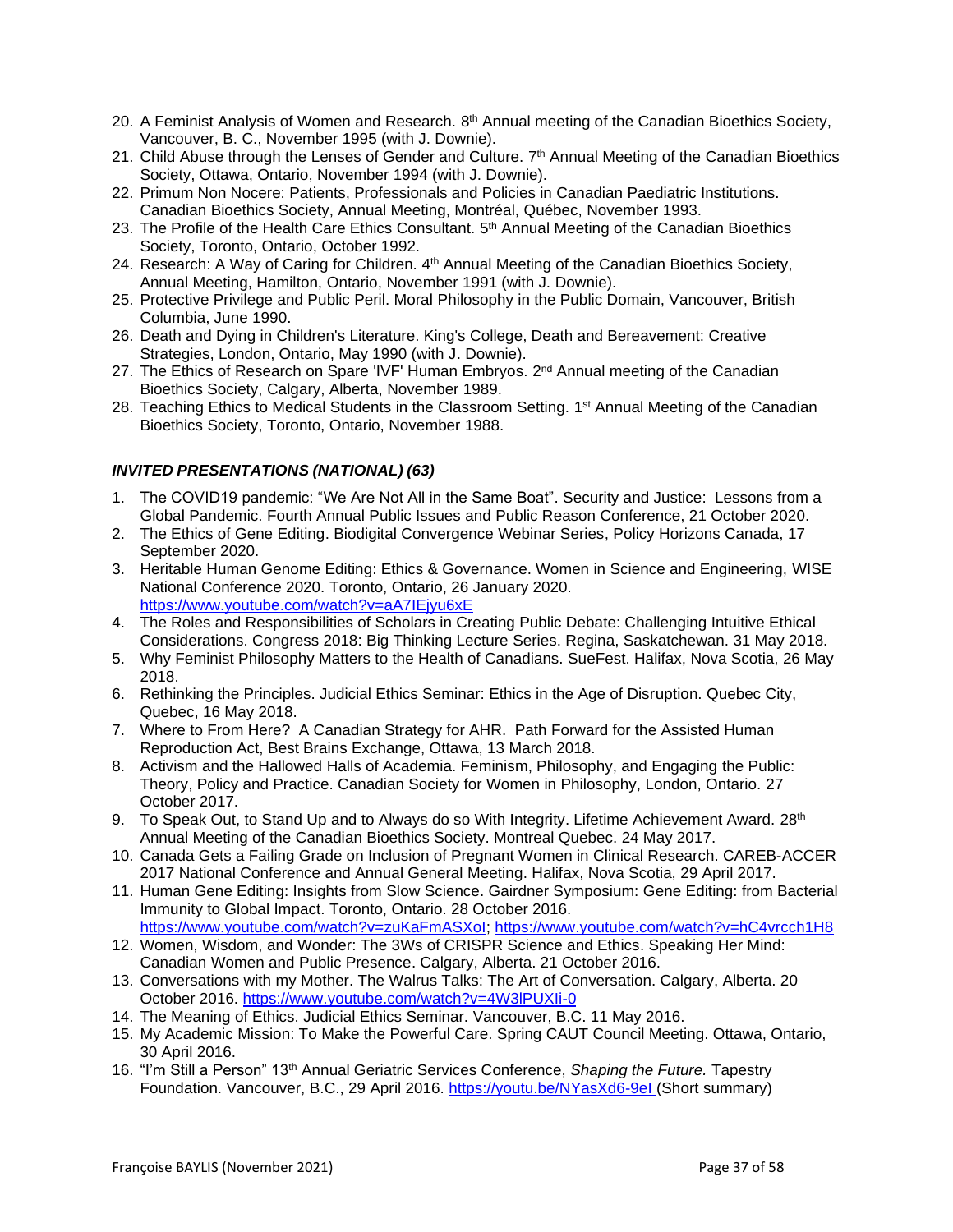[https://www.youtube.com/watch?v=cCk7n9Q5foY](https://www.youtube.com/watch?v=cCk7n9Q5foY%20%20) (part 1 of 2) [https://www.youtube.com/watch?v=2tUH2CbKy\\_0](https://www.youtube.com/watch?v=2tUH2CbKy_0) (part 2 of 2)

- 17. AHR in Canada: The Times They Are a Changin'. Donor Conception: Lessons for clinicians, families, policy makers and researchers. Montréal, Québec, 20 June 2013.
- 18. hESC Research for Spinal Cord Injury: Good Ethics = Good Science. The Spinal Cord: Functional Restoration and Repair. 2013 Canadian Spinal Cord Conference. Halifax. Nova Scotia, 23 April 2013.
- 19. Recommended but Unfunded Vaccines: An Ethics Perspective. Workshop on Recommended but Unfunded Vaccines: What Can Be Done to Improve Their Use? Ottawa, Ontario, 2 November 2012.
- 20. Contemporary Ethical Challenges in Neuromodulation Cases. 6<sup>th</sup> Annual Meeting of the Canadian Neuromodulation Society. The Briars, Ontario, 15 June 2012.
- 21. Ethical Oversight of AHR in Canada: State of Play. Reference re: Assisted Human Reproduction Act:
- 22. Implications of the Supreme Court's Decision. Health Law Group, Faculty of Law & David Asper Centre for Constitutional Rights. University of Toronto, Toronto, 5 November 2011.
- 23. Ethical Approaches to Immunization. Immunization: A Global Challenge for the 21st Century. 9th Canadian Immunization Conference, Québec, Québec, 6 December 2010.
- 24. Ethical Aspects of Cross-Border Reproductive Care. CFAS 2010 Annual Meeting, Vancouver, B.C., 1 October 2010.
- 25. Ethics and AHR in Canada: Current State. CFAS 2010 Annual Meeting, Vancouver, B.C., 30 September 2010.
- 26. Research Involving Pregnant Women: Trials and Tribulations. CFAS-IHDCYH Symposium for Investigators and Trainees in Reproductive Health Research, Vancouver, B.C., 29 September 2010.
- 27. From H1N1 to Health Equity: Knowledge Exchange, Risk Communications and Decision-making. Public Health in Canada: Shaping the Future Together, Toronto, Ontario, 14 June 2010.
- 28. Deep Brain Stimulation for Neuroenhancement: Ethical and Social Implications. Fourth JEMH Conference on Ethics in Mental Health. Peterborough, Ontario, 14 May 2010.
- 29. A Relational Ethics for Public Health. CIHR IPPH Population Health Ethics Journal Club (audio conference), 8 March 2010.
- 30. Unique Challenges in Providing Care to Adolescents: Ethical Considerations. Society of Obstetricians and Gynecologists 65<sup>th</sup> Annual Clinical Meeting, Halifax, Nova Scotia, 18 June 2009.
- 31. Proposed Revisions to the Draft  $2^{nd}$  Editions of the TCPS. (Panel member) Just Evidence?  $20^{th}$ Annual Meeting of the Canadian Bioethics Society, Hamilton, Ontario, 12 June 2009.
- 32. Reflections and Directions in Education and Training. Health Policy Ethics: Cultivating a Growing Field in Canada. (Panel member). Pre-conference meeting. 20<sup>th</sup> Annual Meeting of the Canadian Bioethics Society, Hamilton, Ontario, 11 June 2009.
- 33. Gene-Environment Interaction: The Gulf between What We Know and What We Do. Royal Society of Canada Annual Symposium – Social Sciences Facing Modern Genetics Challenges: Changing Boundaries between Gene Expressions, Behaviour and the Social Fabric. Edmonton, Alberta, November 2007.
- 34. Ceasarean 'On Demand' / Ceasarean 'On Request'. Society of Obstetricians and Gynecologists 63rd Annual Clinical Meeting, Ottawa, Ontario, June 2007.
- 35. On the Path to Regenerative Medicine: Stem Cell Research and the Ethics of Crossing Species Boundaries. Form and Function in Ocular Disease, Halifax, Nova Scotia, October 2006.
- 36. Neuroethics: What is it and What Comes Next? JEMH Conference on Ethics in Mental Health The Guises of Power: Subtle, Perceived, Insidious, Toronto, Ontario, May 2006. www.jemh.ca
- 37. Ethics, Embryos and Stem Cell Research. Pre-Conference Workshop 17<sup>th</sup> Annual Meeting of the Canadian Bioethics Society, Halifax, Nova Scotia, October 2005.
- 38. Future Directions in Health Research: "Of means and ends" Leaders' Forum for Health Research in Canada, Ottawa, Ontario, September 2004.
- 39. Oocytes, Embryos and Stem Cells as Property or Commodities? 2nd Canadian Developmental Biology Symposium, Banff, Alberta, April 2004.
- 40. Human Stem Cell Research and the Politics of Cloning. Stem Cell Network 2<sup>nd</sup> Annual General Meeting, Vancouver, B.C., September 2003.
- 41. Embryonic Stem Cell Research: An Uncertain Future. Stem Cell Network 1<sup>st</sup> Annual General Meeting, Toronto, Ontario, September 2002.
- 42. The Ethics of Deriving Human Stem Cells. Society of Obstetricians and Gynecologists 58<sup>th</sup> Annual Clinical Meeting, Winnipeg, Manitoba, 25 June 2002.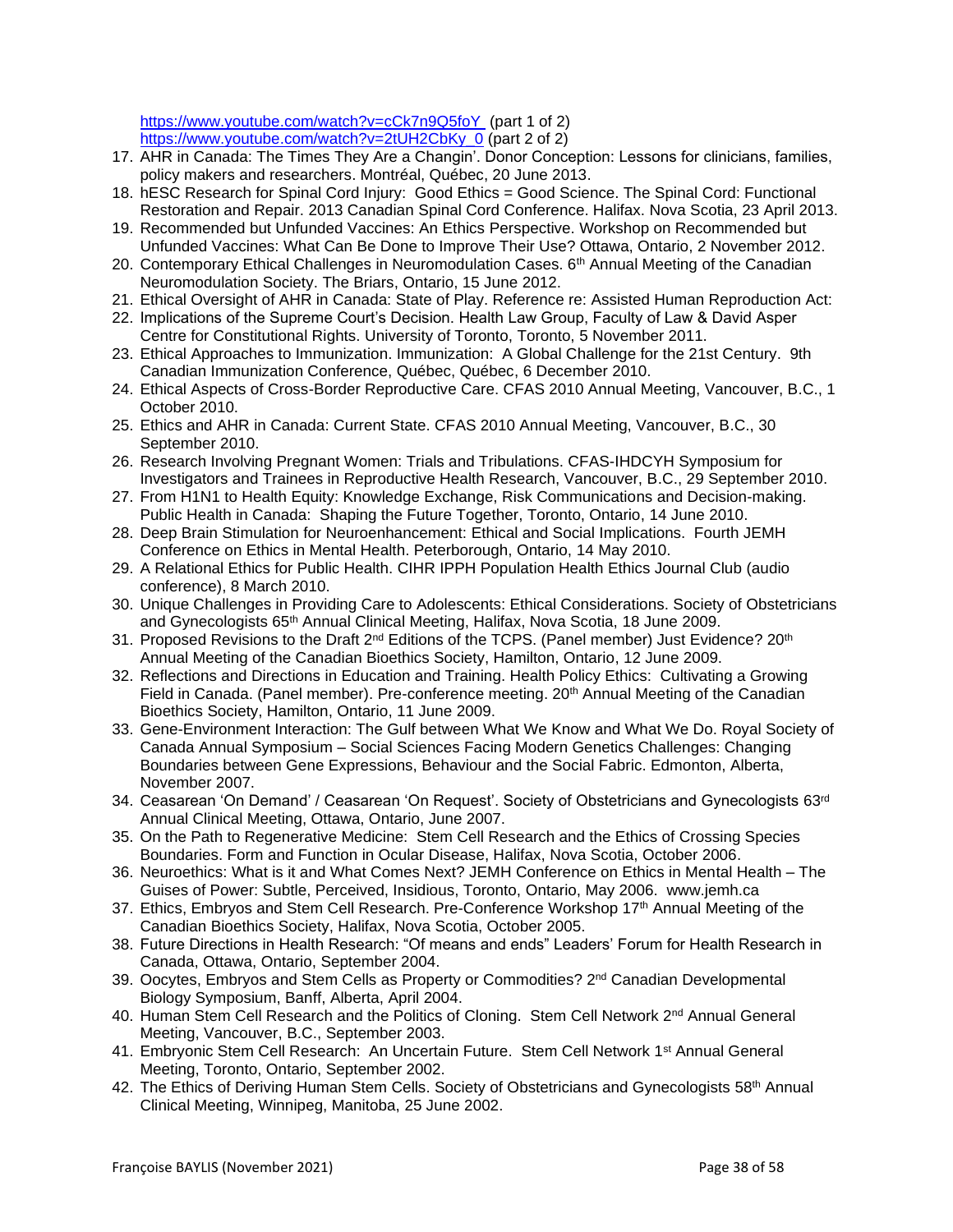- 43. Ethical Implications of Gene Therapy. CFBS 45th Annual Meeting, Montreal, Quebec, June 2002.
- 44. The Ethics of Deriving Human Stem Cells. Society of Obstetricians and Gynecologists 12<sup>th</sup> West/Central CME Programme, Banff, Alberta, February 2002.
- 45. Pushing the Edge of the Envelope: Pluripotent Stem Cell Research. Annual Meeting, Canadian College of Medical Geneticists and Canadian Association of Genetic Counsellors, Halifax, Nova Scotia, December 2001.
- 46. A Reflection on the 'Place' of Bioethics. 13th Annual Meeting of the Canadian Bioethics Society, Winnipeg, Manitoba, October 2001. www.bioethics.ca/english/am/baylis20001/cbs2001b2.ppt
- 47. What Do You Need to Know? Knowledge, Skills and Abilities. 13<sup>th</sup> Annual Meeting of the Canadian Bioethics Society, Winnipeg, Manitoba, October 2001.
- 48. Ethical Challenges for Research in the New Genetics. After Dinner Address. CIHR Health Services Workshop, Toronto, Ontario, September 2001.
- 49. Ethical Challenges for Research in the New Genetics. Keynote Address. Ethical Challenges for Research in the New Genetics. Winnipeg, Manitoba, June 2001.
- 50. Values: From Paper to Practice. Keynote Address. Quest for Quality in Acute Care. Health Canada. Halifax, Nova Scotia, June 2001.
- 51. Ethics and Reproduction: There is Cloning, and Then There is Cloning! CESAF Women's Health and Diversity Centre of Excellence for Women's Health, National Conference, Montréal, Québec, April 2001.
- 52. The Inevitability of Genetic Enhancement Technologies. The Canadian Charter of Rights and Freedoms: Twenty Years Later Canadian Bar Association, National Conference, Ottawa, Ontario, April 2001.
- 53. Health Care Ethics Consultation: A Comparison of Canadian and American Standards. Preconference Workshop on Healthcare Ethics Committees: Meeting our Communities' Diverse Needs. 10th Annual Meeting of the Canadian Bioethics Society, Toronto, Ontario, October 1998.
- 54. Ethics Consultation Resources: Where to Go For Help! Ethics in the Boardroom and the Administrative Office, Canadian College of Health Service Executives and Catholic Health Association of Canada, Toronto, Ontario, December 1997.
- 55. Functions of Ethics Committees -- Pre-conference Workshop on Ethics Committees: Developments and Challenges. 9<sup>th</sup> Annual Meeting of the Canadian Bioethics Society, Halifax, Nova Scotia, October 1997.
- 56. Inclusion/Exclusion of Vulnerable Persons in Research. Royal College of Physicians and Surgeons of Canada, Halifax, Nova Scotia, September 1996.
- 57. Ethicist's Perspective on Research Involving Children. National Council on Bioethics in Human Research, Ethics of Research Involving Children, Ottawa, Ontario, December 1992.
- 58. Les testaments biologiques. The Canadian Bar Association, Annual Meeting, Halifax, Nova Scotia, August 1992.
- 59. Une enquête canadienne faite sur la professionnalisation du bioéthicien. Session international d'été, Québec City, Québec, August 1992.
- 60. The Integration of Biomedical Ethics into the Undergraduate and Postgraduate Curriculum. Association of Professors of Obstetrics and Gynaecology, Annual Meeting, Toronto, Ontario, December 1991.
- 61. Infertility and Informed Choice. Canadian Fertility and Andrology Society, Annual Meeting, Québec City, Québec, September 1991.
- 62. Health Care Ethics Consultation: The Practice. Canadian Society for the Study of Practical Ethics, Kingston, Ontario, May 1991.
- 63. The New Reproductive Technologies: Choice and Consent. Society of Obstetricians and Gynaecologists of Canada, Annual Meeting, Halifax, Nova Scotia, June 1990.

# *INVITED PRESENTATIONS (OTHER) (143)*

- 1. CRISPR Cas9 and the Theo-Ethics of Gene Editing: A Panel Guided Ethical and Theological Dialogue, Canadian Council of Churches, 3 November 2021. <https://youtu.be/OngVeQGTnZQ>
- 2. Proof of Vaccine/Vaccination Passport Town Hall (panelist) Health Association of African Canadians, 17 September 2021.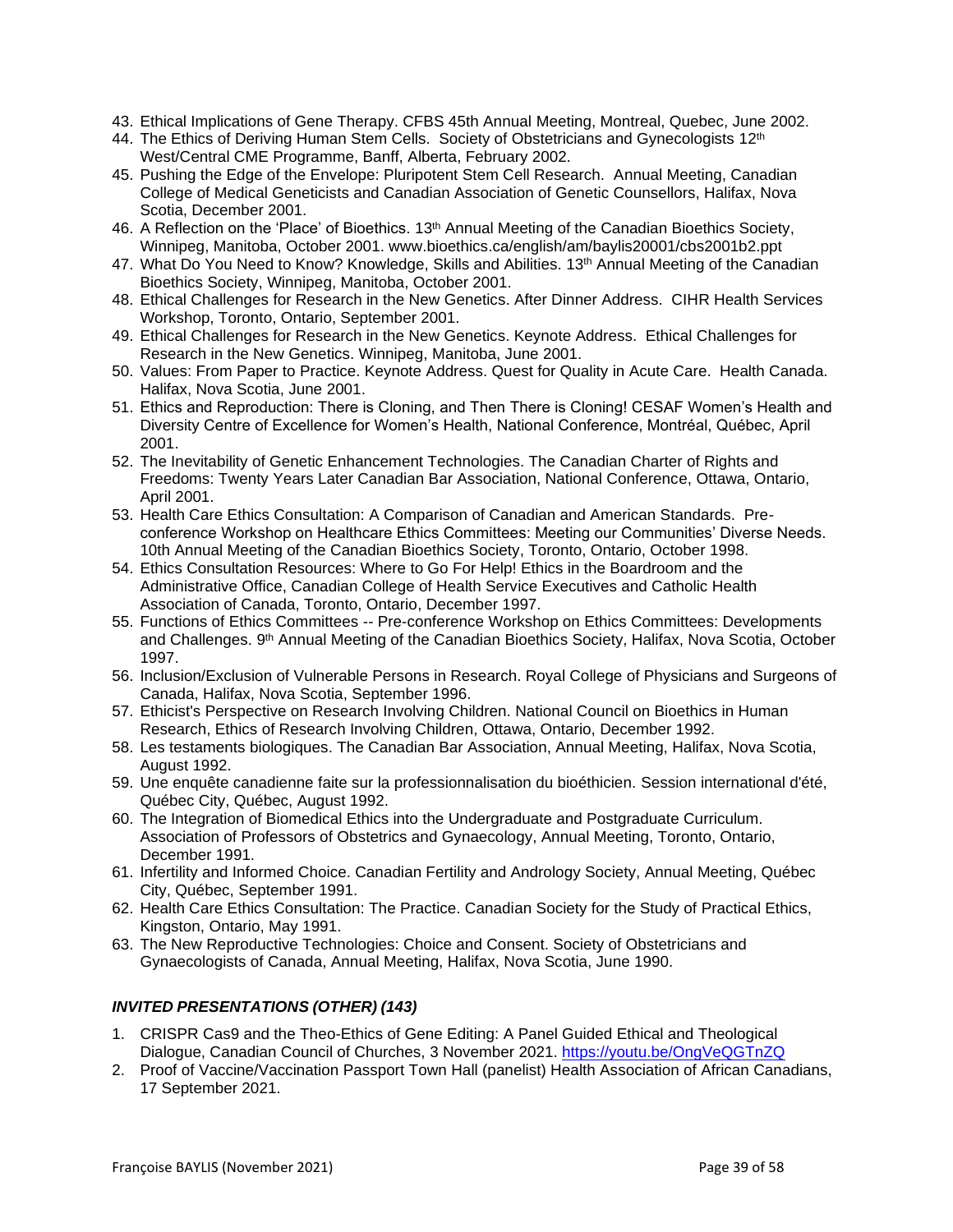- 3. Altered Inheritance: The Art and Ethics of Designing Babies, Dr. Arthur Dodek Lectureship in Medical Ethics and Professionalism, 9 September 2021; Ethics Committee presentation 10 September 2021.
- 4. COVID-19 Roundtable (moderator) Halifax Public Libraries, 15 June 2021.
- 5. Women in Leadership: Visioning our Future, Irving Oil, 8 March 2021.
- 6. The Ethics of Gene Editing. Synthetic Biology Applications, graduate training program at Concordia University (NSERC-CREATE program), 11 January 2021.
- 7. Altered Inheritance: CRISPR and the Ethics of Human Genome Editing. Rogers Insurance, Calgary, Alberta, 12 February 2020.
- 8. Altered Inheritance: CRISPR and the Ethics of Human Genome Editing. Montreal, Quebec, McGill University, 23 January 2020.
- 9. Human Germline Genome Editing: Scientists, Science Policy and Politics. Centre for Genomics Enhanced Medicine. Dalhousie University, Halifax, Nova Scotia, 9 October 2019.
- 10. Governance and Oversight of Heritable Human Genome Editing. Department of Pediatrics, Division of Medical Genetics, Dalhousie University, Halifax, Nova Scotia, 11 September 2019.
- 11. Data Mining the Deceased, Halifax Central Library, Halifax, Nova Scotia, 3 February 2019.
- 12. Be it Resolved: The Prohibition on Payment for Surrogacy and Gametes in Canada Should be Repealed. Regulating Creation and The Assisted Human Reproduction Act, University of Toronto, Faculty of Law and Institute of Health Policy, Management and Evaluation, Toronto, Ontario, 22 November 2018.
- 13. Ancestry Tracing: Can Genetics Tell You Who You Are? Café Scientifique. The Nook Espresso Bar & Lounge, Halifax, Nova Scotia, 29 October 2018.
- 14. The Ethics of Bio-Data & Genetic Genealogy. Archives of Ontario, Toronto, Ontario, 21 September 2018. <https://www.youtube.com/watch?v=aneNIHREKnY>
- 15. Impact Ethics. Tzavta Cultural Salon and Dinner. Calgary, Alberta, 29 May 2018.
- 16. Editing the Human Genome: The Ethics of Moulding our Future. Panel discussion. Rotman Institute, London, Ontario, 14 March 2018. <https://www.youtube.com/watch?v=V9ucpTmfrbQ>
- 17. The Ethics of Human Gene Editing: Where Should We Draw the Line? Ethics in the 21<sup>st</sup> Century: Body, Mind, Spirit: An Interdisciplinary Conference. Memorial University, St. John's, Newfoundland, 29 November 2017.
- 18. Activism and the Hallowed Halls of Academia. Department of Philosophy, Dalhousie University, Halifax, Nova Scotia, 17 November 2017
- 19. Braving the Human Genome: Who Decides About What? The Genome Engineering Revolution: CRISPR and SynBio, Genome BC Genomics Forum, Vancouver, BC, 25 May 2017.
- 20. CRISPR Panel Discussion with Dr. Feng Zhang. Dalhousie University, Nova Scotia, 30 March 2017.
- 21. Conversations with my Mother: Alzheimer's Disease and Personal Identity. St-Boniface Hospital, Winnipeg, Manitoba, 10 March 2017.
- 22. Human Germline Genome Editing: The Ethics of Engineering our Cells, Ourselves. University of Manitoba, Winnipeg, Manitoba, 9 March 2017.
- 23. Conversations with my Mother. Alzheimer's Awareness Month. Halifax, Nova Scotia, 23 January 2017.
- 24. Empathy. Empathy: A Blessing or a Curse? An Evenspeak Series. University of King's College Chapel, Halifax, Nova Scotia, 18 January 2017.
- 25. Human Gene Editing: Insights from Slow Science. Symposium on the Science of Gene Editing and Its Social, Cultural, Economic and Ethical Implications. RSC-Atlantic. Halifax, Nova Scotia, 28 November 2016.
- 26. Understanding Policy Options to Reduce Risk and Mitigate Harms Associated with Expanding Government Provided Online Gambling in Nova Scotia. CIHR Best Brains Exchange. Halifax, Nova Scotia, 30 May 2016.
- 27. Pay-for-Plasma. Panel discussion with the Council of Canadians Atlantic Office. Halifax Central Library, Halifax, Nova Scotia, 25 April 2016.
- 28. Legal Schmegal: What's a Little Cash between Friends? Assisted Reproduction: Navigating the Criminalization of Commercial Surrogacy and Reacting to Unexpected Situations. McGill University, Montreal, Quebec, 6 February 2016.
- 29. A Relational View of Conscience and Physician Conscientious Action. Humanities Research Group. 2014-2015 Distinguished Speaker Series. Windsor University. Windsor, Ontario, 6 March 2015.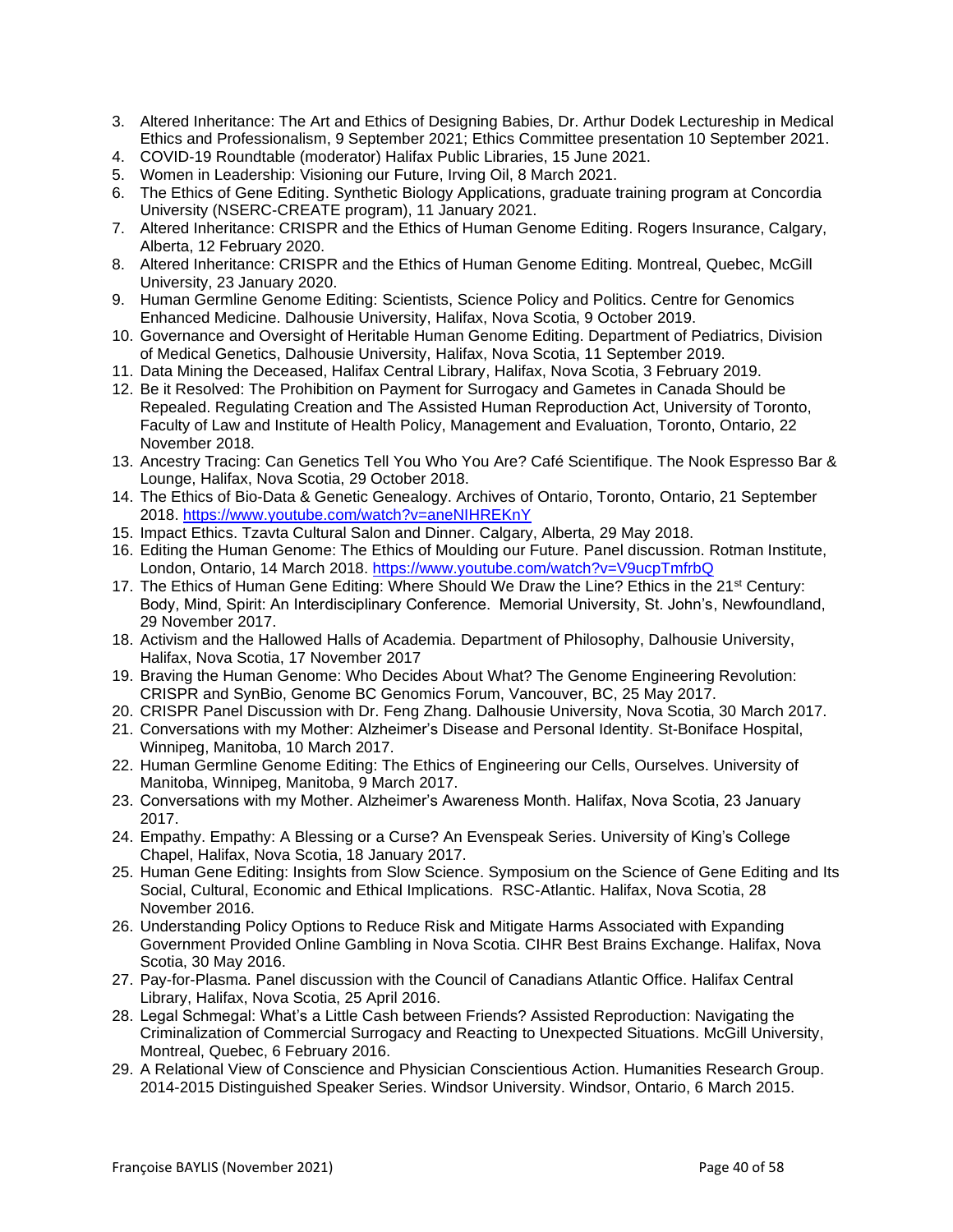- 30. Ladies, Don't Freeze Your Eggs!! Humanities Research Group. 2014-2015 Distinguished Speaker Series. Windsor University. Windsor, Ontario, 5 March 2015.
- 31. Ladies, Don't Freeze Your Eggs!! Philosophy in Practice. 2015 Ryerson Graduate Philosophy Conference. Toronto, Ontario, 27 February 2015.
- 32. Sexualized Violence on Our Campuses Panel discussion for Canadian Centre for Ethics in Public Affairs, 8 January, 2015.
- 33. Mon bébé sur Mesure? Choisir nos Enfants Grâce aux Tests Génétiques. Café Scientifique. Panel member. Montreal, Quebec, 21 May 2014.
- 34. Controverses Actuelles En Éthique De La Procreation. Les Séminaires de l'IRSPUM. Montreal, Quebec, 21 May 2014.
- 35. Should Your Tax Dollars Pay for IVF? Café Scientifique. Panel member. Halifax, Nova Scotia, 13 May 2014.
- 36. Withdrawing Life Sustaining Care. Café Scientifique. Panel member. Halifax, Nova Scotia, 24 March 2014.
- 37. Ethics & Deep Brain Stimulation. S.C.A.N.S, Halifax, Nova Scotia, 15 October 2013.
- 38. Pregnant Women and Health Research: An Ethical Imperative. Queen's University, Kingston, Ontario, 7 May 2013.
- 39. Immunology: Arthritis, Transplants and Vaccines. Café Scientifique. Panel member. Halifax, Nova Scotia, 29 April, 2013.
- 40. Legal Schmegal: Who Cares What the AHR Law Says? ARTs and Canadian Public Policy Today: A Feminist Conversation, Toronto, Ontario, 26 April 2013.
- 41. Ethics & Deep Brain Stimulation. Athenaeum Society, Ocean Swells Community Centre, Nova Scotia, 21 April 2013.
- 42. Missed Trials: Research Involving Pregnant Women. People's Health Matters, Memorial University, St. John's, Newfoundland, 8 March 2013.
- 43. Social Responsibility of Gaming. CIHR Best Brains Exchange. Halifax, Nova Scotia, 24 October, 2012.
- 44. Ethically Sound Research Involving Pregnant Women. Bioethics in the City, Halifax, Nova Scotia, 30 August 2012.
- 45. Research Involving Pregnant Women: An Ethical Imperative. McGill University Health Centre, Montréal, Québec, 4 May 2012.
- 46. Research Ethics: The Obligation to Include Pregnant Women in Research. Science in the City, Bourns Lecture in Bioethics, McMaster University, Hamilton, Ontario, 14 February 2012. <https://www.youtube.com/watch?v=XTSRzf60Hlc>
- 47. AHR Governance. New Approaches to Assisted Human Reproduction in Canada after the Supreme Court of Canada reference: A Research Roundtable. University of Manitoba Centre for Human Rights Research/Canadian Journal of Women and the Law and the University of Manitoba Legal Research Institute, Winnipeg, 2-4 February 2012.
- 48. First 'First-in-Human' Trials with Neural Stem Cell. Neuroethics mini-symposium, Dalhousie University, Halifax, Nova Scotia, 16 June 2010.
- 49. The Self in situ: A Relational Account of Personal Identity. Department of Philosophy, Dalhousie University, Halifax, Nova Scotia, 5 March 2010.
- 50. Pregnant Women and the H1N1 Vaccine. Health Law Institute Seminar Series, Halifax, Nova Scotia, Dalhousie University, 5 March 2010.
- 51. Just in Time: Health Research? The Implications of Pharmaceutical Industry Influence from the Laboratory to the Marketplace, Halifax, Nova Scotia, 15 February 2010. <https://www.youtube.com/watch?v=VrEB-gd8lDs>
- 52. The Disappearing Male (film and panel discussion) Joint Institute of Gender and Health and the Institute of Population and Public Health Public Event. Halifax, Nova Scotia, September 16, 2009.
- 53. Sex, Lies and Vaccination: HPV the big facts. 7th Annual Paul Harding Research Awards Day. Earl Plunkett/Wyeth Lecture. London, Ontario, 13 May 2009.
- 54. Ethical issues in the translation of cell therapies from the lab to the human. Spinal Cord Group Meeting, Dalhousie University, Halifax, Nova Scotia, 28 April 2009.
- 55. Sex, Lies and Vaccination: HPV the big facts. Canadian Centre for Vaccinology-Halifax, Annual Meeting and Symposium, Halifax, Nova Scotia, February 2009.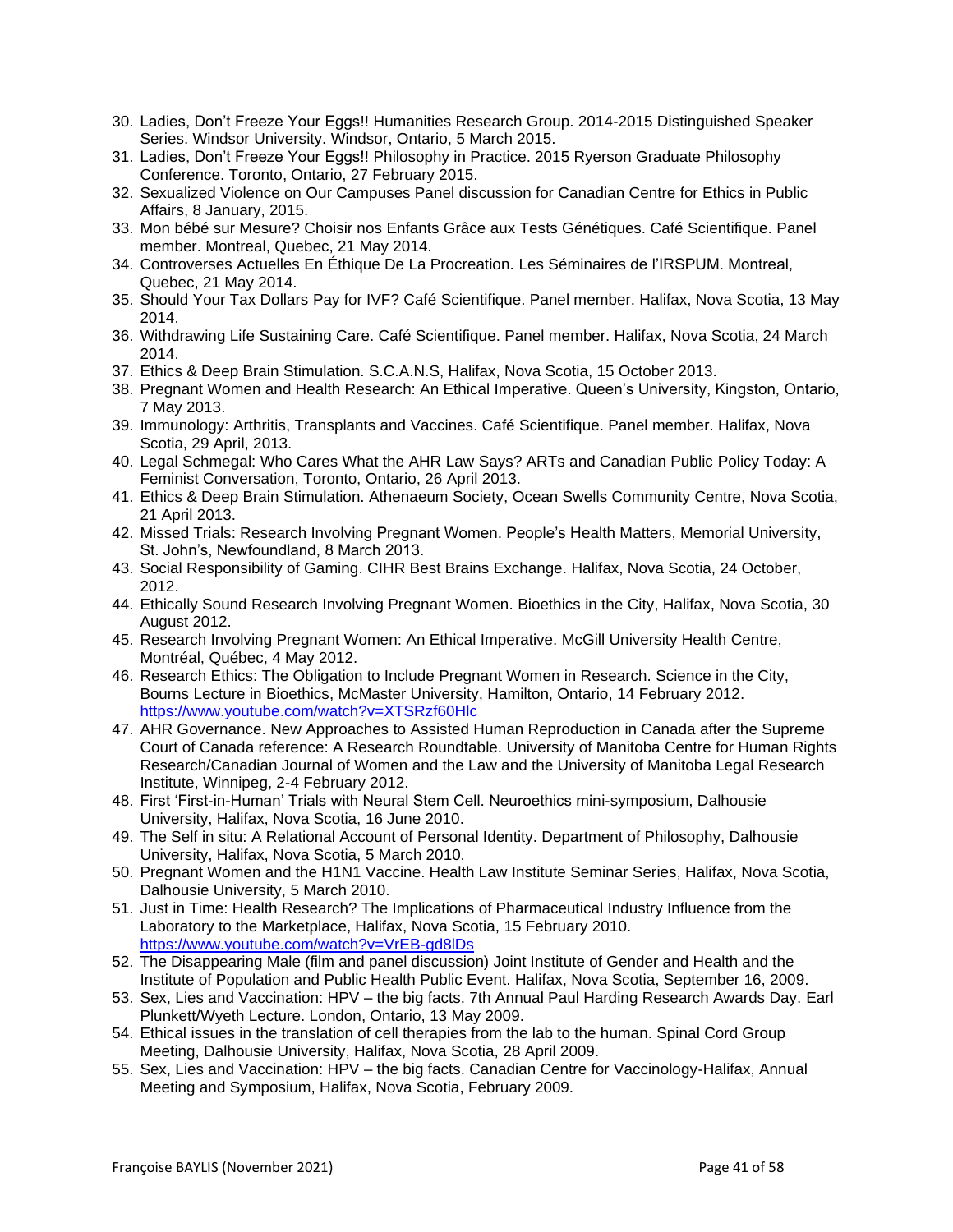- 56. Plenty Cheap: Animal eggs for stem cell research. Nova Scotia Agricultural College, Truro, Nova Scotia, 11 September 2008.
- 57. Ethics and Human Embryonic Stem Cell Research. École acadienne de Truro, Truro, Nova Scotia, 11 September 2008.
- 58. Stem Cell Research: The Buying and Selling of Human Eggs. Novel Tech Ethics & Discovery Centre, Halifax, Nova Scotia, September 2007.
- 59. Drugging for Success: Students, Smart Drugs & Schools. Novel Tech Ethics & Discovery Centre, Halifax, Nova Scotia, March 2007. (with D. Phillips, D. Weaver & C. Poulin)
- 60. Whose Business is it Anyway? Science and the Corporate World. Trust in Science, Canadian Centre for Ethics in Public Affairs, University of King's College and Dalhousie University, Halifax, Nova Scotia, March 2007. (with F. Doolittle, S. Mithani & A. Edwards) <https://www.youtube.com/watch?v=zWGkHGKPAHE>
- 61. Chimera Research and Stem Cell Therapies for Human Neurodegenerative Disorders, Department of Philosophy, Dalhousie University, Halifax, Nova Scotia, November 2006. (with A. Fenton)
- 62. Ethical Challenges for Research in the New Genetics, Fundamentals of Research (REB Education), Capital District Health Authority, Halifax Nova Scotia, June 2006.
- 63. Where Are the Moral Heroes? An Ethics of Aspiration: Promoting an Authentic Ethical Climate within Health Organizations. Alberta Ethics Forum, telemedicine, May 2006.
- 64. Chimera Research and Stem Cell Therapies for Human Neurodegenerative Disorders, Clinical Trials Research Group, Biomedical Ethics Unit, Montréal, Québec, April 2006.
- 65. Ethics, Embryonic Stem Cell Research and Cloning. R.I.O.T (Realizing the Importance of Thought). Charles P. Allen High School. Halifax, Nova Scotia, March 2006.
- 66. The Geee! In Genome: Youth Forum. Discovery Centre, Halifax, Nova Scotia, February 2006.
- 67. Ethics in Practice: Responding to a Patient Complaint. 2005 Valley Spring Refresher. Wolfville, Nova Scotia, May 2005.
- 68. Moral Distress: Nurturing Trust. Department of Internal Medicine, University of Winnipeg, Winnipeg, Manitoba, April 2005.
- 69. The Ethics and Politics of Stem Cell Research. 32nd Annual Biology Symposium, York University, Toronto, Ontario, March 2005.
- 70. Stem Cell Research: Of Embryos and Ethics? Maritech 2004. Halifax, Nova Scotia, November 2004.
- 71. Genetics and Policy-Making: In the Public Interest, Apogee, Montréal, Québec, March 2004.
- 72. Les cellules souches: Une moralité embryonnaire? Centre de Recherche en Droit Publique CRDP, Montréal, Québec, March 2004.
- 73. Les cellules souches: Une moralité embryonnaire? Centre de Recherche en Ethique de l'Université de Montréal CREUM, Montréal, Québec, February 2004.
- 74. Creating Novel Beings. Brown Bag Research Seminar, York University, Toronto, Ontario, November 2003.
- 75. Our Cells/Ourselves: Ethics and Embryonic Stem Cell Research. Public Lecture. Faculty of Medicine, Dalhousie University, Halifax, Nova Scotia, November 2003.
- 76. Stem Cell Research in Canada: Embryos, Clones and Chimeras, Elizabeth Flagler Memorial Lecture, Sheldon Chumir Foundation for Ethics in Leadership, Calgary, Alberta, June 2003
- 77. Human Stem Cell Research: Embryos, Clones and Chimeras, University Hospital, London, Ontario, May 2003.
- 78. Crossing Species Boundaries. Department of Philosophy, University of Western Ontario, London, Ontario, May 2003.
- 79. The Geee! In Genome. Public Forum. Canadian Museum of Nature, Ottawa, Ontario, May 2003.
- 80. The Ethics of Human Stem Cell Research: Embryos, Clones and Chimeras. UCCB, Sydney, Nova Scotia, April 2003.
- 81. Ethics Consultation: Policies and Politics Health Law Institute Seminar Series, Halifax, Nova Scotia, Dalhousie University, March 2003 (with S. Sherwin).
- 82. Stem Cell Research and Human Cloning: Our Ethics are Embryonic. Kitty Lundy Memorial Lecture, York University, Toronto, Ontario, March 2003.
- 83. Crossing Species Boundaries. Biointerventions, Inter-generational Justice and the Re-invention of the Human. CIAR Workshop, Toronto, Ontario, March, 2003.
- 84. Stem Cell Research: Competing Perspectives. Human Genome Bridge Week, Faculty of Law, University of Toronto, Toronto, Ontario, February 2003.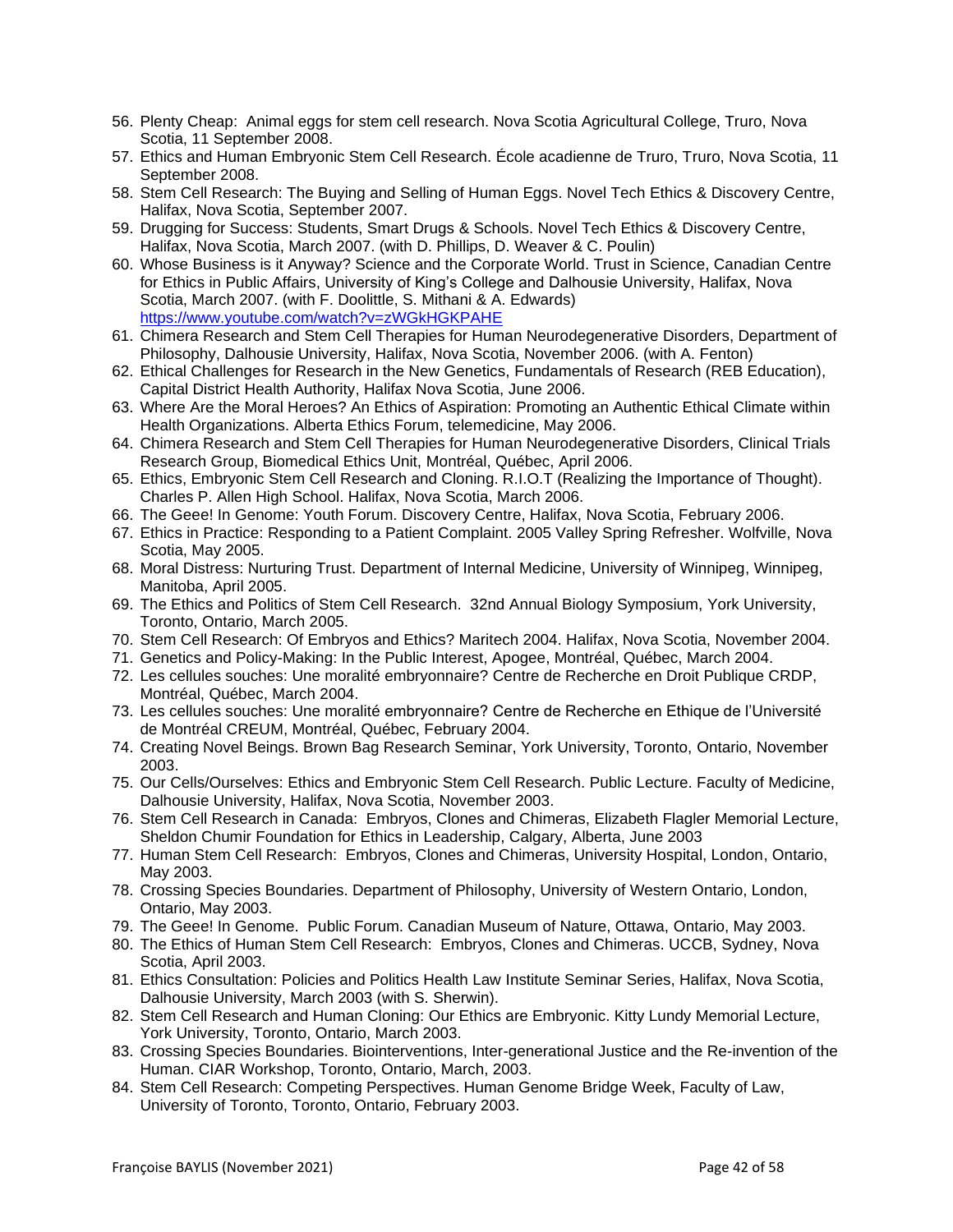- 85. Human Embryonic Stem Cell Research Capital District Health Authority REB Retreat, Halifax, Nova Scotia, January 2003.
- 86. Creating Alternative Families: Hindrance or Assistance? A Review of Bill C-13, the Assisted Human Reproduction Act, Nova Scotia Branch of the CBA (Sections on Health Law and Sexual Orientation), Halifax, Nova Scotia, November 2002.
- 87. Human Genome Symposium: Promises and Realities. Science and Society Program and Bethune College, York University, Toronto, Ontario, October 2002.
- 88. The Ethics of Human Embryonic Stem Cell Research. Brown Bag Lunch Series: Medical Humanities Program, Dalhousie University, Halifax, Nova Scotia, December 2001.
- 89. Creating ES Cells Lines: The Ethics of Derivation. Stem Cell Network. Ottawa, Ontario, November 2001.
- 90. Pluripotent Stem Cell Research: The Ethical Issues. Robarts Institute and University Hospital, London, Ontario, November 2001.
- 91. Human Cloning: A Unique Enhancement Technology Brown Bag Lunch Series: Medical Humanities Program, Dalhousie University, Halifax, Nova Scotia, January 2001.
- 92. Genetics: Where Do We Go From Here? Technology and Change: Utopia or Dystopia? Dalhousie University, Halifax, Nova Scotia, November 2000 (with F. Doolittle).
- 93. Ethical or Not? The Use of Human Embryos in Stem Cell Research Health Law Institute Seminar Series, Dalhousie University, Halifax, Nova Scotia, November 2000.
- 94. Human Cloning: Three Mistakes and a Solution. Dr. John P. Maclean Memorial Lecture, Department of Internal Medicine, University of Manitoba, Winnipeg, Manitoba, April 1999.
- 95. Research Involving Human Embryonic Material: Ethical Considerations. McGill Biomedical Ethics Unit. Montréal, Québec, March 1999.
- 96. Informed Consent: Ethical Issues. Cape Breton Healthcare Complex: Workshop Series on Consent, Sydney, Nova Scotia, March 1999.
- 97. What is Ethics? More than Technology. Second Annual Educational Forum for Respiratory Therapists of Nova Scotia, Halifax, Nova Scotia, October 1998.
- 98. Reflections on the Advance Directive Exercise. Issues at the End of Life, Continuing Medical Education and Dalhousie Medical Alumni Association, Halifax, Nova Scotia, September 1998.
- 99. Good Clinical Practices: Balancing ICH and Tri-Council Guidelines. Enhancing the Link in Health Research, Clinical Trials Atlantic Corporation, Halifax, Nova Scotia, June 1998.
- 100. Informed Choice in Mental Health Practice; Confidentiality: Expectations and Limitations. Academic Day 1998, The Nova Scotia Hospital, Halifax, Nova Scotia, April 1998.
- 101. Women and Health Research: From Theory, to Practice, to Policy. Health Law Institute Seminar Series, Dalhousie University, Halifax, Nova Scotia, January 1998.
- 102. Choosing "For", "With" or "By" Children. Day Conference. The Child's Involvement in Health Care Decisions: Voices and Responses, Montréal, Québec, December 1997.
- 103. Heroes in Bioethics. A Symposium to Honour the Memory of Dr. Benjamin Freedman, Montréal, Québec, December 1997.
- 104. Revisiting Informed Choice: Participation in Research. Research Holiday Luncheon for the IWK-Grace Health Centre, Halifax, Nova Scotia, December 1997.
- 105. Informed Choice in Dentistry. Law and Ethics in Dentistry. Halifax, Nova Scotia, October, 1997.
- 106. Tri-Council Guidelines on Research for Human Subjects. Canadian Association of University Research Administration, Atlantic Region, Halifax, Nova Scotia, November 1996.
- 107. Examining Issues: Consent/Refusal; Confidentiality/Duty to Report; Resource Allocation -- An Ethical Issue. Maritime School of Social Work, Ethical Decision Making in the Helping Professions, Halifax, Nova Scotia, October 1996.
- 108. Pediatrics and Cross-Cultural Ethics: Child Abuse and Neglect. Confronting Culture: Ethical Controversies in Health Care, The Montreal Children's Hospital Conference Montréal, Québec, October 1996.
- 109. The Elements of Informed Choice. Memorial University of Newfoundland, Workshop on Research Ethics, St. John's, Nfld, September 1996.
- 110. Critical Moves. College of Physicians and Surgeons of British Columbia and the British Columbia Medical Association, Vancouver, B. C., February 1996.
- 111. Ethics in Clinical Medicine 'Getting Started': When is Treatment Futile? University of Manitoba, Faculty of Medicine, Ethics: Quality of Life and Decision-Making, Winnipeg, Manitoba, April 1994.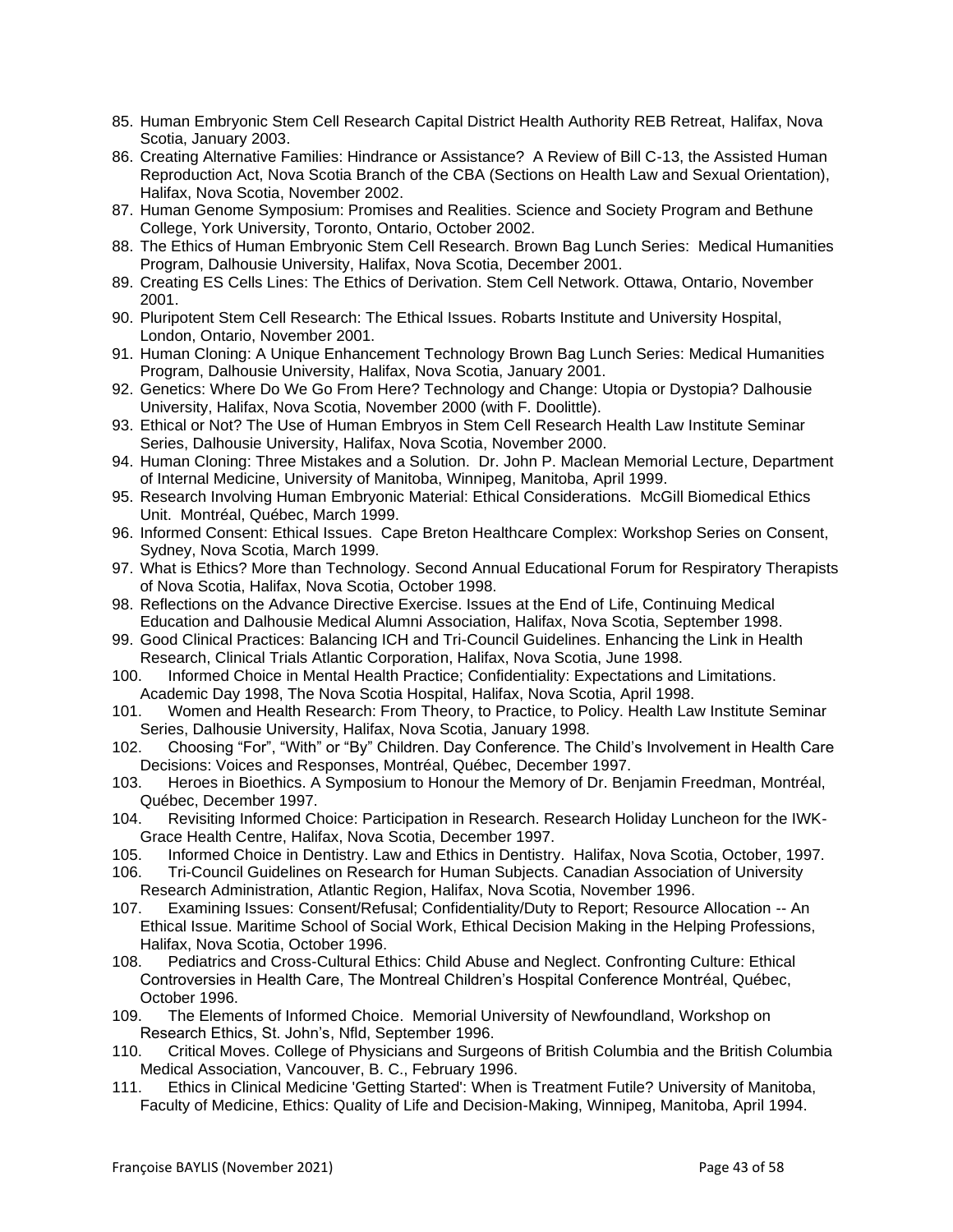- 112. Have You Heard? You Need an Ethics Resource. Ontario Hospital Association, Toronto, Ontario, December 1993.
- 113. Ouch! You're Going to Do What to Me? Paediatric Oncology Group of Ontario, Toronto, Ontario, May 1993.
- 114. New Reproductive Technologies and Informed Choice. Canadian Bar Association -- Ontario chapter, Toronto, Ontario, April 1993.
- 115. The Ethics of Early Pre-Implantation Cell Screening (EPiCS): Policy Implications of New Reproductive Technologies. Department of Health Administration "Brown Bag Lunch" Seminar Series. University of Toronto, Ontario, March 1993.
- 116. The Ethics of EPiCS (Early Pre-Implantation Cell Screening). Department of Zoology, University of Toronto, Ontario, March 1993.<br>117. Assisted Reproduction -- Phil
- Assisted Reproduction -- Philosophical and Ethical Issues. Society of Obstetricians and Gynaecologists of Toronto, Toronto, Ontario, February 1993.
- 118. Values and Ethical Principles in Health Care. Canadian Council of Cardiovascular Nurses, Provincial Workshop, Toronto, Ontario, December 1992.
- 119. The Changing Face of the Canadian Family. Toronto East General Hospital, The Changing Face of Perinatal Care, Toronto, Ontario, November 1992.
- 120. The Individual Practitioner and Ethical Social Health Policies. Summer Institute on Gerontology, Hamilton, Ontario, June 1992.
- 121. Aspects éthiques des relations 'intimes' entre thérapeutes et patients. Colloque Ethique et Psyciatrie, Montréal, Québec, April 1992.
- 122. Ethical Issues with Assisted Reproductive Technology. Scarborough Grace Hospital, Sixth Annual Clinical Day, Toronto, Ontario, February 1992.
- 123. Out of Control: Exploring Issues of New Reproductive Technologies. Legal Education and Action Fund (LEAF), Toronto chapter, Toronto, Ontario, January 1992.
- 124. Ethics in a Hospital Setting. Hospital Auxiliaries Association of Ontario, 81st Annual Convention, Toronto, Ontario, November 1991.
- 125. The Ethics of Preimplantation Genetic Screening. Southwestern Ontario Association for Clinical Chemistry, London, Ontario, May 1991.
- 126. Consent to Anaesthesia -- Treatment and Research. University of Toronto, 12th Annual Anaesthesia Resident's Symposium, Toronto, Ontario, May 1991.
- 127. Ethical Pathways through the Infertility Maze. Infertility Awareness Association of Canada Fertility Awareness: Shared Understandings, Ottawa, Ontario, May 1991.
- 128. The Allocation of Resources: An Ethical Perspective. Hotel Dieu Hospital, Ethical Allocation of Health Care Resources, Kingston, Ontario, April 1991.
- 129. Ethicist's Perspective -- How to Help Parents Make the Right Decisions. Paediatric Update, Faculty of Medicine, University of Toronto, Ontario, April 1991.
- 130. New Reproductive Technologies -- Wonderful or Worrisome? Ontario Medical Students' Weekend, Examining the Future, London, Ontario, February 1991.
- 131. The New Reproductive Technologies. Ethical Dilemmas in Reproductive Medicine, Wyeth Clinical Day, University of Toronto, Toronto, Ontario, February 1991.
- 132. Ethical Decision-Making. The Challenge of the 90's in Rehabilitation Ethics, Lyndhurst and Hugh MacMillan Centre, Toronto, Ontario, November 1990.
- 133. Ethical Issues in Home Care. Home Care Program for Metropolitan Toronto, Annual Meeting, Toronto, Ontario, October 1990.
- 134. The Ethics of Freezing Human Embryos. Southern Ontario Infertility Support Group Meeting, Hamilton, Ontario, June 1990.
- 135. Reproductive Ethics. Ontario Medical Secretaries, Annual Convention, North Bay, Ontario, May 1990.
- 136. Equitable Health Care for the Elderly. Health Care Ethics 2001, Westminster Institute for Ethics and Human Values, London, Ontario, May 1990.
- 137. Conflict of Interest in Physiotherapy. Ontario Board of Directors of Physiotherapy Open Forum, Toronto, Ontario, April 1990.
- 138. Suggestions from Britain: A Critical Analysis of The Pond Report. Westminster Institute for Ethics and Human Values, Postgraduate Medical Ethics Education, London, Ontario, March 1990.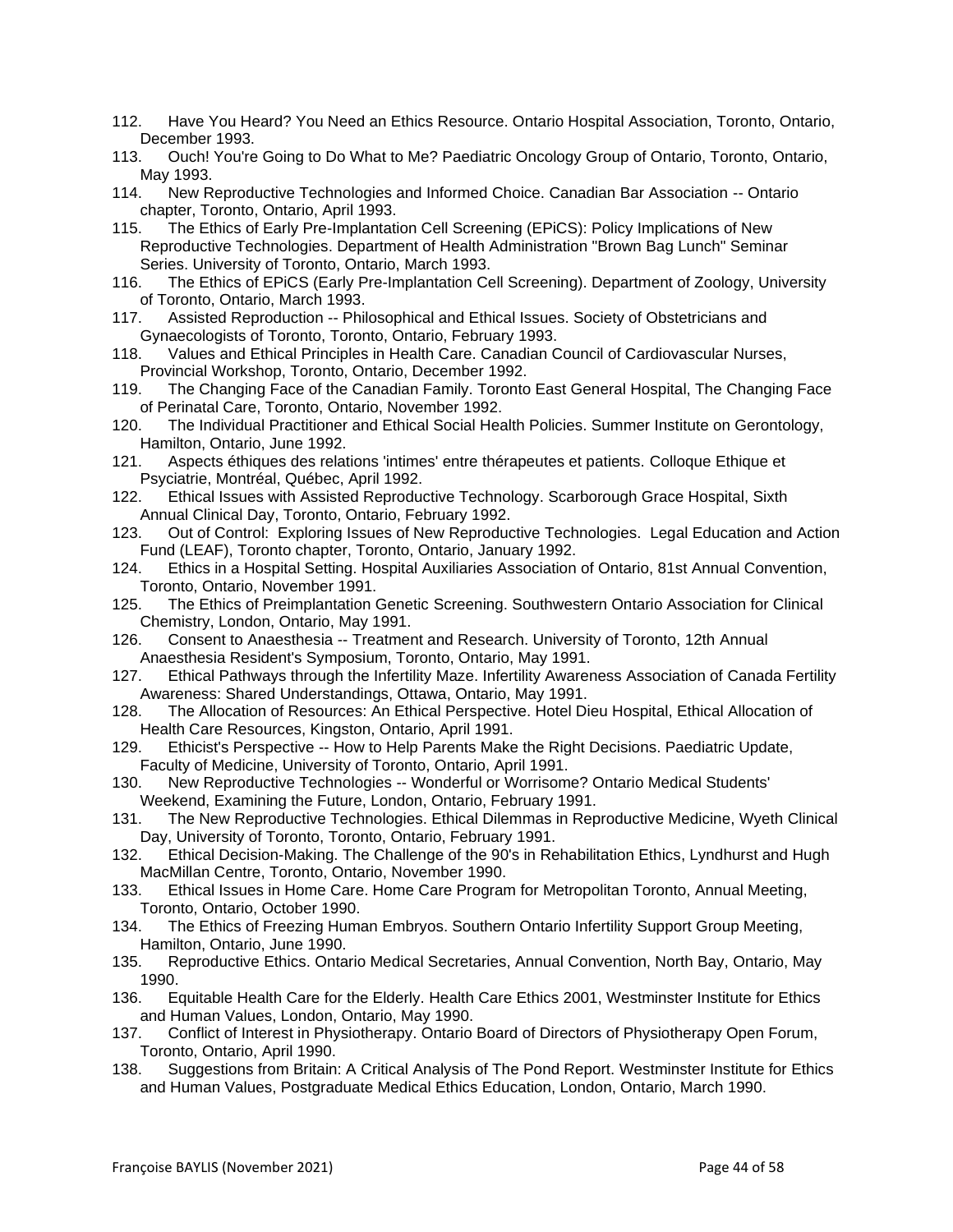- 139. Ethics and the New Reproductive Technologies. McMaster University, Women and Technology, Hamilton, Ontario, March 1990.
- 140. The Revolution in Reproductive Technology and the Questions it Raises. York University, Playing With Life: Scientific and Ethical Challenges for the 90s, Toronto, Ontario, February 1990.
- 141. The Use and Abuse of Case Studies. Westminster Institute for Ethics and Human Values, Undergraduate Medical Ethics Education, London, Ontario, March 1989.
- 142. Embryo Research: Pathways to a 'Brave New World'. University of Western Ontario, Student Centre for Public Issues and Westminster Institute for Ethics and Human Values, Reproductive Ethics in an Age of Technology, London, Ontario, February 1989.
- 143. Commercial Surrogacy. The Heart of the Matter: Harnessing Human Invention, University of Western Ontario, Faculty of Law London, Ontario, September 1988.

### *REFEREED ABSTRACTS/POSTERS (11)*

- 1. Krahn T, Baylis F. Assessing disclosure elements of IVF consent documents: 1991, 2004, 2014. Canadian Fertility and Andrology Meeting, Halifax, Nova Scotia, October 2015.
- 2. McLeod C, Baylis F. The Ethics of Asking IVF Patients to Donate Fresh Embryos to Stem Cell Research. Canadian Fertility and Andrology Meeting, Ottawa, Ontario, November 2006.
- 3. Krahn T, Baylis F. The Ethics of PGD for BRCA1 and 2, and HNPCC Genes. Canadian Fertility and Andrology Meeting, Ottawa, Ontario, November 2006.
- 4. Baylis F, Mélancon M. J. Embryonic Stem Cell Research in Canada: Shifting Tides. Stem Cells: What Future for Therapy? Scientific Aspects and Bioethical Problems; World Federation of Catholic Medical Associations. Augustinianum Institute, Rome, Italy, September 2006.
- 5. Mélancon M. J, Baylis F. Canadian Updated Guidelines for Human Pluripotent Stem Cell Research: Continuity and Discontinuity. Stem Cells: What Future for Therapy? Scientific Aspects and Bioethical Problems; World Federation of Catholic Medical Associations. Augustinianum Institute, Rome, Italy, September 2006.
- 6. Ram, N, Baylis F, Mélancon, M. J, De Braekeleer, M. Guidelines for embryonic stem cell research in CF: two countries, two similar views. 28th European CF Conference, Crete, Greece, June 2005.
- 7. Johnston, J., & Baylis, F. (2003). What happened to gene therapy? Analyzing recent adverse events from an ethical and political standpoint. Molecular Therapy, 7, S342; American Society for Gene Therapy, Washington, D.C., June 2003.
- 8. Brunger F, Baylis F. Cross-talk in Chimera Research. Abstracts GE3LS Symposium, Montréal, Québec, February, 2003.
- 9. Brunger F, Baylis F. Cross-talk in Chimera Research. Abstracts Stem Cell Network Annual General Meeting 2002.
- 10. Baylis F. Ethical Implications of Gene Therapy, Program and Proceedings of CFBS 2002; S\*: 106.
- 11. Fernandez CV, Gordon KE, Van den Hof, MC, Taweel S, Baylis F. Attitudes of Pregnant Women to Cord Blood Stem Cell Collection, Testing and Donation. Proceedings of ASCO 2001; 20: 18a. (5% contribution)

### CAREER AWARDS

| Year     | Title                              | <b>Granting Agency</b> | Amount    |
|----------|------------------------------------|------------------------|-----------|
| $2011 -$ | Impact Ethics: Making a Difference | Canada Research Chair  | 1.400.000 |
| 2018     |                                    |                        |           |
| 2004-    | Novel Genetic Technologies and     | Canada Research Chair  | 1.400.000 |
| 2011     | Inter-generational Justice         |                        |           |

### RESEARCH AWARDS

|  | <b>Gal</b> | ⊺itle | $-$<br>$\cdots$ | านทเ | Role |
|--|------------|-------|-----------------|------|------|
|--|------------|-------|-----------------|------|------|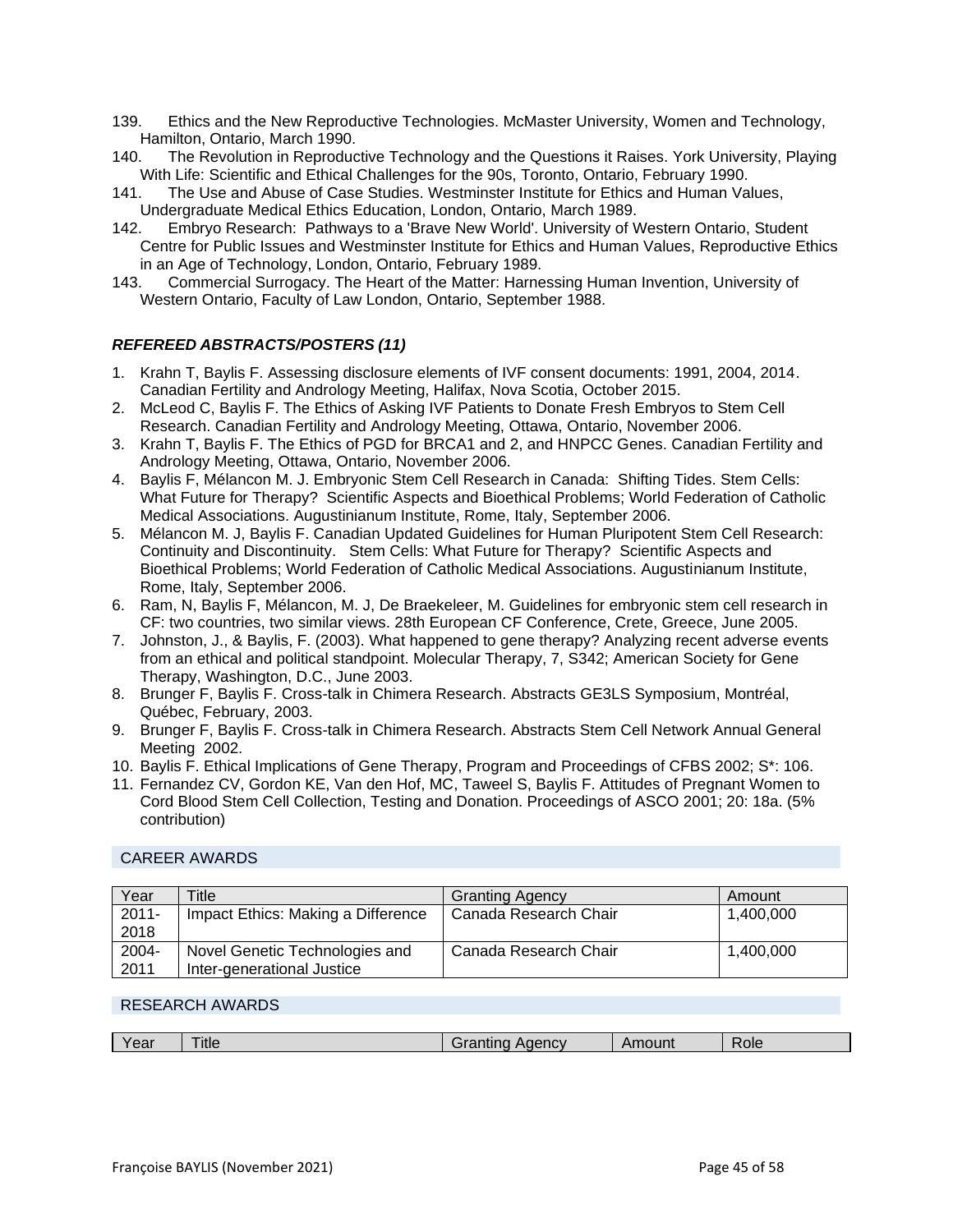| 2017-<br>2019    | Implementation of a maternal<br>pertussis immunization program:<br>improving coverage among Inuit<br>women                                                        | Canadian Institutes of<br><b>Health Research</b>                                                 | 199,993                                                          | Co-Applicant<br>(PI D.<br>MacDougall) |
|------------------|-------------------------------------------------------------------------------------------------------------------------------------------------------------------|--------------------------------------------------------------------------------------------------|------------------------------------------------------------------|---------------------------------------|
| 2017             | Development of Reference<br>Documents to Incorporate<br>Pregnant Women in Vaccine<br><b>Clinical Development Plans</b>                                            | Wellcome: Global<br>Forum on Bioethics in<br>Research Fellowship                                 | \$7,234 (US)                                                     | Collaborator (PI<br>R. Palacios)      |
| 2016             | Human gene editing: At the cutting<br>edge                                                                                                                        | Royal Society of<br>Canada                                                                       | \$2,755.80                                                       | Principal<br>Applicant                |
| 2016-<br>2021    | Research Ethics in the Americas                                                                                                                                   | <b>NIH Fogarty</b><br><b>International Center</b><br><b>Training Program</b>                     |                                                                  | Faculty<br>PI: F. Luna                |
| 2015             | Alzheimer's and Aging: Finding our<br>way forward together                                                                                                        | Royal Society of<br>Canada                                                                       | \$2,975                                                          | Co-Principal<br>Applicant             |
| 2015             | Bioethics and the Market in<br>Lemons                                                                                                                             | <b>Brocher Foundation</b><br>Switzerland                                                         | One month<br>accommodat<br>ion, meals<br>and office              | Principal<br>Applicant                |
| 2015             | Eggs and embryos for research                                                                                                                                     | Mitacs Globalink                                                                                 | Salary for<br>summer<br>student                                  | Principal<br>Applicant                |
| 2015             | Patient Motivation to Participate in<br>Phase 1 (Ebola and Influenza)<br><b>Vaccination Trials</b>                                                                | <b>Dalhousie University</b>                                                                      | \$16,000                                                         | Principal<br>Applicant                |
| 2014             | Growing Knowledge Translation<br><b>Components of Dalhousie Health</b><br>& Wellness Research                                                                     | <b>Dalhousie University</b>                                                                      | \$37,500                                                         | Project Lead                          |
| 2014             | Eggs and embryos for research                                                                                                                                     | <b>Mitacs Globalink</b>                                                                          | Salary for<br>summer<br>student                                  | Principal<br>Applicant                |
| 2012-<br>2013    | Impact Ethics: Making a Difference                                                                                                                                | Canadian Institutes of<br><b>Health Research</b>                                                 | \$25,000                                                         | Principal<br>Applicant                |
| 2012-<br>2013    | Café Scientifique: The Human Egg<br>Trade                                                                                                                         | Canadian Institutes of<br><b>Health Research</b>                                                 | \$3,000                                                          | Principal<br>Applicant                |
| $2011 -$<br>2018 | Impact Ethics: Making a Difference                                                                                                                                | <b>Dalhousie University</b><br>(support for CRC)                                                 | \$476,687                                                        | Principal<br>Applicant                |
| $2011 -$<br>2014 | A Comparative Study of Assisted<br>Human Reproduction Patients'<br>Views about the Donation of Eggs<br>and Embryos for Scientific and<br><b>Clinical Research</b> | Canadian Institutes of<br>Health Research                                                        | \$345,399                                                        | Principal<br>Applicant                |
| $2011 -$<br>2012 | Family-Making: Contemporary<br><b>Ethical Challenges</b>                                                                                                          | Canadian Institutes of<br><b>Health Research</b>                                                 | \$20,000                                                         | Principal<br>Applicant                |
| 2010-<br>2013    | Let Conscience be their Guide?<br>Conscientious Refusals in<br>Reproductive Health Care                                                                           | Canadian Institutes of<br><b>Health Research</b>                                                 | \$240,297                                                        | Co-Applicant<br>(PI: C. McLeod)       |
| 2009-<br>2010    | Treating Alzheimer's disease:<br>What to take, and who to trust?                                                                                                  | Canadian Institutes of<br><b>Health Research</b>                                                 | \$3,000                                                          | Principal<br>investigator             |
| 2009-<br>2010    | <b>Brain Matters: New Directions in</b><br><b>Neuroethics</b>                                                                                                     | <b>CIHR</b><br><b>NSHRF</b><br><b>Dalhousie University</b><br><b>IRCM</b><br><b>NRC</b><br>Other | \$25,000<br>\$3,500<br>\$13,500<br>\$2,000<br>\$1,500<br>\$4,000 | Principal<br>Investigator             |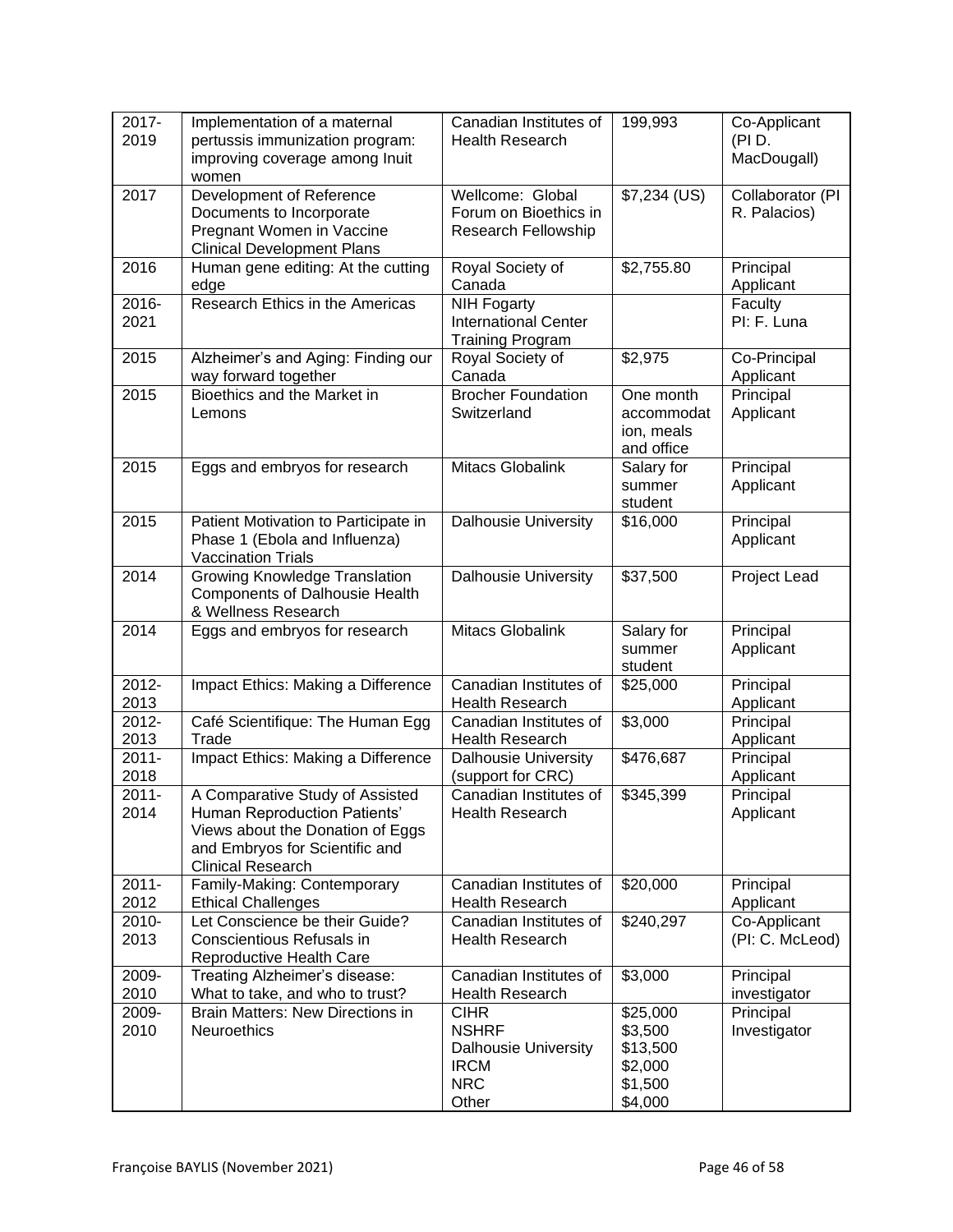| 2009-<br>2010    | <b>Brain Matters: New Directions in</b><br><b>Neuroethics</b>                                             | Greenwall<br>Foundation                          | $$5,000$ (US)                              | Co-Principal<br>Investigator<br>(w J.S. Robert) |
|------------------|-----------------------------------------------------------------------------------------------------------|--------------------------------------------------|--------------------------------------------|-------------------------------------------------|
| 2008             | Neuroethics and Identity                                                                                  | <b>Brocher Foundation</b>                        | 1 month<br>accommodat<br>ion and<br>office | Principal<br>investigator                       |
| 2007-<br>2009    | Pandemic Planning and<br>Foundational Questions of Justice,<br>the Common Good and the Public<br>Interest | Canadian Institutes of<br><b>Health Research</b> | \$130,347                                  | Principal<br>investigator                       |
| 2006-<br>2011    | States of Mind: Emerging Issues in<br><b>Neuroethics</b>                                                  | Canadian Institutes of<br><b>Health Research</b> | \$1,376,500                                | Principal<br>Investigator                       |
| 2005-<br>2009    | Therapeutic Hopes and Ethical<br>Concerns: Clinical Research in the<br>Neurosciences                      | Canadian Institutes of<br><b>Health Research</b> | \$472,348                                  | Principal<br>Investigator                       |
| 2005             | States of Mind: Emerging Issues in<br>Neuroethics (Lol)                                                   | Canadian Institutes of<br><b>Health Research</b> | \$5,000                                    | Principal<br>Investigator                       |
| 2004-<br>2011    | Novel Genetic Technologies and<br>Inter-generational Justice                                              | <b>Dalhousie University</b><br>(support for CRC) | \$271,000                                  | Principal<br>Investigator                       |
| 2004-<br>2008    | <b>Big-Picture Bioethics: Policy-</b><br>making and Liberal Democracy                                     | <b>Australian Research</b><br>Council            | \$339,658<br>(AUD)                         | Co-investigator<br>(PI: S. Dodds)               |
| 2004-<br>2007    | <b>Ethical Frameworks for Health</b><br>Policy: Apprisal, Appraisal and<br>Applications                   | Canadian Institutes of<br><b>Health Research</b> | \$193,898                                  | Co-investigator<br>(PI: N. Kenny)               |
| 2004             | Development Support,<br>Neuroethics New Emerging Team<br>Grant                                            | Nova Scotia Health<br><b>Research Foundation</b> | \$6,010                                    | Co-project<br>Leader (with<br>J.S. Robert)      |
| 2004             | <b>Big-Picture Bioethics: Policy-</b><br>making and Liberal Democracy                                     | University of<br>Wollongong                      | \$15,000<br>(AUD)                          | Co-investigator<br>(PI: S. Dodds)               |
| 2003-<br>2008    | Towards Single Embryo Transfer<br>in the Human                                                            | Canadian Institutes of<br><b>Health Research</b> | \$3,349,040<br>(\$459,000)                 | Collaborator<br>(PI: T.<br>Kennedy)             |
| 2003-<br>2004    | Frozen Human Embryos in<br>Research: A Survey of Canadian<br><b>IVF</b> clinics                           | <b>Associated Medical</b><br>Services Inc.       | \$18,200                                   | Principal<br>Investigator                       |
| $2001 -$<br>2007 | Stem Cell Genomics and<br><b>Therapeutics Network</b>                                                     | Network of Centres of<br>Excellence (NCE)        | \$21,100,000                               | Co-investigator<br>(SD: R.<br>Worton)           |
| $2001 -$<br>2003 | -Sources of Material in Human<br><b>Stem Cell Research</b>                                                | -Stem Cell Network                               | [\$127,785]                                | -Principal<br>Investigator                      |
| 2003-<br>2005    | -The Model Systems Strategic<br><b>Research Network</b>                                                   | -Stem Cell Network                               | [\$251,232]                                | -Co-Project<br>Leader (with<br>J.S. Robert)     |
| 2003-<br>2005    | -Our Cells/Ourselves: The Ethics<br>of Embryonic Stem Cell Research                                       | -Stem Cell Network                               | [\$161,240]                                | -Co-Project<br>Leader (with<br>J.S. Robert)     |
| $2001 -$<br>2004 | Gene Therapy for Neurological<br><b>Disease</b>                                                           | Canadian Institutes of<br><b>Health Research</b> | \$1,300,000<br>(\$96,000)                  | Co-investigator<br>(PI: G. Karpati)             |
| $2001 -$<br>2002 | Justice for All: Novel Genetic<br>Technologies and Obligations to<br><b>Future Generations</b>            | Canadian Institutes of<br><b>Health Research</b> | \$40,970                                   | Principal<br>Investigator                       |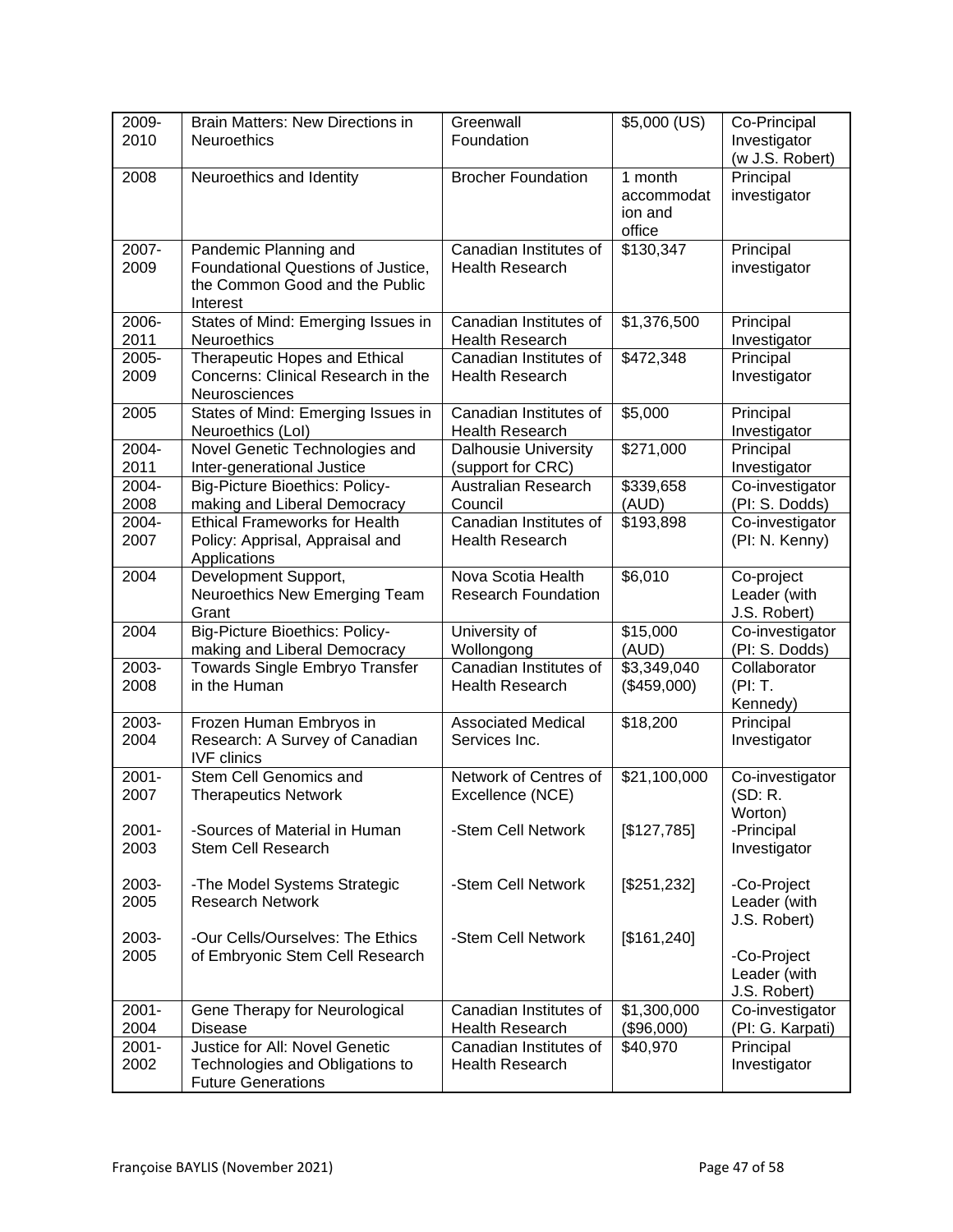| 2000-<br>2002 | Ethnicity, Citizenship, Family:<br>Identity After the Human Genome<br>Project                    | NIH, National Human<br>Genome Research<br>Institute                                                                                    | \$460,000<br>(US)                                                | Project Advisor<br>(PI: C. Elliot)          |
|---------------|--------------------------------------------------------------------------------------------------|----------------------------------------------------------------------------------------------------------------------------------------|------------------------------------------------------------------|---------------------------------------------|
| 2000-<br>2001 | Our Cells/Ourselves: Human<br>Biotechnology, Ethics and Public<br>Policy in the New Millennium   | <b>Associated Medical</b><br>Services Inc.                                                                                             | \$15,000                                                         | Principal<br>Investigator                   |
| 2000-<br>2001 | Attitudes of Pregnant Women to<br>Cord Blood Stem Cell Collection,<br><b>Testing and Banking</b> | <b>IWK Grace Research</b><br><b>Services</b>                                                                                           | \$14,275                                                         | Co-investigator<br>(Pl: C)<br>Fernandez)    |
| 1999-<br>2000 | Human Cloning and<br>Intergenerational Justice                                                   | <b>Dalhousie University</b>                                                                                                            | \$3,692                                                          | Principal<br>Investigator                   |
| 1999          | Bioethics and Health Law in CIHR                                                                 | <b>SSHRC-CHSRF</b>                                                                                                                     | \$39,923                                                         | Co-investigator<br>(PI: S. Sherwin)         |
| 1997-<br>2000 | Enhancement Technologies and<br>Human Identity                                                   | <b>SSHRC</b>                                                                                                                           | \$135,000                                                        | Co-investigator<br>(PI: C. Elliott)         |
| 1997-<br>1999 | Enriching the COPS Curriculum<br>Through Integration: Genetics,<br>Communication, Ethics and Law | Dalhousie University,<br>Research and<br>Development Fund of<br>the Division of<br><b>Medical Education</b>                            | \$13,400                                                         | Principal<br>Investigator                   |
| 1997          | Research on Gene Transfer:<br><b>Ethical Considerations</b>                                      | <b>Dalhousie Medical</b><br><b>Research Foundation</b>                                                                                 | \$7,116                                                          | Principal<br>Investigator                   |
| 1997-<br>1998 | Assent and Dissent in Research<br>Involving Children                                             | <b>IWK Grace Health</b><br><b>Centre Foundation</b><br><b>HSC Foundation</b><br><b>SSHRC</b><br><b>AMS</b><br><b>MRC</b><br><b>NCI</b> | \$10,000<br>\$10,000<br>\$9,812<br>\$5,000<br>\$5,000<br>\$2,000 | Principal<br>Investigator                   |
| 1996-<br>1998 | SBC/SHHV Standards for Clinical<br><b>Ethics Education &amp; Consultation</b>                    | Greenwall<br>Foundation<br>US bioethics centres<br>and networks                                                                        | \$316,000<br>(US)                                                | Member<br>(PI: S. Younger<br>and B. Arnold) |
| 1994          | A Feminist Analysis of the<br>Concepts of Abuse, Illness and<br><b>Cultural Difference</b>       | University of<br>Tennessee-Knoxville<br><b>Faculty Research</b><br>Award                                                               | \$5,000<br>(US)                                                  | Principal<br>Investigator                   |
| 1993-<br>1997 | <b>Feminist Health Care Ethics</b>                                                               | <b>SSHRC</b>                                                                                                                           | \$120,000                                                        | Co-investigator<br>(PI: S. Sherwin)         |
| 1993-<br>1996 | Paediatric Ethics: Theoretical<br>Foundations as Realized in Post-<br>graduate Medical Education | Social Sciences and<br><b>Humanities Research</b><br>Council, and AMS                                                                  | \$119,750<br>\$100,000                                           | Co-investigator<br>(PI: A. Lynch)           |
| 1992-<br>1995 | <b>Educating Healthcare Ethics</b><br>Committees                                                 | FIPSE, US<br>Department of<br>Education                                                                                                | \$340,000<br>(US)                                                | Faculty<br>(PI: S. Spicker)                 |
| 1991-<br>1994 | Ethics Consultation in Health Care                                                               | Social Sciences and<br><b>Humanities Research</b><br>Council                                                                           | \$70,000                                                         | Principal<br>Investigator                   |
| 1987-<br>1990 | <b>Health Care Ethics Project</b>                                                                | AMS; Ivey Fund;<br><b>UWO</b>                                                                                                          | \$100,000                                                        | Faculty<br>(PI: A. Lynch)                   |

# CIHR TRAINING PROGRAMS

| Year |  |
|------|--|
|------|--|

Title Amount Amount Role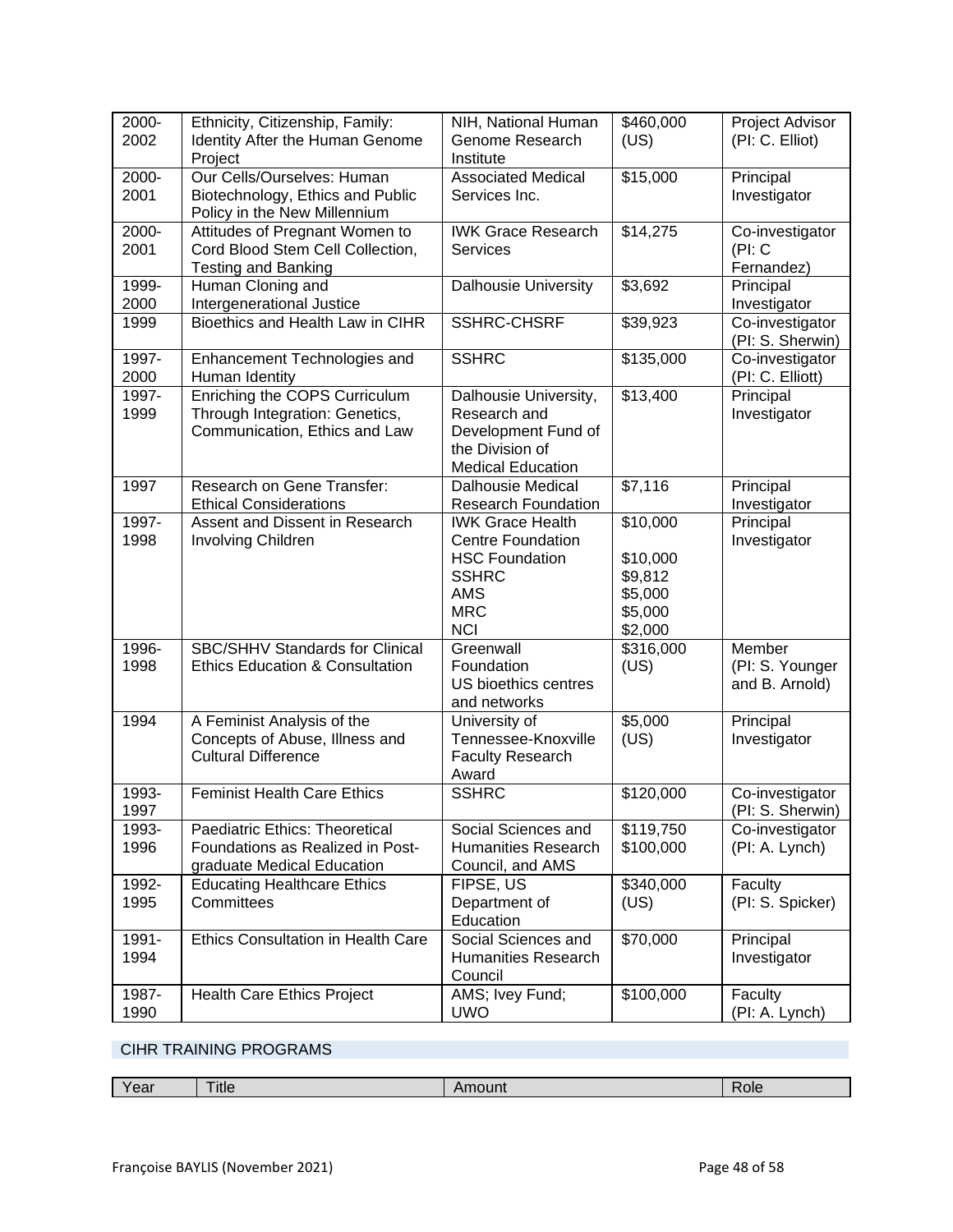| 2002- | Ethics of Health Research and             | \$1,717,375 | Co-investigator |
|-------|-------------------------------------------|-------------|-----------------|
| 2008  | Policy Training Program (CIHR)            |             | (PI: M.         |
|       |                                           |             | McDonald)       |
| 2002- | Ethics of Health Research and             | \$300,000   | Co-investigator |
| 2004  | <b>Policy Training Program</b>            |             | (PI: M.         |
|       | (NSHRF)                                   |             | McDonald)       |
| 2002- | <b>CIHR Strategic Training Initiative</b> | \$2,176,508 | Mentor          |
| 2008  | in Research in Reproductive               |             | (PI: W. Fraser) |
|       | <b>Health Sciences (STIRRHS)</b>          |             |                 |
| 2002- | CIHR Training Program in Health           | \$1,638,861 | Mentor          |
| 2008  | Law and Policy                            |             | (PI: J. Downie) |

### INFRASTRUCTURE GRANTS

Establishment of an Intellectual Commons for interdisciplinary research in bioethics.

| Year  | <b>Funding Source</b>                             | Amount    | Role         |
|-------|---------------------------------------------------|-----------|--------------|
| 2004- | Canada Foundation for Innovation: Innovation Fund | \$109,700 | Principal    |
| 2008  |                                                   |           | Investigator |
| 2004- | Nova Scotia Research and Innovation Trust         | \$109,700 | Principal    |
| 2008  |                                                   |           | Investigator |
| 2004- | Dalhousie Faculty of Medicine                     | \$49,301  | Principal    |
| 2008  |                                                   |           | Investigator |

Establishment of the Canadian Centre for Vaccinology (Halifax) with laboratories for basic, translational, and multidisciplinary research and facilities for human challenge studies

| Year          | <b>Funding Source</b>                                        | Amount      | Role                                     |
|---------------|--------------------------------------------------------------|-------------|------------------------------------------|
| 2004-<br>2008 | Canada Foundation for Innovation: Innovation Fund            | \$2,251,893 | Co-investigator<br>(PI: SA<br>Halperin)  |
| 2004-<br>2006 | Office of Economic Development, Government of Nova<br>Scotia | \$2,263,309 | Co-investigator<br>(PI: SA<br>Halperin)  |
| 2004-<br>2008 | <b>IWK Health Centre and other partners</b>                  | \$1,126,340 | Co-investigator<br>(PI: SA)<br>Halperin) |
| 2004-<br>2008 | Canada Foundation for Innovation: Research Hospital<br>Fund  | \$2,176,726 | Co-investigator<br>(PI: SA<br>Halperin)  |

### RESEARCH CONTRACTS

- 1. Baylis, F. Freedom of Expression. Canadian Centre for Ethics in Sport. May 2021-present.
- 2. Baylis, F. UNESCO Avicenna Prize for Ethics in Science. January 2017.
- 3. Baylis, F. Public Health Ethics 101. Ottawa: Policy and Partnership Division, Office of Public Health Practice, September 2010-February 2011.
- 4. Baylis, F. Procréation assistée: Expert ethics report for the Canadian government in reference regarding the Assisted Human Reproduction Act S.C. 2004, c.2. Ottawa: Ministère de la justice: Attorney General of Quebec v. Attorney General of Canada, July 2006-March 2007.
- 5. Baylis, F., & Downie J. Directory of researchers. Ottawa: Industry Canada, Canadian Biotechnology Secretariat, July 2006-March 2007.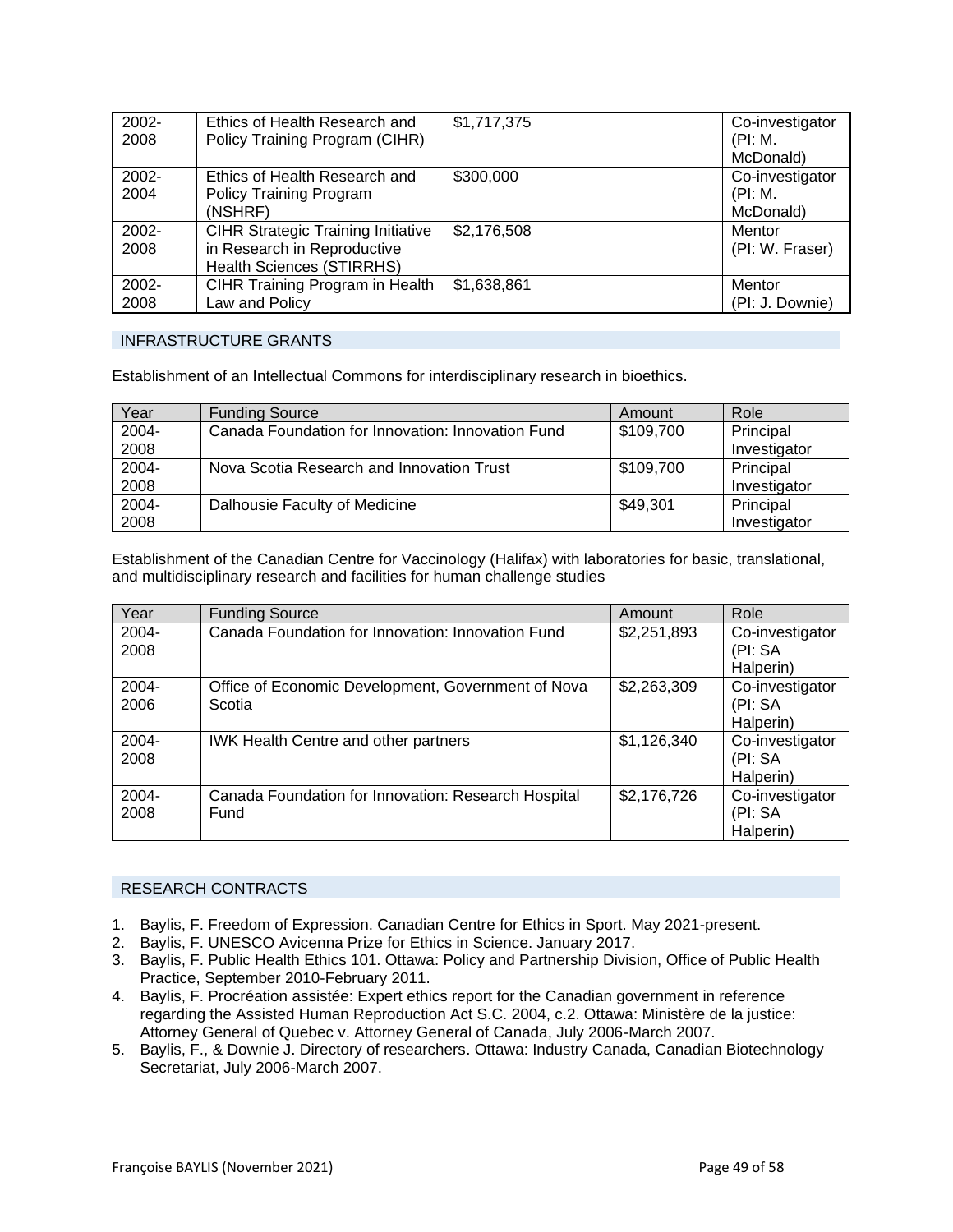- 6. Baylis, F., Ram N, & Reid L. Evaluating UNESCO document "Elaboration of the declaration on universal norms on bioethics: fourth outline of a text" in a Canadian context [Canadian Commission for UNESCO]. Ottawa: Health Canada, December 2004-January 2005.
- 7. Baylis, F. Assisted human reproduction: Pre-implantation genetic diagnosis, cloning, stem cells and human rights. Ottawa: Department of Justice, Human Rights Law Section, February-March 2004.
- 8. Downie, J., Baylis, F., Gibson, E., & Hadskis, M. Rules for human DNA banks: A Canadian and international comparative analysis. Ottawa: Health Canada, October 2003.
- 9. Baylis, F., Ireland, A., Kaufman, D., & Weijer, C. Protecting human research subjects: Case-based learning for Canadian research ethics boards and researchers. Ottawa: National Council on Ethics in Human Research, November 2000.
- 10. Baylis, F. & Ginn, D. Ethical and legal issues relating to post-exposure prophylaxis (PEP) for possible non-occupational exposure to HIV. Ottawa: HIV/AIDS Policy Coordination and Program Division, Health Canada and The NAMES Project/Le project de Noms, September 1998.
- 11. Downie, J. & Baylis, F. Tri-council policy statement on ethical conduct for research involving humans: A review of the requirements with respect to research involving women and other systematically disadvantaged groups. Ottawa: Women's Health Bureau, Health Canada, January 1998.
- 12. Baylis, F. Joint policy statement: Ethical issues in assisted reproduction. Ottawa: Society of Obstetricians and Gynaecologists of Canada and Canadian Fertility and Andrology Society. Journal of SOGC 1999, 21: nos 1-5[. http://www.scribd.com/doc/9205495/Joint-Policy-Statement,](http://www.scribd.com/doc/9205495/Joint-Policy-Statement) November 1997.
- 13. Baylis, F. Assisted reproductive technologies: Informed choice. Ottawa: Royal Commission on New Reproductive Technologies. 1991-1992.

# RESEARCH BRIEFS / EXPERT TESTIMONY

- 1. Proposed regulations and the related Guidance Document: Interpretation of the Proposed Regulations under the Assisted Human Reproduction Act (Guidance Document). Written report to Health Canada [Vanessa Gruben, Alan Cattapan, Angela Cameron, Karen Busby, Davinder Singh, Stefanie Carsley, Isabel Côté, Katy Fulfer, Kévin Lavoie, Kathleen Hammond, Angel Petropanagos, and Pamela White] January 10, 2019.
- 2. Discussion Document (Proposed Regulations for the Assisted Human Reproduction Act). Written report to Health Canada [with Alana Cattapan]. September 9, 2017.
- 3. Revisions to 2<sup>nd</sup> Edition of the Tri-Council Policy Statement (2014) Research Involving Human Cells and Cell Lines. Written report Panel on Research Ethics [with Marcus McLeod]. December 19, 2017.
- 4. Revisions to 2<sup>nd</sup> Edition of the Tri-Council Policy Statement (2014). Written report to Panel on Research Ethics [with Trudo Lemmens and Matthew Herder]. February 7, 2017.
- 5. Prepublication of proposed regulations to support the Assisted Human Reproduction Act. Written report to Health Canada [with Jocelyn Downie]. November 27, 2016.
- 6. CIOMS Guideline 19: Pregnant women and lactating women as research participants. Written submission to CIOMS. March 1, 2016.
- 7. Comments on Proposed Amendment (Annex A) to CAN/CSA Z900.2.1-12. Written report to Canadian Standards Association. September 15, 2015.
- 8. CIOMS Guideline 15: Pregnant and lactating women as research participants. Written report to CIOMS [with Robyn MacQuarrie]. May 25, 2015.
- 9. Bill 100, *Universities Accountability and Sustainability Act* to Nova Scotia Legislature Law Amendments Committee. Oral presentation and written report. April 30, 2015.
- 10. Conscientious Objection to College of Physicians and Surgeons of Ontario, regarding proposed changes to policy 5-08 "Physicians and the Ontario Human Rights Code". Written report [with Carolyn McLeod, Jocelyn Downie, Emma Ryman, and Alana Cattapan]. February 20, 2015.
- 11. Conscientious Objection to College of Physicians and Surgeons of Ontario, regarding proposed changes to policies 4-07 "Physician behaviour in the professional environment" and 5-08 "Physicians and the Ontario Human Rights Code" Written report [with Carolyn McLeod, Jocelyn Downie, Alana Cattapan, Georgia Lloyd-Smith and Jacquelyn Shaw]. August 1, 2014.
- 12. Incorporation of CIHR Updated Guidelines for Human Pluripotent Stem Cell Research. 2<sup>nd</sup> Edition Tri-Council Policy Statement (2010). Written report to Panel on Research Ethics. January 15, 2014.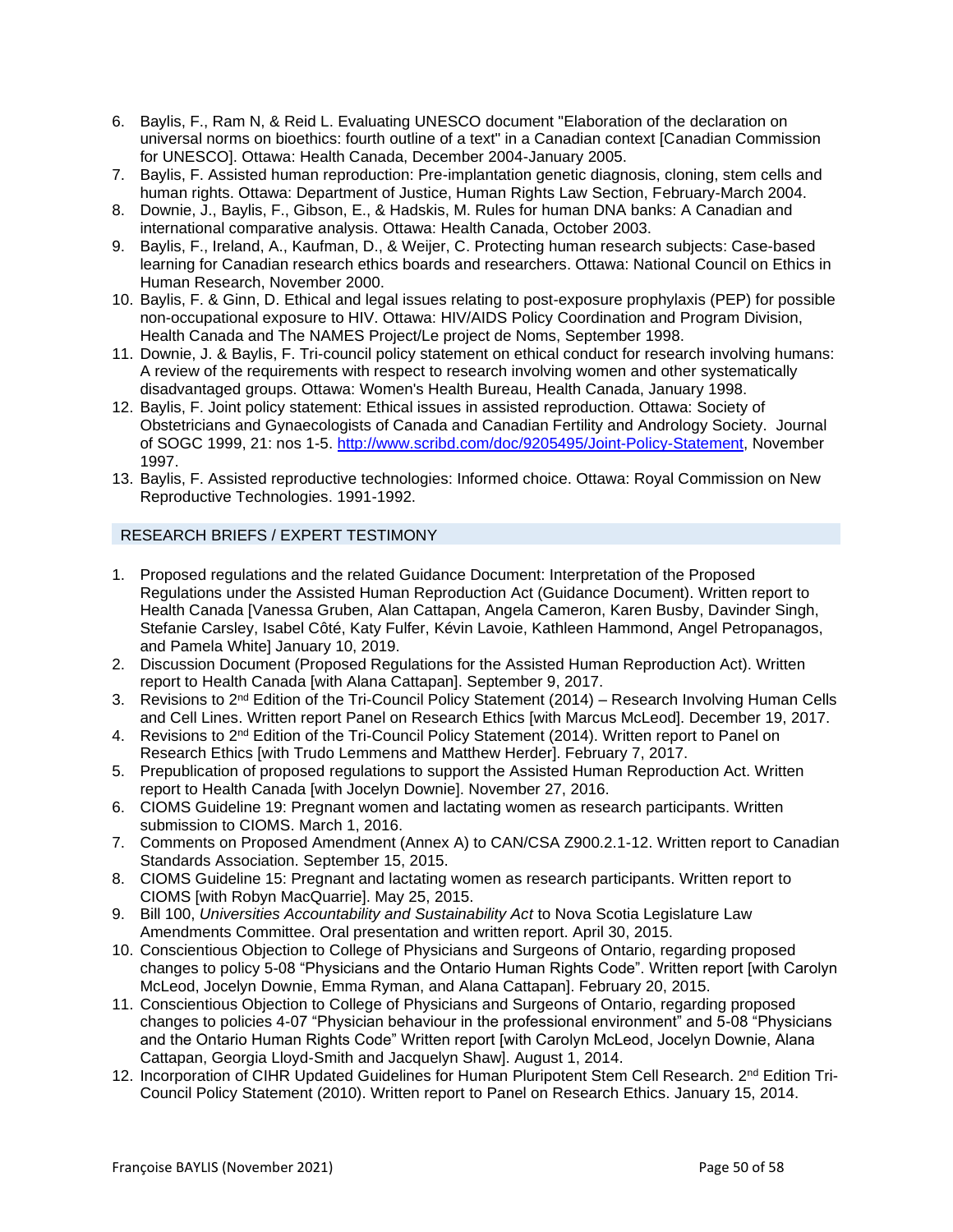- 13. Revisions to 2<sup>nd</sup> Edition of the Tri-Council Policy Statement (2010). Written report to Panel on Research Ethics. January 15, 2014.
- 14. Round Table Discussion on Payment of Plasma Donors in Canada Summary Report. Written report to Office of Policy and International Collaboration, Biologics and Genetic Therapies Directorate, Health Products and Food Branch, Health Canada [with Jocelyn Downie and Matthew Herder] July 25, 2013.
- 15. Consultation sur les activités de procréation assistée au Québec. Written report to Commissaire du Québec [with Ryan Tonkens] June 12, 2013.
- 16. Post-marketing Trials. Standing Senate Committee on Social Affairs, Science and Technology. Oral Presentation. Ottawa, November 8, 2012
- 17. Recommendation on the Status of Scientific Researchers (adopted by the General Conference of UNESCO at its 18th session on 20 November 1974, 18 C/Resolution 40) Comments prepared for the Canadian Commission for UNESCO. Ottawa, July 10, 2012.
- 18. Clinical Trial Registration. Standing Senate Committee on Social Affairs, Science and Technology. Written report [with Matthew Herder and Trudo Lemmens]. June 11, 2012.
- 19. Study on prescription pharmaceuticals in Canada: Clinical trials. Standing Senate Committee on Social Affairs, Science and Technology. Oral Presentation. Ottawa, May 10, 2012.
- 20. Draft Health Canada "*Guidance Document on the Inclusion of Women in Clinical Trials*". Written report [with Susan Sherwin] March 5, 2012.
- 21. Administrative Review of Assisted Human Reproduction Canada. Standing Committee on Health. Oral Presentation. Ottawa, November 16, 2010.
- 22. Study on Canada's Pandemic Preparedness. Standing Senate Committee on Social Affairs, Science and Technology. Oral Presentation. Ottawa, October 27, 2010.
- 23. Revised Draft 2<sup>nd</sup> Edition Tri-Council Policy Statement. Several written reports on proposed revisions. Panel on Research Ethics. January 15, 2010; February 15, 2010; February 25, 2010.
- 24. Draft 2nd Edition Tri-Council Policy Statement. Several written reports on proposed revisions. Panel on Research Ethics. March 6, 2009; March 31, 2009
- 25. Report of the Working Group of IBC on Human Cloning and International Governance SHS/EST/CIB-15/08/CONF.502/2. Written report for the Canadian Commission for UNESCO, Sectoral Commission, Natural, Social and Human Sciences [with Robin Pierce] 15 October 2008.
- 26. Assisted Human Reproduction (Section 8 Consent) Regulations. Government of Canada, Senate Committee on Social Affairs, Science and Technology. Oral Presentation. Ottawa, January 31, 2007.
- 27. Assisted Human Reproduction (Section 8 Consent) Regulations. Government of Canada, Standing Committee on Health. Oral Presentation. Ottawa, December 12, 2006.
- 28. Yeung et al. v. Capital District Health Authority et al. Supreme Court of Nova Scotia. Affidavit and Oral Expert Testimony. Halifax, November 16, 2006.
- 29. The Regulation of Assisted Human Reproductive Technologies and Related Research: A Public Health, Safety and Morality Argument. Written Expert Testimony for the federal government of Canada in the matter of Attorney General of Quebec v. Attorney General of Canada. Province of Quebec Court of Appeal. No. 500-09-015177-041 C.A. August 2006.
- 30. Response to Proposed Text for the Assisted Human Reproduction (Section 8) Regulations. Written report to Health Canada [with Jocelyn Downie, Elaine Gibson, Matthew Herder and Lynette Reid], November 27, 2005.
- 31. Evaluating UNESCO Document "Elaboration of the Declaration on Universal Norms on Bioethics: Fourth Outline of a Text" in a Canadian context, Canadian Commission for UNESCO. Oral Presentation. Ottawa, February 7, 2005.
- 32. Bill C-6 An Act respecting assisted human reproduction and related research. Government of Canada, Senate Committee on Social Affairs, Science and Technology. Oral Presentation. Ottawa, February 26, 2004.
- 33. Bill C-13 and Stem Cell Research: Embryos, Clones and Chimaeras. Friendship Group of Parliamentarians for UNESCO. Oral Presentation. Ottawa, February 5, 2003.
- 34. Bill C-13 An Act respecting assisted human reproduction. Government of Canada, Standing Committee on Health. Oral Presentation. Ottawa, November 19, 2002.
- 35. Pluripotent Stem Cell Research: The Ethical Issues. "Breakfast on the Hill" for parliamentarians and senators sponsored by the Humanities and Social Sciences Federation. Oral Presentation. Ottawa, October 18, 2001.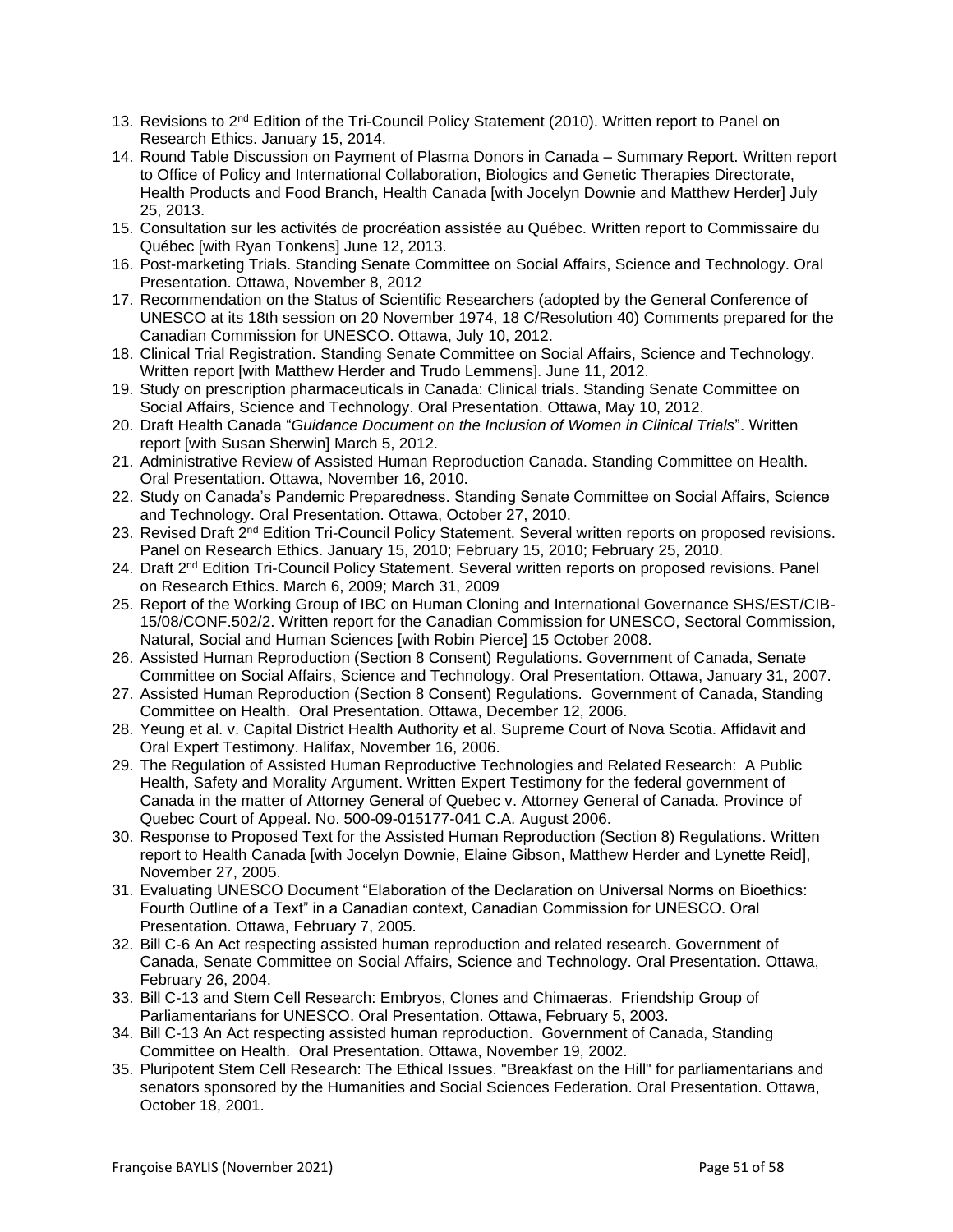- 36. Assisted Human Reproduction. Government of Canada, Standing Committee on Health. Oral Presentation. Ottawa, May 31, 2001.
- 37. Sawatzky v. Riverview Health Centre. Expert witness: Two written reports submitted. "Deciding for Others" and "The Futility Debate." March 17, 1999.
- 38. Research Involving Human Embryonic Material: Ethical Considerations. National Bioethics Advisory Commission (NBAC). Oral Presentation. Washington, D.C., January 19, 1999.
- 39. Tri-Council Working Group. Code of Ethical Conduct for Research Involving Humans. Oral and Written Presentations. Toronto, February 26, 1997.

# ACADEMIC SERVICE

### *UNIVERSITY COMMITTEES*

- Senate Honorary Degrees Committee, Dalhousie University, 2016-19
- Lord Dalhousie Scholarly Panel on Slavery and Race, 2016-19 <https://www.dal.ca/dept/ldp/findings.html>
- Committee on Aboriginal and Black/African Canadian Student Access and Retention, 2014-15
- Senate, Dalhousie University, 2013-19
- CRC Renewal Committee, Rene Lyons, 2010
- Research Ethics Appeal Board, Dalhousie University, 2009-21
- Search Committee, Bioethics Department, Dalhousie University, 2008-2009
- TJ Murray Visiting Scholar in Humanities Committee, Dalhousie University, 2003-06 (Chair, 2005-06)
- Appointments Committee for Research Associate, Health Law Institute, Dalhousie University, 2003
- PhD Nursing Program Review Committee, Dalhousie University, 2002-03
- Tier II Canada Research Chair in Bioethics Search Committee, Dalhousie University, (Chair) 2000-01
- Research Review Coordinating Committee, Dalhousie University, 1998-99
- Review and Search Committee for Associate Dean, Medical Research Services, Dalhousie University, 1997-98
- Head's Advisory Committee, Dept. of Philosophy, University of Tennessee, 1994-96
- Faculty Search Committee, Department of Philosophy, University of Tennessee, 1994-95
- Centre for Applied and Professional Ethics, University of Tennessee Knoxville, 1993-96

# *HOSPITAL COMMITTEES*

- Research Ethics Board, IWK Health Centre, 2004-06
- Research Ethics Board, Queen Elizabeth II Health Sciences Centre, 2000-01
- Assisted Reproduction Advisory Committee, Department of Obstetrics and Gynaecology, IWK Health Centre, 1999-2001
- Committee on HIV Screening and Coding, IWK Health Centre, 1999-2001
- Maritime Hereditary Cancer Program, IWK-Grace Health Centre, 1998
- Bioethics Committee, Dept. of Obstetrics and Gynaecology, Toronto Hospital, 1992-93
- Embryo Freezing Committee, Dept. of Obstetrics and Gynaecology, University Hospital, 1992
- Ethics Committee, Hospital for Sick Children, 1991-93
- Education Subcommittee of the Ethics Committee, Hospital for Sick Children, 1991-93
- Research Ethics Board, Hospital for Sick Children, 1991-93

# *SCHOLARLY REVIEW ACTIVITIES*

### *Program Review*

- Appraisal Consultant, PhD Program in Human Studies at Laurentian University for the Ontario Council on Graduate Studies, Sudbury Ontario, 2010.
- Faculté de Médecine et des sciences de la santé, Centre D'étude et de Formation « Santé, Éthiques et Sociétés » Université de Sherbrooke, 2005
- National Research Council (NRC) Biotechnology Program, 2001
- National Council on Ethics in Human Research (NCEHR) REB Site Visit Program, 1998-2001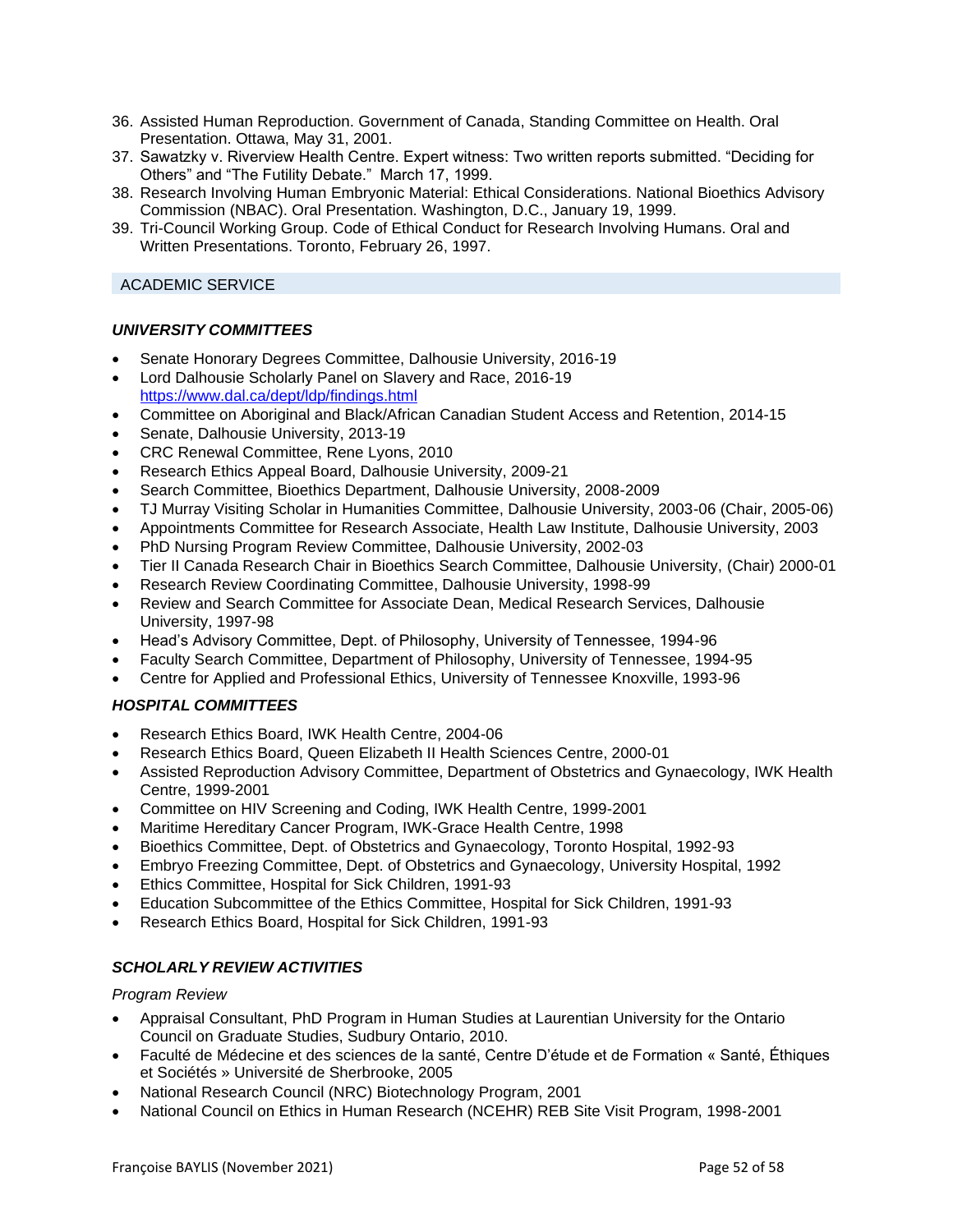### *Grants Panels*

- Canadian Institutes of Health Research (CIHR), Michael Smith Prize in Health Research (for Health Services and Systems and Population Health Research) 2009, 2010
- Social Sciences and Humanities Research Council (SSHRC), Philosophy Committee, 2007
- Fonds de recherche sur la société et la culture (FQRSC), 2005
- College of Reviewers, Canada Research Chairs (CRC), 2002-present
- Social Sciences and Humanities Research Council (SSHRC), Doctoral Fellowships, 2002-03
- Stem Cell Network, Scientific Review Committee, 2002-03
- Canadian Institutes of Health Research (CIHR) Health Ethics, Law and Humanities Grants Panel 2000-02
- Social Sciences and Humanities Research Council (SSHRC) and Canadian Institutes of Health Research (CIHR) Design Grants Committee, 1999

### *Ad Hoc Grant Peer Review*

- Alberta Heritage Foundation for Medical Research (AHFMR)
- Associated Medical Services Inc. (AMS)
- Canada Council for the Arts
- Canadian Institutes for Health Research (CIHR)
- Canadian Institutes of Health Research (CIHR) Michael Smith Prize
- Cancer Research and Education (CaRE)
- Centre for Studies in Religion and Society, Faculty Fellowship Award
- Peer Reviewed Orthopaedic Research Program (PRORP)
- Nova Scotia Health Research Foundation (NSHRF)
- Royan International Research Award
- Social Sciences and Humanities Research Council (SSHRC) of Canada
- Unitd Kingdom, Nuffield Foundation
- United Kingdom, Wellcome Trust
- United States, Department of Defense/CDMRP (Congressionally Directed Medical Research Programs)

### *Ad Hoc Manuscript Review*

- AJOB primary research
- Annals RCPSC
- **Bioethics**
- **Broadview Press**
- Cambridge University Press
- Canadian Journal of Public Health
- Canadian Journal of Women and the Law
- Canadian Medical Association Journal
- Canadian Public Policy/Analyse de Politiques
- Developing World Bioethics
- **Elsevier**
- Encyclopedia of Applied Ethics
- Ethics & Behavior
- Harvard University Press
- Hastings Center Report
- Hypatia
- Institute of Medicine (U.S.)
- Johns Hopkins University Press
- Journal of Clinical Ethics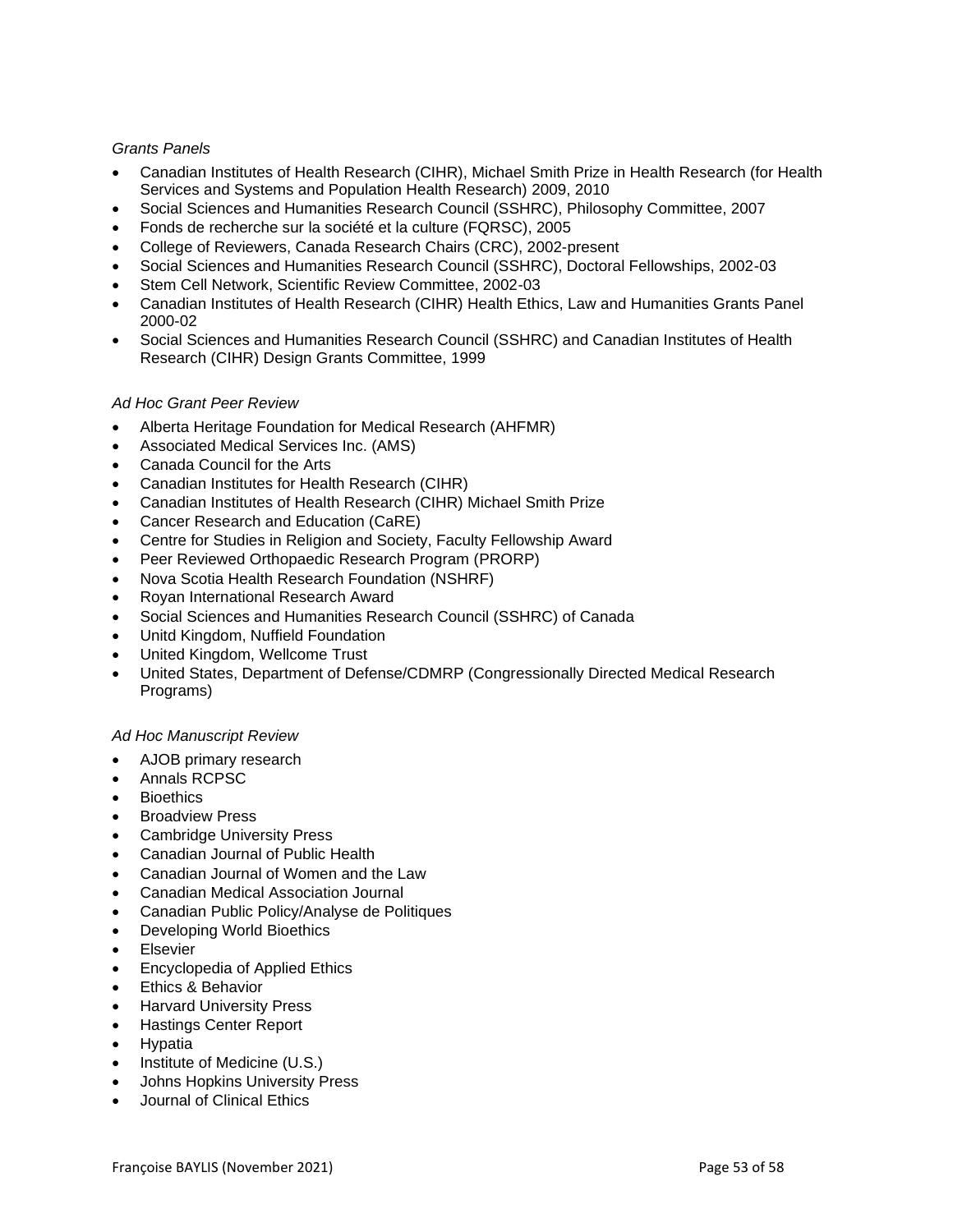- Journal of Law, Medicine & Ethics
- Journal of Medical Ethics
- Journal of Obstetrics and Gynaecology Canada
- Journal of Social Philosophy
- Journal of Women's Health
- Kennedy Institute of Ethics Journal
- **MIT Press**
- **Neuroethics**
- Regenerative Medicine
- Science and Engineering Ethics
- Yale University Press

### *Journal Editorial/Advisory Boards*

- Feminist Philosophy Quarterly, 2014-2017
- Monash Bioethics Review, 2014-present
- International Journal of Feminist Approaches to Bioethics (IJFAB), 2009-2019
- Bioethics, 2007-2011
- Journal of Ethics in Mental Health, 2005-2012
- Ethics & Behavior, 1999-2005
- Medical Ethics: Policies, Protocols, Guidelines & Programs, 1996-2003
- Healthcare Ethics Committee Forum, 1992-2002
- Calyx: Ethical Issues in Paediatrics, Editor, 1991-1993

### *Tenure, Promotion and Reappointment Reviews*

- Jing-Bao Nie, (promotion to the rank of Professor) University of Otago, Dunedin, New Zealand, 2016
- Amrita Pande, (National Research Foundation, Rating Application), University of Cape Town, 2015
- Art Leader, (award of Emeritus Professor status) University of Ottawa, 2015
- Jennifer Parks, (promotion to the rank of Professor) Loyola University Chicago, 2012
- Kathryn Ehrich, (promotion to Senior Research Fellow) King's College London, 2011
- Christine Overall, (Queen's Research Chair, renewal), Queen's University, 2010
- Michael Oldani, (tenure review), University of Wisconsin-Whitewater, 2009
- Julia Abelson, (promotion to the rank of Professor), McMaster University, 2009
- Walter Glannon, (promotion to the rank of Professor), Department of Philosophy, University of Calgary, 2009
- Paul Ford, (promotion to the rank of Associate Professor), Cleveland Clinic Lerner College of Medicine of Case Western Reserve University, 2009
- Duff Waring, (promotion to the rank of Associate Professor with tenure), Department of Philosophy, York University, 2006
- Kathleen Oberle, (promotion to the rank of Professor), Faculty of Nursing, University of Calgary, 2006
- Joan McGregor (promotion to the rank of Professor), Department of Philosophy, Arizona State University, 2005
- Tod Chambers (promotion to the rank of Associate Professor with tenure), Medical Ethics and Humanities Program, The Feinberg School of Medicine, Northwestern University, 2003
- Jonathan Hellmann (promotion to the rank of Professor), Department of Pediatrics, University of Toronto, 2002
- Laurie Zoloth (promotion to the rank of Professor), Jewish Studies Program, San Francisco State University, 1999
- William Harvey (promotion to the rank of Professor), Department of Philosophy, University of Toronto, 1998
- Carl Elliott (promotion to the rank of Associate Professor), Department of Pediatrics, University of Minnesota, 1997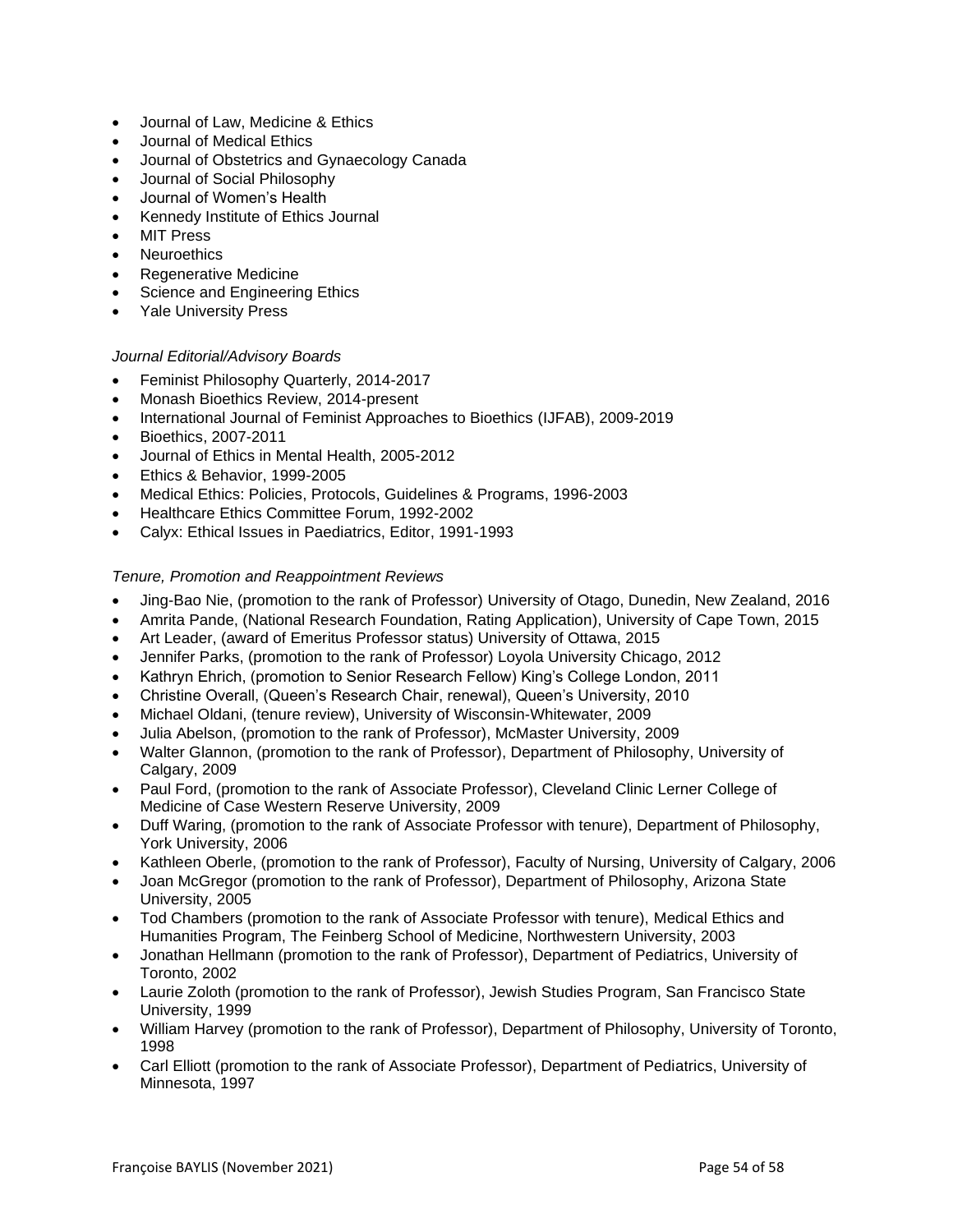• Carol Cowell (promotion to the rank of Professor), Department of Obstetrics and Gynaecology, University of Toronto, 1993

# *CONFERENCE PLANNING*

- Planning Committee, Third International Summit on Human Gene Editing. London, England, 2021- 2022.
- Planning Committee, Global Forum on Bioethics in Research. Buenos Aires, Brazil, 2016.
- Planning Committee, International Summit on Human Gene Editing. Washington, DC, 2015.
- Chair, Planning Committee, What Should be the "Business" of the University in the 21st Century? Halifax, NS, 2014.
- Co-Chair, Planning Committee, Brain Matters: New Directions in Neuroethics, Halifax, NS, 2009.
- Planning Committee, International Network on Feminist Approaches to Bioethics, Beijing China, 2006
- Planning Committee, Maritime Health Technology Symposium, Halifax, NS, 2006
- Planning Committee, Canadian Society for Women in Philosophy, Halifax, NS, 2005
- Planning Committee, Canadian Bioethics Society (CBS), Halifax, NS, 2005
- Peer Review, American Society for Bioethics and Humanities (ASBH), Nashville TN, 2001
- Planning Committee, Canadian Bioethics Society (CBS), Halifax, NS, 1997
- Chair, Planning Committee, Society for Bioethics Consultation (SBC), Cleveland OH, 1995
- Peer Review, Society for Bioethics Consultation (SBC), Cleveland OH, 1995
- Planning Committee, Society for Bioethics Consultation (SBC), Pittsburgh, PA, 1994
- Planning Committee, Society for Bioethics Consultation (SBC), Cleveland, OH, 1993
- Planning Committee, Canadian Bioethics Society (CBS), Toronto, ON, 1992
- Planning Committee, Canadian Bioethics Society (CBS), Hamilton, ON, 1991

### COURSES TAUGHT

# *UNDERGRADUATE*

- Health Professions HPRO 4801 (Independent Study); Dalhousie University Fall 14
- Biology BIOL 4807 (Special Topics in Biology); Dalhousie University (independent study) 97
- Clerkship Ethics (MED III); Faculty of Medicine, Dalhousie University Spring 97; Fall 97; Fall 98; Fall 01
- Ob/Gyn Clinical Clerkship (MED III); Faculty of Medicine, Dalhousie University 1999-present (monthly 1 1/2 hour tutorials)
- Ethics in Medicine (Patient-Doctor Unit) (MED I); Faculty of Medicine, Dalhousie University Spring 97; Spring 98; Fall 98
- Ethics in Genetics Embryology and Reproduction (MED I); Faculty of Medicine, Dalhousie University, Spring 98 – present
- Philosophy PHIL 345 (Medical Ethics); University of Tennessee, Knoxville Fall 93; Spring 94; Spring 95; Summer 95; Spring 96
- Rehabilitation Medicine REH 400 (Ethics in Rehabilitation); University of Toronto Fall 91, 92
- Medical Ethics (331S) (MED III); Faculty of Medicine, University of Toronto Spring 91; Spring 93
- Human Values in Medicine ETH 111F (MED I); Faculty of Medicine, University of Toronto Fall 90; Fall 91
- Philosophy PHIL 145 (Introduction to Philosophy); University of Western Ontario, Fall 84

### *GRADUATE*

- Philosophy/Bioethics PHIL 4801/ PHIL 5801 /BIOT 5801 (Ethics and Reproductive Health Care), Spring 2014
- Bioethics BIOT 5105 (Directed Reading Course in Bioethics), Summer 2009
- Bioethics BIOT 5101 (Resources for Bioethicists); Dalhousie University, Winter 2006
- Bioethics BIOT 5000 (Advanced Topics in Bioethics); Dalhousie University, Winter 2005
- Philosophy PHIL 546 (Orientation to Medical Ethics); University of Tennessee, Knoxville Spring 96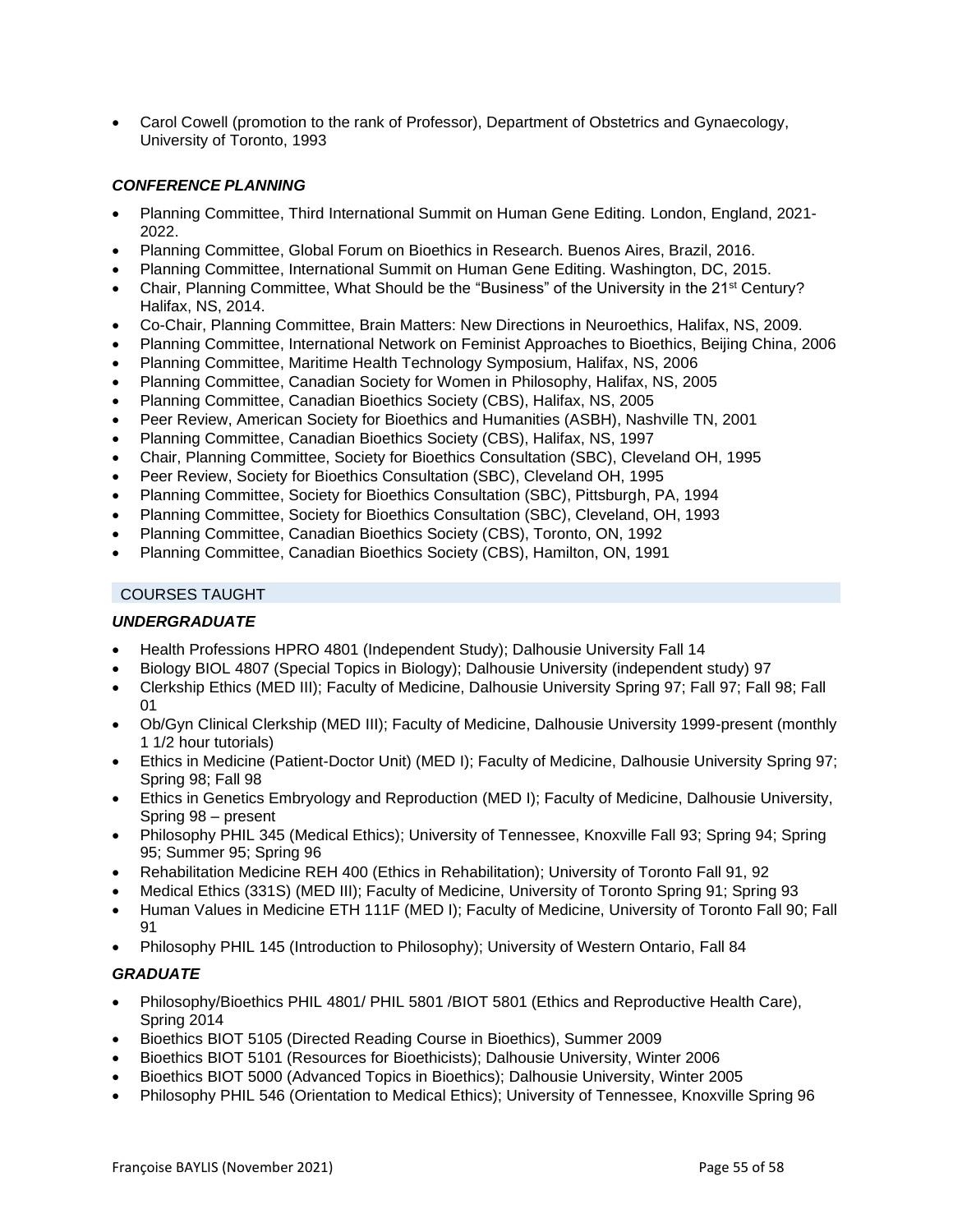- Philosophy PHIL 588 (Clinical Practicum); University of Tennessee, Knoxville Fall 95
- Philosophy PHIL 544 (Topics in Applied Ethics: Feminist Health Care Ethics); University of Tennessee, Knoxville, Spring 95
- Philosophy PHIL 547 (Clinical Med. Ethics); University of Tennessee, Knoxville, Spring 94
- Medical Ethics; Hospital for Sick Children, Paediatric Residents Seminar (RI), Spring 92

# *CONTINUING EDUCATION*

- Canadian Public Health Association, mission to Serbia, November 2004
- Integrity in Scholarly Activity Workshop, Dalhousie University, January 2003
- Canadian Health Care Ethics Forum (national meeting), Senior Faculty and Program Chair, Vancouver, August 1998 (5 day retreat for faculty-in-training)
- Everyday Ethics; Faculty of Medicine, Dalhousie University, Fall 1998 (4hours)
- Canadian Health Care Ethics Forum (regional meeting), Senior Faculty, Halifax, October 1996 (3 day meeting for faculty-in-training)
- Bioethics Interest Group; Faculty of Medicine, Dalhousie University Fall 1996; Spring 1997 (4hours)
- Canadian Health Care Ethics Forum (national meeting), Senior Faculty, The Banff Centre, August 1996 (3-5 day retreat for faculty-in-training)
- Faculty Development Workshop on Ethics, University of Manitoba, January 1996 (2 day workshop)
- Canadian Health Care Ethics Forum (national meeting), Senior Faculty, The Banff Centre, August 1995 (5 day retreat for faculty-in-training)
- Everyday Ethics; Hospital for Sick Children, December 1991 June 1993 (monthly, 2 hour seminars)
- Ethics and In Vitro Fertilization, The Michener Institute for Applied Health Sciences (ME 705), Fall 1990 and Fall 1991 (8 hour seminars)
- Nursing Ethics, St. Joseph's Health Centre, Fall 1990 (6 hours)
- But is it Ethical? G1041; University of Western Ontario, Fall 1990 (4 hours)
- Elderhostel, University of Western Ontario, June 1990 (4 hours)

In addition to the above, while working as an ethics consultant, I have conducted a range of educational activities in health care settings including Grand Rounds, seminars, full day workshops for residents, hospital staff and Ethics Committee members at the following health care institutions in Canada and the United States:

- Capital District Health Authority, Halifax, Nova Scotia, January 2001
- Queen Elizabeth II Health Sciences Centre, Halifax, Nova Scotia, June 1999
- Nova Scotia Hospital, Dartmouth, Nova Scotia, December 1998
- St Paul's Hospital, Vancouver, British Columbia, October 1997
- IWK/Grace Health Centre, Halifax, Nova Scotia, November 1996 to August 1997
- The Children's Hospital, Columbus, Ohio, February 1996
- St. John's Hospital, Springfield, Missouri, November 1995
- Alpena Hospital, Alpena, Michigan, (FIPSE) June 1995
- St. Boniface General Hospital, Winnipeg, Manitoba, May 1995
- Vancouver General Hospital, Vancouver, British Columbia, April 1995
- Vanderbilt, Nashville, Tennessee, April 1994
- Fitzsimons Hospital, Denver, Colorado, (FIPSE) April 1994
- Health Sciences Centre, Winnipeg, Manitoba, January 1994; May 1995; January 1996
- University of Tennessee Medical Center, Knoxville, Tennessee, October 1993; April 1994
- Evanston Hospital, Evanston, Illinois, (FIPSE) November 1993
- Williamsport Hospital, Williamsport, Pennsylvania, (FIPSE) May 1993; May 1994
- Women's College Hospital, Toronto, Ontario 1993
- Queen Street Mental Health Center, Toronto, Ontario 1993
- Doctor's Hospital, Toronto, Ontario 1992
- Mount Sinai Hospital, Toronto, Ontario 1992
- Toronto Hospital (General Division), Toronto, Ontario, 1991-1993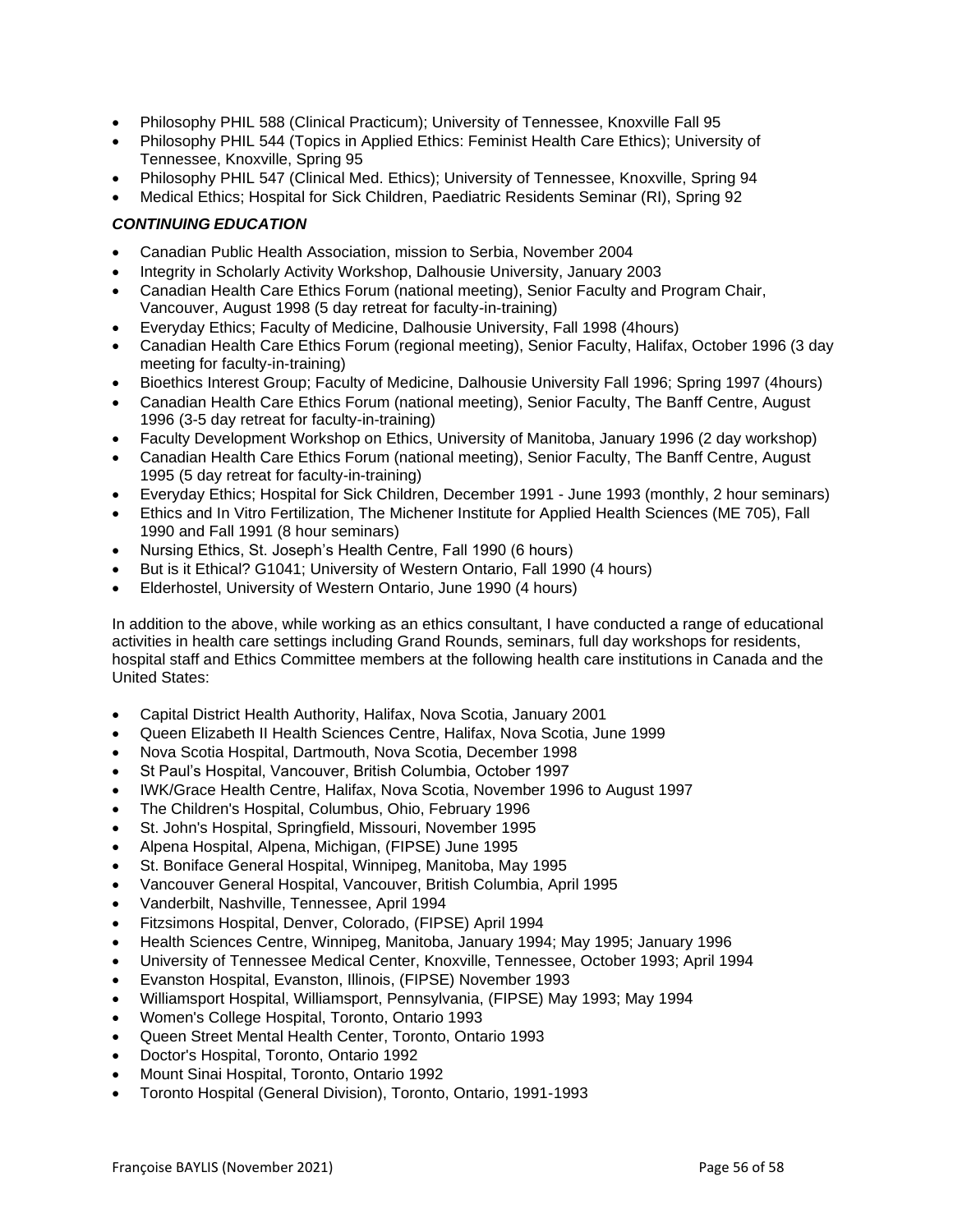- Riverside Hospital, Ottawa, Ontario, November 1989
- University Hospital, London, Ontario, 1989-1992
- St Joseph's Hospital, London, Ontario, 1989-1991

### *SUPERVISORY EXPERIENCE (55)*

- 1. Marcus McLeod, Part-time Research Associate, Dalhousie University, October 16–May 17
- 2. Eluned Jones, Summer Research Student, Dalhousie University, May 16–August 16
- 3. Harrington Critchley, Summer Research Student, Dalhousie University, May 16–August 16
- 4. Lisbeth Witthof Nielsen, Part-time Research Assistant, Dalhousie University, March 16–August 16
- 5. Gonzalo Zurita Balderas, Mitacs Globalink student from Mexico, June 15–August 15
- 6. Katherine Browne, Post Doctoral Fellow, Dalhousie University, September 14–December 15
- 7. Angel Petropanagos, Post Doctoral Fellow, Dalhousie University, July 14–January 19
- 8. Khue Hua, Mitacs Globalink student from Vietnam, June 14–August 14.
- 9. David Snow, Research Associate/ Izakk Walton Killam Post Doctoral Fellow, Dalhousie University, February 14–June 15.
- 10. Alana Cattapan, Research Associate/ CIHR Post Doctoral Fellow, Dalhousie University, December 13–June 17.
- 11. Ashley Doyle, Research Associate, Dalhousie University, July 13–July 14
- 12. Rob MacDougall, Post Doctoral Fellow, Dalhousie University, September 12–December 13
- 13. Tamara Kayali, Post Doctoral Fellow, Dalhousie University, September 12–July 13
- 14. Ryan Tonkens, Post Doctoral Fellow, Dalhousie University, August 12–June 13
- 15. Samantha Copeland, PhD Student, Research Associate, Dalhousie University, March 12 September 15; (Completed September 2015; official graduation May 2016) – awarded Dalhousie Faculty of Graduate Studies Thesis Award and nominated by Dalhousie for the 2016 CAGS/PROQUEST-UMI Distinguished Dissertation Award.
- 16. Pamela White, Research Associate, Dalhousie University, September 11–May 12
- 17. Ami Harbin, Post Doctoral Fellow, Dalhousie University, July 11–March 12
- 18. Meena Krishnamurthy, Post Doctoral Fellow, Dalhousie University, October 10–May 11
- 19. Serife Tekin, Post Doctoral Fellow, Dalhousie University, September 09–May 12
- 20. Mark Munsterhjelm, Post Doctoral Fellow, Research Associate, Dalhousie University, Nov. 09– October 10
- 21. Syd Johnson, Post Doctoral Fellow, Dalhousie University, September 09–June 11
- 22. Simon Outram, Post Doctoral Fellow, Dalhousie University, June 09–January 12
- 23. Tom Wallwork, Research Assistant, Dalhousie University, May 09–April 11
- 24. Frederic Gilbert, Post Doctoral Fellow, Dalhousie University, January 09–December 10
- 25. Robin Pierce, Post Doctoral Fellow, Dalhousie University, September 08–October 09
- 26. Julie Bull, Interdisciplinary PhD, Dalhousie University, September 08-August 09
- 27. Robyn McQuarrie, Interdisciplinary PhD, Dalhousie University, September 07–16
- 28. Gillian Crozier, Post Doctoral Fellow, CIHR Trainee, Dalhousie University, September 07–August 09
- 29. Victoria Seaville-Klein, Philosophy PhD Thesis Committee, Dalhousie University, September 07
- 30. Andrew Fenton, Post Doctoral Fellow, Dalhousie University, May 07–August 09; May 10–May 11
- 31. Sheri Alpert, Research Associate, Dalhousie University, September 06–May 08
- 32. Jennifer Bell, Research Assistant, Dalhousie University, September 06–June 07
- 33. Erin Power, Research Assistant, Dalhousie University, September–November 06
- 34. Tim Krahn, Research Associate, Dalhousie University, October 05–August 11; January 14-Sept. 19
- 35. Lawrence Burns, Post Doctoral Fellow, CIHR Trainee, Dalhousie University, Sept. 05–August 07
- 36. Caroline McInnes, Research Assistant, Dalhousie University, summers 05 and 06
- 37. Lynette Reid, Research Associate, Dalhousie University, September 04–May 06
- 38. Zubin Master, Post Doctoral Fellow, SCN Trainee, CIHR Trainee, Dalhousie University, Oct. 03– December 04
- 39. Gillian Nycum, Research Assistant, McGill University, October 03–December 04
- 40. Natalie Ram, Research Assistant, Dalhousie University, Summer 03 and September 04–July 05
- 41. Jennifer Brian, Research Assistant, Dalhousie University, June 03–July 2004, Summer 06
- 42. Josephine Johnston, Research Associate, SCN Trainee, Dalhousie University, March 02–June 03
- 43. Thane Plantikow, Research Assistant, Dalhousie University, November 02–June 03